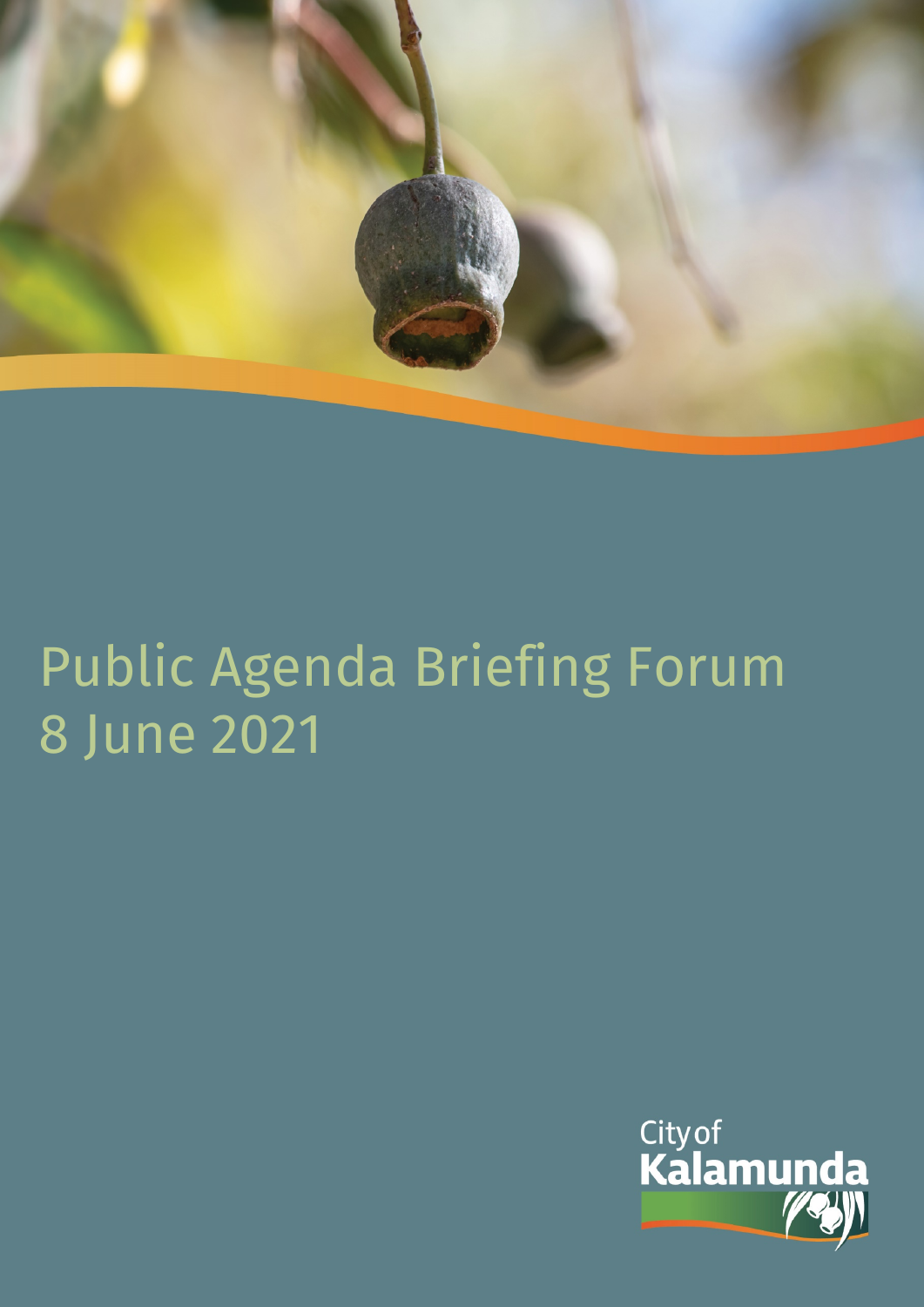# **Our Vision**



# **Connected Communities, Valuing Nature** and Creating our Future Together

# **Core Values**

Service We deliver excellent service by actively engaging and listening to each other.

Respect We trust and respect each other by valuing our differences, communicating openly and showing integrity in all we do.

Diversity We challenge ourselves by keeping our minds open and looking for all possibilities and opportunities.

**Ethics** We provide honest, open, equitable and responsive leadership by demonstrating high standards of ethical behaviour.

# **Aspirational Values**

**Creativity** We create and innovate to improve all we do.

**Courage** We make brave decisions and take calculated risks to lead us to a bold and bright future.

**Prosperity** We will ensure our District has a robust economy through a mixture of industrial, commercial, service and home based enterprises.

Harmony We will retain our natural assets in balance with our built environment.

Our simple guiding principle will be to ensure everything we do will make Kalamunda socially, environmentally and economically sustainable

kalamunda.wa.gov.au

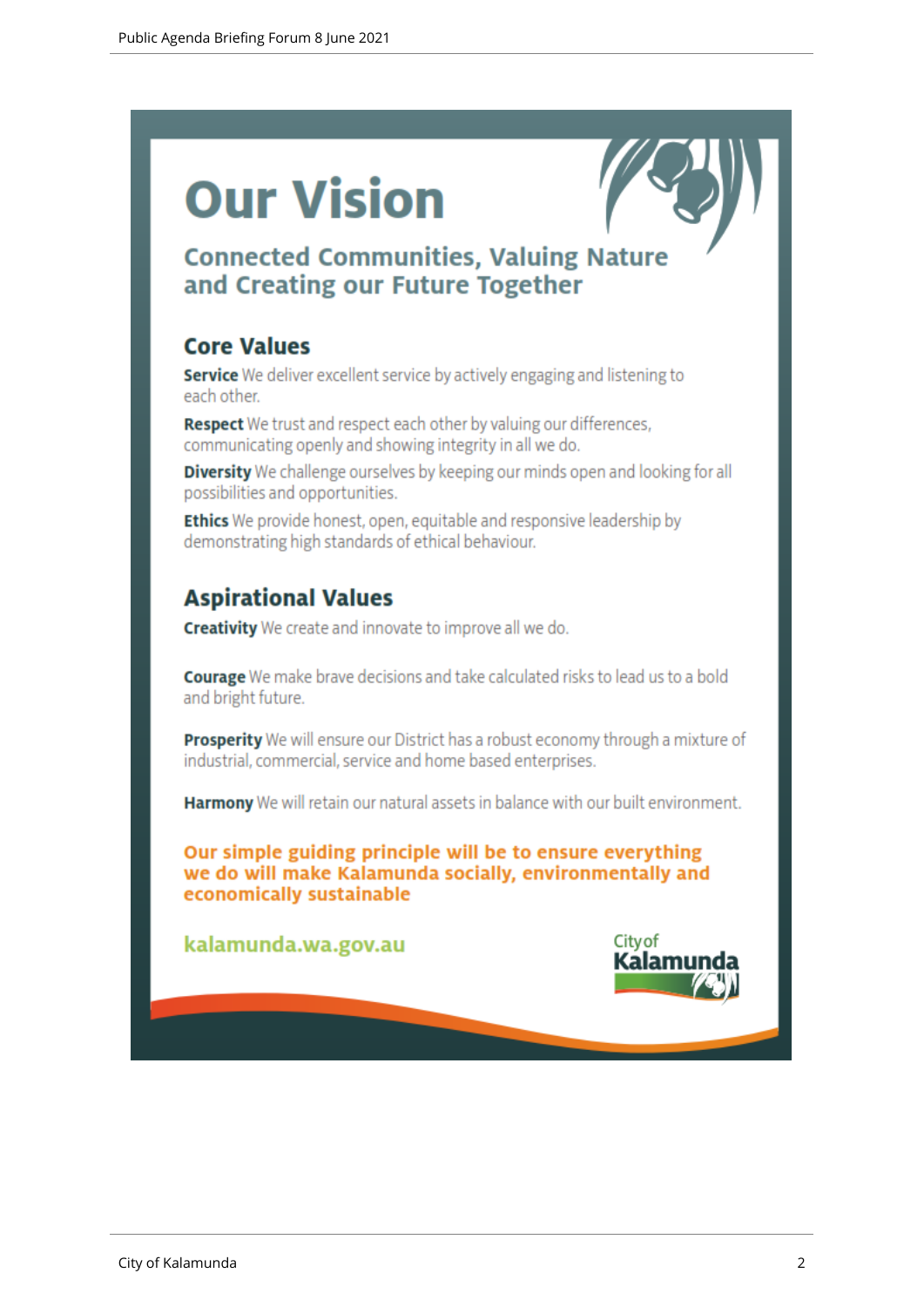# **INFORMATION FOR THE PUBLIC ATTENDING PUBLIC AGENDA BRIEFING**

Agenda Briefing Forums will involve Elected Members, employees as determined by the Chief Executive Officer and external advisors (where appropriate) and will be open to the public. **The Briefing Session will the held in the Function Room of the City of Kalamunda commencing at 6.30pm**.

Agenda Briefing Forums will provide the opportunity for Elected Members to be equally informed and seek additional information on matters prior to the presentation of such matters to the next Ordinary Council Meeting for formal consideration and decision.

# **Acknowledgement of Traditional Owners**

We wish to acknowledge the traditional custodians of the land we are meeting on, the Whadjuk Noongar people. We wish to acknowledge their Elders' past, present and future and respect their continuing culture and the contribution they make to the life of this City and this Region.

#### **Emergency Procedures**

**Please view the position of the Exits, Fire Extinguishers and Outdoor Assembly Area as displayed on the wall of Council Chambers.**

**In case of an emergency follow the instructions given by City Personnel.** 

**We ask that you do not move your vehicle as this could potentially block access for emergency services vehicles.** 

**Please remain at the assembly point until advised it is safe to leave.**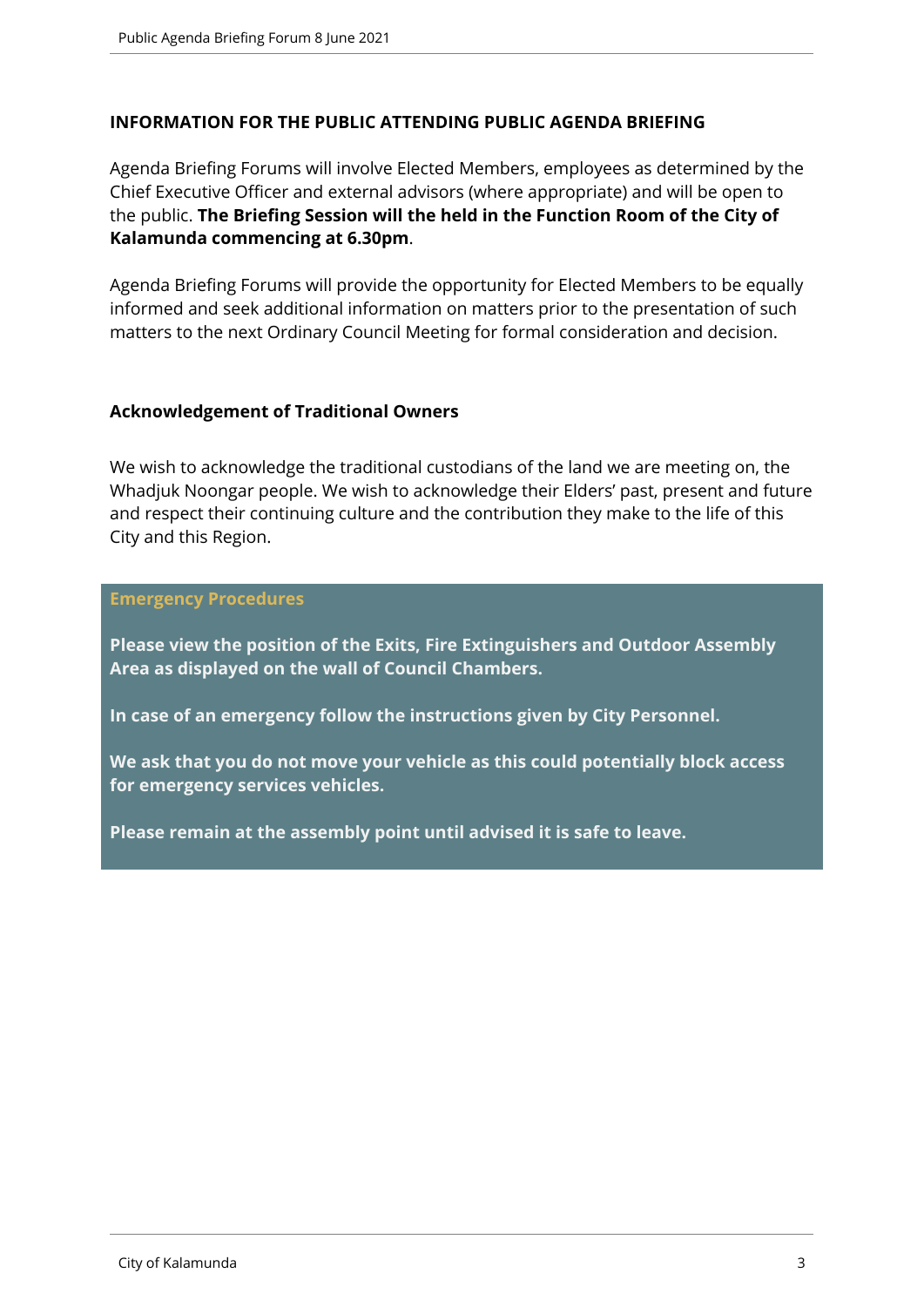# **INDEX**

| 1. |                                                                                      |  |
|----|--------------------------------------------------------------------------------------|--|
| 2. |                                                                                      |  |
| 3. |                                                                                      |  |
| 4. |                                                                                      |  |
| 5. |                                                                                      |  |
| 6. |                                                                                      |  |
| 7. |                                                                                      |  |
| 8. |                                                                                      |  |
| 9. |                                                                                      |  |
|    |                                                                                      |  |
|    |                                                                                      |  |
|    | 10.1.1. Response to Motion (AGM 02/21) from Annual Meeting of Electors  8            |  |
|    |                                                                                      |  |
|    |                                                                                      |  |
|    | 10.2.2. Hartfield Park Recreation Centre Asset Management Plan 2021 20               |  |
|    |                                                                                      |  |
|    |                                                                                      |  |
|    |                                                                                      |  |
|    | 10.3.1. City of Kalamunda Creative Communities: An Arts Strategy Consideration of    |  |
|    |                                                                                      |  |
|    |                                                                                      |  |
|    | 10.4.1. Consideration of a Draft Business Case for a New Aquatic Facility for Public |  |
|    |                                                                                      |  |
|    |                                                                                      |  |
|    | 10.4.3. Consideration of Tenders for the Supply and Implementation of a Customer     |  |
|    |                                                                                      |  |
|    |                                                                                      |  |
|    |                                                                                      |  |
|    |                                                                                      |  |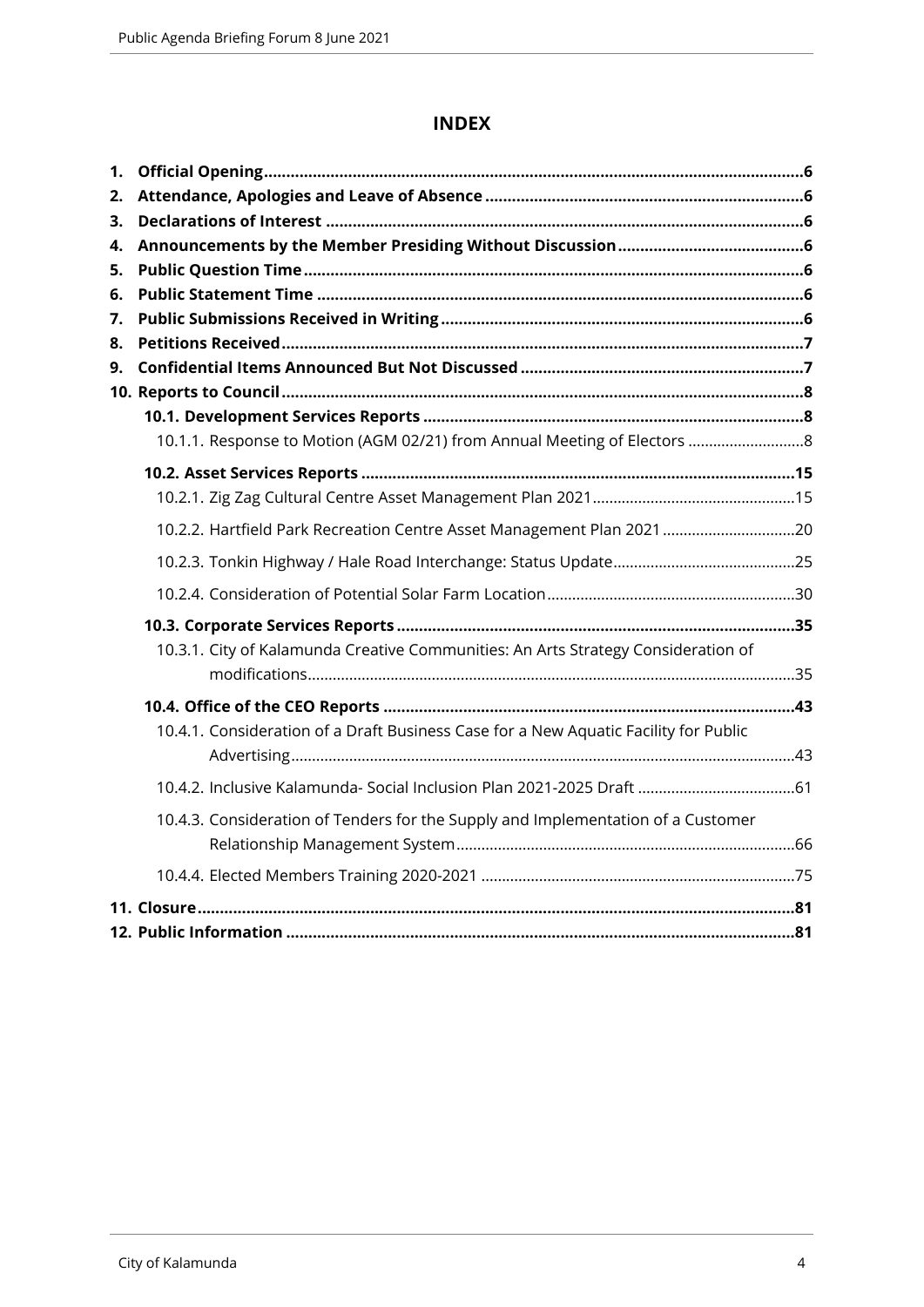# <span id="page-4-0"></span>**1. Official Opening**

#### <span id="page-4-1"></span>**2. Attendance, Apologies and Leave of Absence**

#### <span id="page-4-2"></span>**3. Declarations of Interest**

#### **3.1. Disclosure of Financial and Proximity Interests**

- a. Members must disclose the nature of their interest in matter to be discussed at the meeting. (Section 5.56 of the *Local Government Act 1995*.)
- b. Employees must disclose the nature of their interest in reports or advice when giving the report or advice to the meeting. (Section 5.70 of the *Local Government Act 1995*.)

#### **3.2. Disclosure of Interest Affecting Impartiality**

a. Members and staff must disclose their interest in matters to be discussed at the meeting in respect of which the member or employee had given or will give advice.

#### <span id="page-4-3"></span>**4. Announcements by the Member Presiding Without Discussion**

#### <span id="page-4-4"></span>**5. Public Question Time**

*Public question time will be allocated a maximum of 10 minutes and will be limited to two (2) minutes per member of the public, with a limit of two (2) verbal questions per member of the public.*

*Statements are not to precede the asking of a question during public question time. Statements should be made during public submissions.*

*For the purposes of Minuting, these questions and answers will be summarised.*

#### <span id="page-4-5"></span>**6. Public Statement Time**

*A period of maximum 10 minutes is provided to allow public statements from the gallery on matters relating to a matter contained on the agenda or the functions of Council. Public Statement Time will be limited to two (2) minutes per member of the public.*

*Public Statement Time is declared closed following the 10 minute allocated time period, or earlier if there are no further statements.* 

*For the purposes of Minuting, these statements will be summarised.*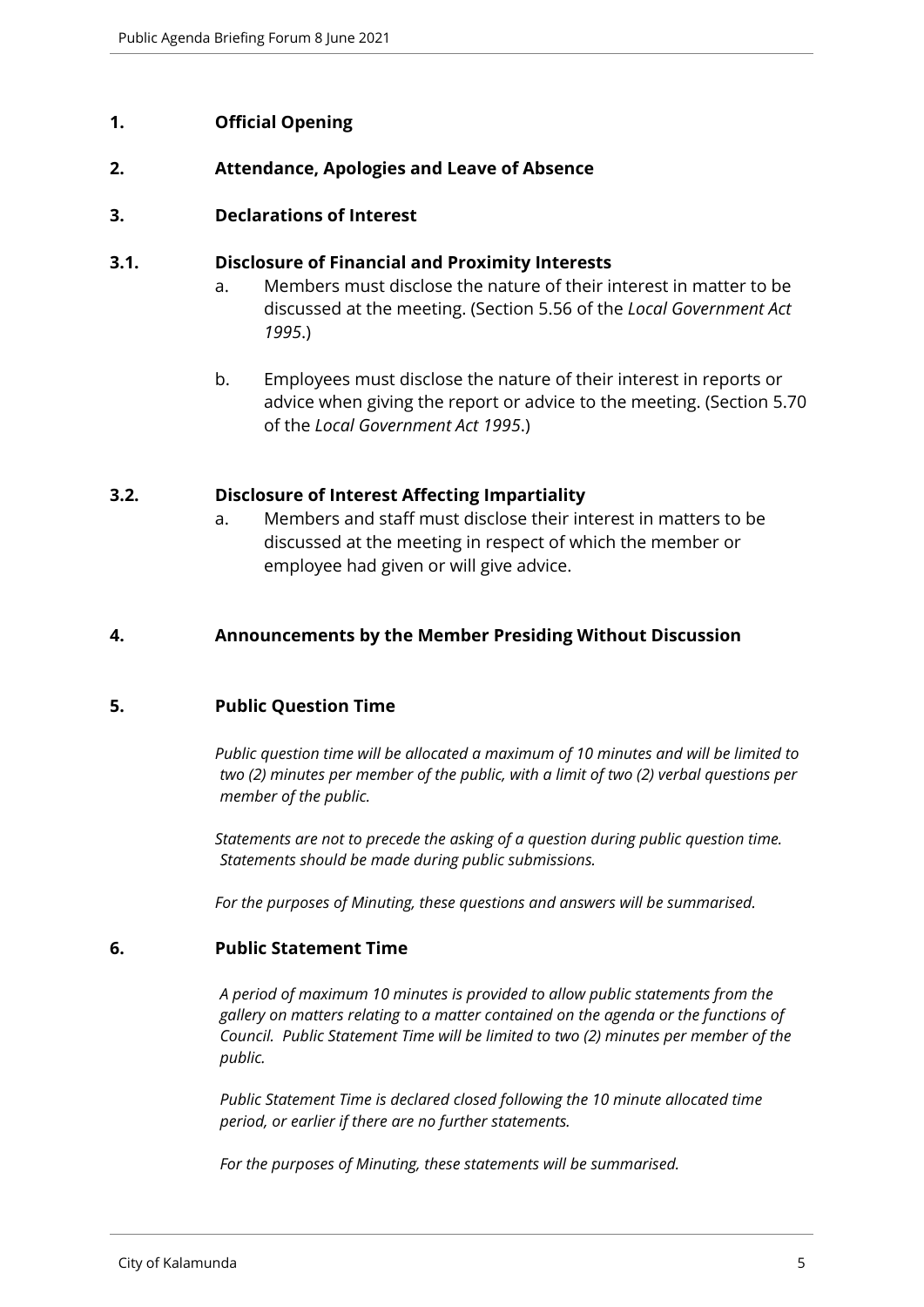# <span id="page-5-0"></span>**7. Public Submissions Received in Writing**

#### <span id="page-5-1"></span>**8. Petitions Received**

#### <span id="page-5-2"></span>**9. Confidential Items Announced But Not Discussed**

Item 10.4.1 Consideration of a Draft Business Case for a New Aquatic Facility for Public Advertising - Confidential Attachments - Attachment One - Needs Assessment - On-Line Survey Results and Attachment Three - Needs Assessment - Recent and Proposed Aquatic Facility Developments

Reason for Confidentiality: *Local Government Act 1995 (WA) Section 5.23 (2) (b) - "the personal affairs of any person."*

Item 10.4.3 Consideration of Tenders for the supply and implementation of a Customer Relationship Management System – Confidential Attachment – Tender Evaluation Report

Reason for Confidentiality: *Local Government Act 1995 (WA) Section 5.23 (2) (c) - "a contract entered into, or which may be entered into, by the local government and which relates to a matter to be discussed at the meeting."*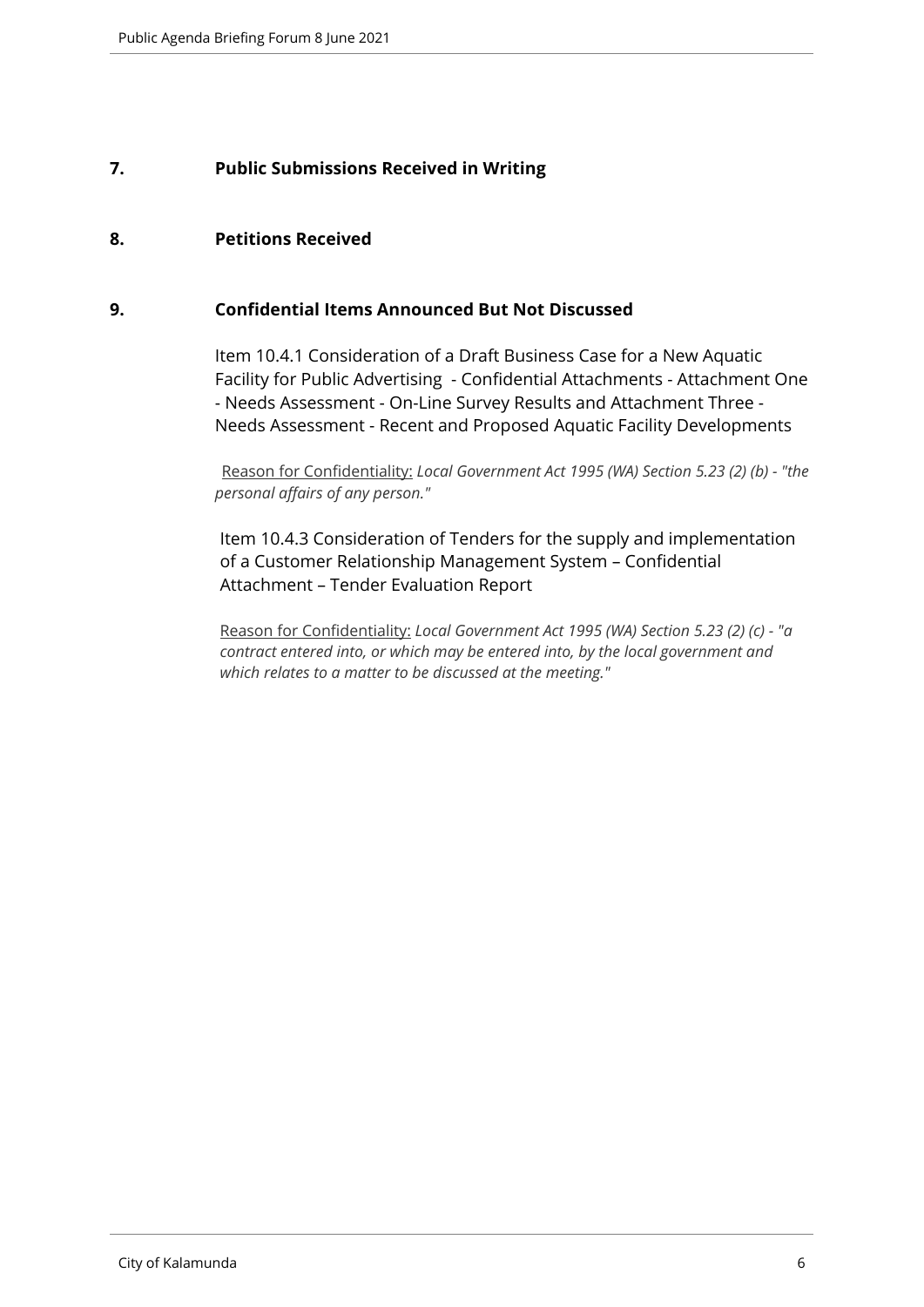#### <span id="page-6-0"></span>**10. Reports to Council**

# <span id="page-6-1"></span>**10.1. Development Services Reports**

# <span id="page-6-2"></span>**10.1.1. Response to Motion (AGM 02/21) from Annual Meeting of Electors**

#### *Declaration of financial / conflict of interests to be recorded prior to dealing with each item.*

| Previous Items       | AGM 2/2021                |
|----------------------|---------------------------|
| Directorate          | Development Services      |
| <b>Business Unit</b> | <b>Strategic Planning</b> |
| File Reference       | 3.009297                  |
| Applicant            | Nil.                      |
| Owner                | Nil.                      |
|                      |                           |
| Attachments          | Nil                       |

#### **TYPE OF REPORT**

|   | Advocacy    | When Council is advocating on behalf of the community to<br>another level of government/body/agency                                                                                                                                                                                                                                                                                                                                |
|---|-------------|------------------------------------------------------------------------------------------------------------------------------------------------------------------------------------------------------------------------------------------------------------------------------------------------------------------------------------------------------------------------------------------------------------------------------------|
| П | Executive   | When Council is undertaking its substantive role of direction<br>setting and oversight (e.g. accepting tenders, adopting plans<br>and budgets                                                                                                                                                                                                                                                                                      |
|   | Information | For Council to note                                                                                                                                                                                                                                                                                                                                                                                                                |
|   | Legislative | Includes adopting Local Laws, Town Planning Schemes and<br>Policies. When Council determines a matter that directly<br>impacts a person's rights and interests where the principles of<br>natural justice apply. Examples include town planning<br>applications, building licences, other permits or licences<br>issued under other Legislation or matters that could be<br>subject to appeal to the State Administrative Tribunal |

#### **STRATEGIC PLANNING ALIGNMENT**

*Kalamunda Advancing Strategic Community Plan to 2027*

#### **Priority 4: Kalamunda Leads**

**Objective 4.1** - To provide leadership through transparent governance. **Strategy 4.1.1** - Provide good governance.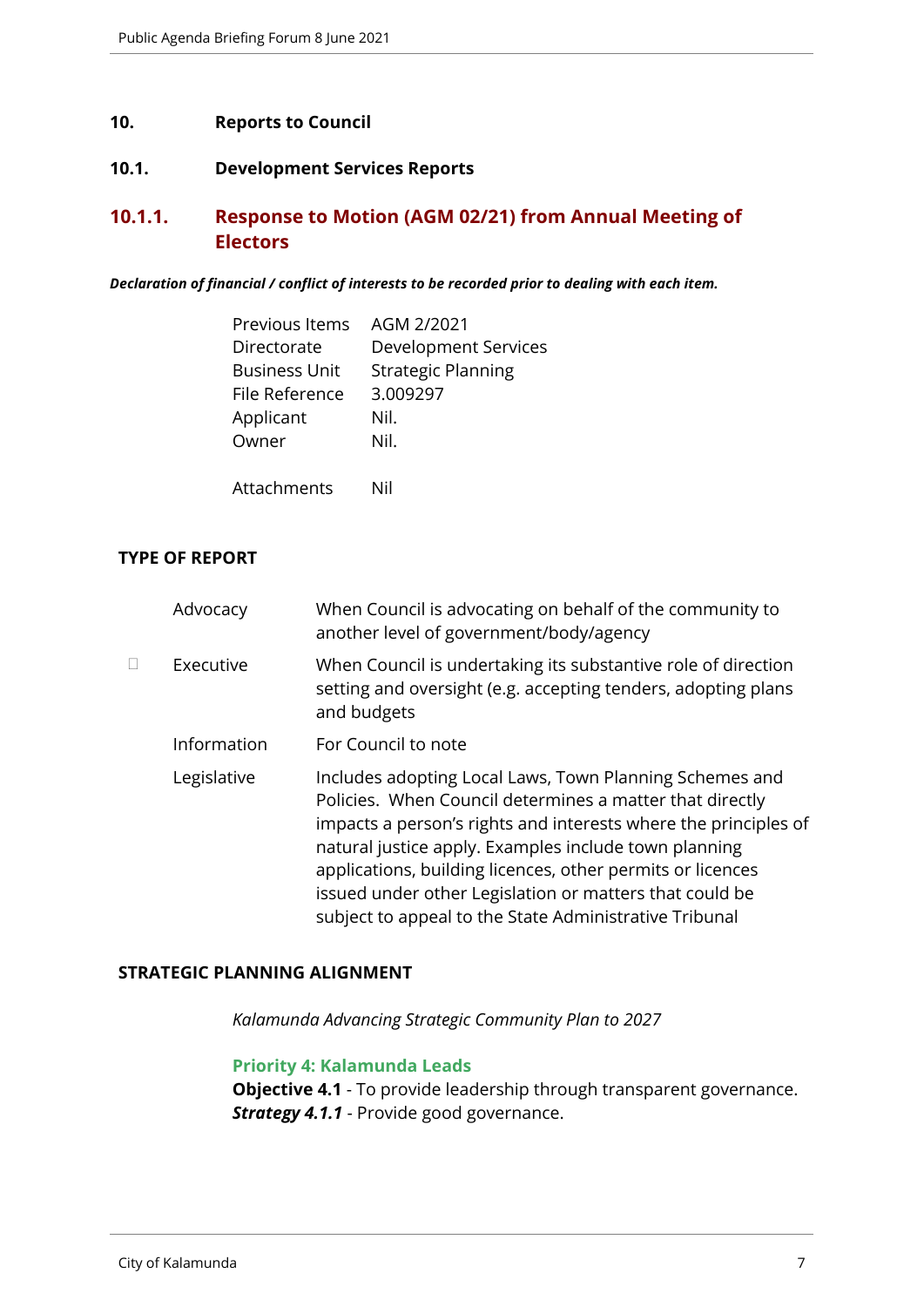# **EXECUTIVE SUMMARY**

- 1. The purpose of this report is to consider resolution AGM 02/2021 from the Annual Electors' meeting held 16 March 2020. The resolution urges Councillors to place a moratorium on the rezoning of all rural zoned land within the City of Kalamunda (City) until such time as Council have had the opportunity to fully consider the draft Local Biodiversity Strategy (LBS), a draft document that at the time of preparing this report has closed for community comment and the feedback is being assessed and finalisation of the documentation considered.
- 2. Good governance and proper planning processes would suggest that a blanket moratorium denying consideration of a request to rezone rural land in the City is not appropriate, and that each request should be assessed on its merits having regard to the current planning framework, relevant considerations and the desired future for the locality.
- 3. It is recommended that the Council resolve to not support a blanket moratorium but have due regard to the current and draft LBS when considering any request to rezone land within the City.

# **BACKGROUND**

4. At the 16 March 2021 Annual General Meeting of Electors the following resolution was passed:

# *RESOLVED AGM 2/2021:*

*That this meeting of electors urges Councillors to place a moratorium on the rezoning of all rural zoned lands in the City until such time as Councillors have had the opportunity to fully consider the 2020 Kalamunda Local Biodiversity Strategy currently out for public consultation.*

- 5. The LBS was endorsed by Council for the purposes of community consultation at the December 2020 Ordinary Council Meeting (OCM262/2020).
- 6. Community feedback on the LBS commenced in early 2021 and closed on 13 April 2021. The City is currently reviewing the feedback from the community as well as validating the analysis and is scheduled to report back to Council regarding adoption of the finalised LBS by the end of Q4 2021.
- 7. There are extensive areas of land in the City district, particularly in the scarp and hills area, zoned Rural in one form or another.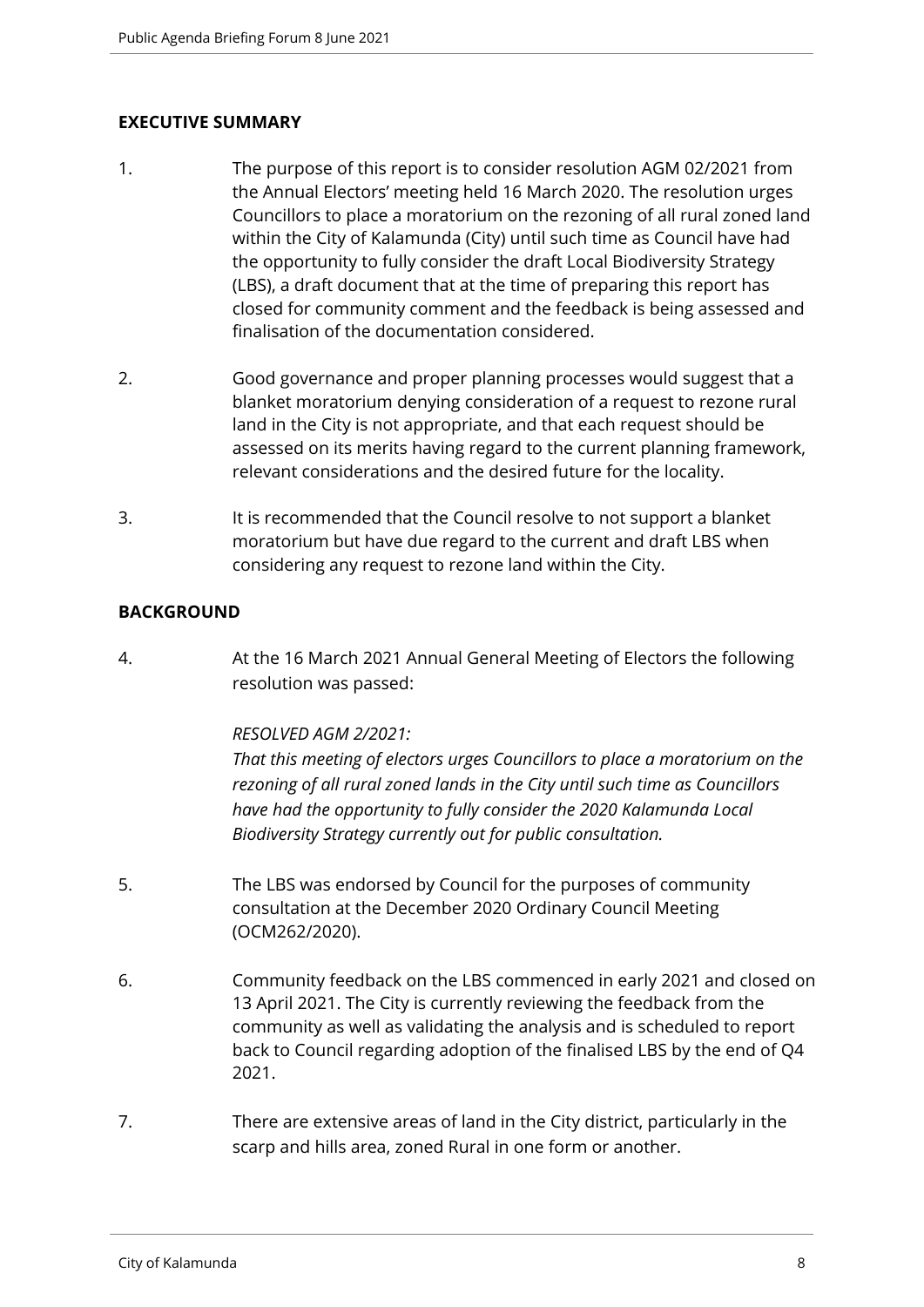8. A review of the Local Planning Strategy and Local Planning Scheme No. 3 is also currently underway. While it is a lengthy process with a number of steps and touch points with; Council, the State Government and community, the schedule is to finalise the review by July 2022 for Council endorsement. Following endorsement, the documents would be forwarded to the WAPC and Minister for final consideration.

#### **DETAILS AND ANALYSIS**

- 9. It is worthy of note that some recommendations contained within the draft LBS recommend changes to planning matters that may require new Planning Policies, amendments to the Local Planning Scheme or consideration within the new Local Planning Scheme.
- 10. If the Council adopt the electors' resolution it would mean that the Council would establish a predetermined position and not be prepared to consider or progress any request or proposal to rezone any land within the Special Rural, Rural Composite, Rural Agriculture, Rural Landscape Interest, and the Rural Conservation zoned areas anywhere within the City.
- 11. It is important to note the resolution is unclear on the duration of a prospective moratorium as it relies on the Council "….having had an opportunity to fully consider…." the LBS. For the purposes of this report, it is assumed the Council will have fully considered the LBS once submissions and responses to those submissions have been considered, as well as validating the analysis as part of the finalisation process and the Council endorsing the final version of the LBS. As noted above, adoption of the LBS is scheduled by Q4 2021.
- 12. Part 3 Division 1 General, of the *Local Government Act 1995* (section 3.1) states that the general function of the Local Government is to provide for the good government of persons within its district. Imposing a moratorium as requested would unduly restrict the Council undertaking a key function of the local government on behalf of its community. It is considered Council would not be fulfilling its obligations to provide good governance, in such circumstances.
- 13. The provisions in the *Development (Local Planning Schemes) Regulations 2015* allow the Council to resolve to not proceed to advertise a proposed amendment to the local planning scheme. It is implied that some documentation has been prepared and considered by the local government. In other words, a resolution to not proceed, on the basis of a previous decision of a blanket moratorium, without considering the merits of the proposal may not be considered sufficient or appropriate.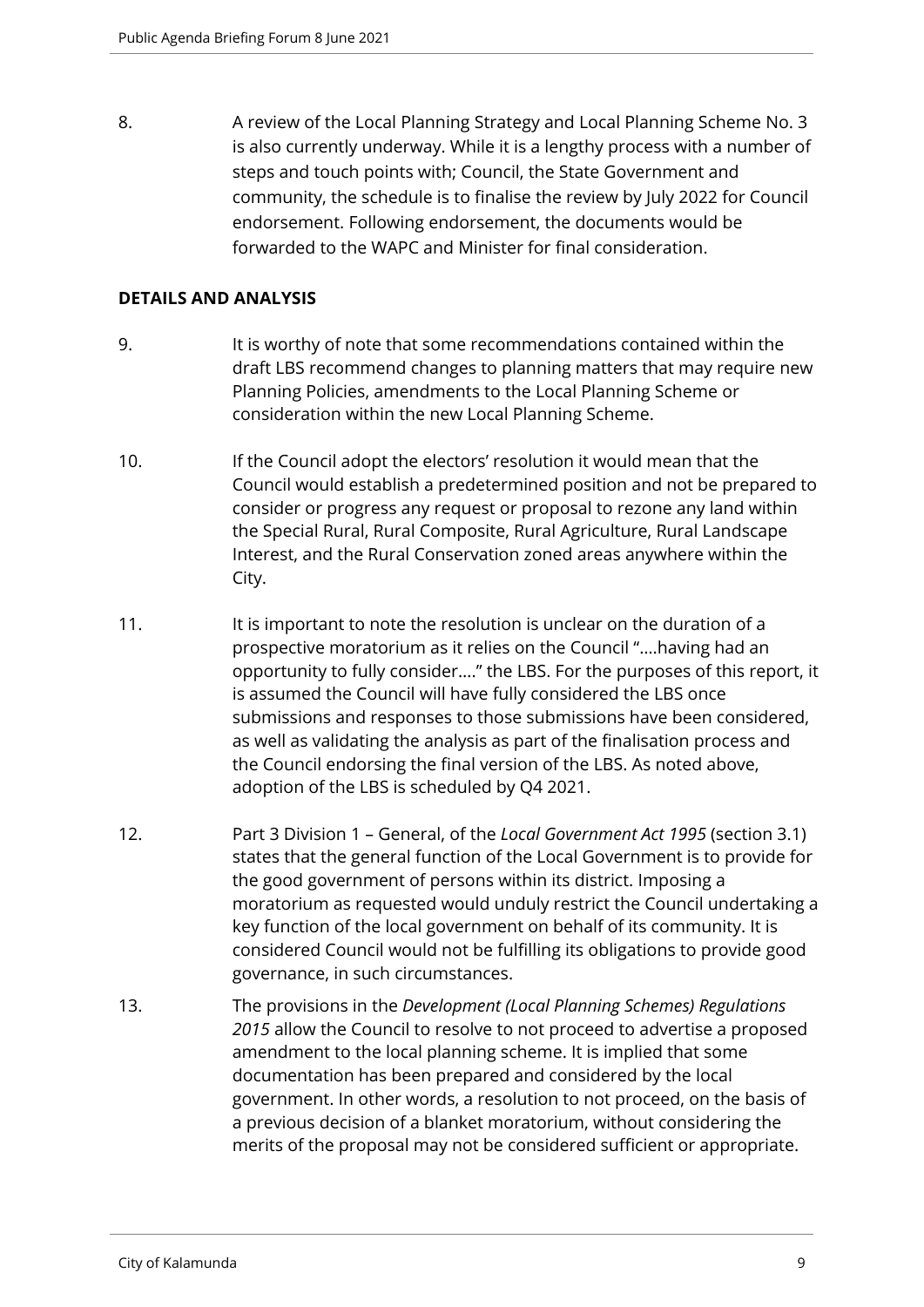- 14. A dissatisfied landowner having made a request for rezoning and the Council resolving not to proceed, may make a "representation" under s76(1) of the *Planning and Development Act 2005* to the Minister to order the local government to prepare and submit for consideration an amendment to a local planning scheme. Such an order would only be to allow the process to commence and would not bind the Council on the future of the rezoning process or its outcome. The point being made, is that this process requires the Council to have given consideration to the request and not determine it on the basis of a pre-determined blanket moratorium.
- 15. While the Minister may issue an order under Section 76, the related Planning Bulletin (102/2010) provides some criteria that the Minister would apply, including:

"i. the extent to which, even if the applicant's representation has some merit, whether there are good grounds for deferring the initiation of the proposed scheme or amendment at this time, notably where:

- *i. the relevant local planning scheme is currently being amended or is proposed to be amended soon in any event (where there is often a moratorium on further amendments being considered during this time); or*
- ii. *a relevant planning instrument or policy is currently a 'seriously entertained' draft proposal, and once finalised, is likely to have a substantial impact on the contents and subject matter of the applicant's proposed a scheme or amendment (for example, where local government was preparing a draft Activity Centre Structure Plan in relation to the same area), and…."*
- 16. The City's strategic environmental framework would be considered, or given due regard through the consideration process of any proposed amendment. The incorporation of any of the recommendations coming out of the City's broader strategic environmental framework and into the current LPS3 or the new Local Planning Scheme, is not likely for considerable time given the lengthy planning processes involved.
- 17. It should be noted that there is no right of review (appeal) should the Council resolve not to proceed with an amendment to its local planning scheme or if the Minister refuses to issue an order.
- 18. It is generally accepted that good planning decisions are made on the basis of the current planning framework, and on the merits of the proposal, at that point in time. Making decisions on the basis of a predetermined moratorium placed over all rural zoned land is not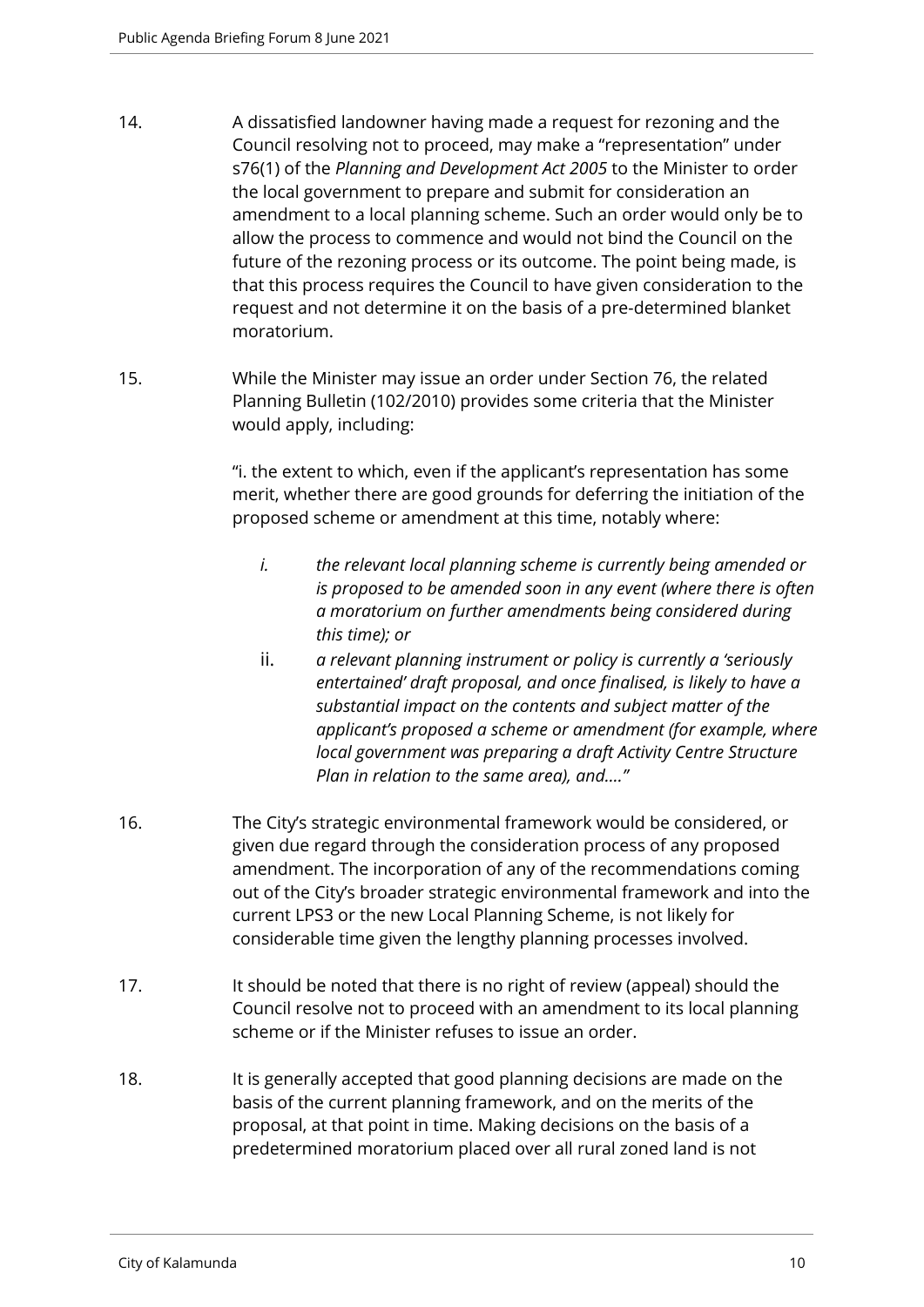conducive to properly examining a proposal and making a good planning decision for the broader community.

- 19. The Local Planning Strategy and Local Planning Scheme are currently being considered for review. A report to the Council to formally initiate these processes through the WAPC is anticipated in Q4 2021. At some point in this process, it may be appropriate to place a moratorium on requests for rezoning, however any recommendation of this nature is not likely to occur until after the reviewed scheme has been advertised, and may only be applicable to some proposed scheme amendments. The purpose of a moratorium in these instances is primarily administrative and to allow for the orderly transition of an old local planning scheme to a new one.
- 20. An alternative, and more appropriate, resolution would be to request that due consideration be given to the City's broader strategic environmental framework (adopted and draft) at the time, if and when, a request to rezone rural land is made.

# **APPLICABLE LAW**

- 21. Local Government Act 1995 Section 3.1 Governance.
- 22. Planning and Development Act 2005 Section 76
- 23. Planning and Development (Local Planning Schemes) Regulations 2005
- 24. Local Planning Scheme No. 3

# **APPLICABLE POLICY**

25. Nil.

# **STAKEHOLDER ENGAGEMENT**

26. Should the Council resolve to proceed with a request to rezone land there is a statutory obligation for the proposal to be advertised for comment.

# **FINANCIAL CONSIDERATIONS**

27. N/A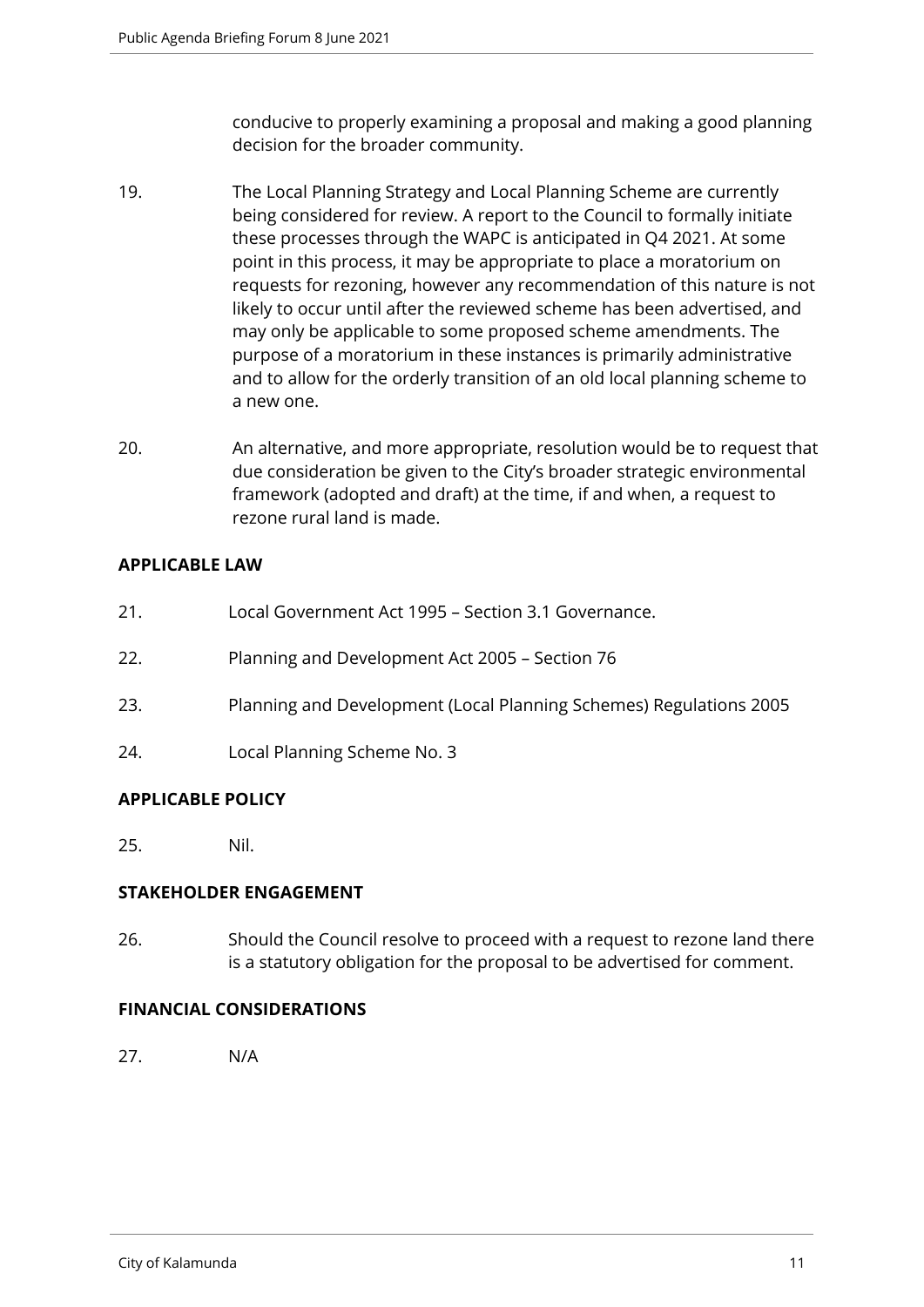# **SUSTAINABILITY**

- 28. Any request for rezoning to be considered by the Council will include a comprehensive environmental analysis as part of the documentation presented, including consideration of the City's broader strategic environmental framework.
- 29. It is also important to note that any planning proposal is required to be considered against and to comply with the requirements of relevant local, state and federal environmental legislation and assessment requirements.

#### **RISK MANAGEMENT**

30. **Risk**: Council adopts the electors' resolution and risks reputational damage.

| Consequence                                                               | Likelihood | <b>Rating</b> |
|---------------------------------------------------------------------------|------------|---------------|
| Significant                                                               | Possible   | High          |
| <b>Action/Strategy</b>                                                    |            |               |
| Consider an alternative resolution to satisfy the intent of the electors' |            |               |
| resolution and meet the obligations of the local government to consider   |            |               |
| each planning proposal on its individual merit having regard for the      |            |               |

City's strategic environmental framework and in compliance with relevant local, state and federal environmental legislation and assessment requirements.

# **CONCLUSION**

- 31. While the Council could seek to place a moratorium on the rezoning of all rural zoned land in the City, this is a very broad-brush approach to planning in the City and is not considered to represent good governance, or an appropriate way to deal with planning matters.
- 32. Having regard to the current and proposed planning framework at the time, including the City's strategic environmental framework, for any request made to rezone land, is considered the proper and orderly way to proceed. This approach recognises and respects the intent of the electors' resolution, while maintaining the City's decision-making obligations.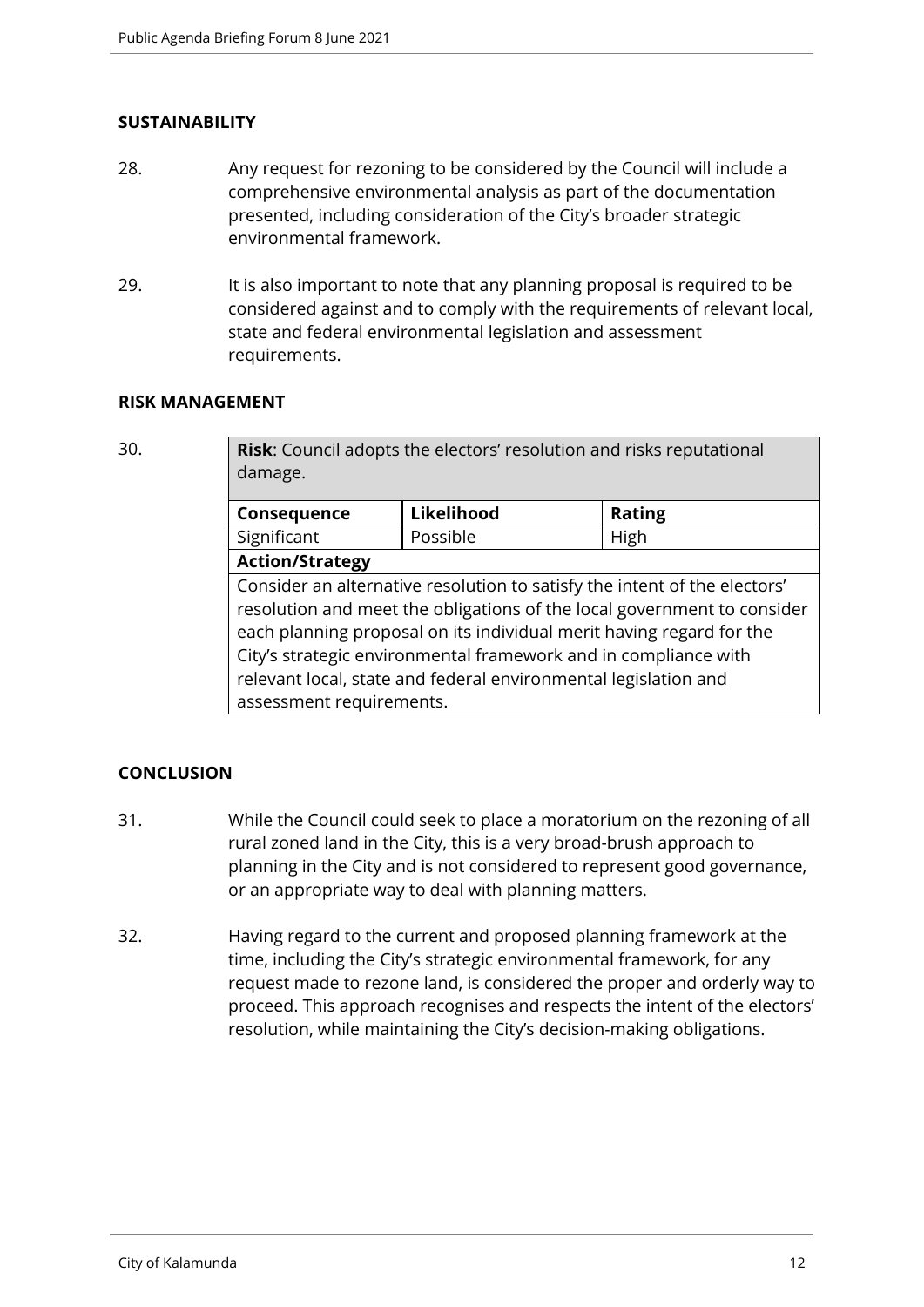#### **Voting Requirements: Simple Majority**

#### **RECOMMENDATION**

That Council:

- 1. NOTE the resolution (AGM 02/2021) of the Annual General Meeting of Electors dated 16 March 2021 and the recommendations contained in this report.
- 2. NOT place a moratorium on the rezoning of all rural zoned lands in the City.
- 3. NOTE that each planning proposal is required to be considered on the merits of the particular proposal, and due regard will be given, among other matters, to the City's strategic environmental framework (adopted and draft) when considering any future proposals to rezone rural land.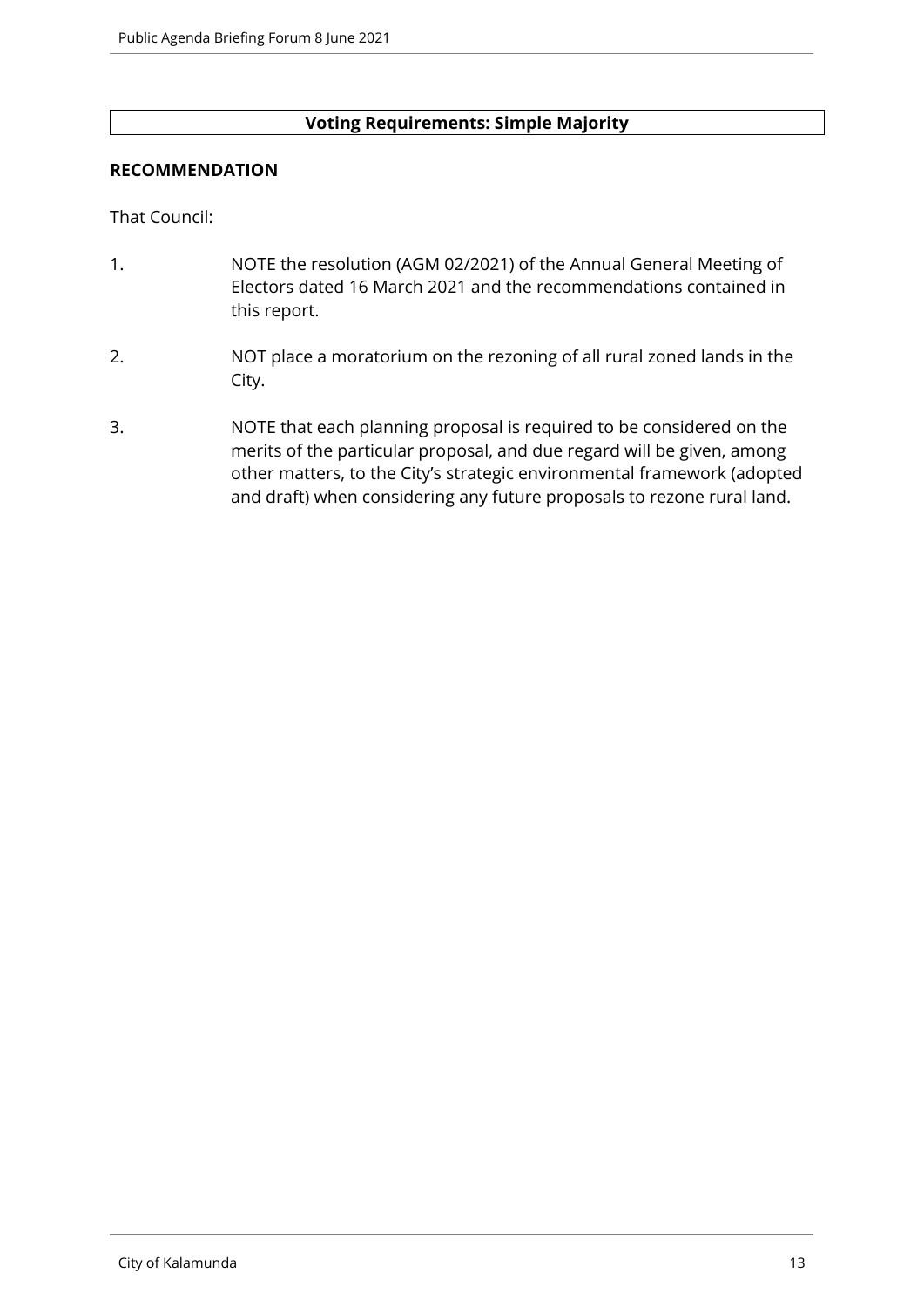#### <span id="page-13-0"></span>**10.2. Asset Services Reports**

# <span id="page-13-1"></span>**10.2.1. Zig Zag Cultural Centre Asset Management Plan 2021**

*Declaration of financial / conflict of interests to be recorded prior to dealing with each item.*

| Previous       | N/A                          |                                                                                     |  |
|----------------|------------------------------|-------------------------------------------------------------------------------------|--|
| Items          |                              |                                                                                     |  |
| Directorate    | <b>Asset Services</b>        |                                                                                     |  |
|                | Business Unit Asset Planning |                                                                                     |  |
| File Reference |                              | 4.00009549                                                                          |  |
| Applicant      | N/A                          |                                                                                     |  |
| Owner          | N/A                          |                                                                                     |  |
| Attachments    | 1.                           | Zig Zag Cultural Centre Asset Management Plan<br>2021 [ <b>10.2.1.1</b> - 31 pages] |  |

#### **TYPE OF REPORT**

|   | Advocacy    | When Council is advocating on behalf of the community to<br>another level of government/body/agency                                                                                                                                                                                                                                                                                                                                |
|---|-------------|------------------------------------------------------------------------------------------------------------------------------------------------------------------------------------------------------------------------------------------------------------------------------------------------------------------------------------------------------------------------------------------------------------------------------------|
| П | Executive   | When Council is undertaking its substantive role of direction<br>setting and oversight (e.g. accepting tenders, adopting plans<br>and budgets                                                                                                                                                                                                                                                                                      |
|   | Information | For Council to note                                                                                                                                                                                                                                                                                                                                                                                                                |
|   | Legislative | Includes adopting Local Laws, Town Planning Schemes and<br>Policies. When Council determines a matter that directly<br>impacts a person's rights and interests where the principles of<br>natural justice apply. Examples include town planning<br>applications, building licences, other permits or licences<br>issued under other Legislation or matters that could be<br>subject to appeal to the State Administrative Tribunal |

# **STRATEGIC PLANNING ALIGNMENT**

*Kalamunda Advancing Strategic Community Plan to 2027*

#### **Priority 3: Kalamunda Develops**

**Objective 3.2** - To connect community to quality amenities. *Strategy 3.2.1* - Optimal management of all assets.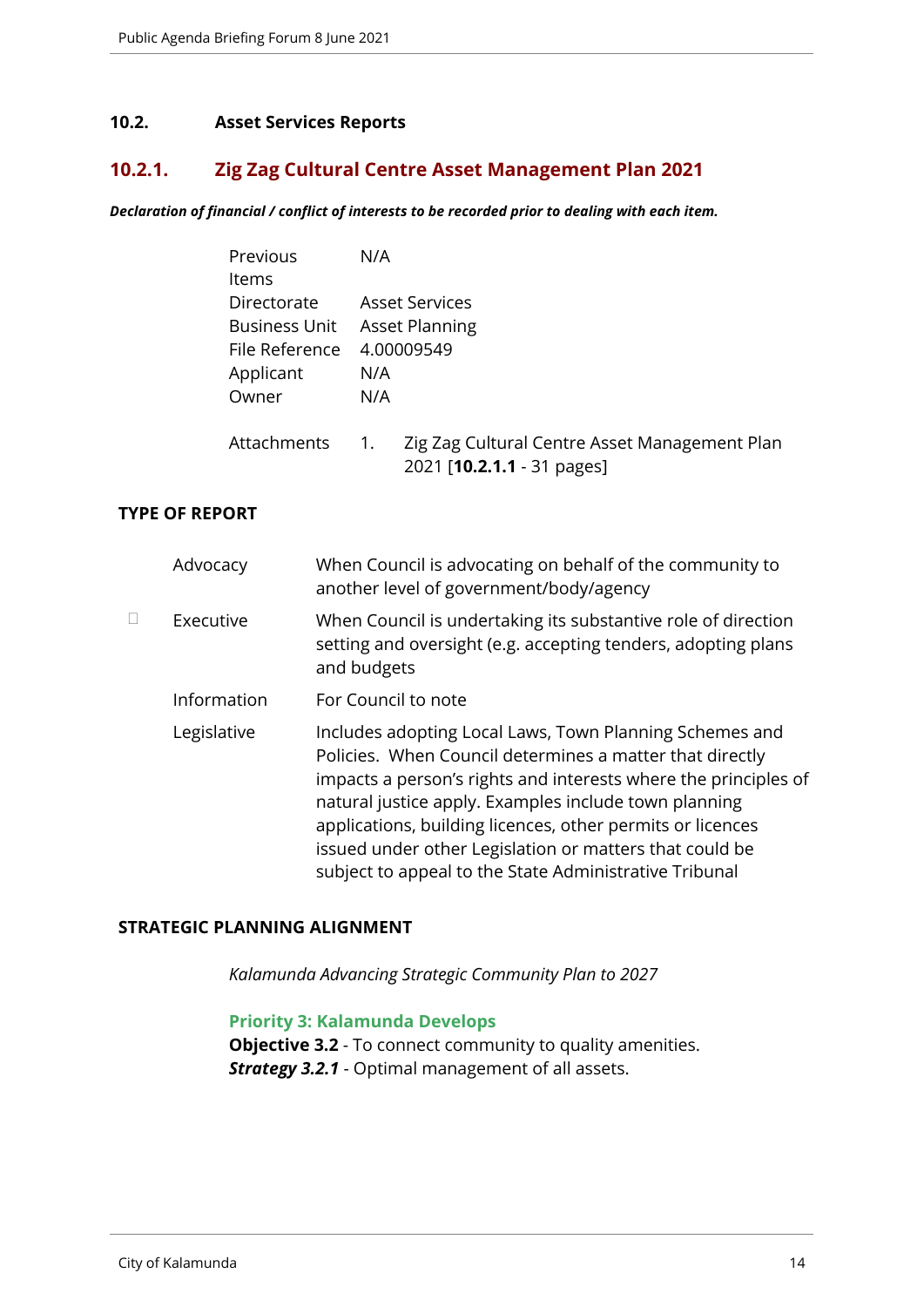# **EXECUTIVE SUMMARY**

- 1. The purpose of this report is to seek Council endorsement of a new asset management plan for the Zig Zag Cultural Centre (ZZCC). The Zig Zag Cultural Centre Asset Management Plan (AMP) is an assessment of the building asset and funding forecasts for the management of those assets over the long term. The key focus of this plan is on asset renewals and maintenance and not on the facility operations.
- 2. The buildings have a current gross replacement cost of \$4,184,000, depreciation \$94,000 per year, average annual renewal expenditure of \$17,000 and average annual maintenance expenditure of \$68,000. Based on detailed building condition inspections, the renewal works over the next 15 years requires average annual funding of \$29,000.
- 3. Council is requested to endorse the ZZCC AMP 2021, noting the proposed funding levels will be included in the annual budget process and Capital Works Program.

# **BACKGROUND**

- 4. The facility is broken up into five main functional areas being the visitors centre, art gallery, café, public toilet and seminar room. The café is currently under a five-year lease expiring on 30 May 2021, with a further three by five-year term options available. Under the lease the Lessee is responsible for all maintenance and renewals for painting, fit out and kitchen appliances.
- 5. Council determined that it required an asset management plan for the ZZCC as a deliverable within the Corporate Business Plan for 2020/21.

# **DETAILS AND ANALYSIS**

- 6. The AMP includes the following components:
	- a) Current Status of Assets;
	- b) Maintenance and Renewal Works Program;
	- c) Upgrades and Disability Access;
	- d) Financial Summary; and
	- e) Improvements, Monitoring and Review.
- 7. To inform the plan and forecast renewal works, detailed inspections were undertaken at a component level. These "Level 2" building inspections help to determine the estimated remaining useful life of the individual components. The resulting renewal works have been prioritised by year and included in the Capital Works Program. The resulting financial implications are explained below under Financial Considerations.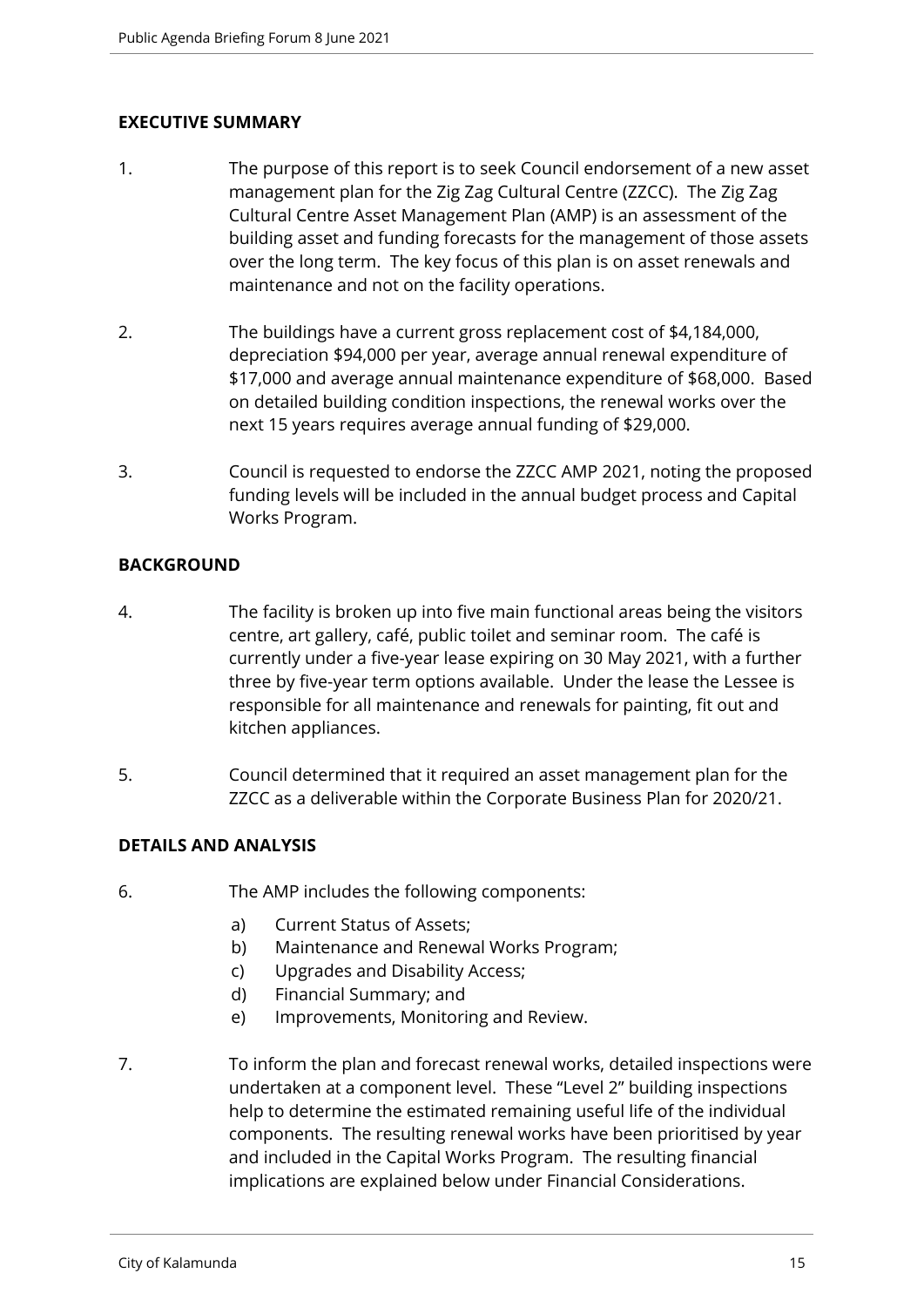- 8. The preparation of this plan was supported by the Commercial and Cultural Services and the Building Maintenance business units. The Commercial and Cultural Services unit provided details on future upgrades, and the Building Maintenance unit provided the details on the planned and reactive maintenance schedules and reviewed the proposed 15-year renewal program.
- 9. The future renewal funding has identified and recommended the following major works in the first five years:
	- a) 2022/23 renewal of seminar room and public toilet gas hot water storage unit and ring main for \$20,000;
	- b) 2022/23 internal and external painting for \$75,000;
	- c) 2023/24 renewal of timber decking to the north side of the seminar room for \$25,000;
	- d) 2026/27 renewal of the gallery and seminar room commercial dishwasher for \$10,000; and
	- e) 2027/28 re-oiling of all exterior ceiling lining boards for \$20,000.
- 10. It is important to note that this AMP is directed towards an optimum refurbishment program that is consistent with the current use requirements of the ZZCC. If the City determined to change the direction that the ZZCC was to be used for then the necessary changes to the building structure, fabric and fit out to enact this new direction would be a new capital works program. The AMP would then need to be revised to reflect the changed asset base.

# **APPLICABLE LAW**

11. The City is required to produce a plan for the future under S5.56 (1) of the *Local Government Act 1995* (WA) and supporting *Local Government (Administration) Regulations 1996* (WA).

# **APPLICABLE POLICY**

12. The AMP has been prepared in line with Service Policy 4: Asset Management.

# **STAKEHOLDER ENGAGEMENT**

- 13. Internal consultation was undertaken with the Commercial and Cultural Services and the Building Maintenance business units.
- 14. Being an internal management plan, the AMP is not intended to be consulted with the wider community.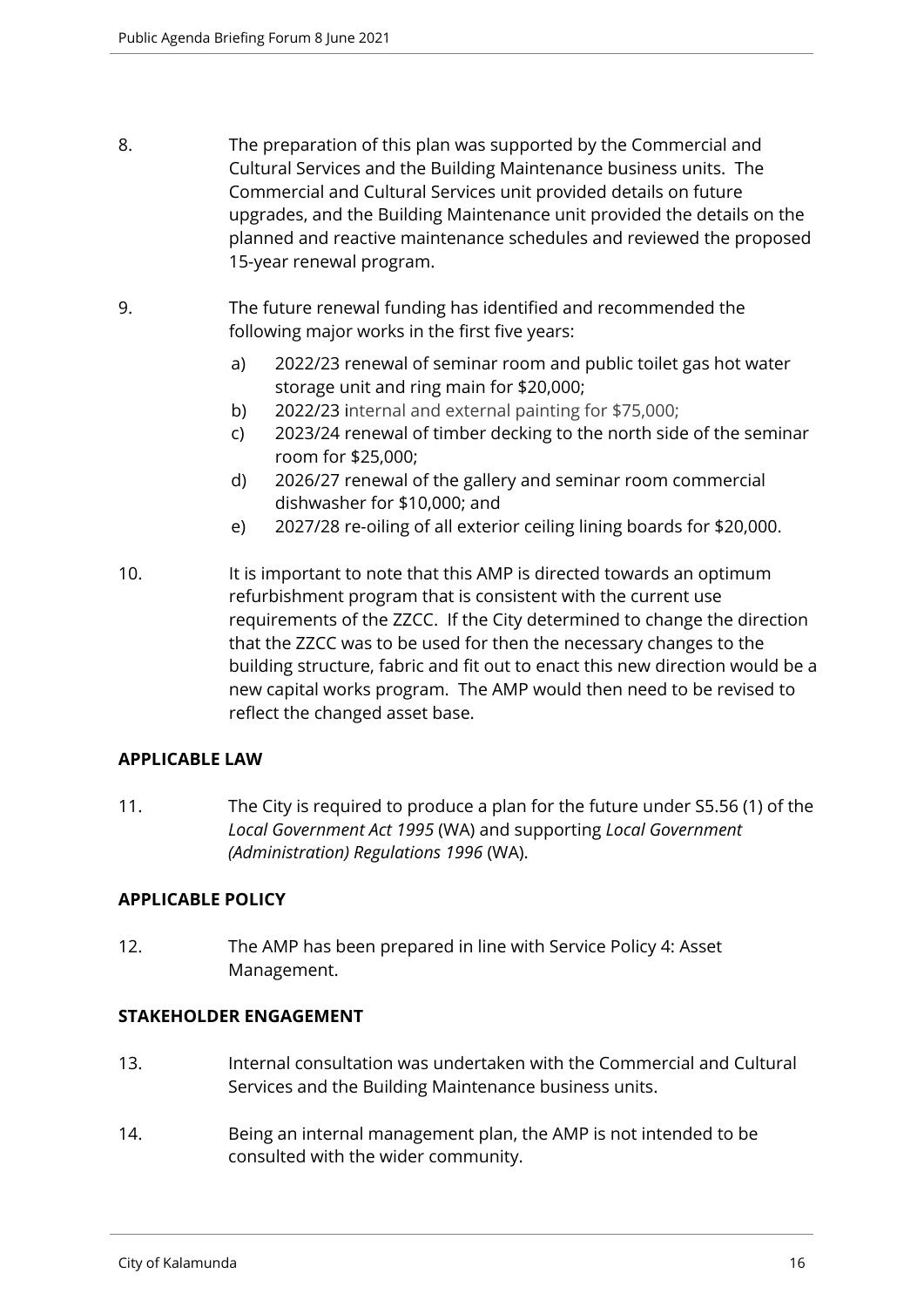# **FINANCIAL CONSIDERATIONS**

- 15. The building has a gross replacement cost of \$4,184,400.
- 16. Based on the past five years of historical expenditure, the average annual renewal expenditure is \$17,000 with an average annual maintenance expenditure of \$68,000.
- 17. Based on detailed building condition inspections undertaken, the renewal works identified over the next 15 years equates to a required average annual renewal funding of \$29,000. This is an increase of \$12,000 per year over the current level of funding.
- 18. The average annual maintenance budgets are considered appropriate to undertake the required statutory and non-statutory maintenance based on the 15-year average annual renewal funding proposed.

# **SUSTAINABILITY**

19. Maintaining the standard of the building will continue to support, encourage and promote the active participation in social and cultural events within the community.

#### **RISK MANAGEMENT**

20. **Risk**: The lack of effective planning for future renewal of assets leads to inefficient annual budgeting and less than optimal application of funds.

| Consequence                                                                                                                                                                                                   | Likelihood     | <b>Rating</b> |
|---------------------------------------------------------------------------------------------------------------------------------------------------------------------------------------------------------------|----------------|---------------|
| Moderate                                                                                                                                                                                                      | Almost Certain | High          |
| <b>Action/Strategy</b>                                                                                                                                                                                        |                |               |
| Ensure asset management activities continue in line with national<br>practice. Continue to improve practices, program funding for renewals<br>and engagement with relevant stakeholders on levels of service. |                |               |

# **CONCLUSION**

- 21. The renewal works identified over the next 15 years requires an average annual renewal funding of \$29,000 to maintain the facility in line with current service expectations.
- 22. The capital upgrades, new works and the disability access items will be scoped, estimated and submitted for consideration in future budgets.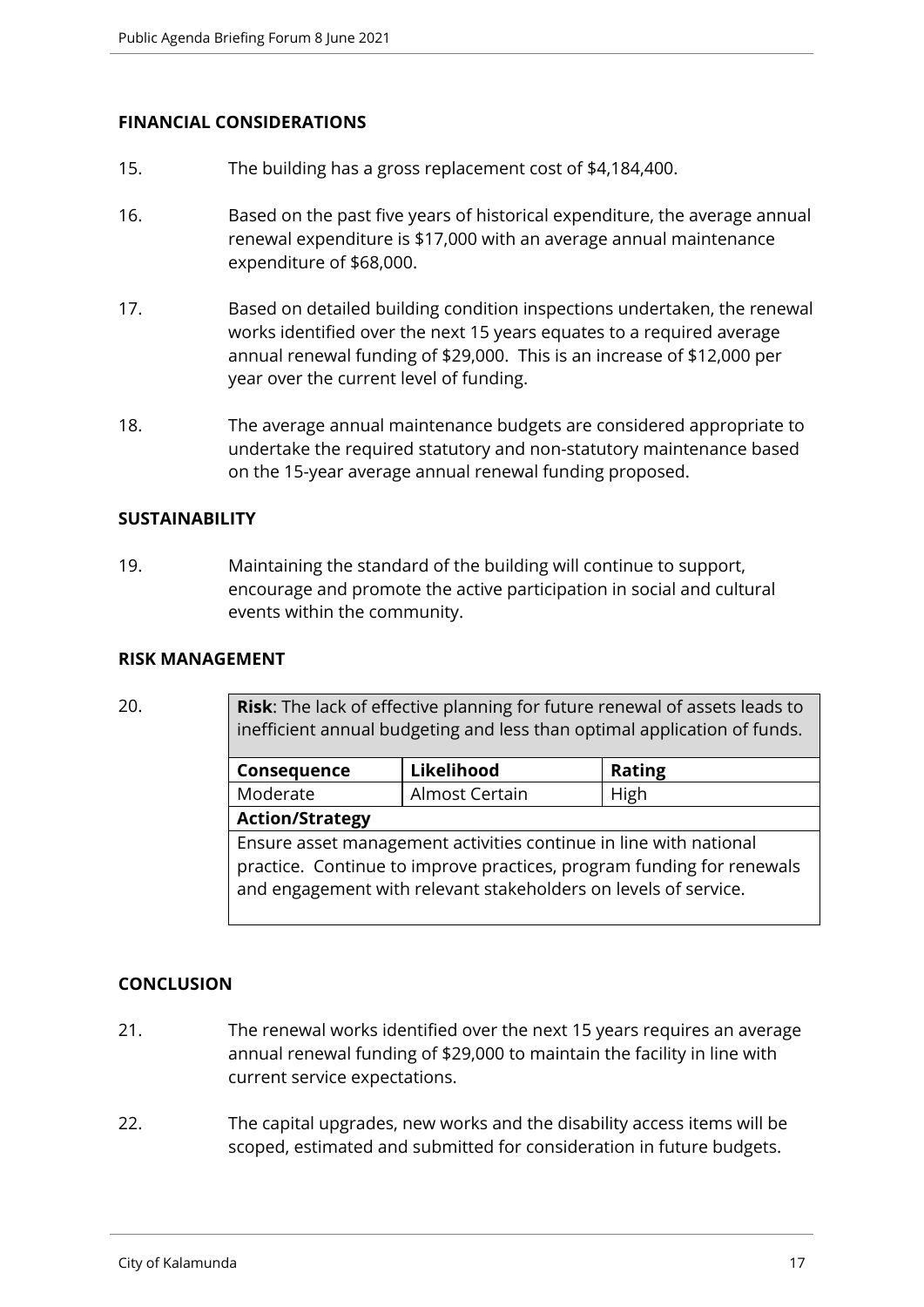# **Voting Requirements: Simple Majority**

#### **RECOMMENDATION**

That Council

- 1. ENDORSE the Zig Zag Cultural Centre Asset Management Plan 2021.
- 2. NOTE the total future renewal of \$150,000 will be listed for consideration in the annual budgets from 2022/23 to 2027/28.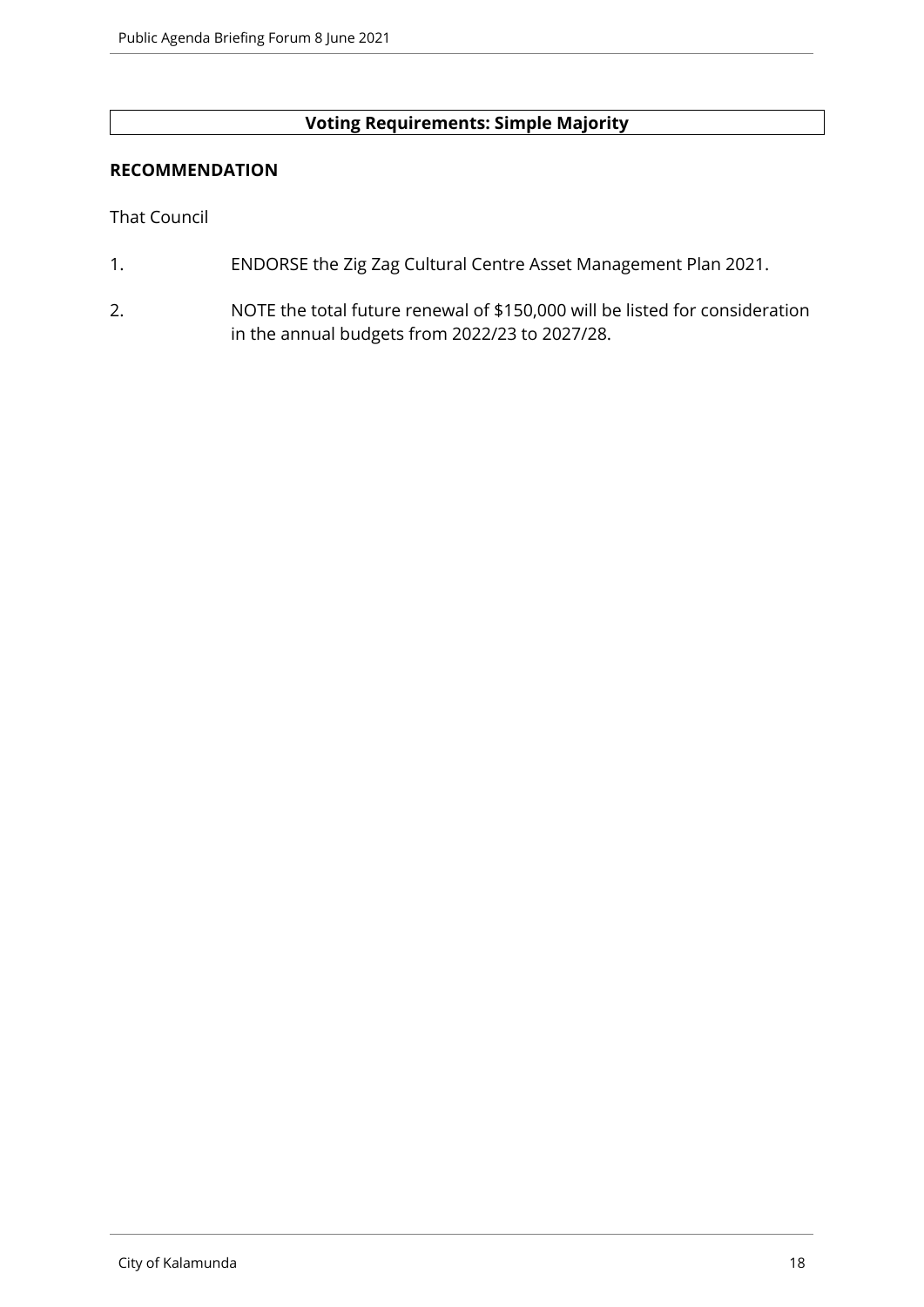# <span id="page-18-0"></span>**10.2.2. Hartfield Park Recreation Centre Asset Management Plan 2021**

*Declaration of financial / conflict of interests to be recorded prior to dealing with each item.*

| Previous             | N/A                                                      |
|----------------------|----------------------------------------------------------|
| <b>Items</b>         |                                                          |
| Directorate          | <b>Asset Services</b>                                    |
| <b>Business Unit</b> | <b>Asset Planning</b>                                    |
| File Reference       | 4.00009549                                               |
| Applicant            | N/A                                                      |
| Owner                | N/A                                                      |
|                      |                                                          |
| Attachments          | <b>Hartfield Park Recreation Centre Asset</b><br>$1_{-}$ |
|                      | Management Plan 2021 [10.2.2.1 - 31 pages]               |

# **TYPE OF REPORT**

|   | Advocacy    | When Council is advocating on behalf of the community to<br>another level of government/body/agency                                                                                                                                                                                                                                                                                                                                |
|---|-------------|------------------------------------------------------------------------------------------------------------------------------------------------------------------------------------------------------------------------------------------------------------------------------------------------------------------------------------------------------------------------------------------------------------------------------------|
| П | Executive   | When Council is undertaking its substantive role of direction<br>setting and oversight (e.g. accepting tenders, adopting plans<br>and budgets                                                                                                                                                                                                                                                                                      |
|   | Information | For Council to note                                                                                                                                                                                                                                                                                                                                                                                                                |
|   | Legislative | Includes adopting Local Laws, Town Planning Schemes and<br>Policies. When Council determines a matter that directly<br>impacts a person's rights and interests where the principles of<br>natural justice apply. Examples include town planning<br>applications, building licences, other permits or licences<br>issued under other Legislation or matters that could be<br>subject to appeal to the State Administrative Tribunal |

# **STRATEGIC PLANNING ALIGNMENT**

*Kalamunda Advancing Strategic Community Plan to 2027*

#### **Priority 3: Kalamunda Develops**

**Objective 3.2** - To connect community to quality amenities. *Strategy 3.2.1* - Optimal management of all assets.

#### **EXECUTIVE SUMMARY**

1. The purpose of this report is to seek Council endorsement of a new asset management plan for the Hartfield Park Recreation Centre (HPRC). The HPRC Asset Management Plan (AMP) is an assessment of the building asset and funding forecasts for the management of those assets over the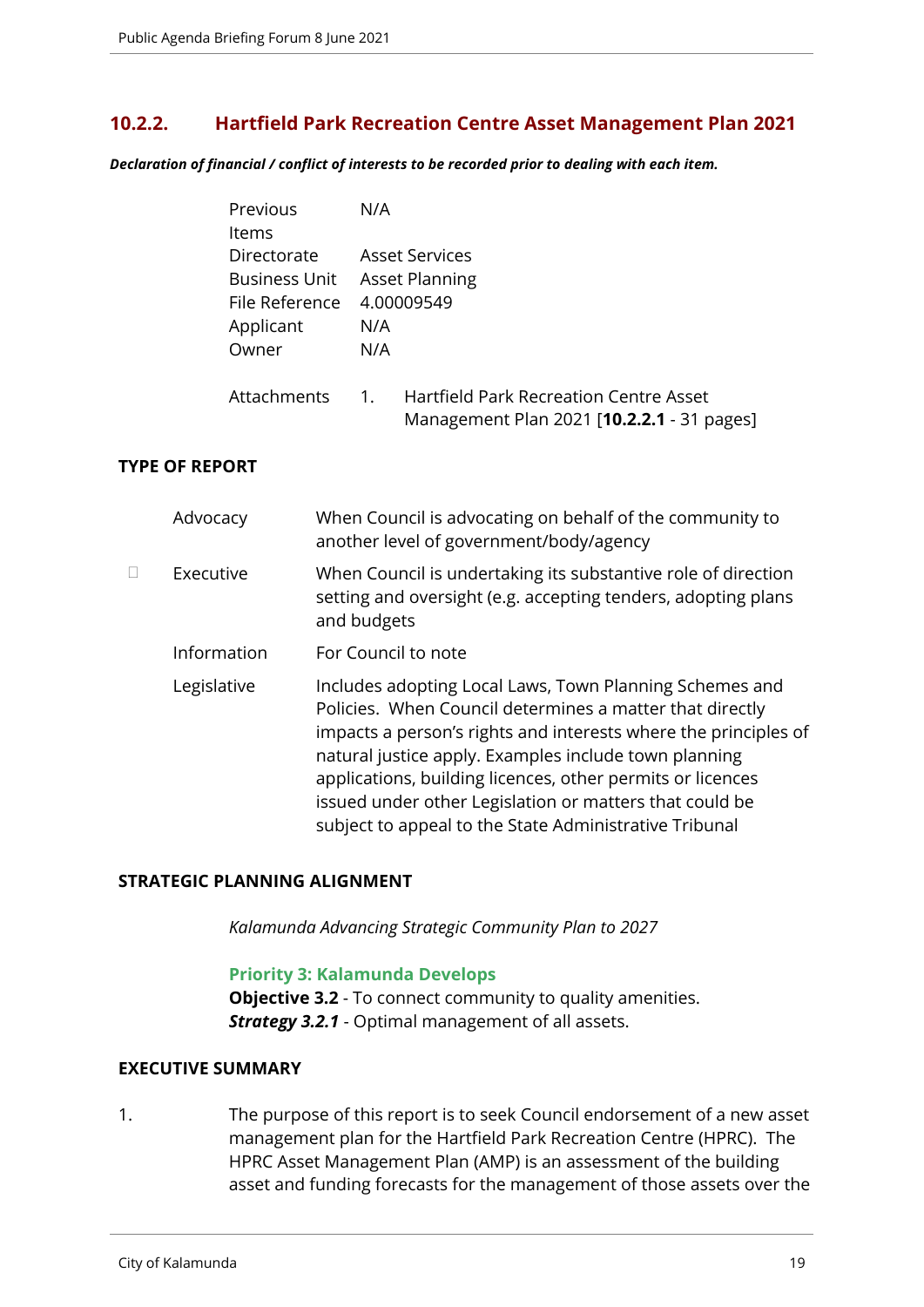long term. The key focus of this plan is on asset renewals and maintenance and not on the facility operations.

- 2. The building has a current gross replacement cost of \$10,657,000, with depreciation \$271,000, historic annual renewal expenditure of \$115,000, and annual maintenance expenditure of \$131,000. Based on detailed building condition inspections, the renewal works over the next 15 years requires average annual funding of \$80,000 (a decrease).
- 3. Council is requested to endorse the Hartfield Park Recreation Centre Asset Management Plan 2021, noting the proposed funding levels will be included in the annual budget process and Capital Works Program.

# **BACKGROUND**

- 4. The Hartfield Park Recreation Centre (HPRC) is broken up into five main functional areas: Main Basketball Stadium, Gymnasium, Squash Courts, Group Fitness Room and Creche. The adjoining Forrestfield United Soccer Club is not covered under this AMP.
- 5. Council determined that it required an AMP for HPRC as a deliverable within the Corporate Business Plan for 2020/21.

# **DETAILS AND ANALYSIS**

- 6. The AMP includes the following components:
	- a) Current Status of Assets;
	- b) Maintenance and Renewal Works Program;
	- c) Upgrades and Disability Access;
	- d) Financial Summary; and
	- e) Improvements, Monitoring and Review.
- 7. To inform the plan and forecast renewal works, detailed inspections were undertaken at a component level. These "Level 2" building inspections help to determine the estimated remaining useful life of the individual components. The resulting renewal works have been prioritised by year and included in the Capital Works Program. The resulting financial implications are explained below under Financial Considerations.
- 8. The preparation of this plan was supported by the Community Development and Building Maintenance business units. The Building Maintenance unit provided the details on the planned and reactive maintenance schedules and reviewed the proposed 15-year renewal program.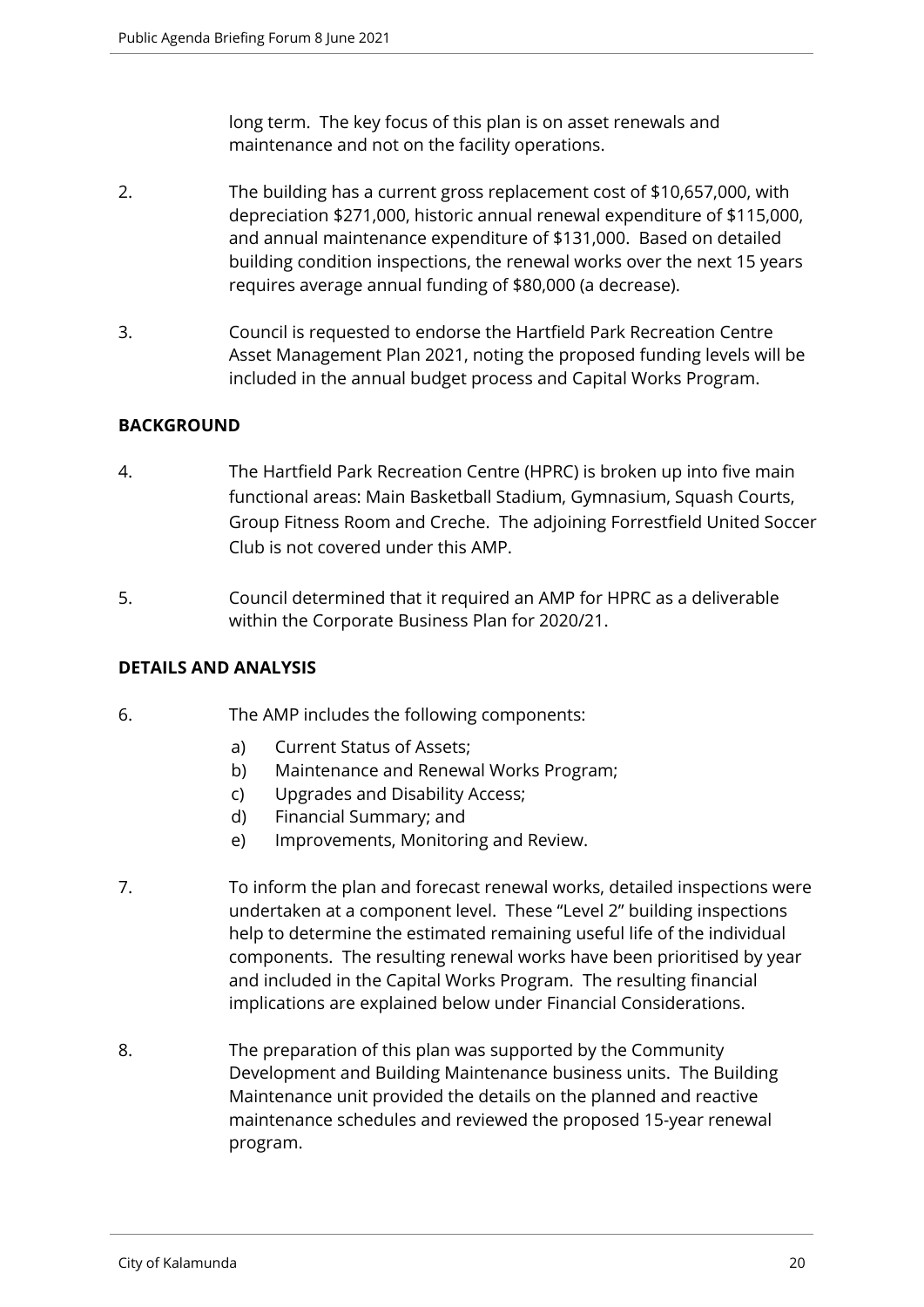- 9. The future renewal funding has identified and recommended the following major works in the first five years:
	- a) 2022/23 external painting of \$80,000;
	- b) 2023/24 internal painting of \$50,000, air conditioning renewals in creche, and spin cycle room of \$17,000, renew change room hot water storage units for \$20,000, and renovate squash court one for \$20,000;
	- c) 2024/25 renovate creche bathrooms for \$52,200, and renovate squash court two for \$20,000;
	- d) 2025/26 renew basketball court exhaust extraction fans for \$20,000, renew main foyer / creche evaporative air conditioning for \$40,000, and renovate squash court three for \$20,000; and
	- e) 2026/27 renew roof sheeting to group fitness and spin cycle roof for \$45,000 and renovate squash court four for \$20,000.
- 10. It is important to note that this AMP is directed towards an optimum refurbishment program that is consistent with the current use requirements of HPRC. If the City determined to change the direction that HPRC was to be used for then the necessary changes to the building structure, fabric and fit out to enact this new direction would be a new capital works program. The current AMP would then need to be revised to reflect the changed asset base.

# **APPLICABLE LAW**

11. The City is required to produce a plan for the future under S5.56 (1) of the *Local Government Act 1995* (WA) and supporting *Local Government (Administration) Regulations 1996* (WA).

# **APPLICABLE POLICY**

12. The HPRC AMP has been prepared in line with Service Policy 4: Asset Management.

# **STAKEHOLDER ENGAGEMENT**

- 13. Internal consultation was undertaken with the Community Development and the Building Maintenance business units.
- 14. Being an internal management plan, the HPRC AMP is not intended to be consulted with the wider community.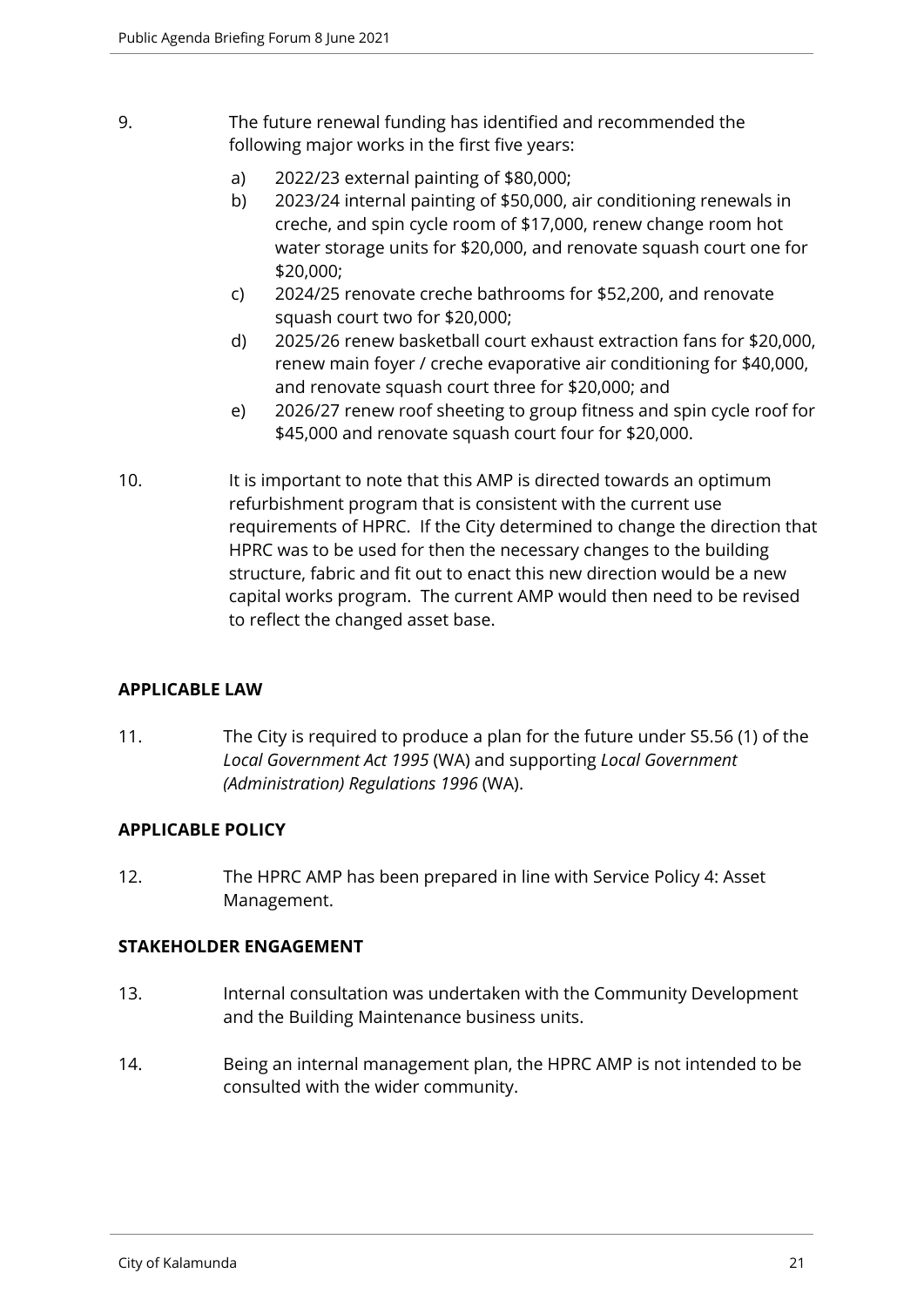# **FINANCIAL CONSIDERATIONS**

- 15. The building has a gross replacement cost of \$10,657,000 and annual depreciation of \$271,000.
- 16. Based on the past five years of historical expenditure, the average annual renewal expenditure is \$115,000 with an average annual maintenance expenditure of \$131,000.
- 17. Based on detailed building condition inspections undertaken, the renewal works identified over the next 15 years equates to a required average annual renewal funding of \$80,000 (a reduction).
- 18. The proposed 2021/22 Maintenance Budget of \$107,000 is considered appropriate to undertake the required statutory and non-statutory maintenance based on the 15-year average annual renewal funding proposed.

#### **SUSTAINABILITY**

19. Maintaining the standard of the building will continue to support, encourage and promote the active participation in social and cultural events within the community.

#### **RISK MANAGEMENT**

20. **Risk**: The lack of effective planning for future renewal of assets leads to inefficient annual budgeting and less than optimal application of funds.

| Consequence            | Likelihood                                                                                                                           | <b>Rating</b>                                                         |
|------------------------|--------------------------------------------------------------------------------------------------------------------------------------|-----------------------------------------------------------------------|
| Moderate               | Almost Certain                                                                                                                       | High                                                                  |
| <b>Action/Strategy</b> |                                                                                                                                      |                                                                       |
|                        | Ensure asset management activities continue in line with national<br>and engagement with relevant stakeholders on levels of service. | practice. Continue to improve practices, program funding for renewals |

# **CONCLUSION**

21. The renewal works identified over the next 15 years requires an average annual renewal funding of \$80,000 to maintain the facility in line with current service expectations.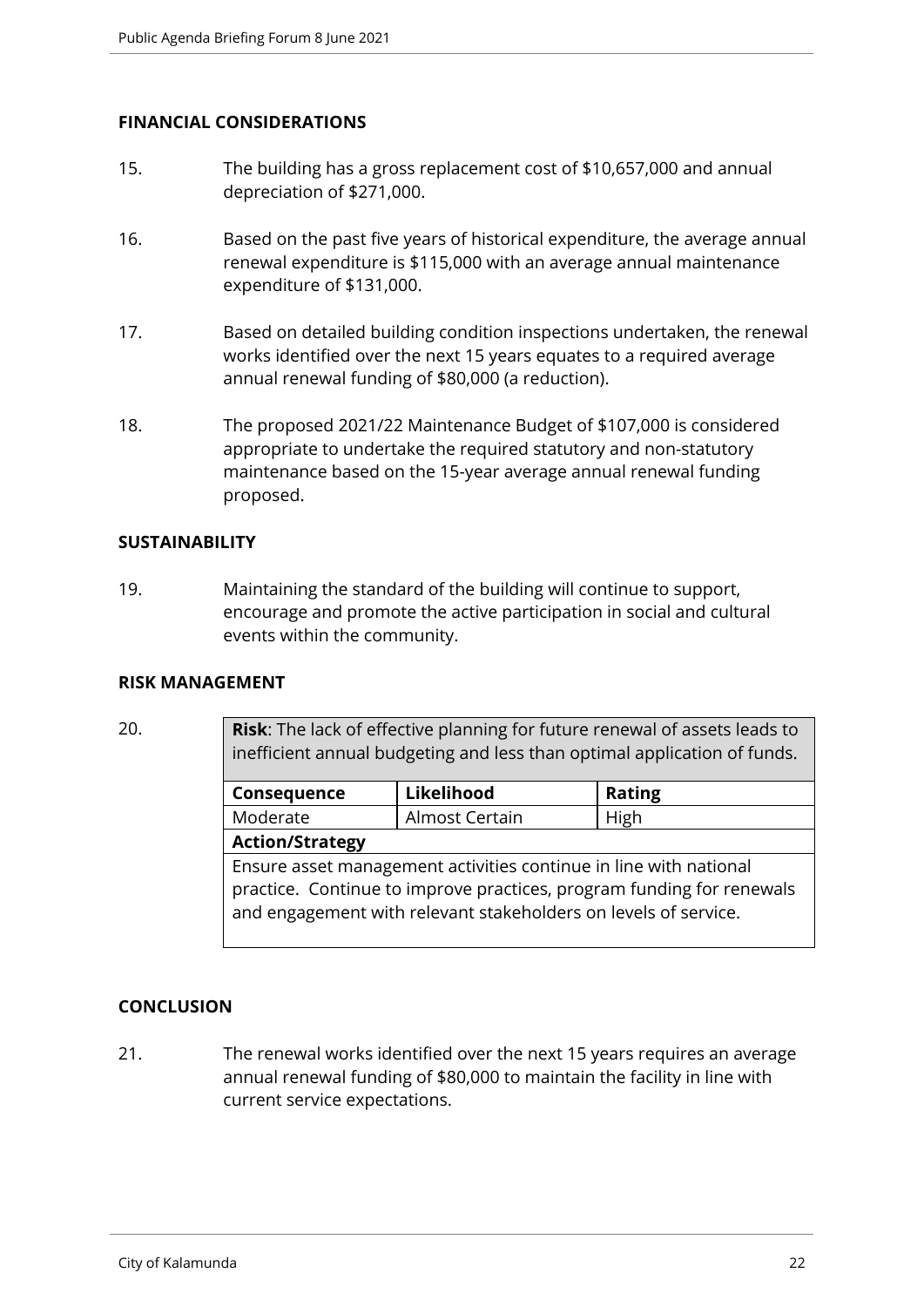22. The current listed upgrade works have been scoped, estimated, and submitted for consideration for inclusion through the Capital Works Program for the 2021/22 Annual Budget. Nil disability access upgrades or improvements were identified as part of the building renewal inspections.

#### **Voting Requirements: Simple Majority**

#### **RECOMMENDATION**

#### That Council

- 1. ENDORSE the Hartfield Park Recreation Centre Asset Management Plan 2021.
- 2. NOTE the total future renewal of \$364,200 will be listed for consideration in the annual budgets from 2022/23 to 2027/28.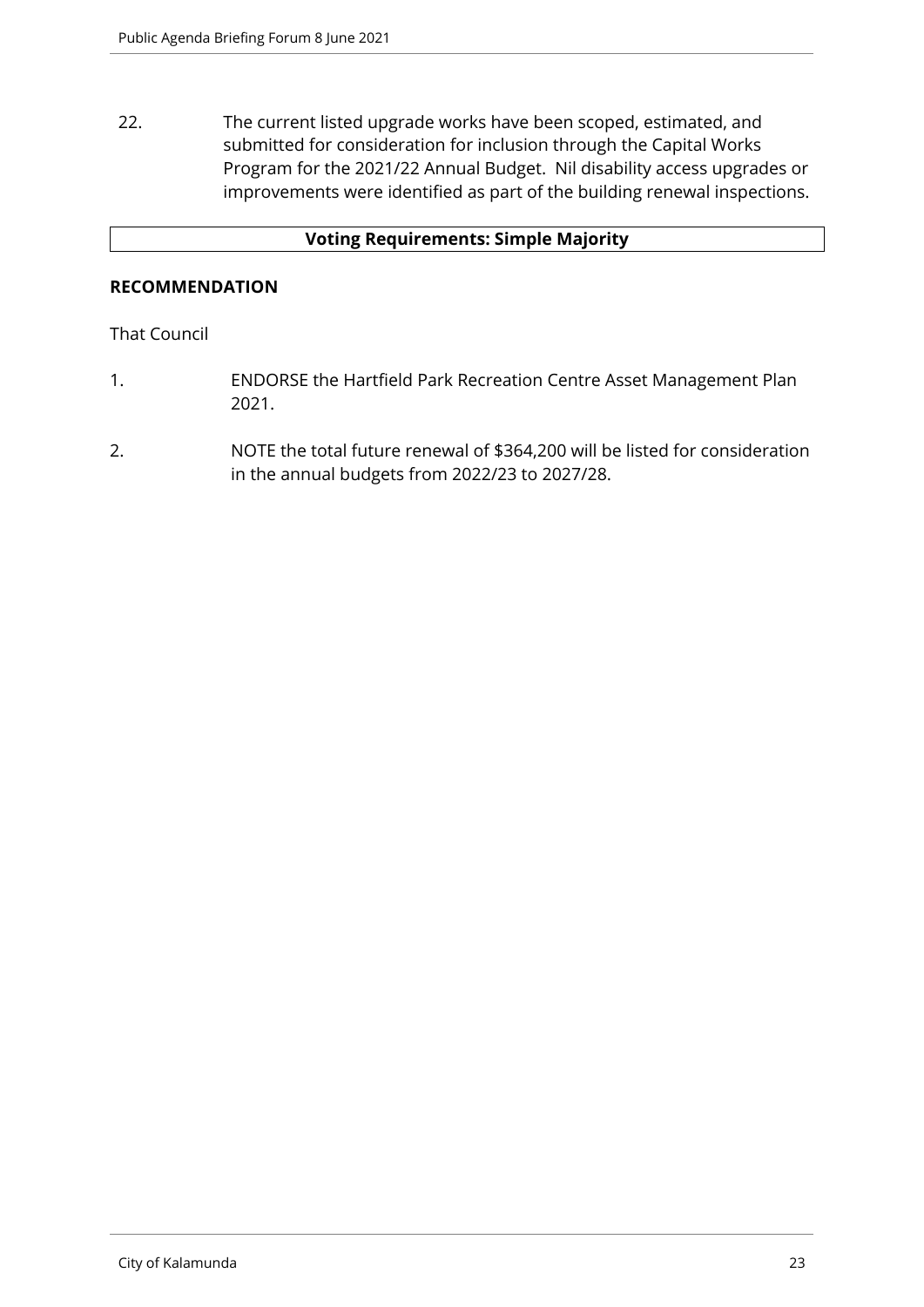# <span id="page-23-0"></span>**10.2.3. Tonkin Highway / Hale Road Interchange: Status Update**

*Declaration of financial / conflict of interests to be recorded prior to dealing with each item.*

| Previous             | OCM 242/2020; OCM 27/2021                                                                 |
|----------------------|-------------------------------------------------------------------------------------------|
| Items                |                                                                                           |
| Directorate          | <b>Asset Services</b>                                                                     |
| <b>Business Unit</b> | <b>Asset Planning</b>                                                                     |
| File Reference       | 3.009322; 3.009280                                                                        |
| Applicant            | N/A                                                                                       |
| Owner                | N/A                                                                                       |
| Attachments          | MRWA Response - Hale Road and Tonkin Highway<br>$\overline{1}$ .<br>$[10.2.3.1 - 1$ page] |

# **TYPE OF REPORT**

| Advocacy    | When Council is advocating on behalf of the community to<br>another level of government/body/agency                                                                                                                                                                                                                                                                                                                                |
|-------------|------------------------------------------------------------------------------------------------------------------------------------------------------------------------------------------------------------------------------------------------------------------------------------------------------------------------------------------------------------------------------------------------------------------------------------|
| Executive   | When Council is undertaking its substantive role of direction<br>setting and oversight (e.g. accepting tenders, adopting plans<br>and budgets                                                                                                                                                                                                                                                                                      |
| Information | For Council to note                                                                                                                                                                                                                                                                                                                                                                                                                |
| Legislative | Includes adopting Local Laws, Town Planning Schemes and<br>Policies. When Council determines a matter that directly<br>impacts a person's rights and interests where the principles of<br>natural justice apply. Examples include town planning<br>applications, building licences, other permits or licences<br>issued under other Legislation or matters that could be<br>subject to appeal to the State Administrative Tribunal |

#### **STRATEGIC PLANNING ALIGNMENT**

*Kalamunda Advancing Strategic Community Plan to 2027*

#### **Priority 3: Kalamunda Develops**

**Objective 3.2** - To connect community to quality amenities. *Strategy 3.2.2* - Provide and advocate for improved transport solutions and better connectivity through integrated transport planning.

#### **EXECUTIVE SUMMARY**

1. The purpose of this report is to advise Council of the outcomes of a request to the State Government regarding the design of the proposed Tonkin Highway / Hale Road interchange.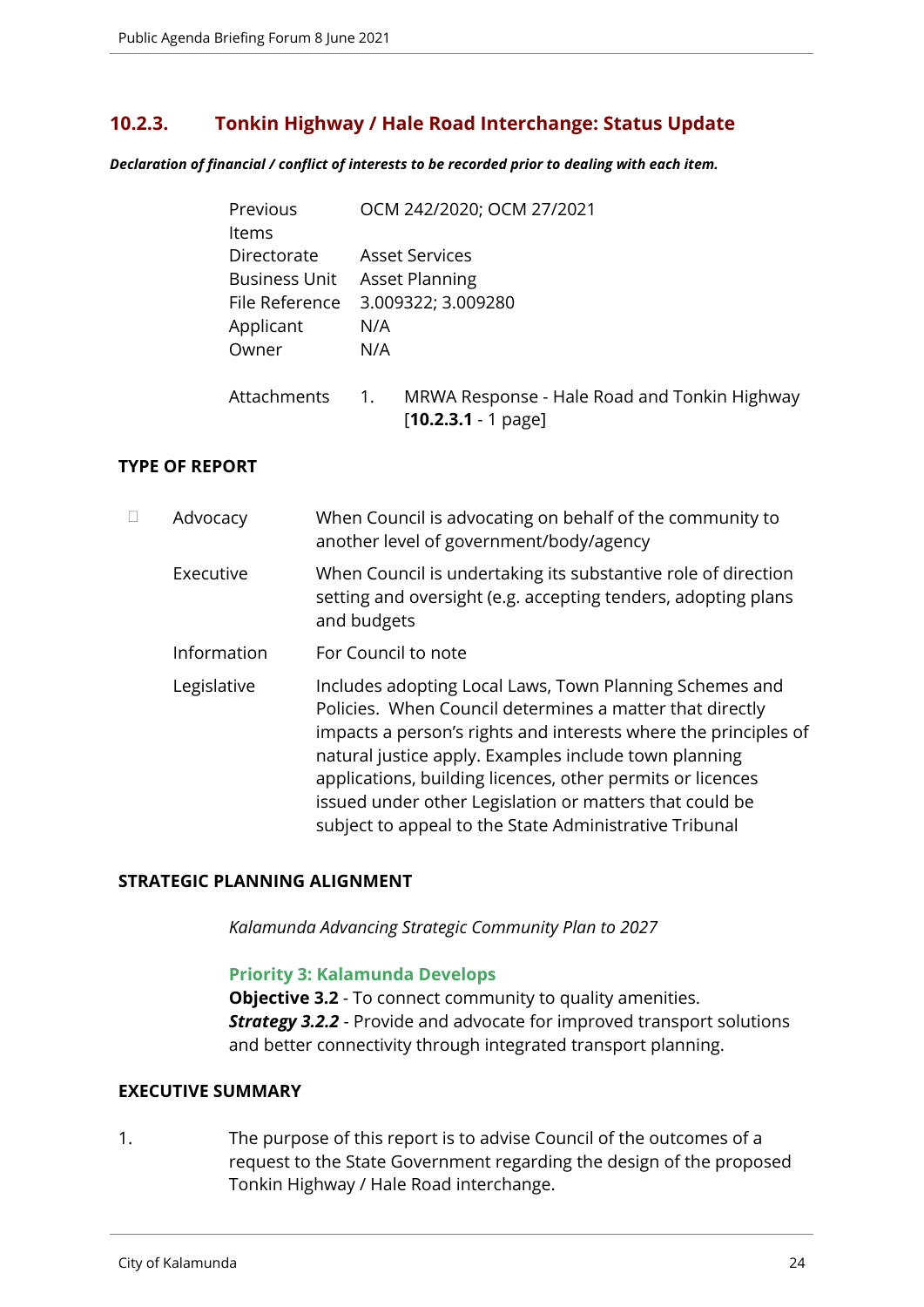- 2. The City sought from the State Government an alternate plan to their current plan to remove the need for Hale Road traffic travelling northbound on Tonkin Highway to exit onto Roe Highway and re-join Tonkin Highway at the signalised intersection of Roe Highway / Tonkin Highway ramps.
- 3. The State Government has advised that they will not be undertaking such alternate planning.
- 4. It is recommended that Council receive the response from the State Government noting their rationale for their decision and no further action be taken.

# **BACKGROUND**

5. A Notice of Motion was tabled and debated at the 24 November 2020 Ordinary Council Meeting. Council determined that (OCM 242/2020):

> *That Council REQUEST the Mayor write to the Minister for Transport; Planning and the Chief Executive Officer write to Main Roads Western Australia, requesting:*

- *a) An indicative plan showing grade separated intersection layout of Tonkin Highway and Hale Road with full access on all legs of the interchange be provided.*
- *b) That this alternate plan removes the need for Hale Road traffic travelling northbound on Tonkin Highway to exit onto Roe Highway and re-join Tonkin Highway at the signalised intersection.*
- *c) That Main Roads Western Australia facilitates a community meeting to outline both the existing and alternate layouts and invites the Minister for Transport; Planning to attend.*
- 6. This matter was then progressed and a subsequent report provided to Council at the 23 March 2021 Ordinary Council Meeting. Council determined that (OCM 27/2021):

# *That Council:*

- *1. DOES NOT advocate further for inclusion of south facing ramps on the proposed Hale Road / Tonkin Highway Interchange.*
- *2. ACKNOWLEDGE the correspondence from the Minister for Transport; Planning and Main Roads WA in response to the Notice of Motion 242/2020 and seek a response to the matter regarding north bound access from Hale Road to Tonkin Highway.*
- *3. ADVISE the State Government that the City expects that the State fully fund improvements to the local road network resultant from any*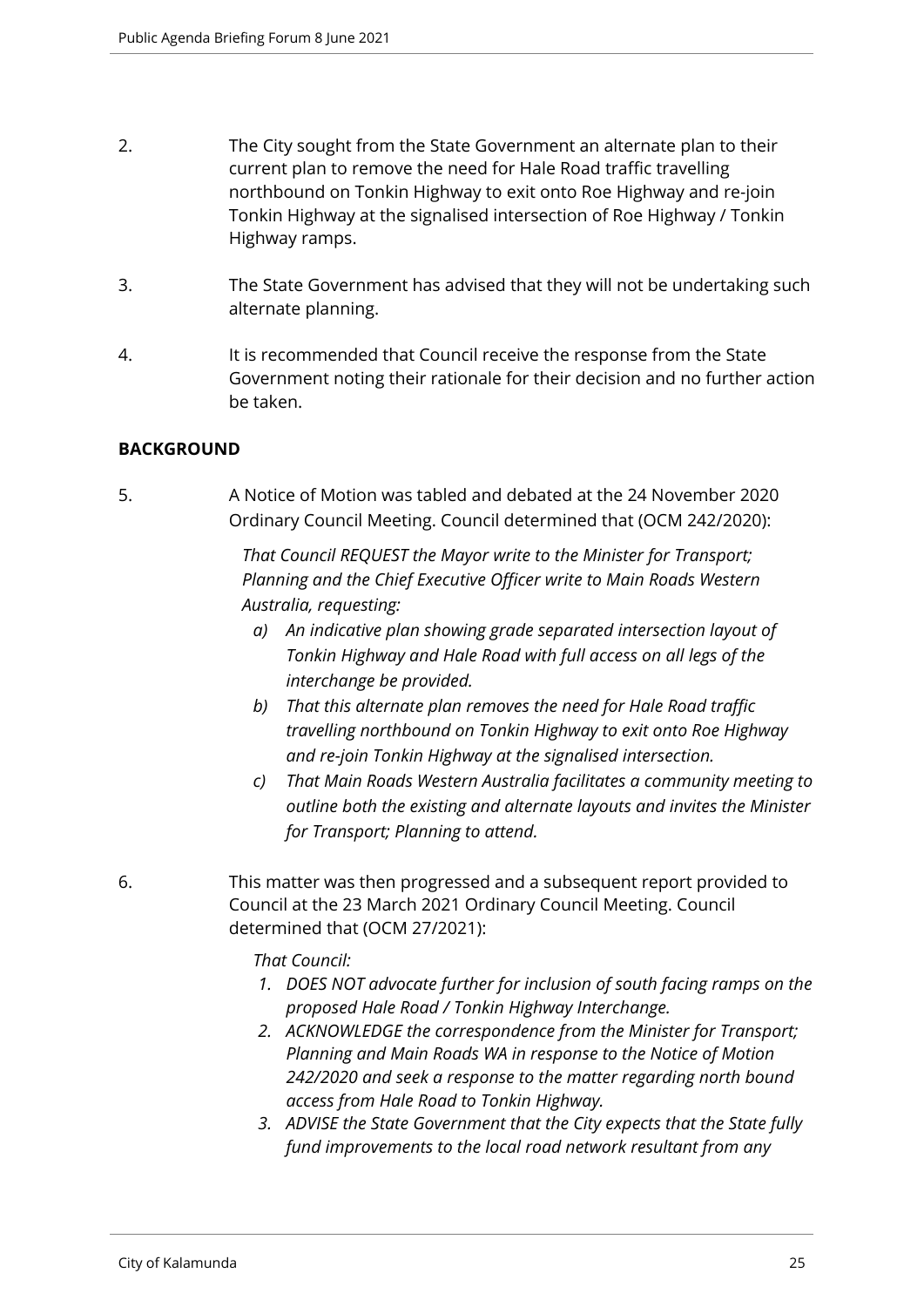*impacts of traffic changes due to the implementation of the Hale Road / Tonkin Highway Interchange.*

7. This report now considers the outcome of item 2 of the March OCM decision.

#### **DETAILS AND ANALYSIS**

- 8. Currently vehicles turning from Hale Road onto Tonkin Highway have direct connection and do not need to leave and re-enter Tonkin Highway at Roe Highway.
- 9. The current planning design once the interchange project is completed for the northbound access from Hale Road onto Tonkin Highway will require vehicles from Hale Road to travel along an exit ramp on Tonkin Highway to the Roe Highway overpass and travel through a signalised intersection back onto a Tonkin Highway on ramp from Roe Highway.
- 10. The City wrote to the Minister for Transport; Planning and the Managing Director of Main Roads WA (MRWA) in December 2020 and April 2021 seeking an alternate plan for the northbound access that removed this inefficient access from Hale Road onto Tonkin Highway.
- 11. The acting Managing Director of MRWA responded to the Mayor and CEO on 12 May 2021. The response is provided as Attachment 1 to this report.
- 12. The specific rationale from MRWA is that their current design "offers the best balance between traffic efficiency, environmental considerations, local amenity and cost."
- 13. It was noted that Council in reaching their decision regarding southbound access issues noted the Private Property and Bush Forever matters. It would appear for consistency's sake that Council considers these issues regarding the northbound access issue.
- 14. It is acknowledged that the proposed northbound arrangements appear to provide increased travel time to access Tonkin Highway from Hale Road. It is also noted that far greater benefits to many more road users in reducing traffic congestion will result once the grade separated interchange of Hale Road and Tonkin Highway occurs.
- 15. It is disappointing that MRWA did not even provide the City with a simple sketch of any alternate arrangement supporting their view of why it was not preferred. However, it appears unlikely that continuing to advocate on this matter will provide any meaningful improvements.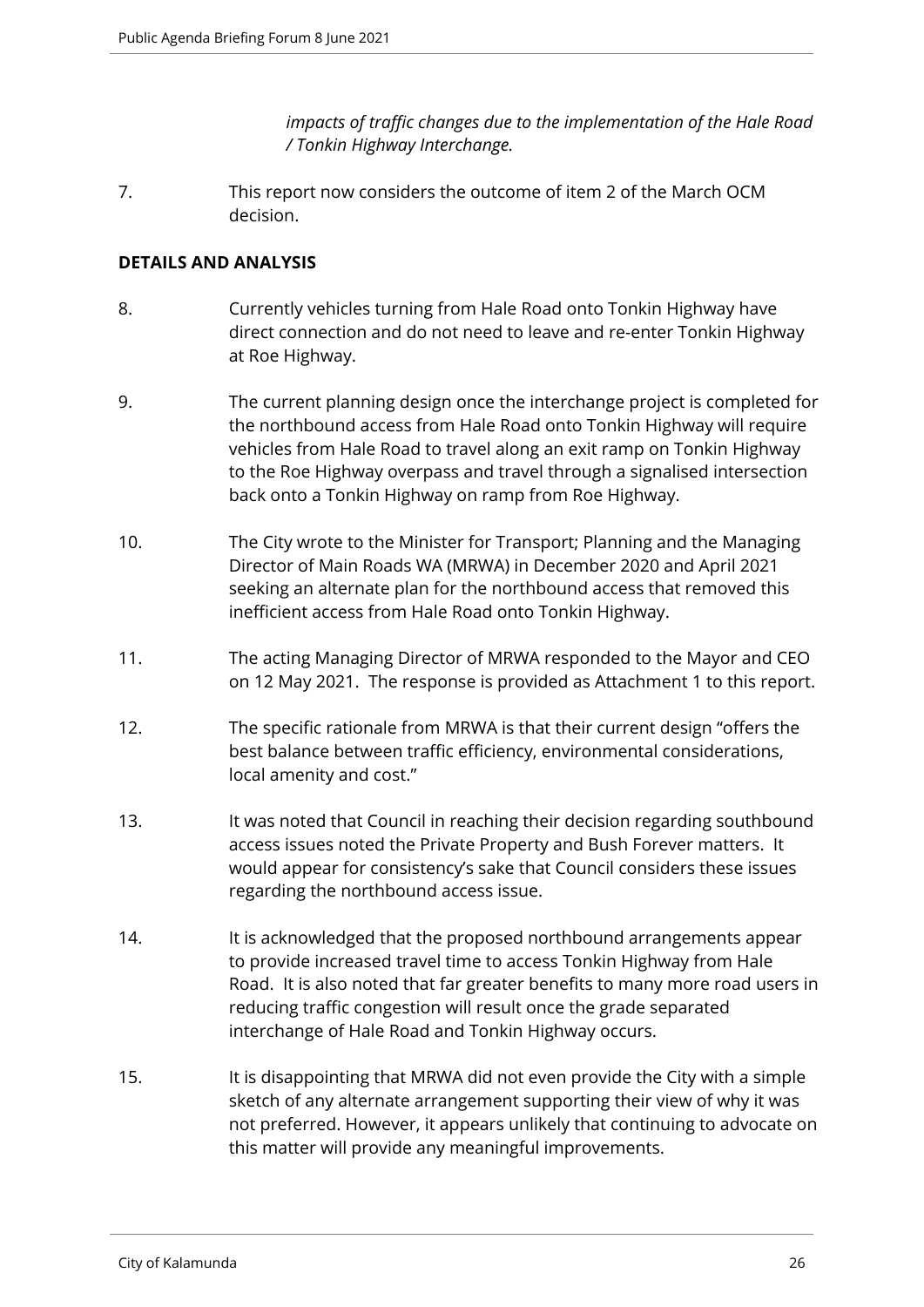# **APPLICABLE LAW**

- 16. The following Acts would be referenced in any further consideration of this matter:
	- a) *Planning and Development Act 2005*;
	- b) *Main Roads Act 1930*; and
	- c) *Land Administration Act, 1997*.

#### **APPLICABLE POLICY**

17. Communication and Engagement (Service 5).

# **STAKEHOLDER ENGAGEMENT**

18. No formal or informal community engagement has been undertaken in response to MRWA's letter.

# **FINANCIAL CONSIDERATIONS**

19. Nil.

#### **SUSTAINABILITY**

20. MRWA's position reflects that removal of trees and vegetation in a Bush Forever area would be required to consider any alternate plan. This would be viewed as having a negative sustainability outcome.

#### **RISK MANAGEMENT**

21. **Risk**: That the City is exposed to reputational impacts for not being able to achieve improved traffic flow from Hale Road onto Tonkin Highway in a northerly direction compared to the current proposal of MRWA.

| Consequence                                                                       | Likelihood | <b>Rating</b> |
|-----------------------------------------------------------------------------------|------------|---------------|
| Moderate                                                                          | Likely     | Medium        |
| <b>Action/Strategy</b>                                                            |            |               |
| The City provides MRWA's response to the matter as required for the<br>community. |            |               |
|                                                                                   |            |               |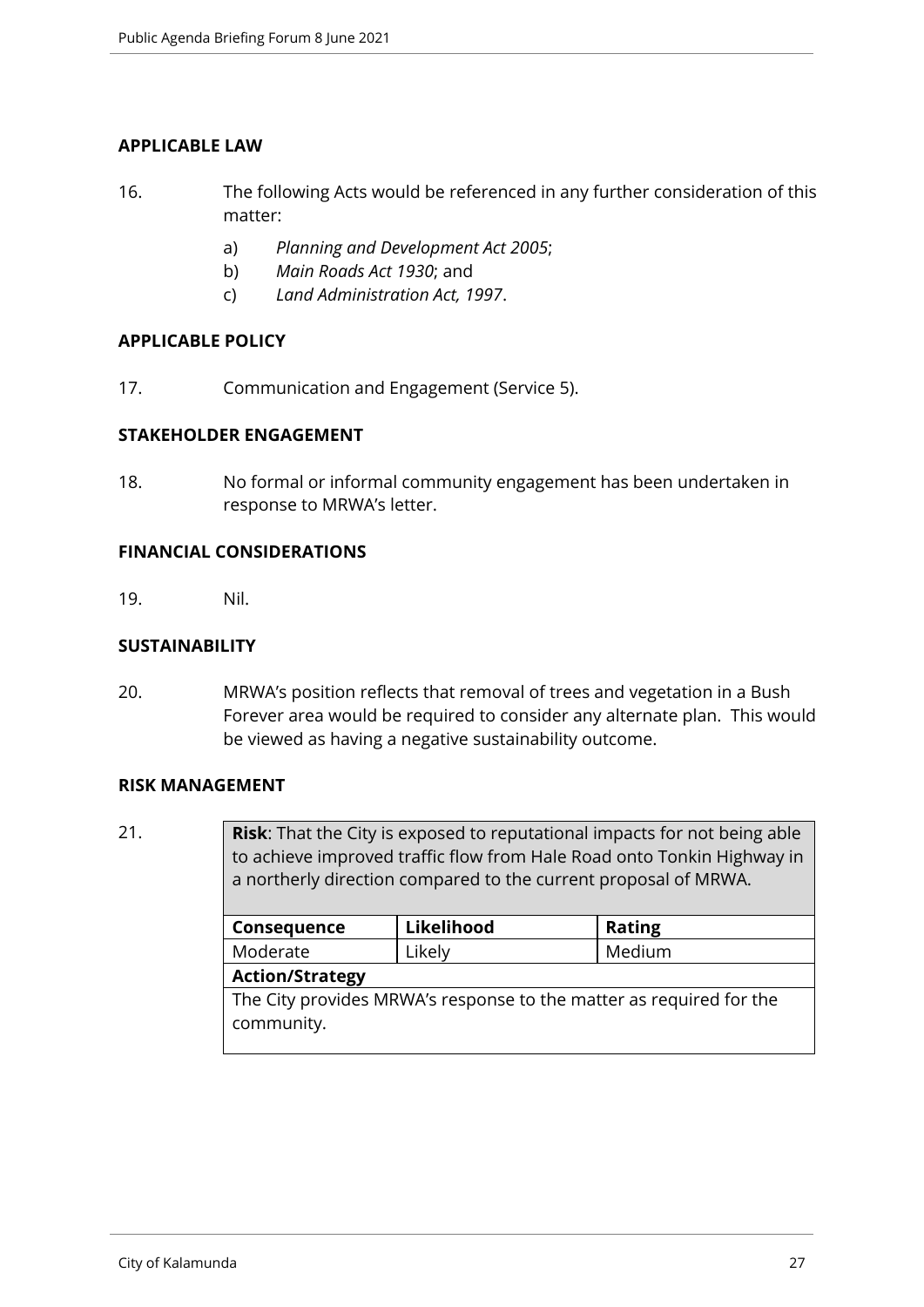# **CONCLUSION**

22. On the balance of matters surrounding this issue, it is recognised MRWA's consideration of environmental, private land and financial imposts upon the community at large has led them to their decision not to explore alternates and share these with the City. It is felt that it would be a fruitless exercise to continue pushing this issue.

#### **Voting Requirements: Simple Majority**

#### **RECOMMENDATION**

That Council RECEIVE the response from the State Government noting their rationale for their decision and no further action be taken.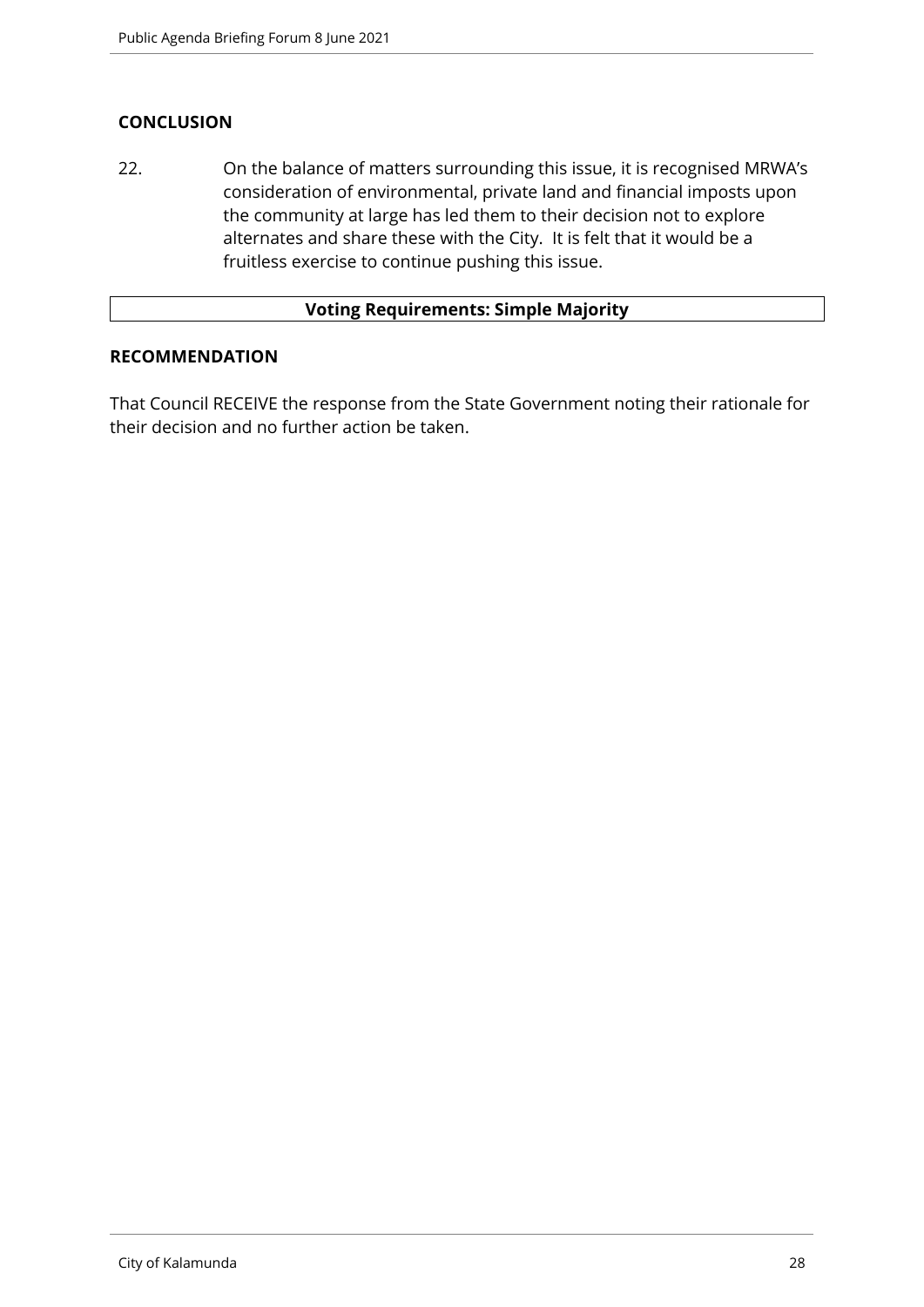# <span id="page-28-0"></span>**10.2.4. Consideration of Potential Solar Farm Location**

*Declaration of financial / conflict of interests to be recorded prior to dealing with each item.*

| Previous             | OCM 262/2019; OCM 200/2020                                                                         |
|----------------------|----------------------------------------------------------------------------------------------------|
| <b>Items</b>         |                                                                                                    |
| Directorate          | <b>Asset Services</b>                                                                              |
| <b>Business Unit</b> | <b>Asset Services</b>                                                                              |
| File Reference       | 3.009592; DW-02/120                                                                                |
| Applicant            | City of Kalamunda                                                                                  |
| Owner                | City of Kalamunda                                                                                  |
| Attachments          | Community Engagement Report - Pioneer Park<br>$\overline{1}$ .<br>Future Use [10.2.4.1 - 86 pages] |

# **TYPE OF REPORT**

|   | Advocacy    | When Council is advocating on behalf of the community to<br>another level of government/body/agency                                                                                                                                                                                                                                                                                                                                |
|---|-------------|------------------------------------------------------------------------------------------------------------------------------------------------------------------------------------------------------------------------------------------------------------------------------------------------------------------------------------------------------------------------------------------------------------------------------------|
| П | Executive   | When Council is undertaking its substantive role of direction<br>setting and oversight (e.g. accepting tenders, adopting plans<br>and budgets                                                                                                                                                                                                                                                                                      |
|   | Information | For Council to note                                                                                                                                                                                                                                                                                                                                                                                                                |
|   | Legislative | Includes adopting Local Laws, Town Planning Schemes and<br>Policies. When Council determines a matter that directly<br>impacts a person's rights and interests where the principles of<br>natural justice apply. Examples include town planning<br>applications, building licences, other permits or licences<br>issued under other Legislation or matters that could be<br>subject to appeal to the State Administrative Tribunal |

#### **STRATEGIC PLANNING ALIGNMENT**

*Kalamunda Advancing Strategic Community Plan to 2027*

#### **Priority 2: Kalamunda Clean and Green**

**Objective 2.2** - To achieve environmental sustainability through effective natural resource management.

*Strategy 2.2.1* - Facilitate the appropriate use of water and energy supplies for the City.

**Strategy 2.2.2** - Use technology to produce innovative solutions to reduce power and water usage.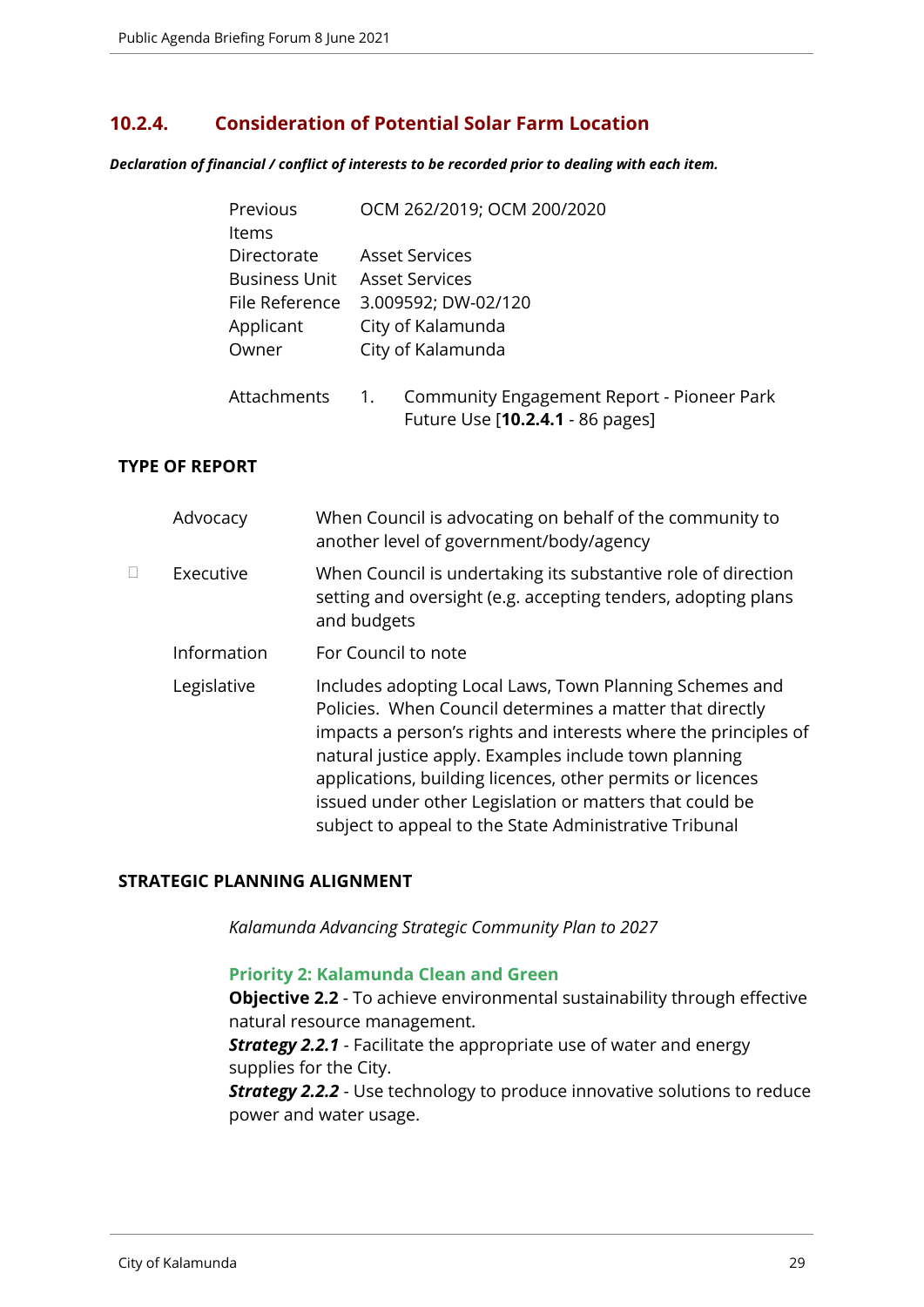# **EXECUTIVE SUMMARY**

- 1. The purpose of this report is to seek endorsement that the preferred location for a solar farm for the City of Kalamunda (City) would be within the contaminated site known as Pioneer Park.
- 2. The basis of this report comes from further community consultation specific to the proposed site stemming from 2019 consultation regarding the support of the community to the general idea of a solar farm.
- 3. It is recommended that Council note the next steps in this project including Expressions of Interest for a project partner and further development of the contaminated site management plan.

#### **BACKGROUND**

- 4. At the October 2020 Ordinary Council Meeting, a feasibility study into a solar farm was received by Council. It was resolved (OCM 200/2020) that Council:
	- *1. RECEIVE the report (Attachment 1) regarding the feasibility of a solar farm at Pioneer Park.*
	- *2. ENDORSE the following actions to be undertaken by the City:* 
		- *a) develop and implement a community engagement plan regarding the concept of a solar farm at Pioneer Park;*
		- *b) consult at senior level with WAPC to seek their approval in principle or otherwise for a solar farm to be located at Pioneer Park;*
		- *c) complete the studies to resolve the status of the contaminated site or otherwise for Pioneer Park; and*
		- *d) seek Expressions of Interest from the market into the potential for development of the site at Pioneer Park for a solar farm.*
	- *3. RECEIVE a subsequent report on the subject at an appropriate time.*
- 5. The City has completed Item 2a) and can report progress on items 2b) and 2c).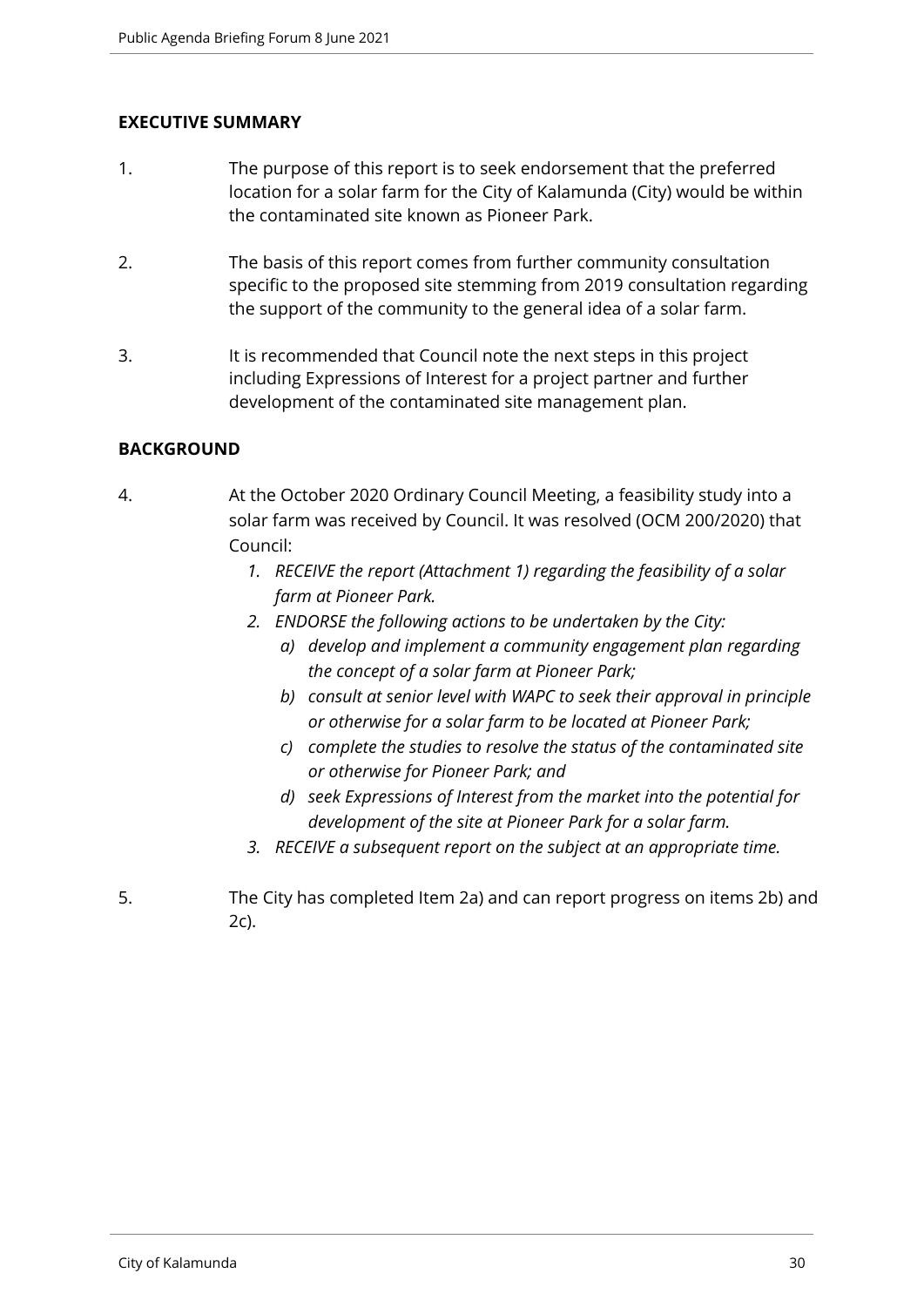#### **DETAILS AND ANALYSIS**

6. The 2020 Catalyse Community Engagement Survey produced a strong response regarding the community's view as to the City's role in leadership and advocacy in terms of climate change and sustainability as shown in the following extract -

> Should the City of Kalamunda take a more active leadership and advocacy role in relation to the following causes? % of respondents Stronaly **Disagree** Neutral\* Aaree disagree Climate change and sustainability  $4 \overline{8}$  $\overline{22}$ 29 38

- 7. The Solar Farm initiative has been undertaken by the City partially in response to the Community sentiment regarding sustainability leadership by the City.
- 8. Between June and July 2019, the City undertook community engagement regarding sustainability in general and solar power specifically. A total of 371 responses were received during this period reflecting strong support for a solar farm initiative.
- 9. During March 2021, the City undertook further community consultation regarding the potential for a solar farm specifically located at Pioneer Park. A total of 121 responses were received with 98 (81%) responding that Pioneer Park was a suitable location for a solar farm.
- 10. Within this engagement phase was specific letter box drops to nearby residents and schools to ensure that they were aware of the proposal.
- 11. The community engagement report is included as Attachment 1 to this report.
- 12. Specific matters raised during the community engagement, such as access, suitability of the site, amenity and the loss of open space will be taken up as the project progresses.
- 13. Regarding the WAPC consultation, the advice provided to the City was that WAPC would only consider the proposal if a genuine Development Application was lodged and would not be providing any 'in principle' support or advice.
- 14. This matter whilst it is a risk to the project viability can be dealt with later and as such is not a barrier to continuing the project planning.

Strongly

agree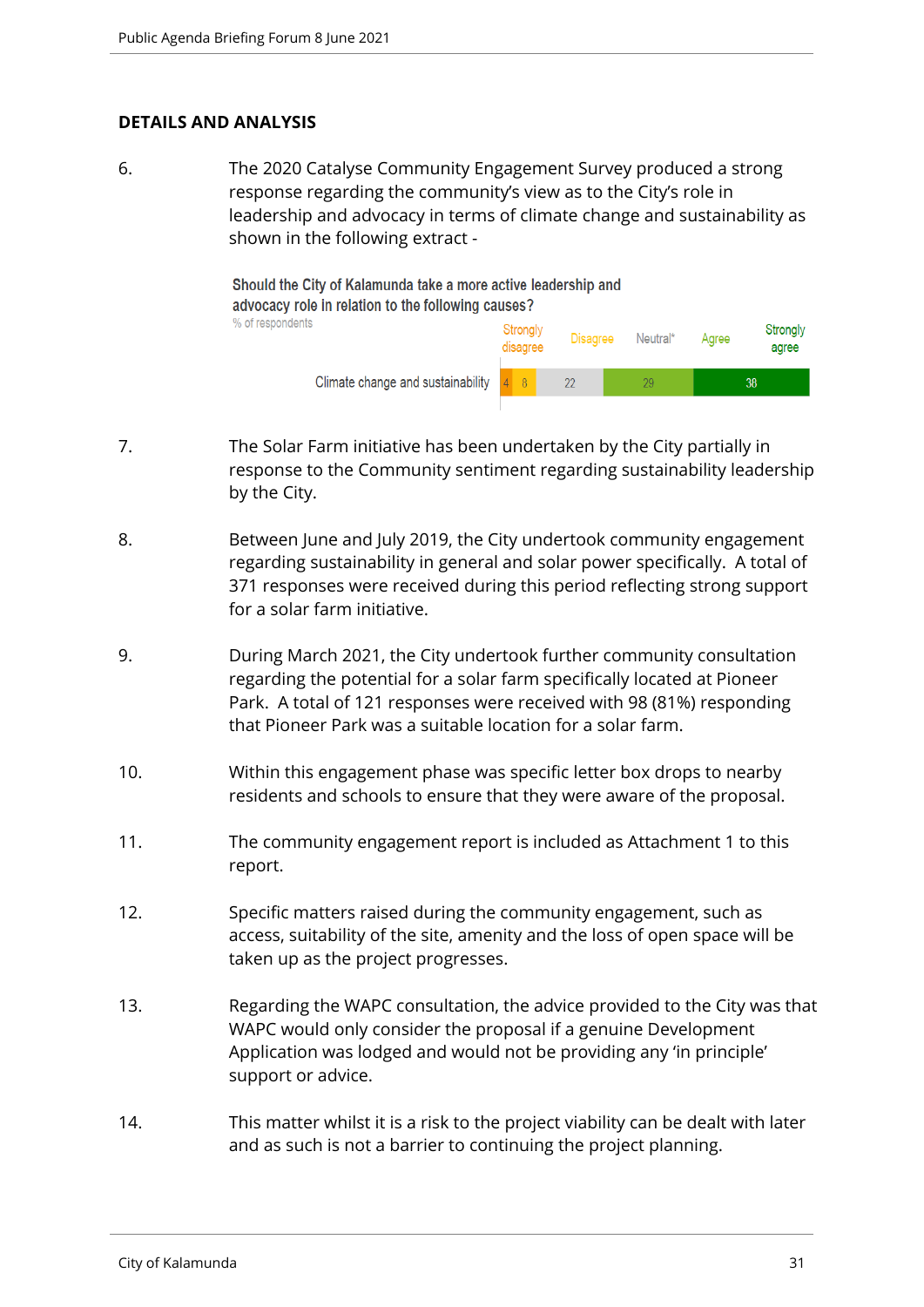- 15. The City is continuing investigations into the necessary remediation or other treatment of Pioneer Park (and Brand Road tip site) in terms of contaminated sites. This work will continue through 2021/22.
- 16. Based on the above findings, it is proposed that the project continues to the Expression of Interest phase.

#### **APPLICABLE LAW**

17. *Local Government Act 1995 Planning and Development Act 2005 Contaminated Sites Act 2003*

# **APPLICABLE POLICY**

18. Governance 8: Risk Management.

#### **STAKEHOLDER ENGAGEMENT**

19. As detailed in Attachment 1 to this report.

#### **FINANCIAL CONSIDERATIONS**

- 20. The current 2020/21 budget provides resources for contaminated site investigations and works, including Pioneer Park.
- 21. The draft 2021/22 budget provides \$5,000 to develop and undertake the Expression of Interest process.

# **SUSTAINABILITY**

- 22. This project if developed will see a significant increase in the renewable energy component of the City's overall electricity consumption.
- 23. The selection of Pioneer Park for the solar farm is likely to be the best and highest use given the nature of the contaminated site.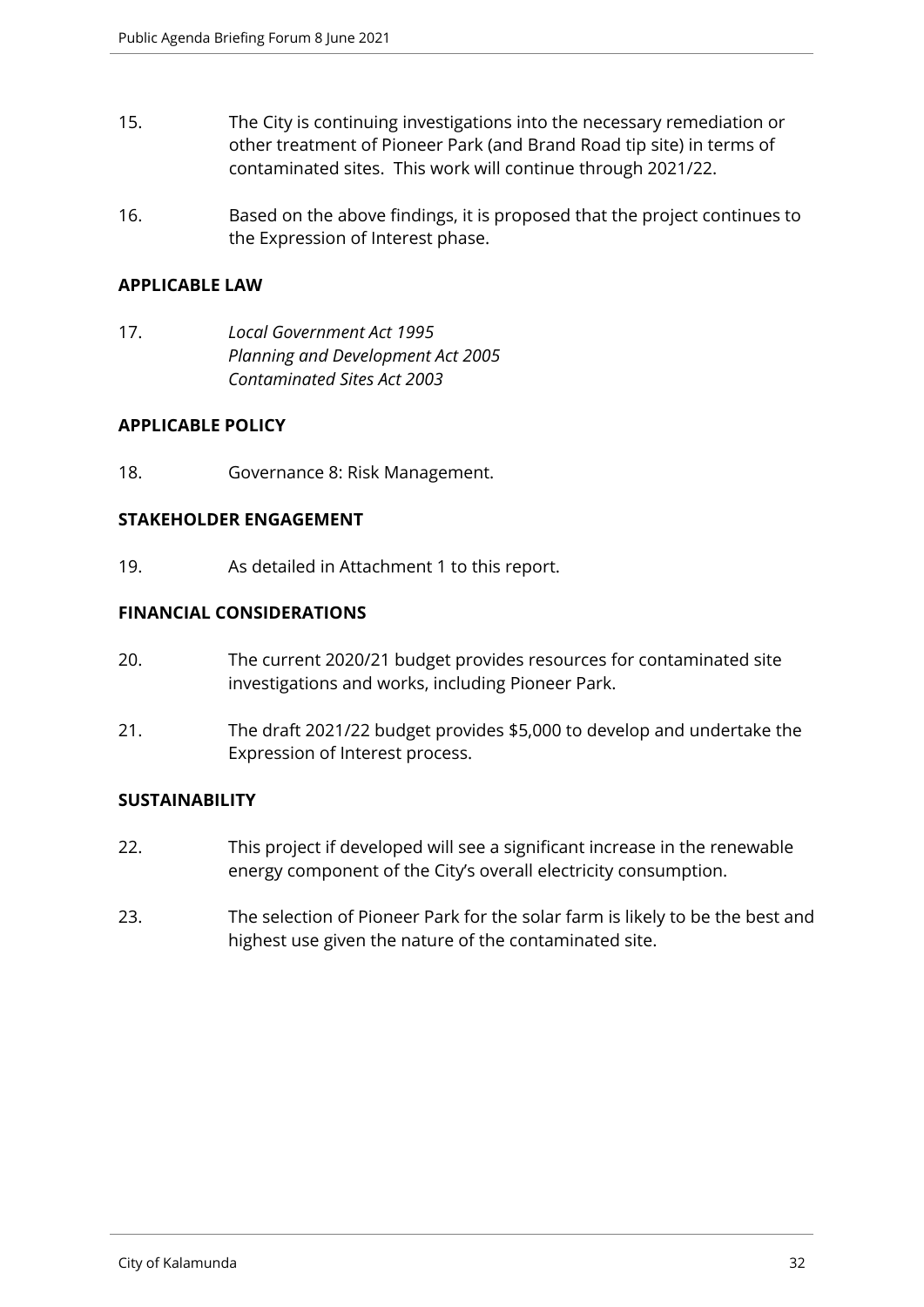#### **RISK MANAGEMENT**

24. **Risk**: The City is unable to find project partners willing to invest in the project within suitable terms resulting in project delays whilst alternatives are considered.

| Consequence                                                          | Likelihood | <b>Rating</b> |
|----------------------------------------------------------------------|------------|---------------|
| Moderate                                                             | Unlikely   | Low           |
| <b>Action/Strategy</b>                                               |            |               |
| Evidence exists of many suitable partnerships underway in this area. |            |               |
|                                                                      |            |               |

#### **CONCLUSION**

25. The community sentiment is in favour of Pioneer Park being firmed up as a potential solar farm site. Planning should now continue on that basis.

#### **Voting Requirements: Simple Majority**

#### **RECOMMENDATION**

That Council NOTE this report into the progress of the Solar Farm project.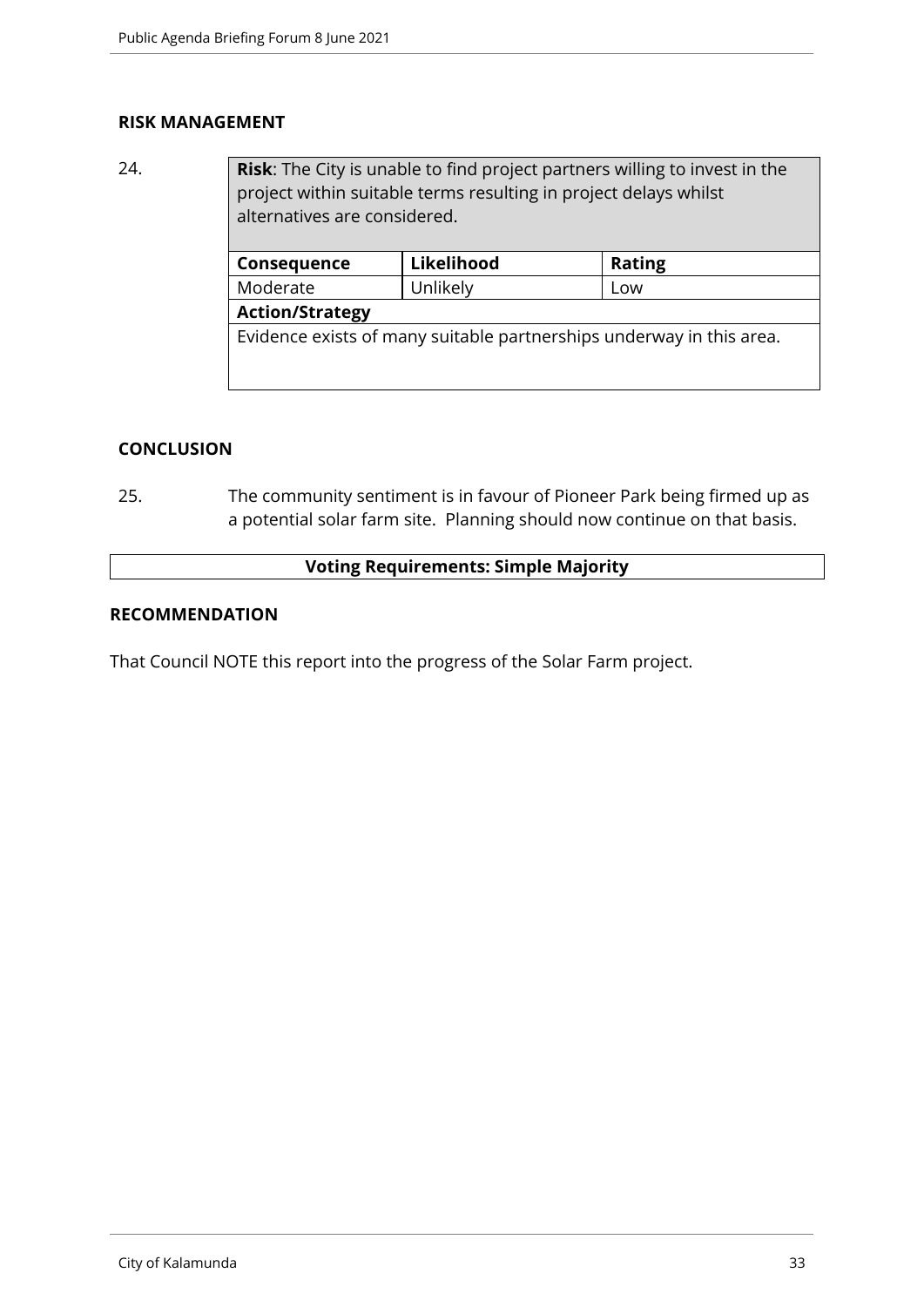#### <span id="page-33-0"></span>**10.3. Corporate Services Reports**

# <span id="page-33-1"></span>**10.3.1. City of Kalamunda Creative Communities: An Arts Strategy Consideration of modifications**

*Declaration of financial / conflict of interests to be recorded prior to dealing with each item.*

| Previous Items       |     |                                                |
|----------------------|-----|------------------------------------------------|
| Directorate          |     | Corporate Services                             |
| <b>Business Unit</b> |     | <b>Commercial and Cultural Services</b>        |
| File Reference       |     |                                                |
| Applicant            |     | City of Kalamunda                              |
| Owner                | N/A |                                                |
|                      |     |                                                |
| Attachments          | 1.  | Creative Communites Summary of Findings [6ZKG] |
|                      |     | $[10.3.1.1 - 4 \text{ pages}]$                 |

#### **TYPE OF REPORT**

|   | Advocacy    | When Council is advocating on behalf of the community to<br>another level of government/body/agency                                                                                                                                                                                                                                                                                                                                |
|---|-------------|------------------------------------------------------------------------------------------------------------------------------------------------------------------------------------------------------------------------------------------------------------------------------------------------------------------------------------------------------------------------------------------------------------------------------------|
| П | Executive   | When Council is undertaking its substantive role of direction<br>setting and oversight (eg accepting tenders, adopting plans<br>and budgets                                                                                                                                                                                                                                                                                        |
|   | Information | For Council to note                                                                                                                                                                                                                                                                                                                                                                                                                |
|   | Legislative | Includes adopting Local Laws, Town Planning Schemes and<br>Policies. When Council determines a matter that directly<br>impacts a person's rights and interests where the principles of<br>natural justice apply. Examples include town planning<br>applications, building licences, other permits or licences<br>issued under other Legislation or matters that could be<br>subject to appeal to the State Administrative Tribunal |

#### **STRATEGIC PLANNING ALIGNMENT**

*Kalamunda Advancing Strategic Community Plan to 2027*

#### **Priority 1: Kalamunda Cares and Interacts**

**Objective 1.1** - To be a community that advocates, facilities and provides quality lifestyles choices.

*Strategy 1.1.1* - Facilitates the inclusion of the ageing population and people with disability to have access to information, facilities and services. *Strategy 1.1.2* - Empower, support and engage and with young people, families and our culturally diverse community.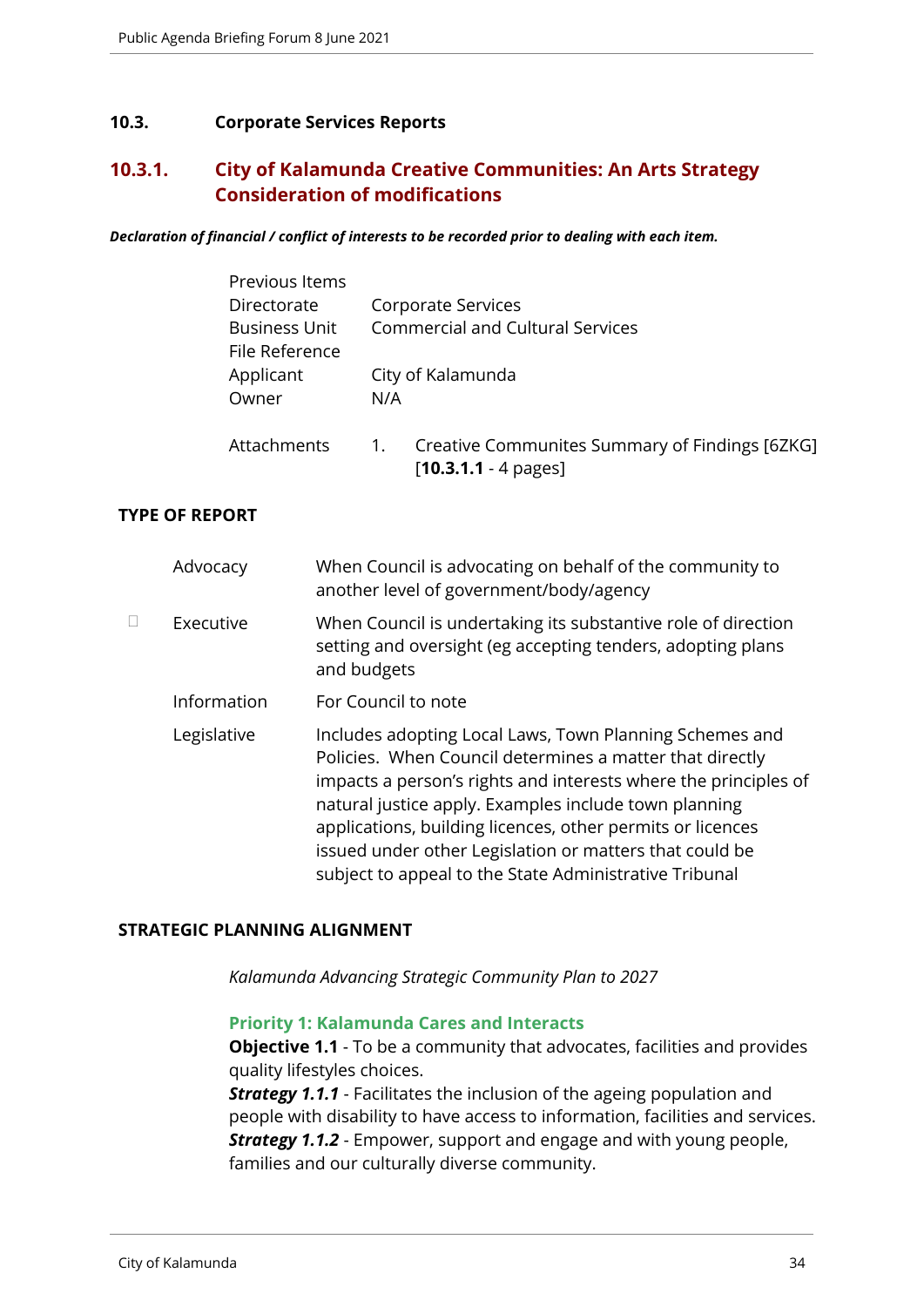*Strategy 1.1.3* - Facilitate opportunity to pursue learning.

#### **Priority 1: Kalamunda Cares and Interacts**

**Objective 1.2** - To provide a safe and healthy environment for community to enjoy.

**Strategy** - 1.2.3 Provide high quality and accessible recreational and social spaces and facilities.

#### **Priority 1: Kalamunda Cares and Interacts**

**Objective 1.3** - To support the active participation of local communities. *Strategy 1.3.1* - Support local communities to connect, grow and shape the future of Kalamunda.

**Strategy 1.3.2** - Encourage and promote the active participation in social and cultural events.

# **Priority 3: Kalamunda Develops**

**Objective 3.4** - To be recognised as a preferred tourism destination. *Strategy 3.4.1* - Facilitate, support and promote, activities and places to visit.

#### **Priority 4: Kalamunda Leads**

**Objective 4.2** - To proactively engage and partner for the benefit of community.

*Strategy 4.2.1* - Actively engage with the community in innovative ways.

#### **EXECUTIVE SUMMARY**

- 1. The purpose of this report to consider and endorse for community consultation proposed modifications to the City of Kalamunda Arts Strategy 2019.
- 2. The proposed modifications have been identified through comprehensive consultation with all internal stakeholders.
- 3. It is recommended that Council REQUEST the Chief Executive Officer to undertake community consultation in response to the internal Arts Strategy review and provide a report to Council with the consolidated findings and a new draft strategy.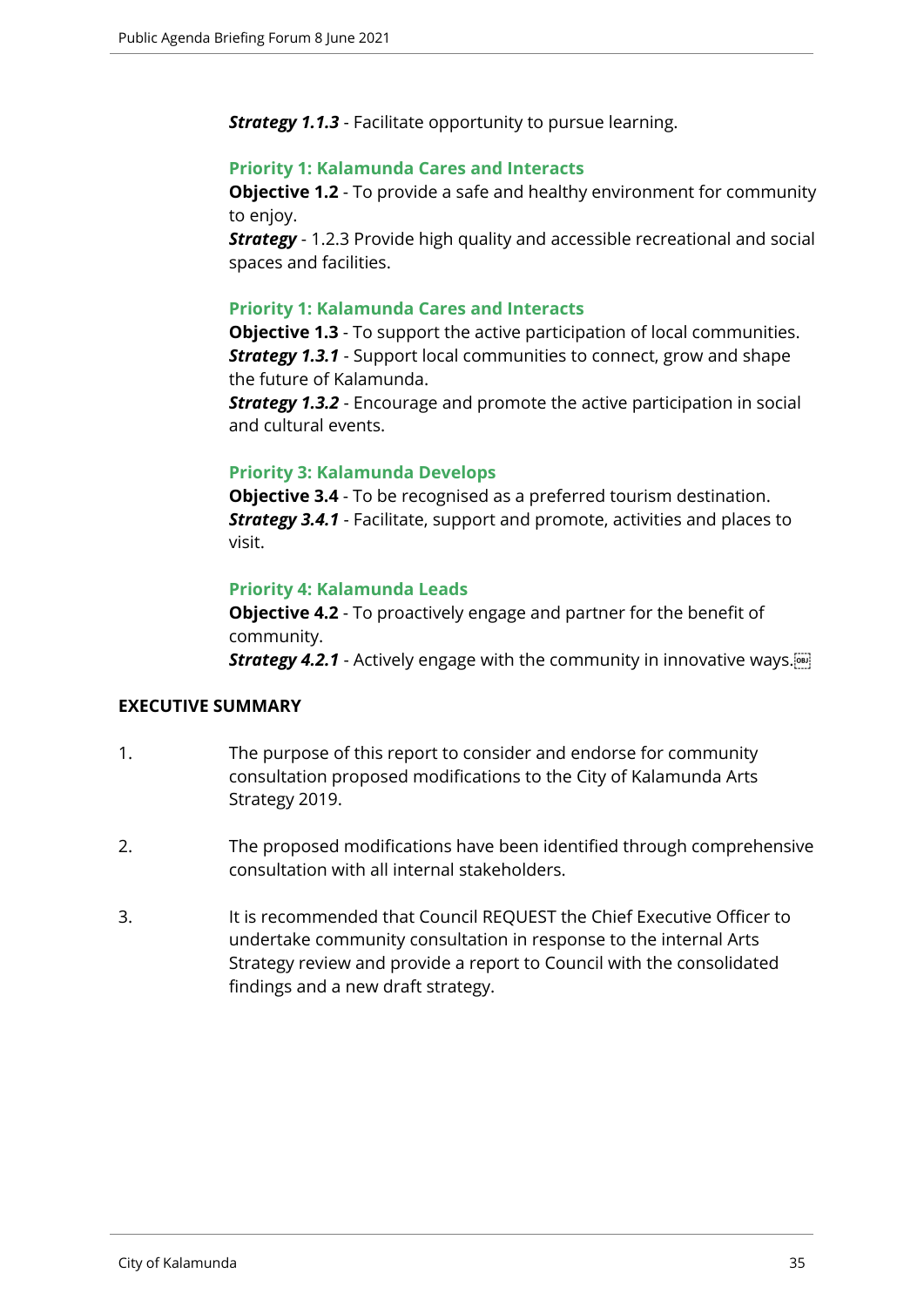# **BACKGROUND**

- 4. The City of Kalamunda, through its Arts Advisory Committee, endorsed Creative Communities: An Arts Strategy in 2019. This three-year Arts Strategy identified four objectives:
	- a) Diversify the economy of the City by ensuring that the contribution by the arts is well-recognised for its value enabling this part of the economy to continue growing;
	- b) Increase engagement by residents to become more involved in the many disciplines of the arts as creators, audience and source of ideas;
	- c) Increase arts investment to the City from diverse external sources;
	- d) Improve the visual appeal of communities and public places across the City so that they are used and valued by residents and so that visitors want to return to explore the City.
- 5. Three Key Focus Areas were identified, with actions to be implemented 2019-2021.
	- a) Place-making and Identity: Urban and commercial developments and renewal.
	- b) Community Enrichment, Creativity and Pride: Shared experiences created by and for residents and visitors to Kalamunda City;
	- c) The Kalamunda City Economy: The Arts growing, diversifying and recognised as a valued part of local life.
- 6. At the Ordinary Council Meeting of 15 December 2020, Council resolved:

That Council:

- 1. NOTE the advice received from the Kalamunda Arts Advisory Committee.
- 2. REQUEST the Chief Executive Officer undertake a comprehensive review of the Arts Strategy 2019 to address the following matters:
	- a) Ensuring any City projects designated as requiring an art component, are identified by the City, and submitted to Council for approval during annual budget deliberations.
	- b) The creation of a volunteer panel of artists to provide advice to the City during the development of concept designs of projects requiring artistic input as designated by Council.
	- c) Any other matters within the Arts Strategy identified as requiring adjustment or clarification.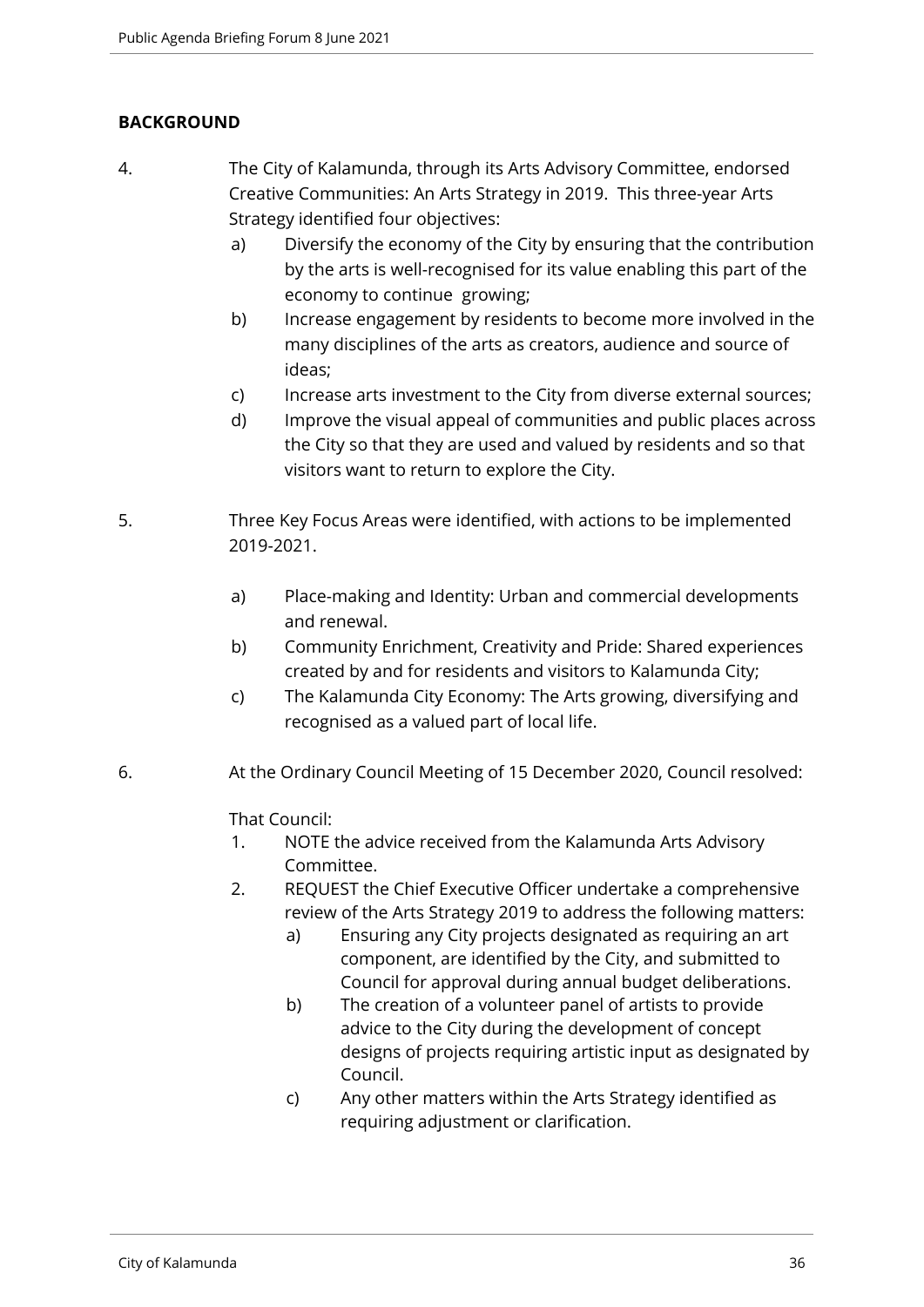#### **DETAILS AND ANALYSIS**

7. A staged approach to reviewing the Strategy has commenced with the following methodology undertaken:

> **Stage 1:** Consultation with internal stakeholder departments (listed below).

**Stage 2:** Review findings of Internal Review and present Council with draft findings and modifications and seek endorsement to proceed to Community Consultation.

**Stage 3:** Conduct Community consultation (3 in person workshops proposed, 1 online workshop proposed).

**Stage 4: P**repare draft Arts Strategy and present to Council for endorsement of referral to Advisory committees.

**Stage 5:** Prepare Final Strategy for presentation to Council.

- 8. The internal consultation involved stakeholder departments including Arts and Culture, Tourism and Economic Development, Community Development, Community Engagement, Events, Planning, Assets, People Services and the Executive Management Team has been completed. (Full commentary listed in Appendix 1).
- 9. The key themes and findings of the Internal review are summarised below:
	- a) The role of the Arts Advisory Committee within the framework of the strategy is unclear and needs to be reviewed.
	- b) As a city led strategy, a stronger link to the Strategic Community Plan is required. This includes a timeframe alignment and strong connection to the City's priority areas. Additionally, a welcome to country and CEO or Mayor's forward is desired.
	- c) The strategy could be more inclusive with stronger representation of our Culturally and Linguistically Diverse (CALD) community, Seniors, Families and Youth. Several strategic documents don't appear to be included such as the Youth strategy.
	- d) Current cultural facilities and activities should become a feature of the strategy and actions to enhance and improve. The Zig Zag Gallery and the Kalamunda Performing Arts Centre are pivotal to our creative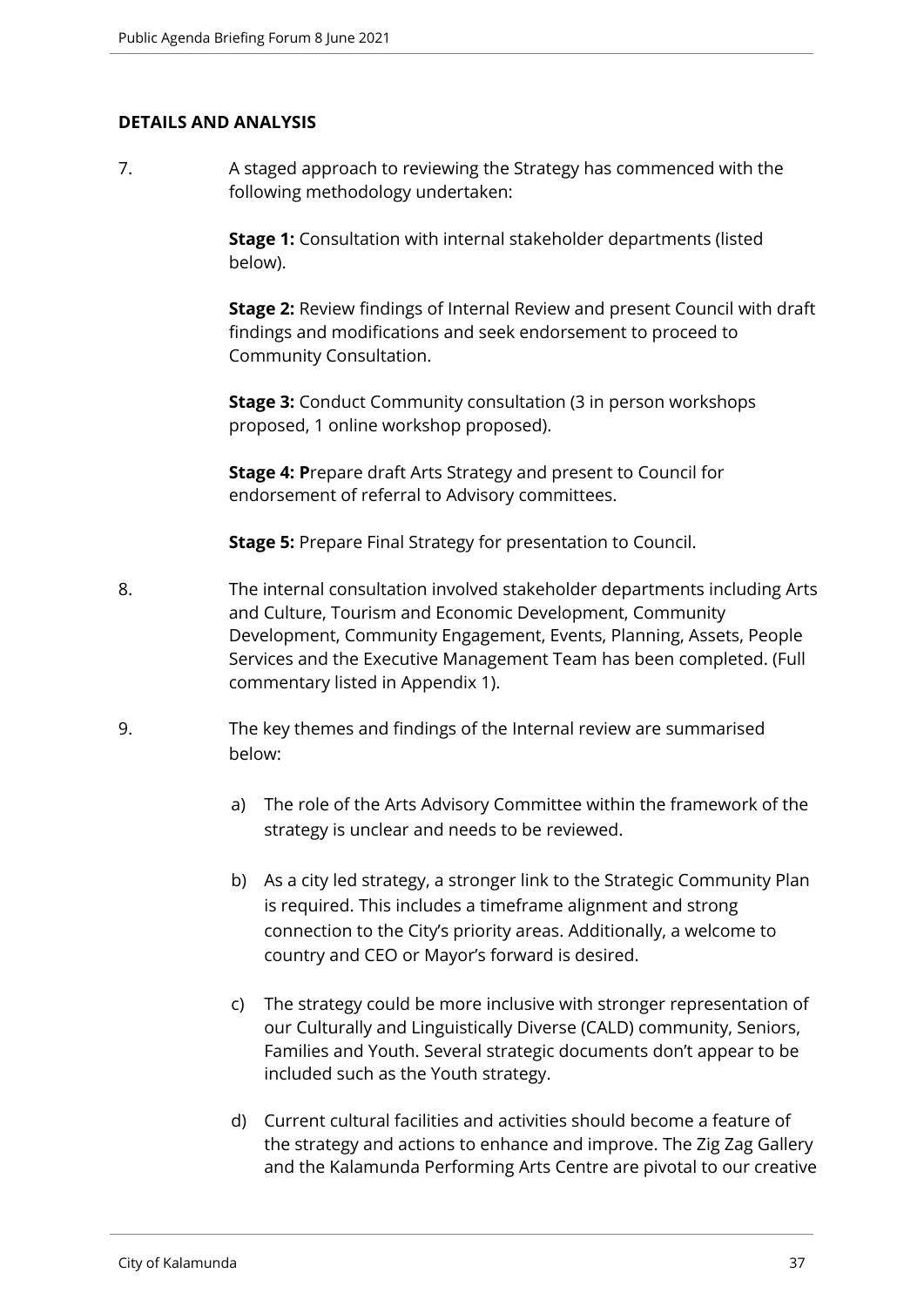community and play a minimal role in the focus of the Strategy (focus areas to be redeveloped).

- e) References to built form and planning related matters should be removed. Planning strategies, urban design and commercial developments are addressed through planning policy and covered in the Public Art Policy.
- 10. It is now proposed that community consultation be undertaken on the proposed modifications to develop a new Arts Strategy for Council Consideration.
- 11. The recommended community consultation process includes at least three in person workshops being held together with one "online" workshop to maximise community input.

# **APPLICABLE LAW**

12. *Local Government Act 1995*

# **APPLICABLE POLICY**

13. Not applicable.

# **STAKEHOLDER ENGAGEMENT**

14. A staged approach to reviewing the Strategy has commenced with the following methodology undertaken:

> **Stage 1:** Consultation with internal stakeholder departments including Arts and Culture, Tourism and Economic Development, Community Development, Community Engagement, Events, Planning, Assets and People Services. The Executive Management Team were also consulted (Findings listed in Appendix 1).

**Stage 2:** Review findings of Internal Review and present Council with draft findings and modifications and seek endorsement to proceed to Community Consultation.

**Stage 3:** Conduct Community consultation (3 in person workshops proposed at locations throughout the City, 1 online workshop During this time members of the communtiy unable to attend a workshop also encouraged to have their say online or submit a feedback form. **Stage 4: P**repare draft Arts Strategy and present to Council for endorsement of referral to Advisory committees.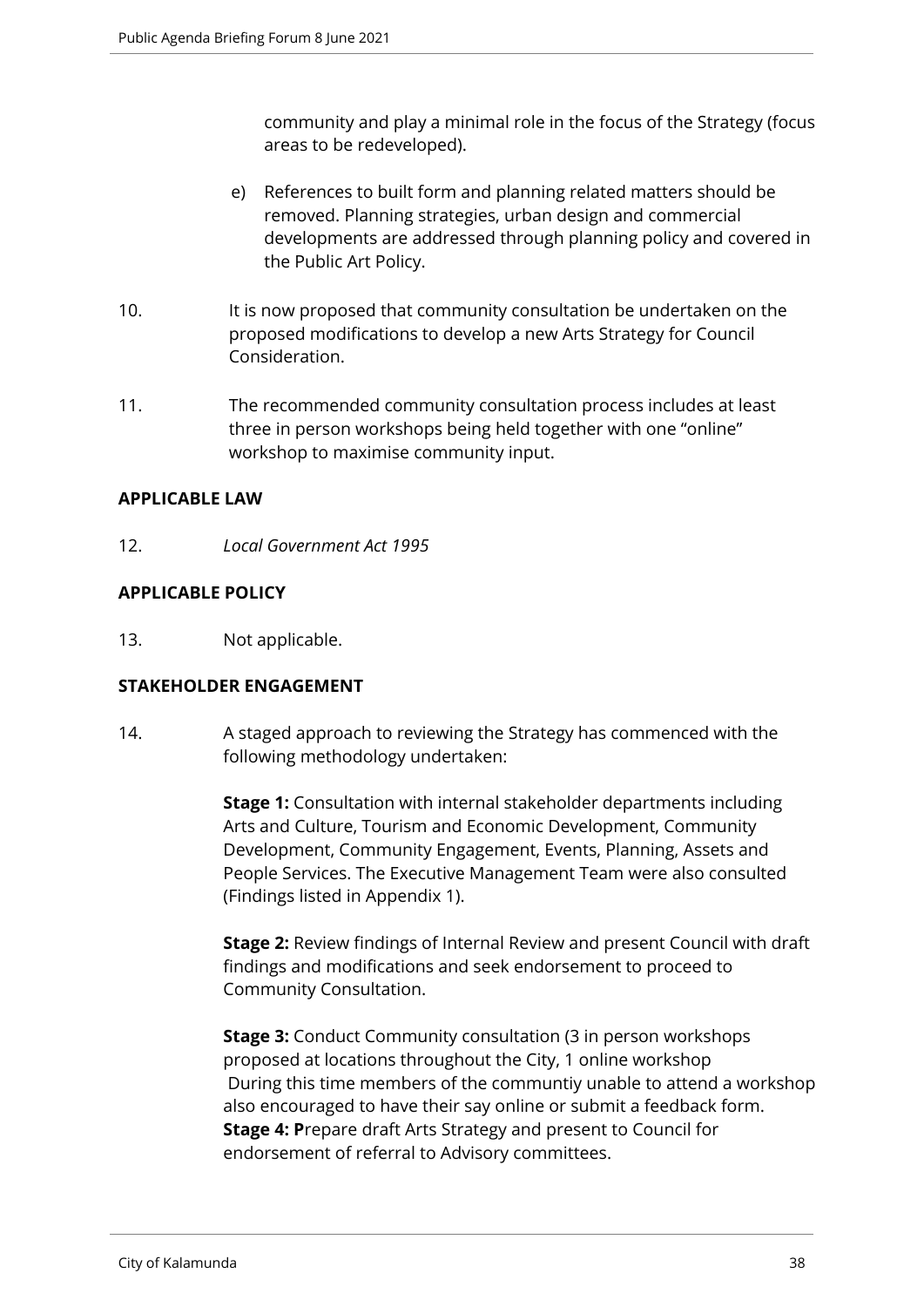**Stage 5:** Prepare Final Strategy for presentation to Council, to be complete by September OCM to align with appointment of new Advisory committee in October 2021.

# **FINANCIAL CONSIDERATIONS**

- 15. Several activities and programs references within the Draft Arts Strategy have a financial implication and will be subject to Council budgeting processes. All activities and programs will be considered in the context of the City's strategic priorities.
- 16. Successful implementation of the Arts Strategy will be impacted by both the availability of operational funds for program delivery as well as staffing resources and capacity.
- 17. Costs associated with the proposed community consultation and preparation of documentation are met through the current Cultural Services annual budget.
- 18. Some actions and strategies detailed within the document will be required to be funded as separate decisions of Council as part of future budgeting processes. Identification in the Strategy does not imply that all actions will be funded, these are separate future budget considerations and a decision of Council.

# **SUSTAINABILITY**

#### **Social Implications**

19. A thriving Arts and Cultural Community can provide local employment, local creative opportunity and opportunity for social connection and inclusion. Additionally, Arts and Cultural engagement stimulates intrinsic responses such as increased self-belief, self-empowerment, sense of belonging and other outcomes that contribute to the improved social wellbeing of people and their communities.

#### **Economic Implications**

20. Expansion of Cultural Hubs and creative activity will increase economic output to the city. In 2017, the Bureau of Communications and Arts Research released figures to indicate that the cultural and creative activity in Australia contributed \$117 billion dollars to the economy.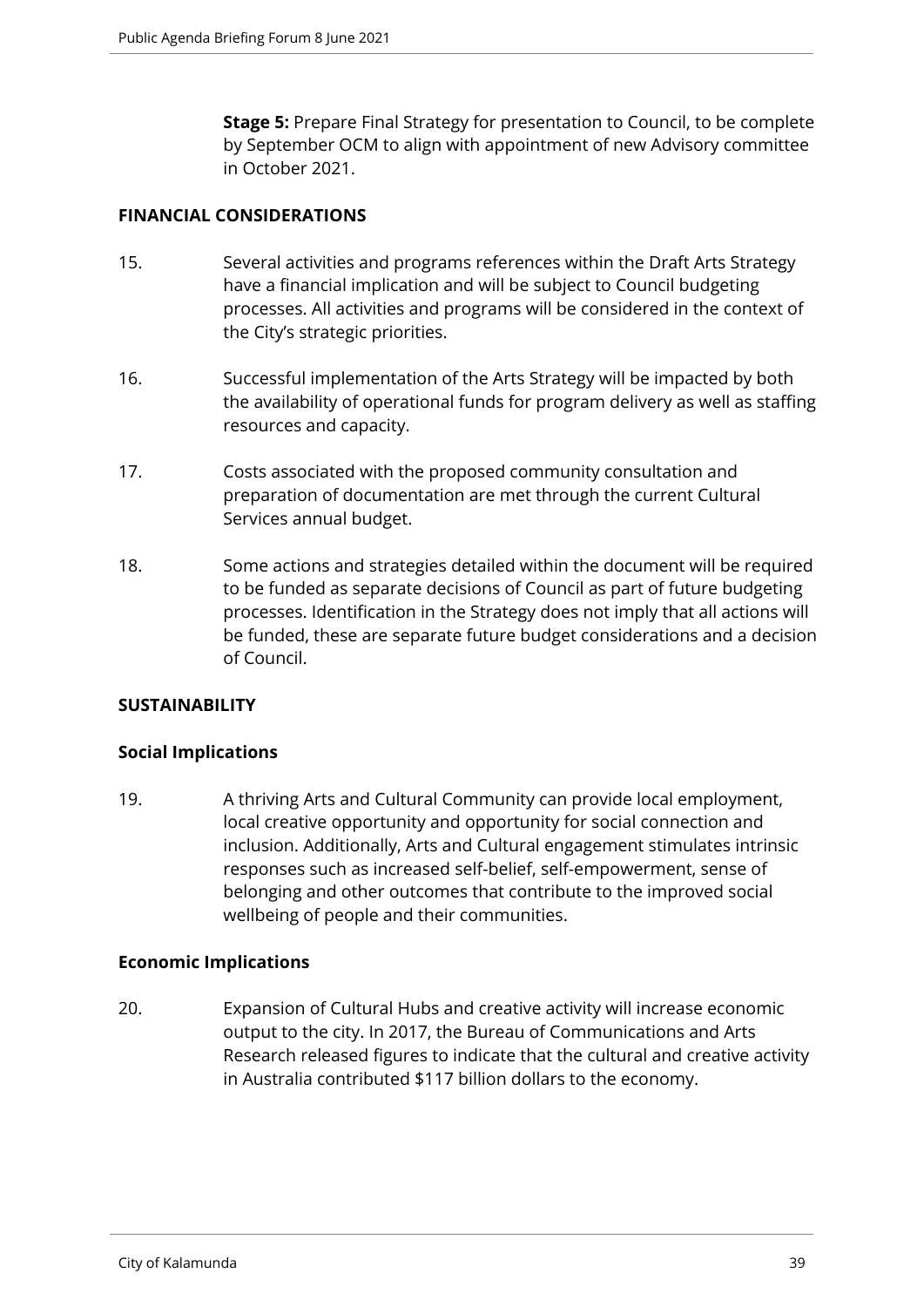#### **Environmental Implications**

finalisation of the Strategy.

21. An engaged arts and cultural community are a powerful tool to implement and influence positive social change particularly in relation to environmental issues.

#### **RISK MANAGEMENT**

22. **Risk**: The community disagrees with the strategic direction and actions of the strategy.

| Consequence                                                 | Likelihood | <b>Rating</b> |  |  |
|-------------------------------------------------------------|------------|---------------|--|--|
| Possible                                                    | Moderate   | Medium        |  |  |
| <b>Action/Strategy</b>                                      |            |               |  |  |
| Undertake community engagement and appropriately respond to |            |               |  |  |
| submissions received and adjust the document as part of the |            |               |  |  |

23. Risk: Lack of coordination in the development of the Art Strategy results in an uncoordinated and reactive approach to delivery of the Strategy.

| Consequence            | Likelihood | <b>Rating</b> |
|------------------------|------------|---------------|
| Likely                 | Moderate   | Medium        |
| <b>Action/Strategy</b> |            |               |

Adopt the draft strategy for the purposes of community consultation.

24. Risk: Expectations for the delivery of Arts and Cultural activities are too high and cannot be achieved or funded.

| Consequence                                                                                                                | Likelihood         | <b>Rating</b> |  |  |
|----------------------------------------------------------------------------------------------------------------------------|--------------------|---------------|--|--|
| Possible                                                                                                                   | Medium<br>Moderate |               |  |  |
| <b>Action/Strategy</b>                                                                                                     |                    |               |  |  |
| Undertake community engagement and appropriately respond to<br>submissions received and adjust the document as part of the |                    |               |  |  |
| finalisation of the Strategy.                                                                                              |                    |               |  |  |
|                                                                                                                            |                    |               |  |  |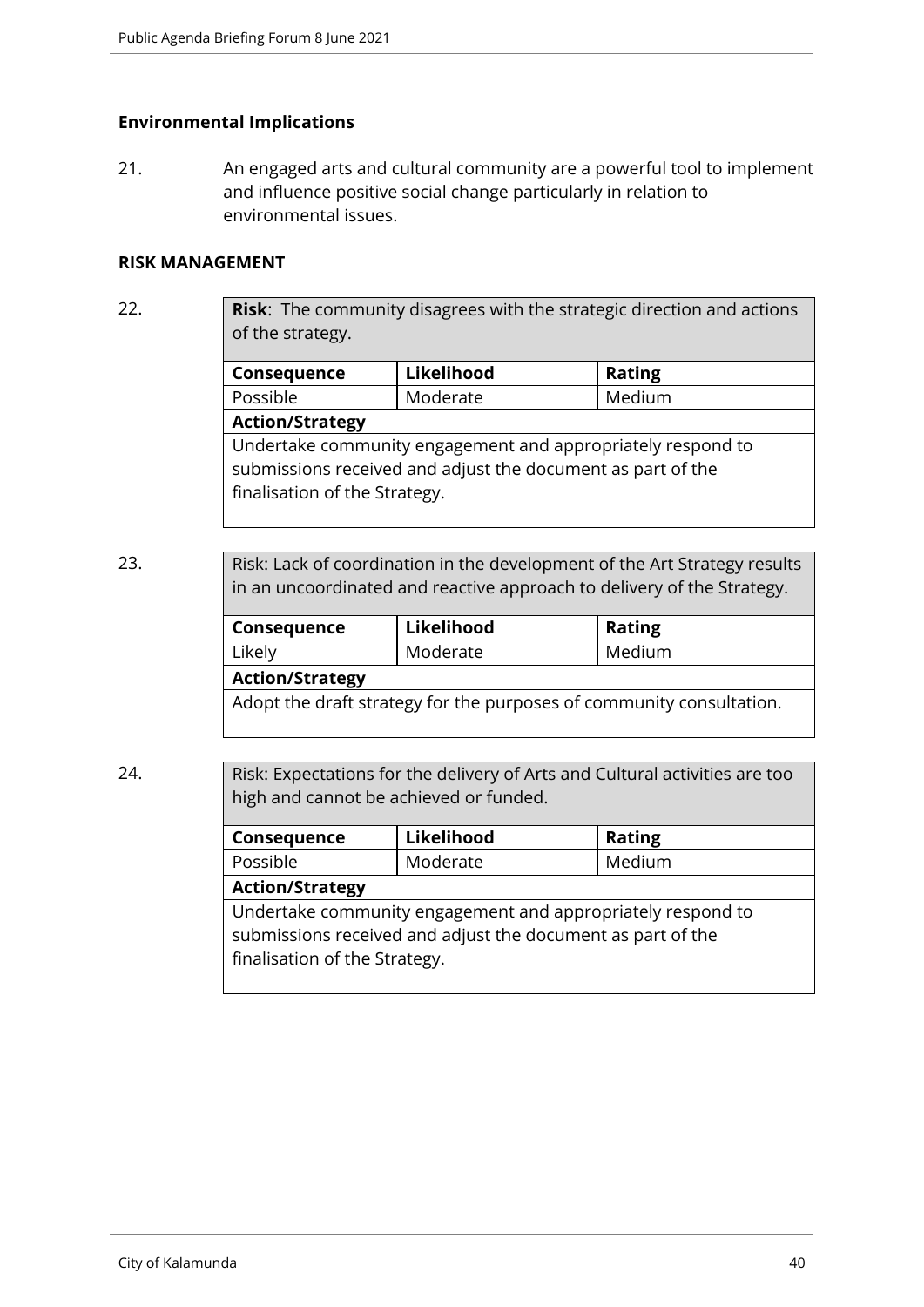# **CONCLUSION**

25. A review of the Creative Communities: An Arts Strategy was resolved by Council on 15 December 2020 with a staged approach (Details and Analysis).

> Internal consultation has highlighted several themes in relation to the current strategy which include:

- a) Strategic alignment to the Community Strategic Plan is not evident and needs to be revised.
- b) The revised Arts Strategy will inform the future growth of the Arts and Cultural sector and ensure future success for the City of Kalamunda.
- c) It is noted that the Strategy will be influenced by Community Consultation which will assist in refining opportunities, strategies, and actions for focus areas.
- d) A city led, inclusive Arts Strategy that aligns with the strategic direction of the city will ensure the high-level objectives of the current and renewed strategy are realised.

# **Voting Requirements: Simple Majority**

# **RECOMMENDATION**

That Council ENDORSE the full review and revision of the Creative Communities: An Arts Strategy based on in the internal feedback received and undertake community consultation for the review of the 'Creating Communities: An Arts Strategy'.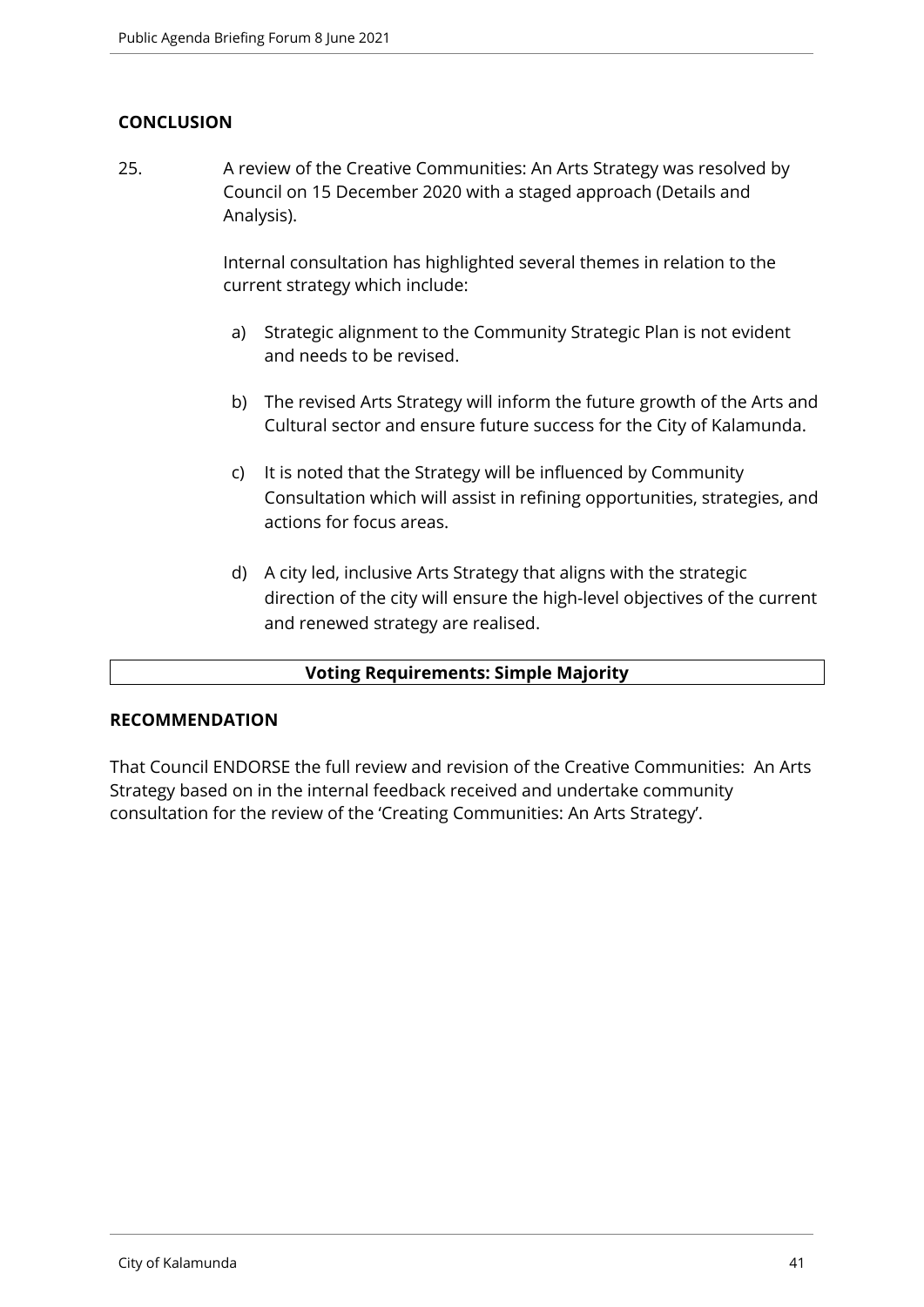# **10.4. Office of the CEO Reports**

# **10.4.1. Consideration of a Draft Business Case for a New Aquatic Facility for Public Advertising**

*Declaration of financial / conflict of interests to be recorded prior to dealing with each item.*

| Previous<br>Items                      | OCM23/2013                                                                                                                 |  |  |
|----------------------------------------|----------------------------------------------------------------------------------------------------------------------------|--|--|
| Directorate                            | Office of the CEO                                                                                                          |  |  |
| <b>Business Unit</b><br>File Reference | Community Development - Leisure Planning                                                                                   |  |  |
| Applicant                              | City of Kalamunda                                                                                                          |  |  |
| Owner                                  | City of Kalamunda                                                                                                          |  |  |
| Attachments                            | 1.<br>Needs Assessment For New Aquatic Facility<br>$[10.4.1.1 - 77$ pages]                                                 |  |  |
|                                        | 2.<br>Business Case For New Aquatic Facility [10.4.1.2 - 60<br>pages]                                                      |  |  |
|                                        | Attachment Two - Needs Assessment - Potential<br>3.<br>Aquatic Centre Sites [10.4.1.3 - 49 pages]                          |  |  |
| Confidential<br>Attachments            | 1. Attachment One - Needs Assessment - On-Line Survey<br>Results                                                           |  |  |
|                                        | 2. Attachment Three - Needs Assessment - Recent and<br>Proposed Aquatic Facility Developments                              |  |  |
|                                        | Reason for Confidentiality: Local Government Act 1995 (WA)<br>Section 5.23 (2) (b) - "the personal affairs of any person." |  |  |
| ORT                                    |                                                                                                                            |  |  |

# **TYPE OF REP**

|   | Advocacy    | When Council is advocating on behalf of the community to<br>another level of government/body/agency                                                                                                                                                                                                                                                                                                                                |
|---|-------------|------------------------------------------------------------------------------------------------------------------------------------------------------------------------------------------------------------------------------------------------------------------------------------------------------------------------------------------------------------------------------------------------------------------------------------|
| П | Executive   | When Council is undertaking is substantive role of direction<br>setting and oversight (eg accepting tenders, adopting plans<br>and budgets                                                                                                                                                                                                                                                                                         |
|   | Information | For Council to note                                                                                                                                                                                                                                                                                                                                                                                                                |
|   | Legislative | Includes adopting Local Laws, Town Planning Schemes and<br>Policies. When Council determines a matter that directly<br>impacts a person's rights and interests where the principles of<br>natural justice apply. Examples include town planning<br>applications, building licences, other permits or licences<br>issued under other Legislation or matters that could be<br>subject to appeal to the State Administrative Tribunal |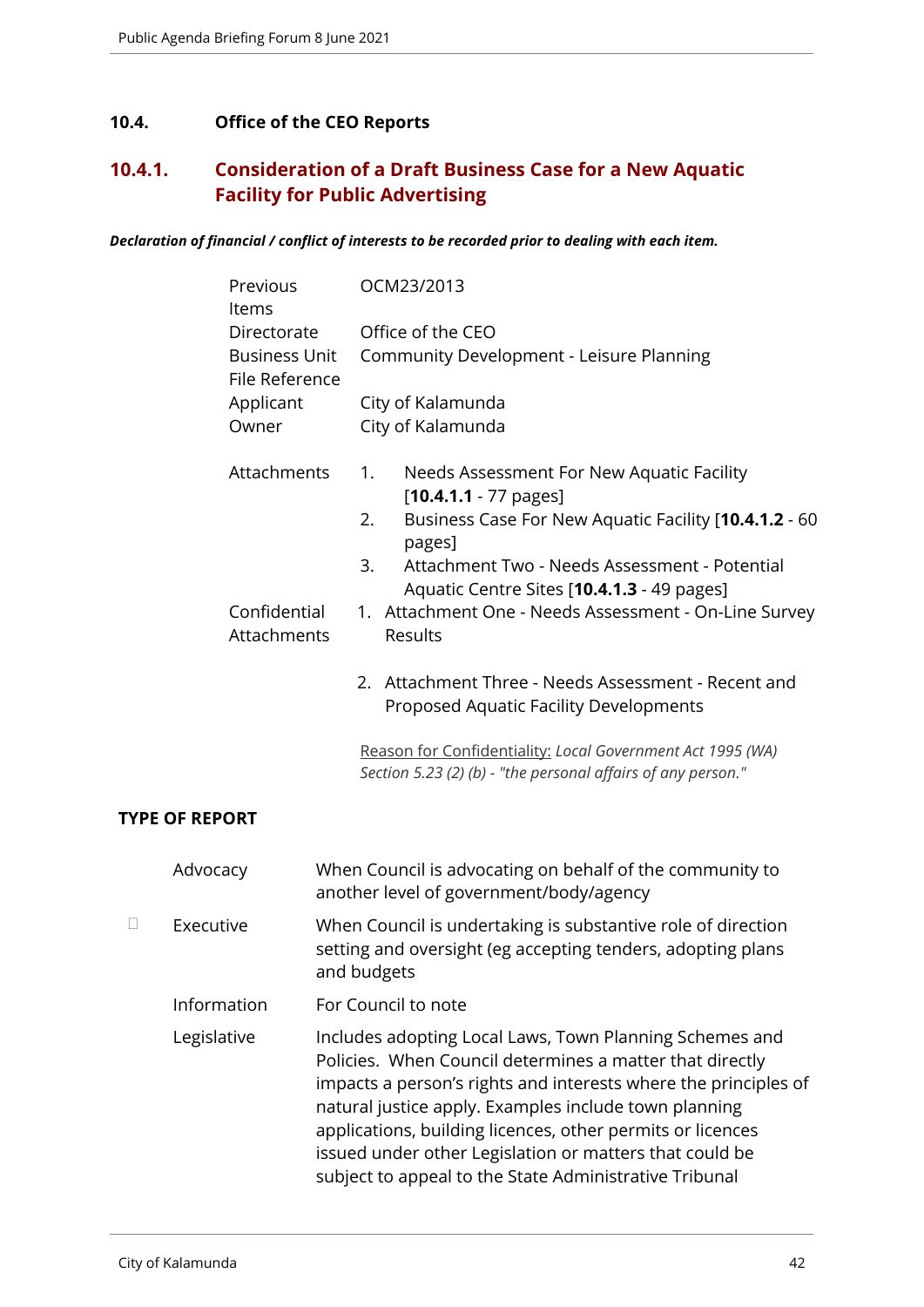## **STRATEGIC PLANNING ALIGNMENT**

*Kalamunda Advancing Strategic Community Plan to 2027*

#### **Priority 1: Kalamunda Cares and Interacts**

**Objective 1.2** - To provide a safe and healthy environment for community to enjoy.

**Strategy** - 1.2.3 Provide high quality and accessible recreational and social spaces and facilities.

**Strategy 1.2.2** - Advocate and promote healthy lifestyle choices by encouraging the community to become more physically active.

## **Priority 1: Kalamunda Cares and Interacts**

**Objective 1.3** - To support the active participation of local communities. *Strategy 1.3.1* - Support local communities to connect, grow and shape the future of Kalamunda.

## **Priority 3: Kalamunda Develops**

**Objective 3.1** - To plan for sustainable population growth. *Strategy 3.1.1* - Plan for diverse and sustainable housing, community facilities and industrial development to meet changing social and economic needs.

#### **Priority 3: Kalamunda Develops**

**Objective 3.2** - To connect community to quality amenities. *Strategy 3.2.1* - Optimal management of all assets.

#### **Priority 4: Kalamunda Leads**

**Objective 4.1** - To provide leadership through transparent governance. *Strategy 4.1.1* - Provide good governance.

# **EXECUTIVE SUMMARY**

- 1. The purpose of this report is for Council to endorse the needs assessment report and the draft business case for new aquatic facilities (the Business Case) for the purpose of seeking public comment.
- 2. The Business Case outlines investigations and recommendations in terms of aquatic facility provision within the City of Kalamunda (City), to meet the current and future needs of the community, in a sustainable manner. Given the level of detail and complexity of the Business Case it is recommended an extended community comment period be considered.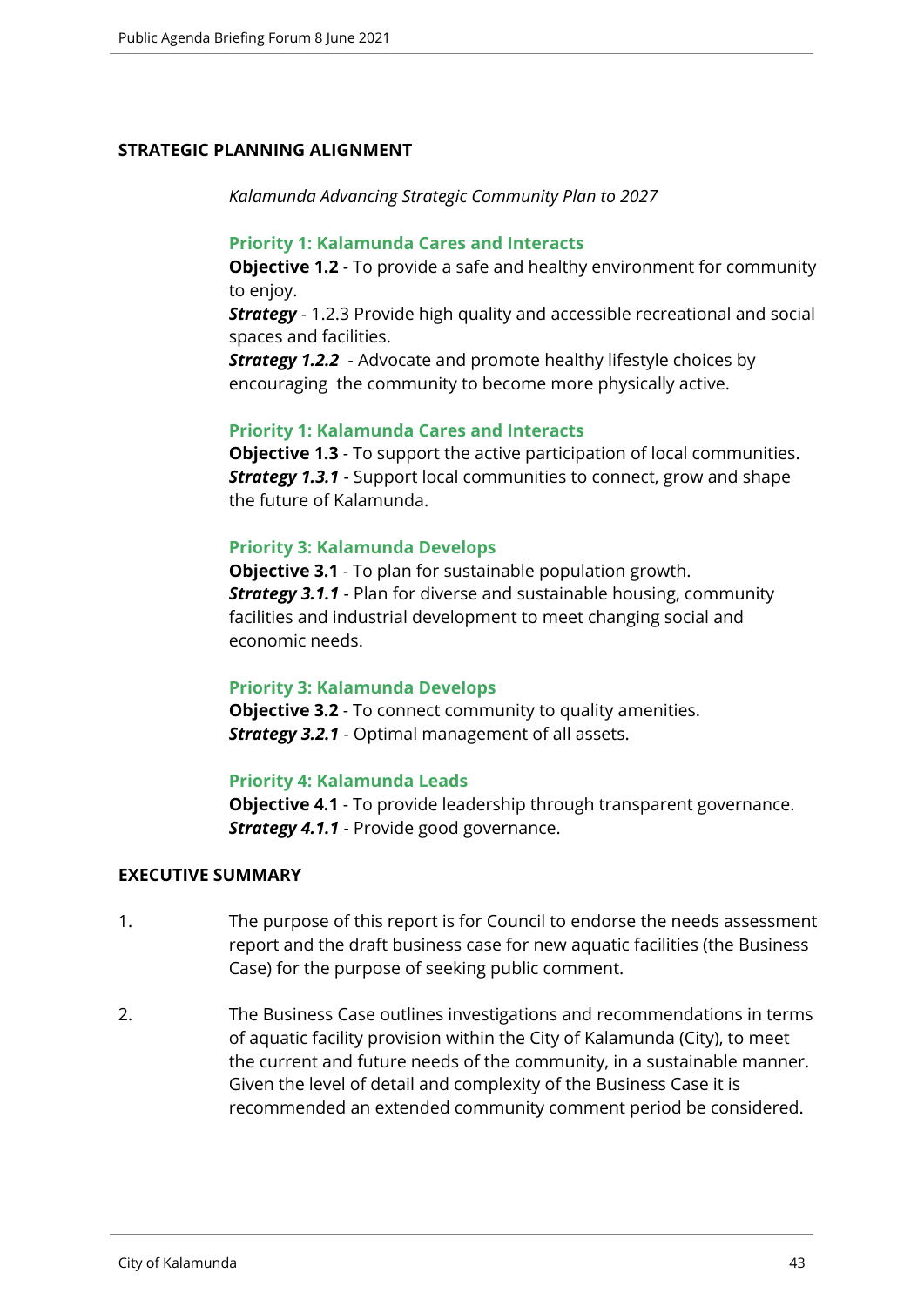3. It is recommended that Council endorses the Needs Assessment (Attachment One) and the draft Business Case proposal for new aquatic facilities (Attachment Two) for the purposes of a 60-day public advertising.

# **BACKGROUND**

- 4. The City has previously undertaken several studies on the future of the Kalamunda Water Park including:
	- a) Aquatic Feasibility Study 2007
	- b) Future of Hartfield Park Recreation Centre 2013
	- c) Community Facilities Plan 2011 2031.
- 5. In 2013, Creating Communities completed a study into the "Future of Hartfield Park Recreation Centre". The study identified an opportunity to provide an aquatic's component to the existing dry facilities at Hartfield Park Recreation Centre. A major constraint for this opportunity is the removal of significant natural vegetation on a Bush Forever site. Due to this constraint the site was not progressed any further leaving the City at that time with no specific site for a future aquatic centre.
- 6. At the March 2013, Ordinary Council Meeting, the following resolution was carried:

# *That Council:*

- *1. Receives the report for the Future of Hartfield Park Recreation Centre Study.*
- *2. Agrees to the development of a comprehensive business case for a collocated Aquatic/Recreation facility within the Shire by 2023, once the decision of the amalgamation has been finalised.*
- 7. The City currently operates the Kalamunda Water Park (KWP), located on Canning Road, Kalamunda through a Management Agreement with Belgravia Leisure. The facility is operated seasonally, through the months of November to March each year. The facility currently provides an unheated outdoor 50m pool, learn to swim pool, toddlers pool and water slides that is supported by a kiosk, administration area and semi-enclosed changerooms.
- 8. The KWP has serviced the community well for over 55 years, however the facility is now nearing the end of its useful life and the original design of the facility is no longer considered adequate for the contemporary needs of the community.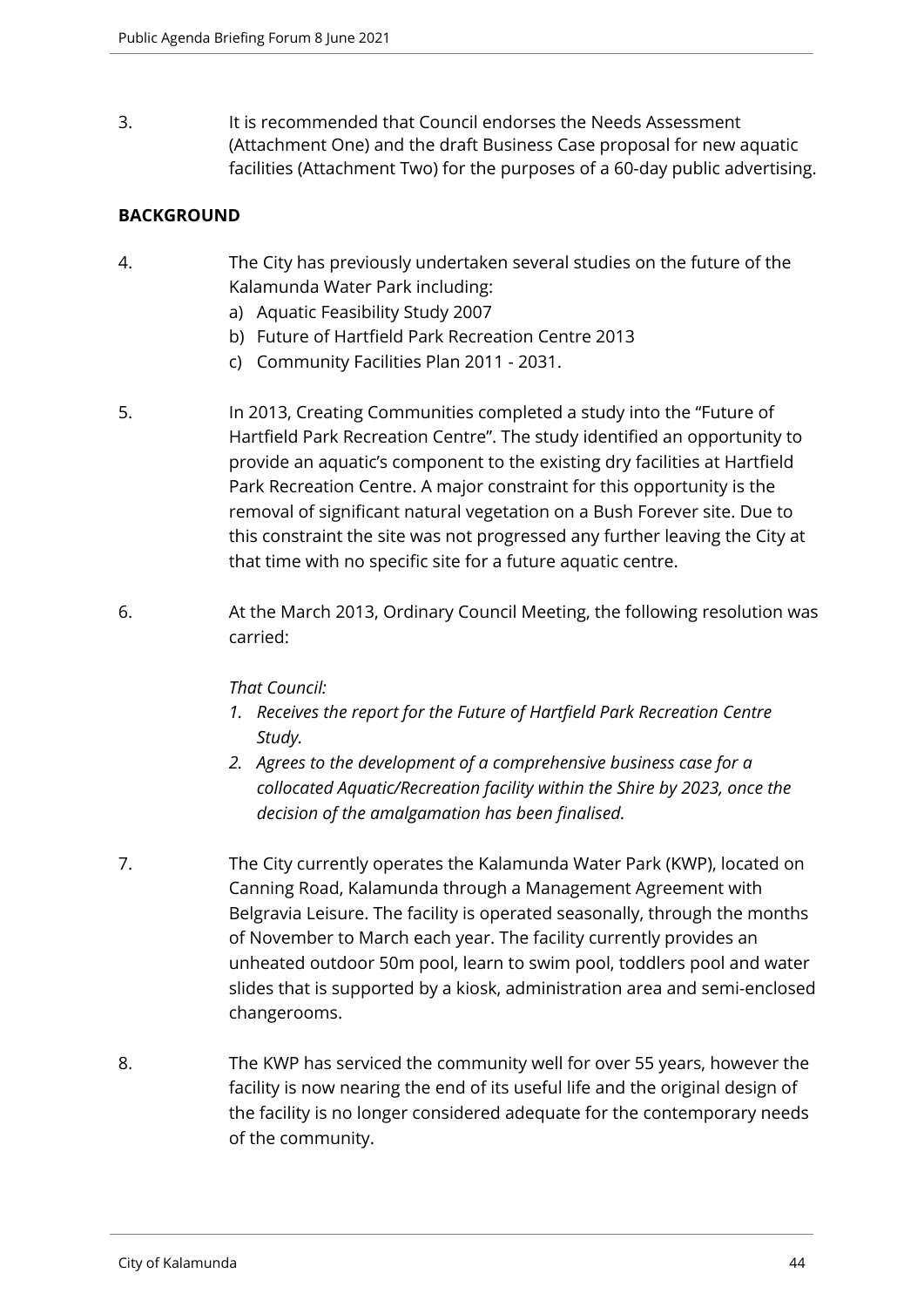- 9. Over the last few years, the KWP main pool shell has experienced numerous water leaks due its age and subsequent condition. Suitably qualified experts have advised that these issues will continue, and likely increase in frequency and severity. In essence, the main pool shell requires a complete replacement, as it is nearing the end of its useful life and repairs are no longer a practical or a viable long-term option for the City.
- 10. Similarly, the water slides are also nearing the end of their useful life and require replacement in the near term.
- 11. In 2018, the City undertook preliminary investigations into the costs of simply replacing the 50m outdoor unheated pool with a new 50 outdoor unheated pool. This preliminary investigation indicated a replacement cost in the order of \$3.5m. These exclude any improvements to the user facilities (changerooms etc)
- 12. In the 2020/21 financial year, the KWP had a total of 38,000 visitors. The visitation rates over the last two years have been reduced due to COVID-19 restrictions such as lockdowns. Prior to COVID-19 the KWP was averaging around 42,000 visitors a season. The annual net subsidy for the KWP is \$230,000.
- 13. For several years now, the City has regularly received feedback from the community that the KWP no longer meets their expectations, primarily due to the water being cold (heating required); the need for year-round access to heated water and improved amenities, such as enclosed showers and hot water. These factors can strongly be attributed to a stagnant visitation rate that has been experienced for many years.
- 14. In response to the KWP nearing the end of its useful life and the previous Council resolution (OCM23/2013), the City engaged Complete Community Solutions (CCS) Strategic in September 2019 to develop a Needs Assessment report and Business Case. The Business Case is now presented to Council for consideration and endorsing for the purposes of seeking public comment.

# **DETAILS AND ANALYSIS**

# 15. **Business Case for New Aquatic Facility within the City**

The Business Case provides the City with a framework and staged strategy to deliver adequate aquatic infrastructure to the community now and into the future.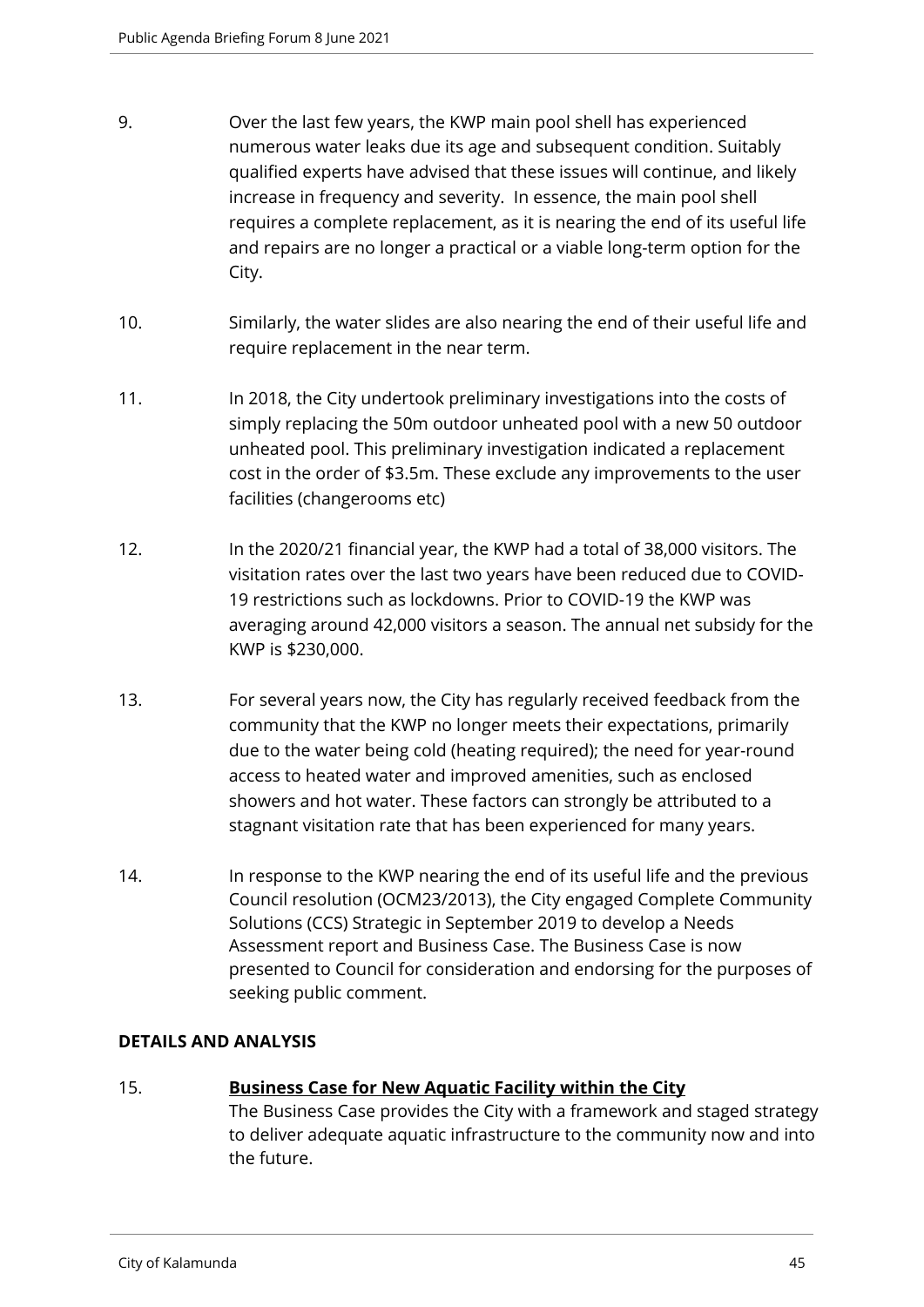- 16. The Business Case has involved a detailed analysis into the community's needs and desires, current and projected demographics, potential sites, industry trends, development options and implications, staging and financial modelling.
- 17. The Business case provides insight into the costs of provision of aquatic facilities under the various options. It is not a firm cost estimate given the preliminary concept nature of the report. The City will be required to undertake further detailed analysis and costings once a preferred model and site or sites have been determined by Council.

# **Community Consultation**

- 18. In November 2019, the City undertook a detailed community consultation process including:
	- a) Two community workshops which attracted over 50 participants.
	- b) A community visioning survey which attracted over 680 responses.

One on one discussions with relevant stakeholders including local sporting clubs and State Sporting Associations.

- 19. In summary, the community consultation process identified a strong community need for modern and contemporary aquatic facilities within the City with over 85% of respondents indicating support for a new aquatic facility.
- 20. In particular, the community expressed a desire for both indoor and outdoor heated aquatic facilities, access to facilities year-round, be accessible for the entire community and be within proximity to residents. This confirmed the regular feedback received from the community prior to the study commencing. The local community also viewed aquatic facilities as providing an essential service for undertaking physical activity (lap swimming), teaching the essential skill of swimming, cooling off during summer and providing fun activities for all ages.
- 21. Respondents to the survey indicated a preference for a new aquatic facility to be developed at the existing KWP site and/or in the foothills as it is currently underserviced by aquatic facilities, however it should be noted that a higher number of hills residents participated than foothills residents in the survey.

# **Trends in Contemporary Aquatic Facility Provision**

22. The provision of aquatic facilities has evolved from being predominately outdoors and seasonal (i.e. KWP) to year round multifunctional facilities that provide a mix of outdoor and indoor pools and are collocated with other community facilities such as indoor sports courts, libraries and communities centres. It is also becoming more common for these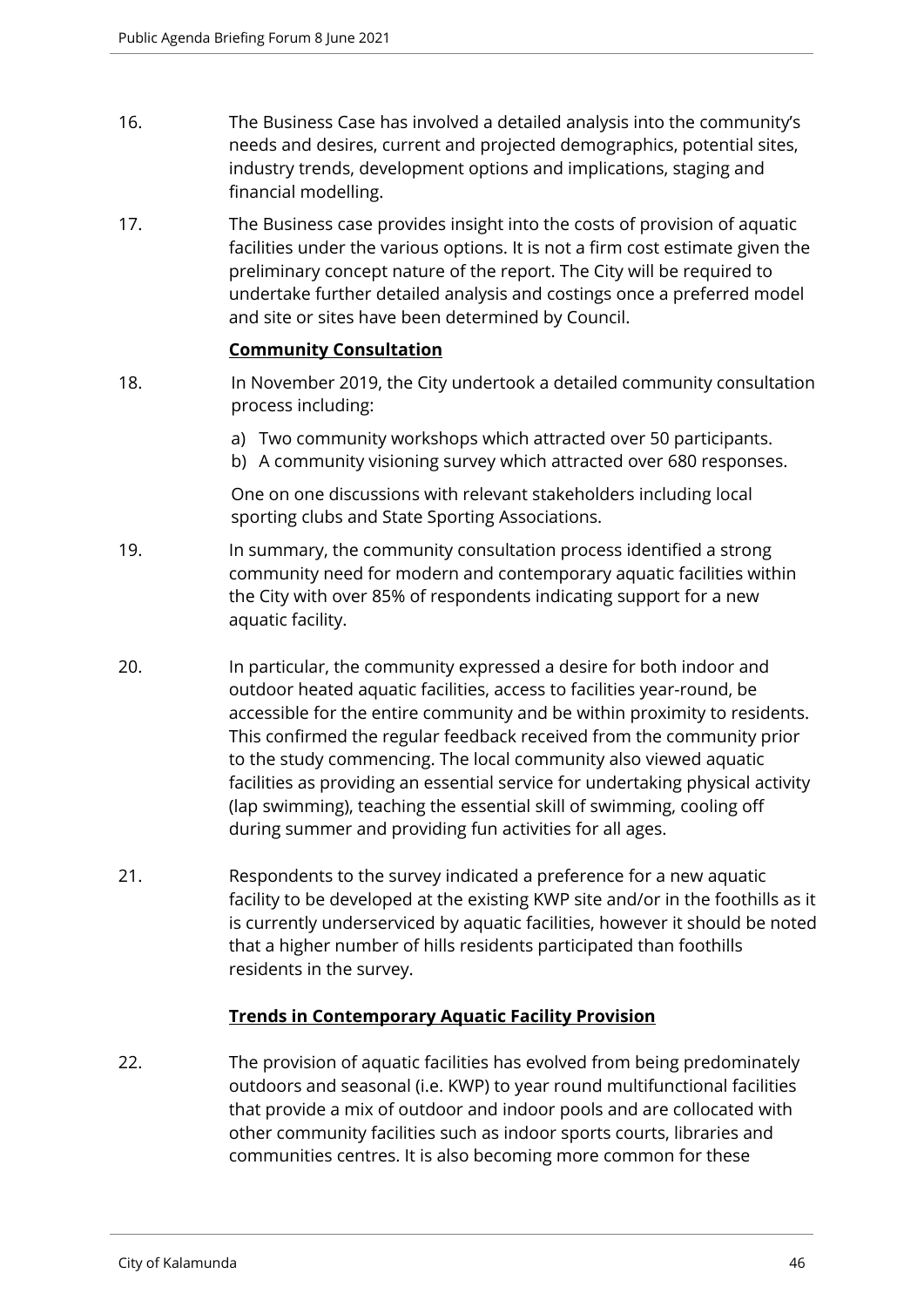multifunctional facilities to be collocated with health and education services, to create a community hub.

23. Community hubs are effectively a one stop shop to service a range of social, recreational, health and wellbeing needs of the community. The community hub approach is also an effective method of land use planning, can increase service delivery opportunities, increase facility utilisation, activate town centres and improve operational efficiencies of community facilities.

# **Community Needs Assessment**

- 24. The community consultation process, demographic, trends and facility planning analysis informed a detailed community needs assessment that identified the following:
	- a) The KWP is reaching the end of its useful life and does not meet the contemporary needs of the City's entire community.
	- b) The City's projected population of 71,400 residents by 2041 (Id Forecast) supports the need for a district level aquatic facility within its locality, according to community facility planning guidelines (Facility to population ratio - 1:75,000).
	- c) An aquatic facility catchment analysis identified a service gap in the foothills area (including the suburbs of Forrestfield, Wattle Grove, High Wycombe and Maida Vale), where the majority of the City's population resides and is forecasted to grow from 37,648 residents to 46,337 residents by 2041 (Id Forecast).
	- d) There is no privately or publicly operated aquatic centre within the City that meets all of the needs espoused by the Community.
	- e) There is limited number of alternative smaller aquatic facilities within the City that are privately operated however they do not meet all of the needs. The nearest publicly accessible facilities of any size for the foothills community is generally beyond a 5km catchment, which supports the service gap identified. The hills suburbs are currently serviced by the KWP, however apart from KWP the nearest publicly accessible facilities are up to 10km away.
	- f) The City has a strong demand from the community for a new contemporary aquatic facility and that such a facility would provide significant health and wellbeing benefits.
	- g) Trend is contemporary aquatic facility provision support the community hub approach to maximise the social, economic and wellbeing benefits for the community.
	- h) The three swimming clubs based in the City, who have a combined membership of over 400 persons and their associated State Sporting Associations are all supportive of improving aquatics infrastructure within the City, presenting an opportunity to work with these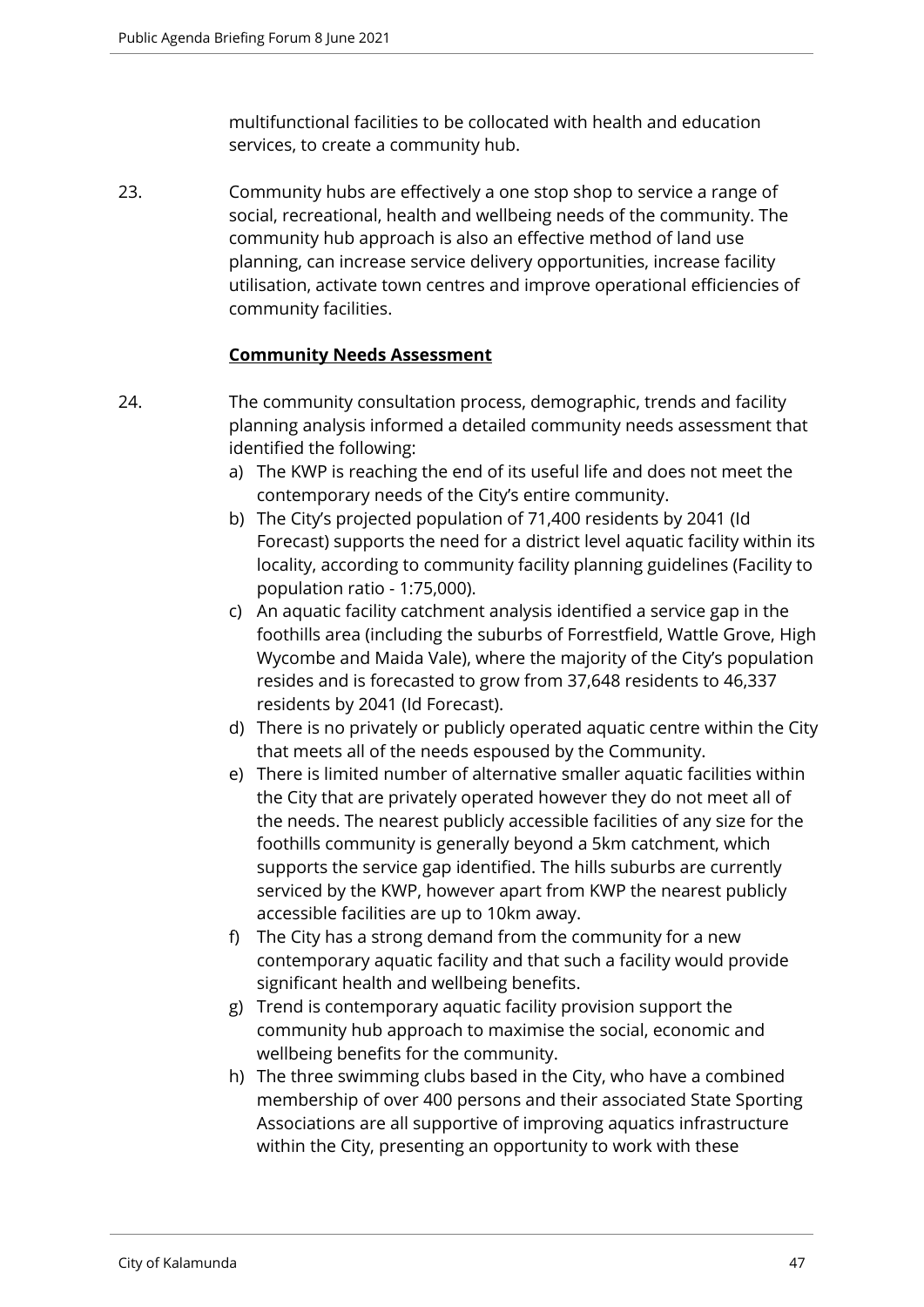organisations to maximise usage and sustainability of any development.

# **Site Analysis and Rationale**

- 25. The Business Case identified a total of 19 sites within the City that may potentially be able to locate an aquatic facility. Most of these sites were ruled out due to private ownership, insufficient size, proximity to other facilities or significant known development constraints.
- 26. In summary, two potential sites have been recommended in the Business Case, namely the existing KWP site and the community purposes site within the Forrestfield North District Structure Plan (FNDSP) (commonly referred to as High Wycombe South). These sites were the only sites to be of sufficient size, are well located near transportation links and have manageable site constraints.
- 27. In the case of the FNDSP, a further opportunity is presented as the potential aquatic facility could be collocated with the draft planned district level community centre and library as per the Forrestfield North Community Infrastructure Plan, which was endorsed by Council as part of the FNDSP.

# **State Government Community Facility Planning**

28. METRONET has developed a concept for a multi-purpose community hub and aquatic centre adjacent to the new High Wycombe Station, however it is currently unfunded with efforts to secure commonwealth contributions planned.

# **Potential Development Opportunities**

29. Based on the community needs assessment the Business Case finalised the following four potential development options for further consideration being:

| <b>Development</b>   | <b>Key Facility Components</b>                          |  |
|----------------------|---------------------------------------------------------|--|
| <b>Opportunities</b> |                                                         |  |
| Kalamunda            | Heated outdoor 50m pool.<br>$\bullet$                   |  |
| Option 1a -          | New water slides.<br>$\bullet$                          |  |
| <b>Existing KWP</b>  | Upgraded administration and changerooms.<br>$\bullet$   |  |
| Kalamunda            | Heated indoor 25m pool and indoor learn to<br>$\bullet$ |  |
| Option 1b -          | swim pool.                                              |  |
| <b>Existing KWP</b>  | New administration and changerooms.<br>$\bullet$        |  |
|                      | New water slides.                                       |  |
|                      | Creche.                                                 |  |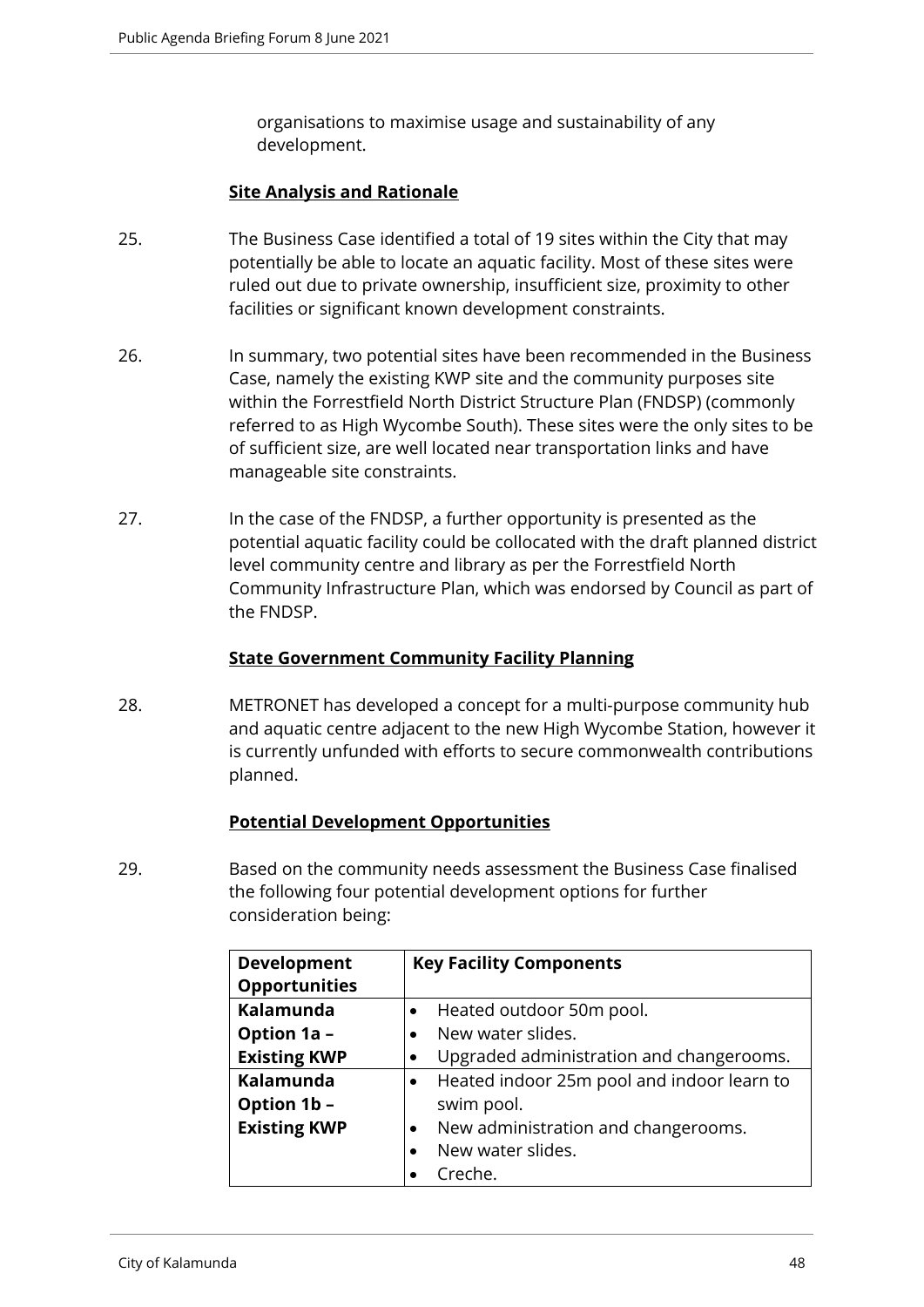| <b>High Wycombe</b><br>Option 2a -<br><b>Foothills Aquatics</b><br><b>Facility</b> | $\bullet$<br>$\bullet$<br>$\bullet$<br>$\bullet$ | Heated indoor 25m pool and indoor learn to<br>swim pool.<br>Spa, Sauna, steam room and hydrotherapy<br>pool.<br>Fitness centre including gymnasium and<br>group fitness studios.<br>New administration and changerooms.<br>New water slides.<br>Café and Creche. |
|------------------------------------------------------------------------------------|--------------------------------------------------|------------------------------------------------------------------------------------------------------------------------------------------------------------------------------------------------------------------------------------------------------------------|
| <b>High Wycombe</b><br>Option 2b -<br><b>Foothills Aquatics</b><br><b>Facility</b> | ٠                                                | Same as option 2a, plus heated outdoor 50m<br>pool.                                                                                                                                                                                                              |

30. During the development of the Business Case, the full redevelopment of KWP site (Option 1a and 1b together as one build) was not deemed appropriate due to:

- a) community facility planning analysis indicating that the most feasible location for a large aquatic and leisure facility is in the foothills where the largest portion of the City's population resides now and into the future.
- b) potential facility duplication and over servicing of the community reducing the financial performance of both facilities with increased costs for two large scale facilities in operation at the same time.
- 31. The Business Case recommends that subject to detailed feasibility, the City develop two aquatic facilities being:
	- a) Option 1a KWP heated outdoor 50m pool (seasonal operation); and
	- b) Option 2b Foothills Aquatic Facility.

If a two aquatic facility model is not deemed financially affordable for the City, then the Business Case recommends investment in only Option 2b – Foothills Aquatics Facility. This is deemed to be the preferred facility, given:

- a) the level of service it is proposed to offer the entire City as part of the multifunctional community hub approach.
- b) being close to the majority of the City's population base, therefore likely attracting the greatest utilisation.
- c) being close to major transportation links, that can best service the entire City.
- d) offering activation opportunities for the FNDSP; and
- e) the opportunity to attract external advocacy funding, given the preliminary study being undertaken by the State Government.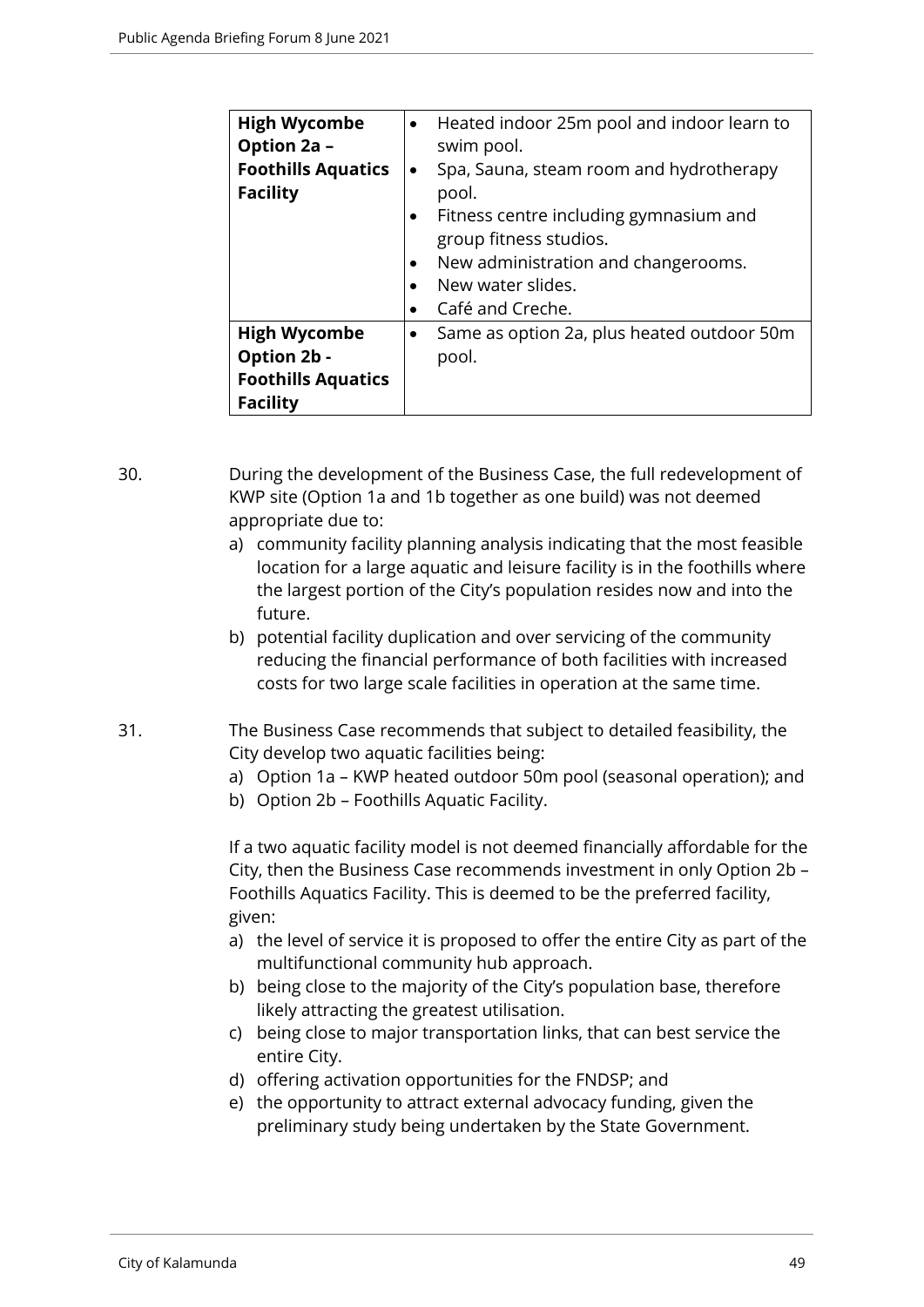## **APPLICABLE LAW**

32. Local Government Act 1995.

# **APPLICABLE POLICY**

- 33. Risk Management (Governance 8) ensures consistent, efficient and effective assessment of risk in all planning, decision making and operational processes.
- 34. Disability, Access and Inclusion (Service 3) ensures an inclusive community through compliance with the Disability Services Act 1993 and Regulations 2004.
- 35. Asset Management (Service 4) ensures assets reflect a sustainable approach to service delivery and meet the current and future needs of the community.
- 36. Communications and Engagement (Service 5) to guide the community engagement process and strategy for the Public Advertising period.

# **STAKEHOLDER ENGAGEMENT**

- 37. In the development of the Business Case, the Consultant undertook a detailed community consultation process including:
	- Two community workshops in November 2019 which attracted over 50 participants.
	- A community visioning survey in November 2019 which attracted over 680 responses: and
	- One on one discussions with relevant stakeholders including local sporting clubs and State Sporting Associations.
- 38. The Consultant obtained input and feedback from within the various service areas within the City including: Planning, Finance, Economic Development, Development Services, Library Services, Asset Services and Asset Delivery.
- 39. The Consultant and City Officers have liaised with the State Government through multiple agencies including DPLH, DWA and METRONET in the development of the City's Business Case and provided input into the State's business case for a community hub within the FNDSP.
- 40. The Consultant presented outcomes of the Needs Assessment, consultation, and initial concepts to a Council strategy session in July 2020. The key findings of the Business Case and the proposed development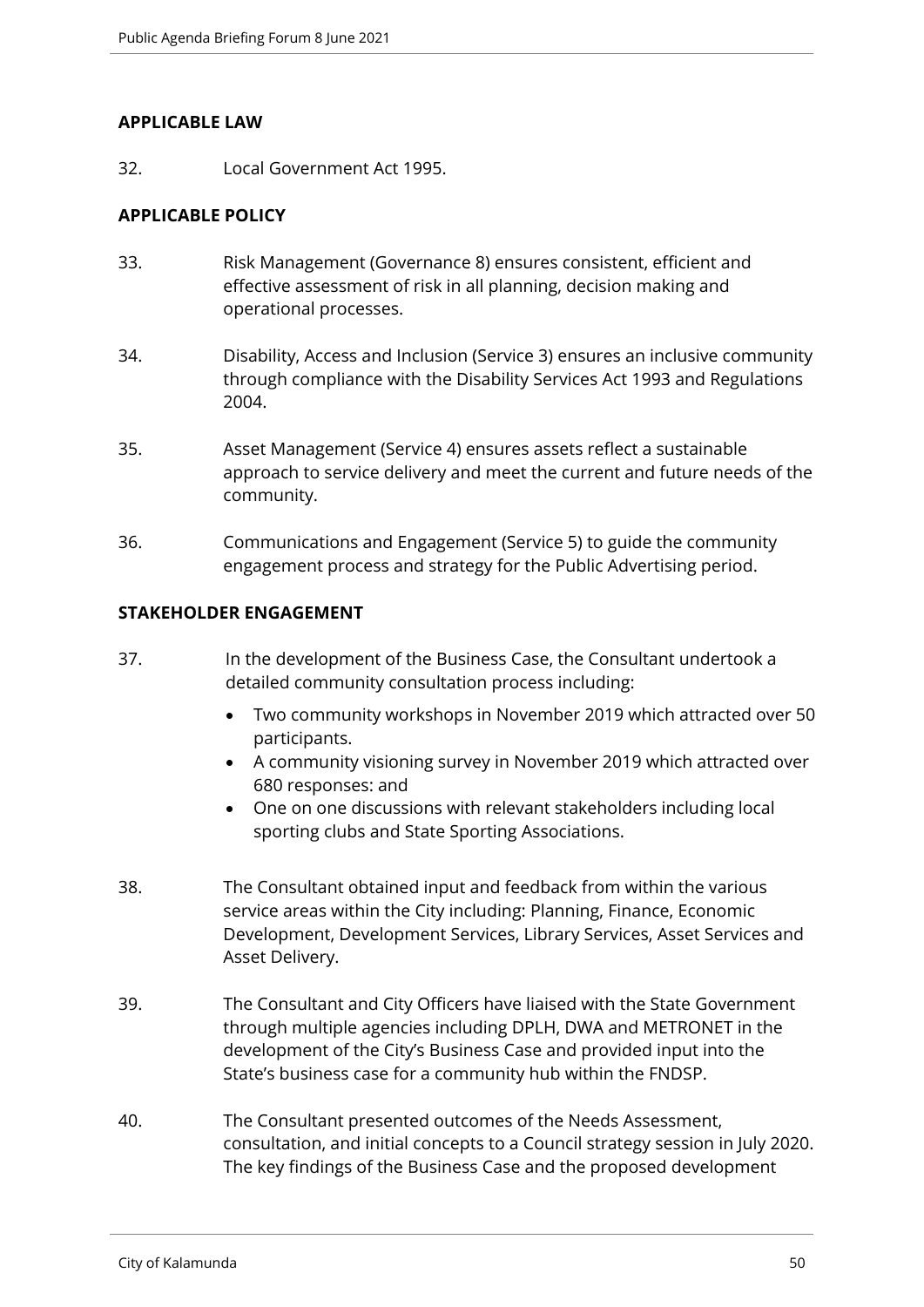options were then workshopped with Council at a strategy session in October 2020.

- 41. City Officers further presented the Business Case to Councillors in February 2021. Councillors then attended an aquatic facilities study tour to Armadale Aquatic and Fitness Centre and Cannington Leisureplex in March 2021.
- 42. It is now proposed that the community comment process be released to the community for a 60-day Public Advertising period including:
	- a) A copy of the Needs Assessment and the Business Case is to be provided to relevant user groups and stakeholders.
	- b) Placed on the City's website and other social media channels.
	- c) Published on *Engage Kalamunda.*
	- d) A copy of the Needs Assessment and the Business Case will be located at key City of Kalamunda locations.
	- e) A media release and advertisement will be placed in the local newspaper.
	- f) A feedback survey is developed to solicit which of the options the community would support, if the community will support the proposal that capital funding will need to be provided from external funding sources through advocacy effort and if the community is prepared to fund the ongoing operating costs through a rate increase for any of the options provided.

# **FINANCIAL CONSIDERATIONS**

# **Existing Net Subsidy KWP**

43. The existing net subsidy to operate the KWP, under a management agreement with Belgravia Leisure, is approximately \$230,000 per annum. This is assessed as being a relatively efficient model for the City, however it is noted that the facility no longer meets the contemporary needs and expectations of the community.

# **Operational Financial Modelling**

- 44. The Consultant has developed financial models for the proposed developments within the Business Case. The financial models are based on a series of industry benchmarks, projected attendances (incorporating the anticipated impact of one or two facilities), existing performance of KWP and existing market conditions.
- 45. The financial model provides both a conservative and optimistic approach. It does not include corporate overheads and depreciation. The financial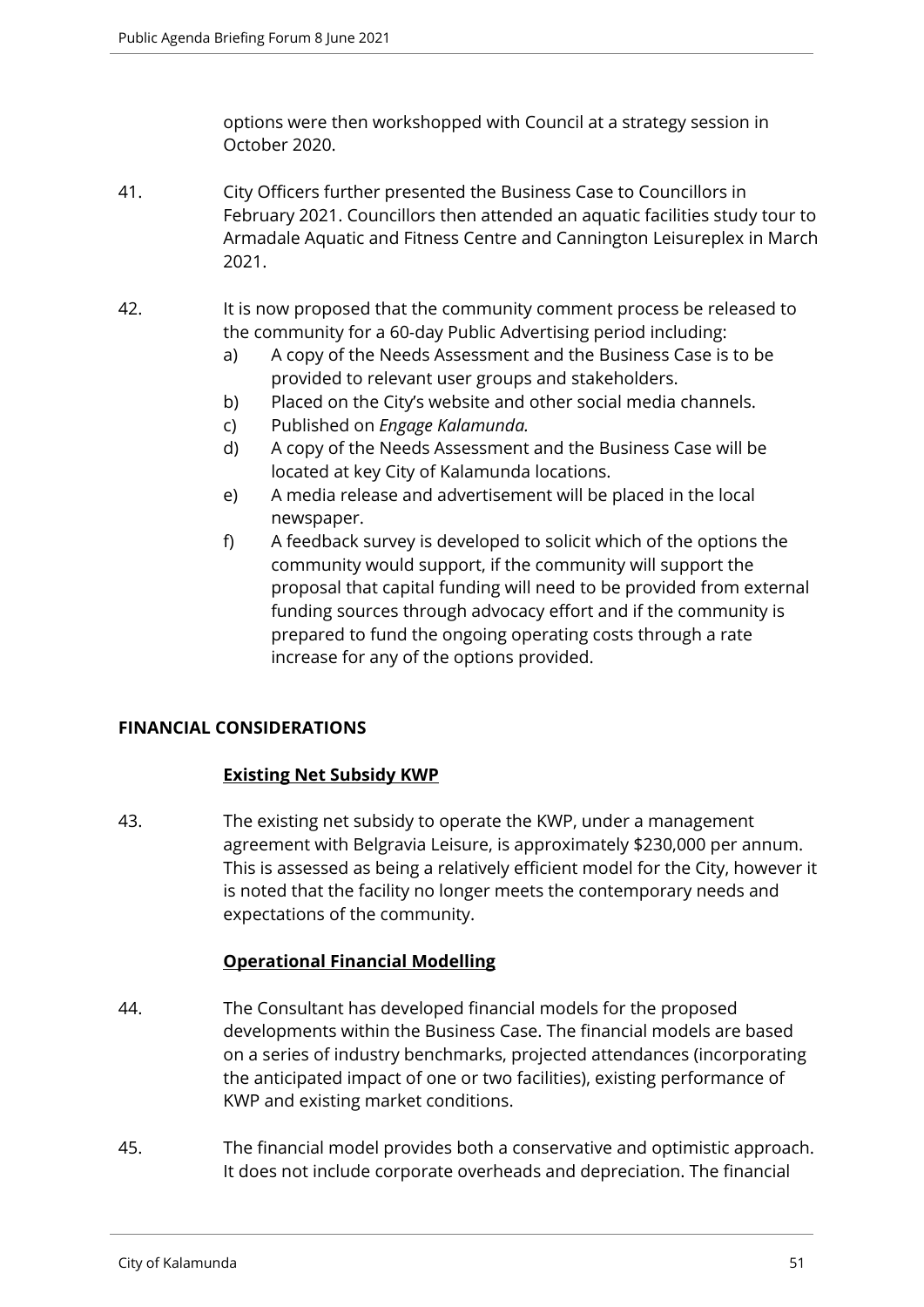models are also based on the assumption of mature facility operations which may not be the case in early years of operations which may result in lower than forecast revenues in early years. These matters will need to be fully identified during detailed feasibility stage once an option or options have been selected.

46. Section 10.3 of the Business Case identifies estimated revenues and costs of the two preferred options operating at the same time as follows:

|                       | <b>Option 1a</b>                                             |            |             | Option <sub>2</sub> b                                                                                         |
|-----------------------|--------------------------------------------------------------|------------|-------------|---------------------------------------------------------------------------------------------------------------|
| Key<br>Components     | Hills Facility KWP Stage 1<br>50m pool + LTS + new<br>slides |            |             | Foothills Facility<br>HWCH - 900m <sup>2</sup> Fitness<br>indoor 25m - LTS = hydro<br>+ slides + 50m outdoors |
| Capital Outlay        | \$7,555,946                                                  |            |             | \$31,907,585                                                                                                  |
| Operating             |                                                              |            |             |                                                                                                               |
| <b>Scenarios</b>      | Conservative                                                 | Optimistic | e           | Optimistic                                                                                                    |
| Annual                |                                                              |            |             |                                                                                                               |
| Attendance            | 45,000                                                       | 60,000     | 370,000     | 415,000                                                                                                       |
| Operating             |                                                              |            | \$          |                                                                                                               |
| Income                | \$361,985                                                    | \$509,398  | 3,387,930   | \$3,953,510                                                                                                   |
| Operating             |                                                              |            |             | \$                                                                                                            |
| Expenditure           | \$1,081,114                                                  | 1,088,564  | \$4,715,883 | 4,725,348                                                                                                     |
|                       |                                                              |            |             |                                                                                                               |
| <b>Operating Loss</b> | \$719,129                                                    | \$579,186  | 1,327,953   | \$771,838                                                                                                     |
| Subsidy per           |                                                              |            |             |                                                                                                               |
| patron                | \$15.98                                                      | \$9.65     | \$3.59      | \$1.86                                                                                                        |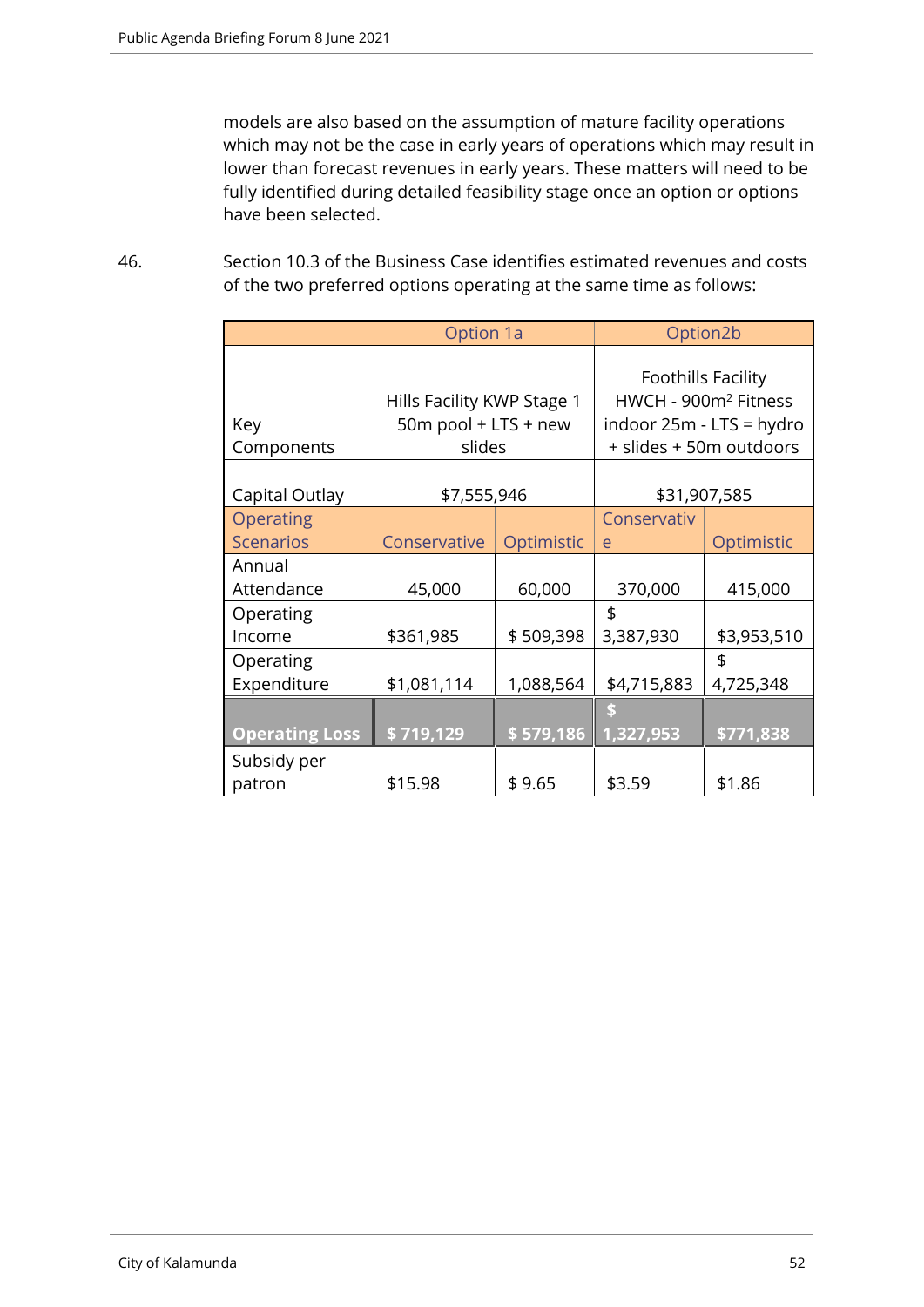47. Section 10.4 of the Business Case shows a slightly more favourable projected operating model if option 2 (b) only was operated by the City. This is shown by the following table:

|                       | Option 2b    |                                                             |    |            |  |
|-----------------------|--------------|-------------------------------------------------------------|----|------------|--|
| Key components        |              | HWCH complete - 900m2 fitness<br>+ indoor 25m + LTS + Hydro |    |            |  |
|                       |              | + Slides + Outdoor 50m                                      |    |            |  |
| <b>CAPEX</b>          | \$31,907,585 |                                                             |    |            |  |
| <b>OPEX Scenarios</b> | Conservative |                                                             |    | Optimistic |  |
| Attendance            |              | 400,000                                                     |    | 465,000    |  |
| OPEX Income           | \$           | 3,723,800                                                   | \$ | 4,398,200  |  |
| Opex Expenditure      | \$           | 4,720,497                                                   | \$ | 4,739,015  |  |
| Corporate O'heads     | \$           |                                                             | \$ |            |  |
| Operating loss        | \$           | 996,697                                                     | \$ | 340,815    |  |
| Total net cost        | Ś            | 996,697                                                     | \$ | 340,815    |  |
| User subsidy          | \$           | 2.49                                                        | \$ | 0.73       |  |

- 48. Moreover, as the City undertakes large scale capital investments such as these, there is an increase in the value of assets under City management. The City undertakes annual asset renewal programs which are geared towards not only maintaining these assets in good order but also demonstrate prudent financial management required by the State Government through the Integrated Planning and Reporting Framework. This Framework has Asset Sustainability targets for each Local Government measured as a ratio of annual investment in asset renewals compared to the annual depreciation of these assets.
- 49. In essence this means that as the City grows its asset base it also needs to grow its recurring annual capital investment in asset renewals. The quantum of this recurring annual capital investment will depend on what facility or facilities are developed and their capital value. Development of KWP Option 1a would necessitate an increase of \$135,000 in the City's asset renewal annual spend whilst development of HWCH Option 2b would necessitate an increase of \$576,000 in the City's asset renewal spend and both centres together would necessitate an increase of \$711,000 in the City's asset renewal annual spend.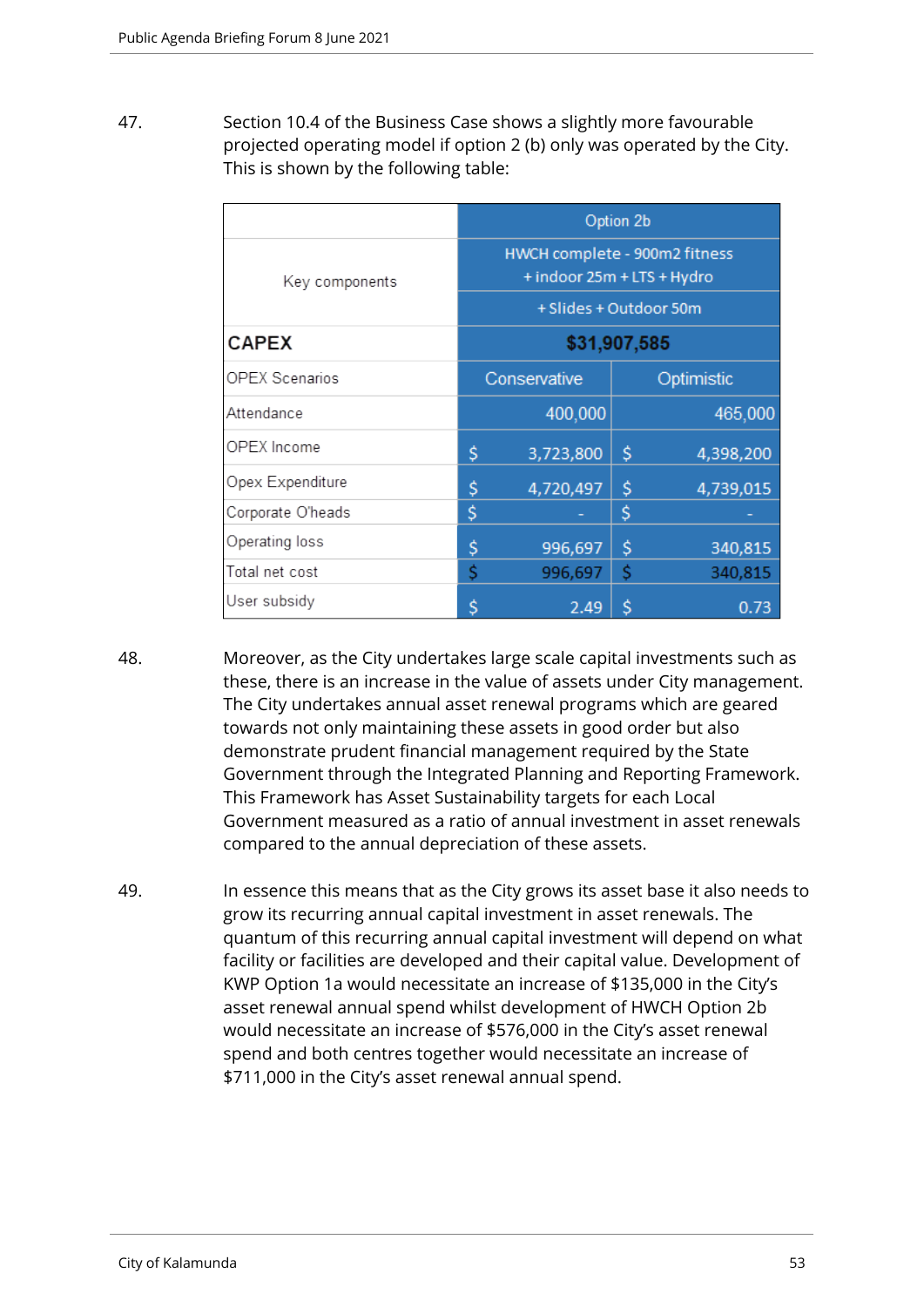- 50. It is important to note that the any operating loss incurred & increase in asset renewals will be a charge against total rates revenue. Should these costs not be able to be absorbed within the total rates revenue of the City, rates will be required to be increased as a one-off step increase once the preferred aquatic centre outcome is constructed to cover the immediate increase in operating expenses and asset renewal costs. Year on year thereafter, the operating cost increases and asset renewal projects would be included as part of the necessary annual budget processes to determine the year-on-year rate increases.
- 51. The operational financial modelling will need to be continually analysed and updated by relevant industry experts during the next planning and facility detailed design stages. At the appropriate stage the City will also further consider the management arrangements for each facility, i.e. operated by the City or externally outsourced to professional aquatic facility operators.

# **Impact on Operational Financial Capacity**

- 52. The financial modelling indicates that operating only one facility within the City is the most sustainable approach.
- 53. All financial models considered within the Business Case effectively result in a necessary increase in rate funded subsidy to operate aquatic facilities as there does not appear to be any scenario where the aquatic facilities will operate without same.
- 54. A two aquatic facility model (in the conservative option analysis) may result in an equivalent one-off rate rise (operating loss and asset renewal uplift) of approximately 6.8%, while HWCH by itself facility model may conservatively result in an equivalent one off rate rise of approximately 3.6%, both with ongoing cost increases annually to be covered by rate subsidies unless alternative funding can be sourced.
- 55. While rate rises are one option to meet the estimated increased net subsidies, alternative measures such as the review and rationalisation of assets that are no longer functional, outdated and underperforming and / or a reduction in service levels of existing services may assist.
- 56. It is also noted in the Business Case that for the Foothills Aquatics Facility could be collocated with the community hub component (Library and Community Centre) this would require an additional \$16 million. The estimated total project cost for this combined facility is \$48 million. This would only be able be realised through external funding from State or Federal Government.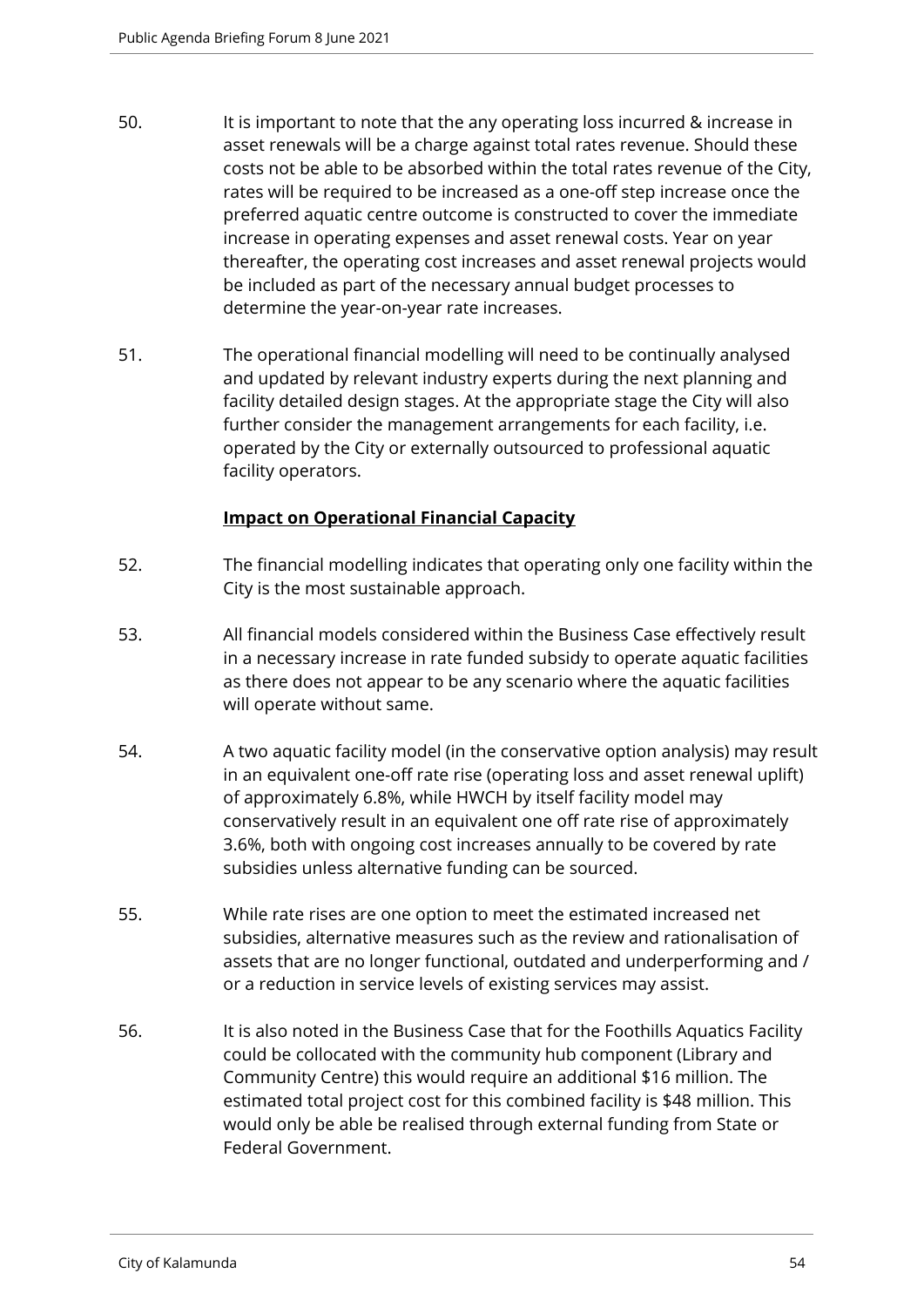- 57. It should be noted that at this stage these figures are high level cost estimates, inclusive of preliminaries, escalation, public art policy, contingencies, and professional fees. Detailed capital and whole of life costings will be developed prior to the implementation of each project identified within the draft Business Case.
- 58. The implementation of the Foothills Aquatic Facility (Option 2b) project will form part of the City's advocacy strategy to both State and Federal Governments, given the potential significant community benefits gained across the City's entire community.
- 59. Pending the outcome of the City's advocacy efforts for the Foothills Aquatic Facility and determination of feasibility in respect of ongoing costs a potential funding strategy for Option 1a (KWP heated outdoor pools) may include:
	- Consideration through the annual budget deliberation processes.
	- Loan funding; and
	- Grant funding through the State Governments, Community Sporting and Recreation Facilities Fund program.
- 60. It is reasonable to expect that a 10-20 year timeframe, in line with development that will occur as an outcome of the FNDSP, will be required to complete the implementation of the Business Case, with the schedule of works needing to be staged in such a manner that will ensure maximum opportunity for the City to leverage external funding and advocacy.

# 61. **Land for the High Wycombe Community Hub**

Discussions with senior staff within the State Government indicate that the land for the future community hub at High Wycombe should be a community purpose reserve under ownership of the Crown with appropriate management orders to the relevant authority.

# **SUSTAINABILITY**

# **Social Implications**

- 62. The Business Case has identified a strong need within the City for improved community facilities that delivery contemporary health and wellbeing benefits. Contemporary aquatic facilities are the preferred manner to achieve this need. A healthy and active community can result in:
	- a) improved physical activity levels, therefore reducing common health issue amongst the community (i.e. diabetes, heart disease);
	- b) improved mental wellbeing of the community, as physical activity can reduce mental stress and anxiety.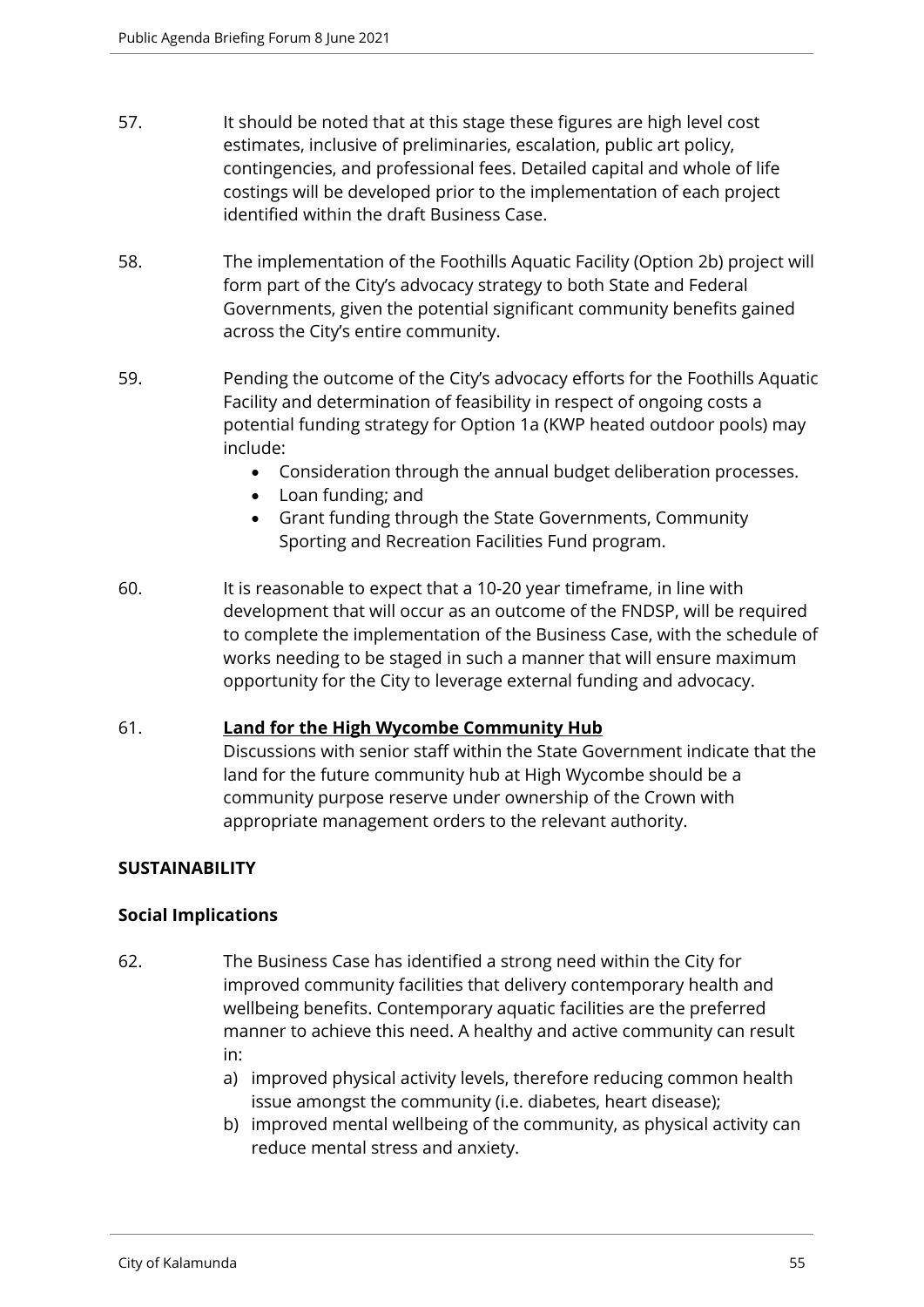- c) an activated community that will improve its social cohesion and networks; and
- d) reduced reliance on the health system.
- 63. National sports participation data indicates that passive sporting pursuits such as the swimming, running, walking and gymnasiums are amongst the most popular activities in Australia, and likely to continue to grow into the future. This increase in popularity is likely attributed to society becoming more time poor. Swimming is also known for being a lifelong healthy lifestyle activity for all ages and abilities.
- 64. Community hubs exposes a community to the full spectrum of services, resulting increased community awareness and usage of these services and greater accessibility and throughput.
- 65. Contemporary aquatic and community facilities require good public transport connections to ensure accessibility for the entire community. The best opportunity for the City to achieve this is for the proposed Foothills Aquatic Facility to be located within the FNDSP area adjacent to the High Wycombe train station.

It is understood that the Public Transport Authority (PTA) is currently reviewing bus services throughout the City in preparation for the new train station.

The City will continue to advocate for improved bus accessibility to the area, which will ensure the Foothills Aquatic Facility is well connected to the entire City.

A key focus for the City in working with the PTA will be ensuring key activity centres are linked through servicing (i.e. Kalamunda Town Centre – High Wycombe Station Precinct)

# **Economic Implications**

- 66. The implementation of the Business Case will assist in providing local job opportunities and provide increased economic activity to the City of Kalamunda during the construction phase and post construction. It is estimated the economic multiplier effect of a \$32 million investment would be five times that or \$160 million circulating into the local economy.
- 67. It has been estimated that implementation of the Business Case will result in local job creation both during the construction phase as well as the ongoing operational requirements for staffing such facilities.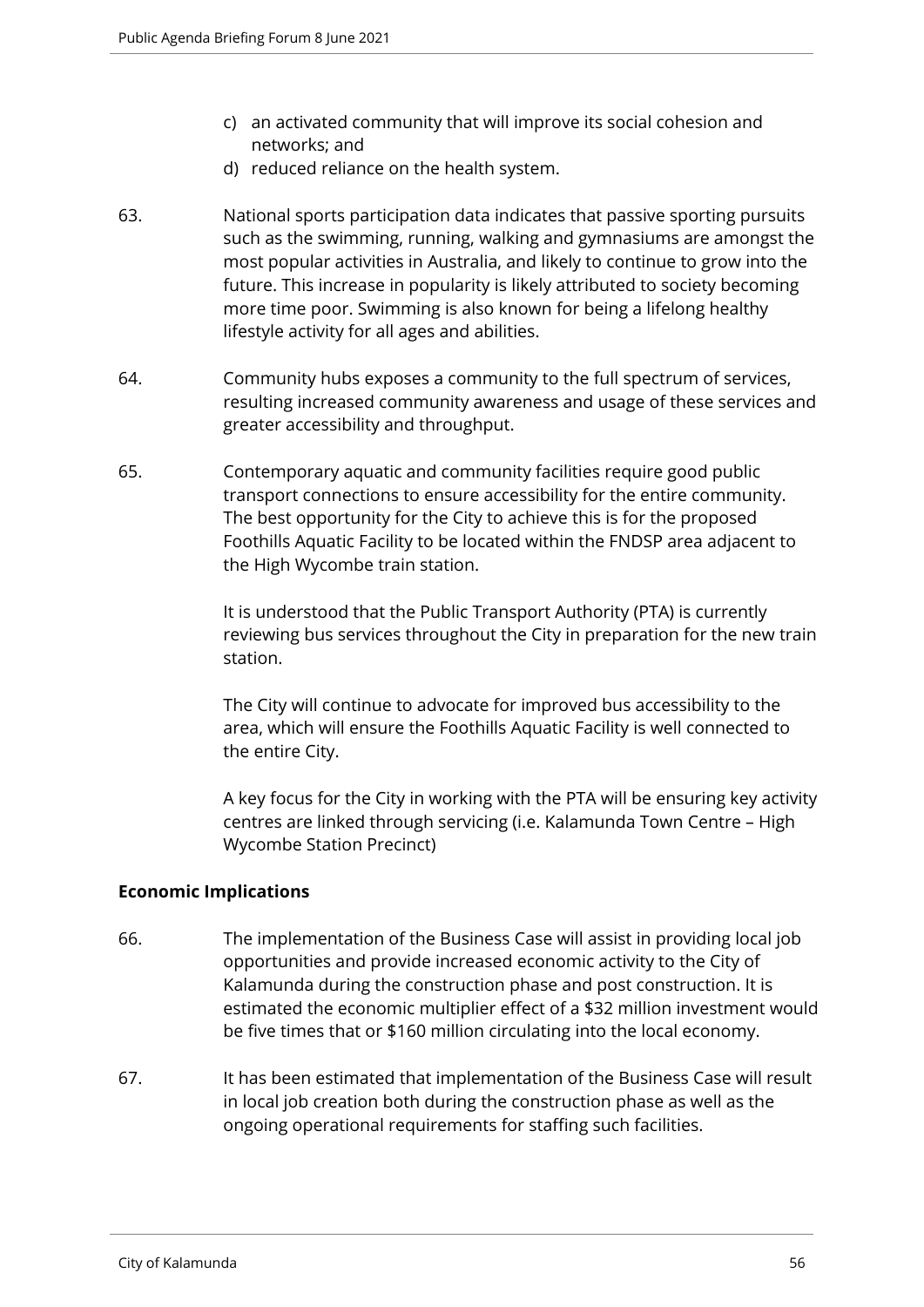68. The Foothills Aquatic Facility is proposed to be located adjacent to the High Wycombe train station which is envisaged to be a mixed use residential and commercial area. Development of the Foothills Aquatic Facility will highly likely activate the train station precinct and become a vibrant destination for the community. This type of development may even stimulate additional commercial and residential development within the Transit Oriented development area.

# **Environmental Implications**

- 69. The conceptual building design process for the Foothills Aquatic Facility is envisaged to be an environmentally sustainable facility and the City will aim for the development to be an exemplar of sustainability and low carbon footprint performance. This would be achieved through robust investigations into energy systems, building construction and landscaping to achieve these outcomes.
- 70. One of the primary areas where energy consumption and carbon footprint is impacted is within the pool heating systems. Specific studies will be need to identify and model costs and carbon footprint for the various technologies that may be able to be deployed including:
	- a) Geothermal
	- b) Evacuated Solar Tube heating
	- c) Gas boilers
	- d) Heat pumps
	- e) Electrode Boilers
	- f) Gas Cogeneration Plant

## **RISK MANAGEMENT**

71. **Risk**: Existing KWP fails prior to any new aquatic centres/s being available leading to a community without aquatic facilities for some time.

| <b>Consequence</b> | Likelihood | <b>Rating</b> |  |
|--------------------|------------|---------------|--|
| Critical           | Possible   | High          |  |
|                    |            |               |  |

#### **Action/Strategy**

If KWP is selected as part of the preferred development, consideration be given to having design ready for construction tender to minimise the overall time before a new pool is available.

City enters into agreements with other aquatic centres providers to facilitate resident access as an interim measure.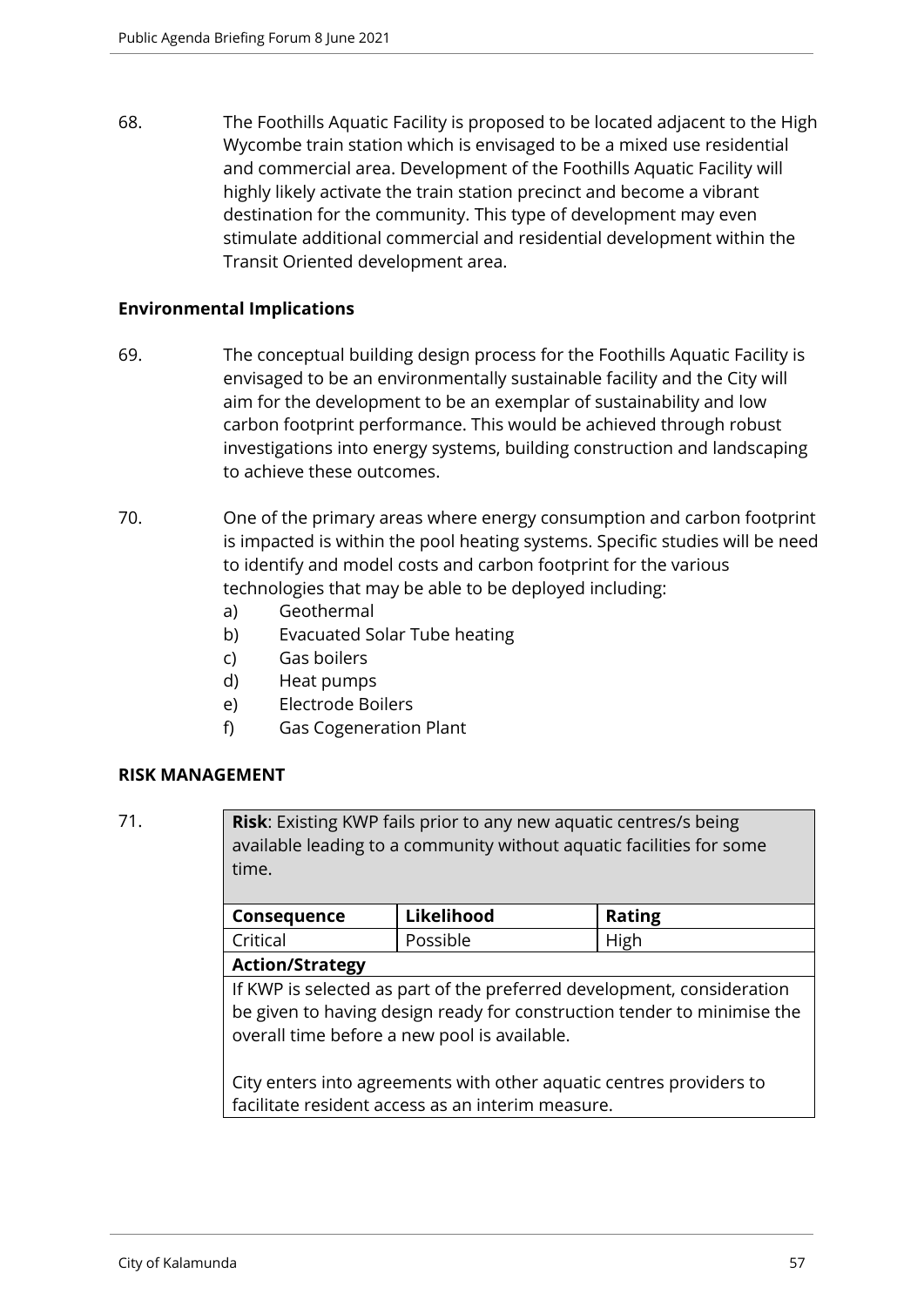# 72. **Risk**: The City is unable to justify a cogent advocacy plan due to not being able to determine a preferred aquatic centre outcome thus losing funding opportunities. **Consequence Likelihood Rating**

Critical Likely Extreme **Action/Strategy** Given the City is reliant of external capital funding the City requires an adopted Aquatic Facilities Business Case to ensure advocacy opportunities can be pursued.

73. **Risk**: The adopted Business Case may raise community expectation for improvements that may not be affordable in the short term.

| Consequence                                                          | Likelihood | <b>Rating</b> |  |  |
|----------------------------------------------------------------------|------------|---------------|--|--|
| Major                                                                | Likely     | Extreme       |  |  |
| <b>Action/Strategy</b>                                               |            |               |  |  |
| Ensure community is informed as part of the communications process   |            |               |  |  |
| that improvements are subject to the final consideration of Council, |            |               |  |  |
| external funding, and budget availability.                           |            |               |  |  |

74. **Risk**: The adopted Business Case may service the community with aquatic facility provision which may not be affordable or sustainable for the City.

| Consequence                                                                 | Likelihood       | <b>Rating</b> |  |  |
|-----------------------------------------------------------------------------|------------------|---------------|--|--|
| Major                                                                       | Possible<br>High |               |  |  |
| <b>Action/Strategy</b>                                                      |                  |               |  |  |
| Following the public advertising period, the affordability, sustainability, |                  |               |  |  |
| and development options available in the Business Case Plan can be          |                  |               |  |  |
| further considered by Council.                                              |                  |               |  |  |

# **CONCLUSION**

- 75. In response to the KWP nearing the end of its useful life and the previous Council resolution (OCM23/2013), the City engaged Complete Community Solutions (CCS) Strategic in September 2019, to develop the Business Case.
- 76. In summary, the community needs assessment process identified a strong community need for modern and contemporary aquatic facilities within the City. Based on over 680 responses received through the community consultation process, over 85% of respondents indicated support for a new aquatic facility within the City.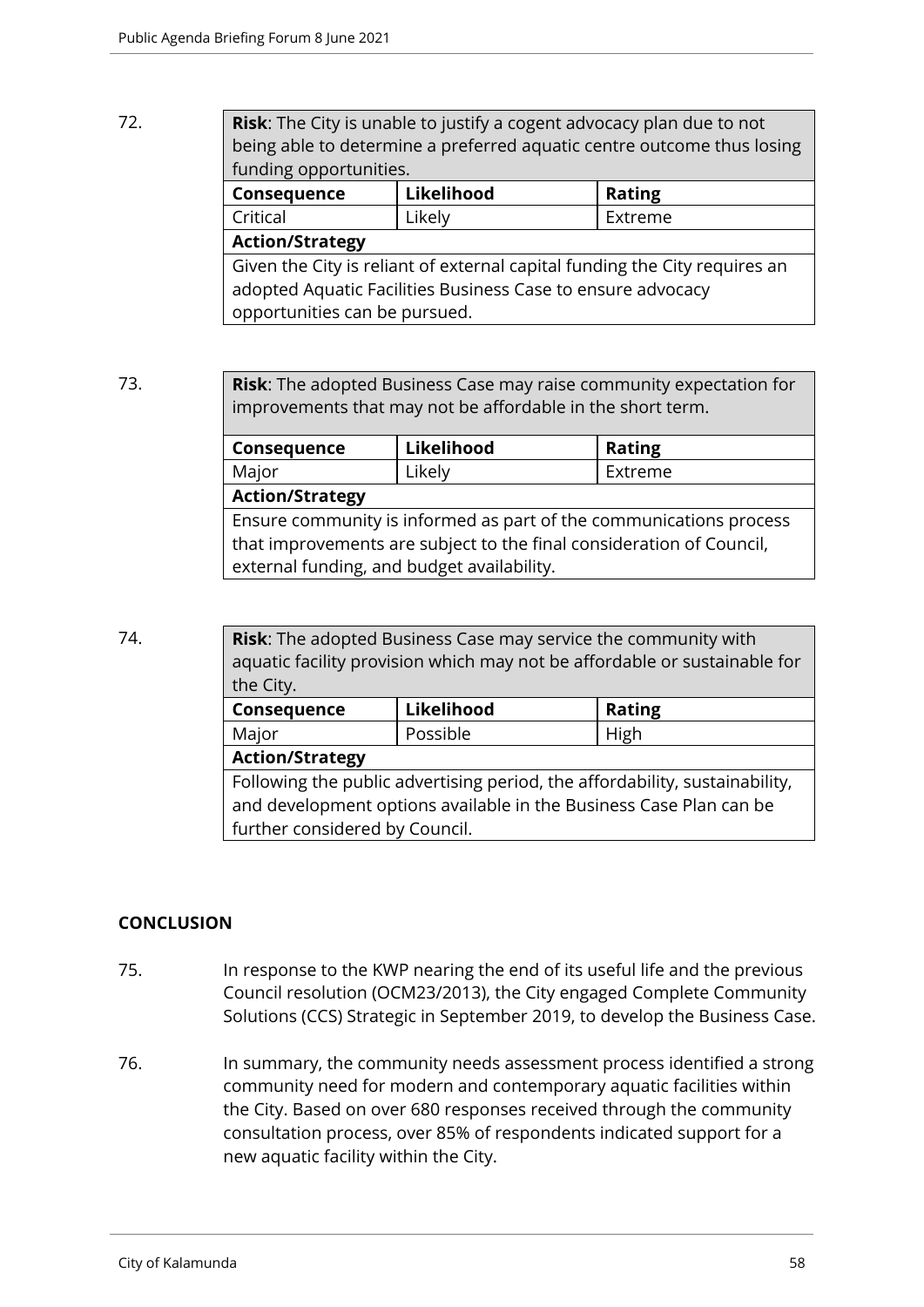- 77. The Business Case recommends that subject to feasibility the City develop two aquatic facilities being:
	- Option 1a KWP heated outdoor 50m pool (seasonal operation); and
	- Option 2b Foothills Aquatic Facility.

If a two aquatic facility model is not deemed feasible for the City, then the Business Case recommends investment in only Option 2b – Foothills Aquatics Facility. This is deemed to be the preferred facility, given:

- the level of service it is proposed to offer the entire City as part of the multifunctional community hub approach.
- being close to the majority of the City's population base, therefore likely attracting the greatest utilisation.
- being close to major transportation links, that can best service the entire City.
- offering activation opportunities for the HWTS; and
- opportunity to attract external advocacy funding.
- 78. The key issue the community will need to understand is the cost of the provision of aquatic facilities and provide their feedback on whether ratepayers are prepared to fund such facilities. This will need to be a key question during the comment period.
- 79. The Business Case is now presented to Council for consideration and endorsing for the purposes of seeking public comment.

# **Voting Requirements: Simple Majority**

# **RECOMMENDATION**

That Council ENDORSE the Needs Assessment Report and the draft Business Case shown as Attachment 1 and 2 for a new aquatic facility within the City of Kalamunda for the purpose of a 60-day public comment period.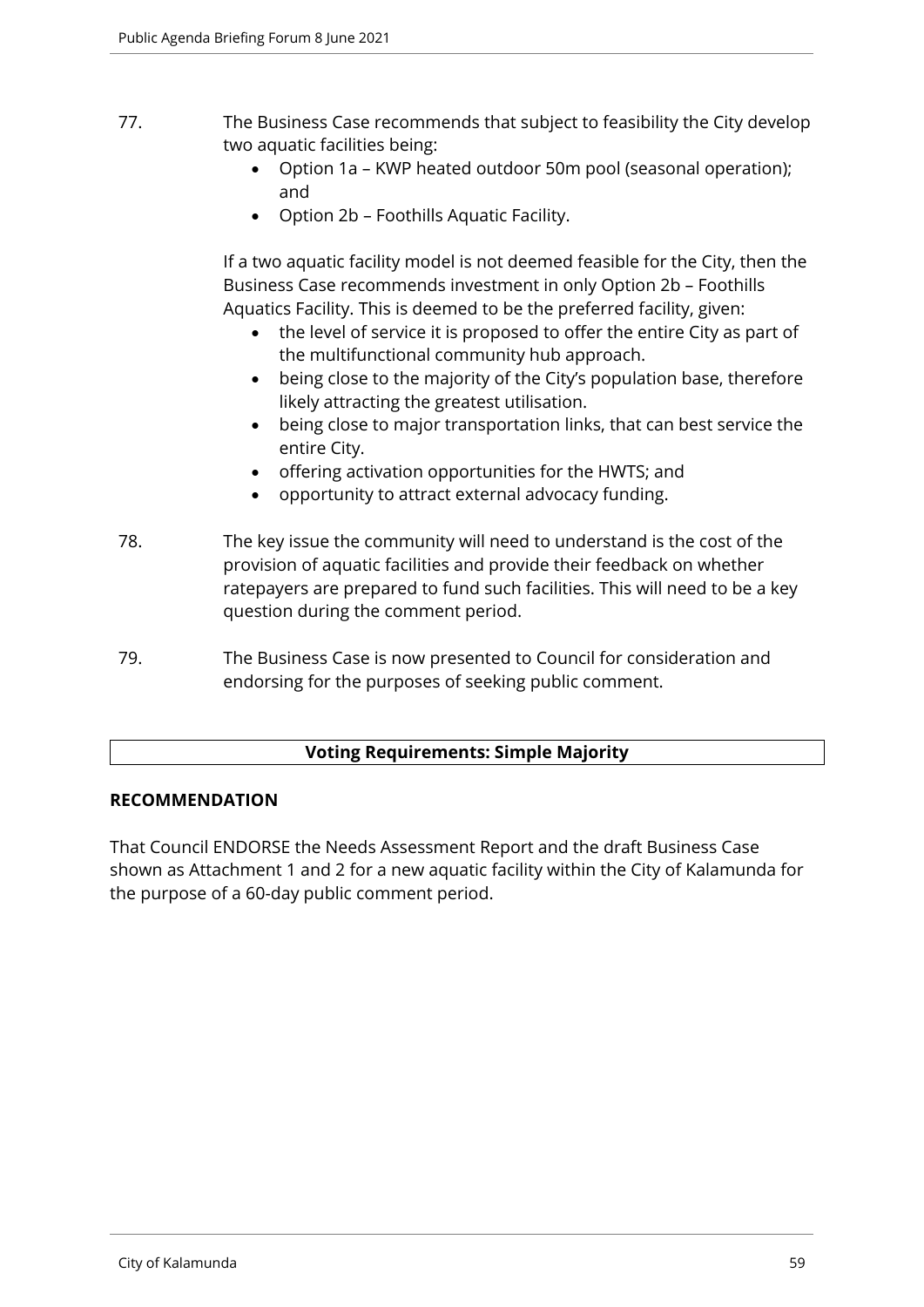# **10.4.2. Inclusive Kalamunda- Social Inclusion Plan 2021-2025 Draft**

*Declaration of financial / conflict of interests to be recorded prior to dealing with each item.*

| Previous                                | OCM213/2019                              |
|-----------------------------------------|------------------------------------------|
| Items                                   | OCM265/2020                              |
| Directorate                             | Office of CEO                            |
| File<br>Reference<br>Applicant<br>Owner | Business Unit Community Development & PR |

Attachments Inclusive Kalamunda Social Inclusion Plan 2021-2025

# **TYPE OF REPORT**

| Advocacy    | When Council is advocating on behalf of the community to<br>another level of government/body/agency                                                                                                                                                                                                                                                                                                                                |
|-------------|------------------------------------------------------------------------------------------------------------------------------------------------------------------------------------------------------------------------------------------------------------------------------------------------------------------------------------------------------------------------------------------------------------------------------------|
| Executive   | When Council is undertaking its substantive role of direction<br>setting and oversight (eg accepting tenders, adopting plans<br>and budgets                                                                                                                                                                                                                                                                                        |
| Information | For Council to note                                                                                                                                                                                                                                                                                                                                                                                                                |
| Legislative | Includes adopting Local Laws, Town Planning Schemes and<br>Policies. When Council determines a matter that directly<br>impacts a person's rights and interests where the principles of<br>natural justice apply. Examples include town planning<br>applications, building licences, other permits or licences<br>issued under other Legislation or matters that could be<br>subject to appeal to the State Administrative Tribunal |

## **STRATEGIC PLANNING ALIGNMENT**

*Kalamunda Advancing Strategic Community Plan to 2027*

#### **Priority 1: Kalamunda Cares and Interacts**

**Objective 1.1** - To be a community that advocates, facilities and provides quality lifestyles choices.

*Strategy 1.1.1* - Facilitates the inclusion of the ageing population and people with disability to have access to information, facilities and services.

*Strategy 1.1.2* - Empower, support and engage and with young people, families and our culturally diverse community.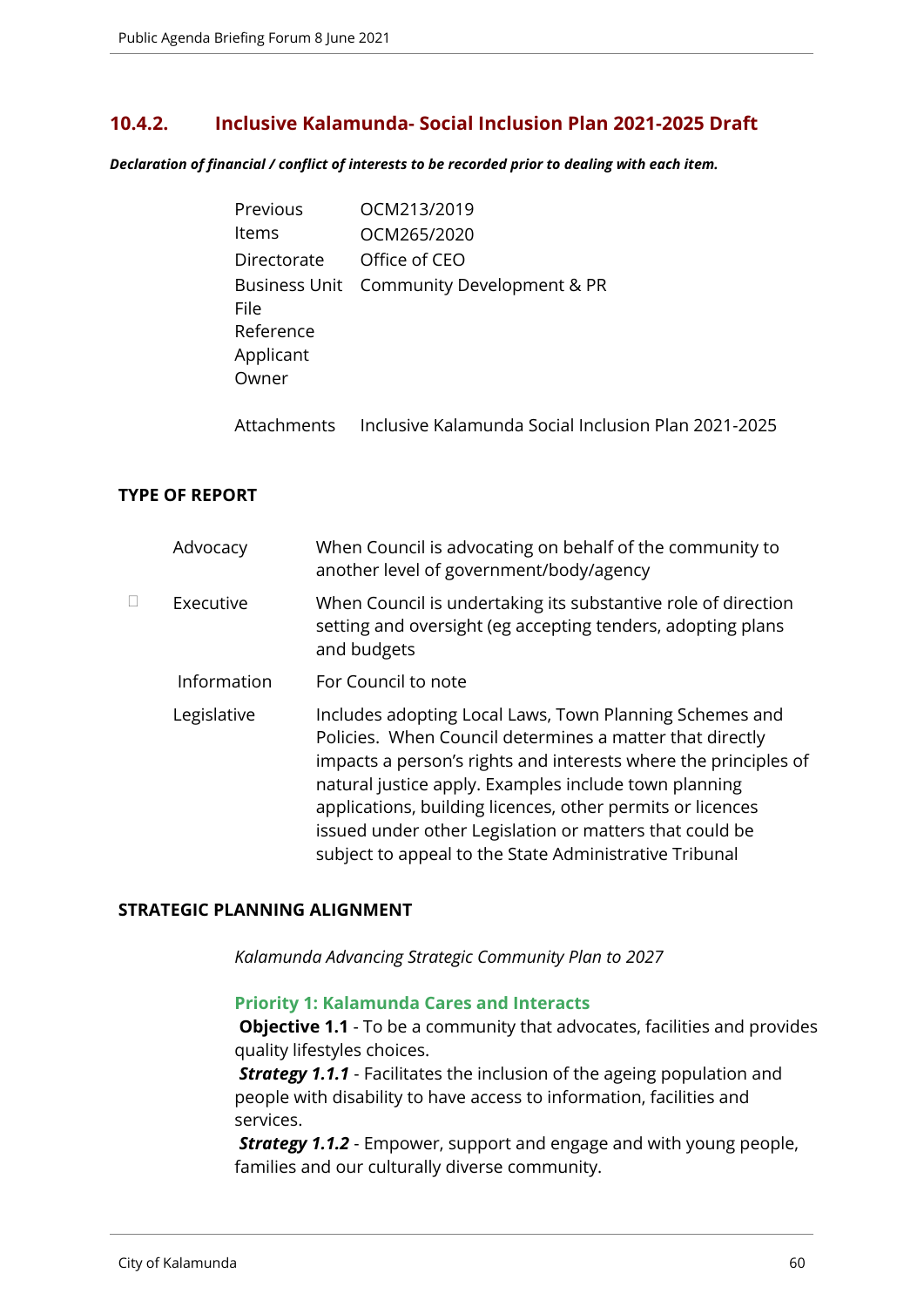*Strategy 1.1.3* - Facilitate opportunity to pursue learning.

Priority 1: Kalamunda Cares and Interacts **Objective 1.2** - To provide a safe and healthy environment for community to enjoy. *Strategy* - 1.2.3 Provide high quality and accessible recreational and social spaces and facilities. Strategy 1.2.2 - Advocate and promote healthy lifestyle choices by encouraging the community to become more physically active. *Strategy - 1.2.1* Facilitate a safe community environment.

# **EXECUTIVE SUMMARY**

- 1. The purpose of this report is to seek endorsement of the draft Inclusive Kalamunda - Social Inclusion Plan 2021-2025 (the Plan) for the purpose of public advertising.
- 2. The Plan provides a framework to ensure everyone has equal access and equal opportunities, within our community.
- 3. This report recommends that Council endorse the draft Social Inclusion Plan 2021-2025 for the purpose of advertising for public comment for a period of 28 days, pursuant to the City of Kalamunda Engagement Strategy.

# **BACKGROUND**

- 4. RESOLVED OCM 265/2020 That Council:
	- 1. *ENDORSE the results of Community Engagement as per the Community Engagement Report.*
	- *2. NOTE the City of Kalamunda Community Directory.*
	- *3. ENDORSE the proposal to develop a Community Inclusion Plan which will include deliverables related to the Disability Access and Inclusion Plan, the Age Friendly Plan, Social Inclusion and Kalamunda Connected - Active Citizenship Plan.*

#### **DETAILS AND ANALYSIS**

5. Social inclusion is about providing equal opportunities for all in our community. Everyone deserves equal access and equal opportunities to participate in society.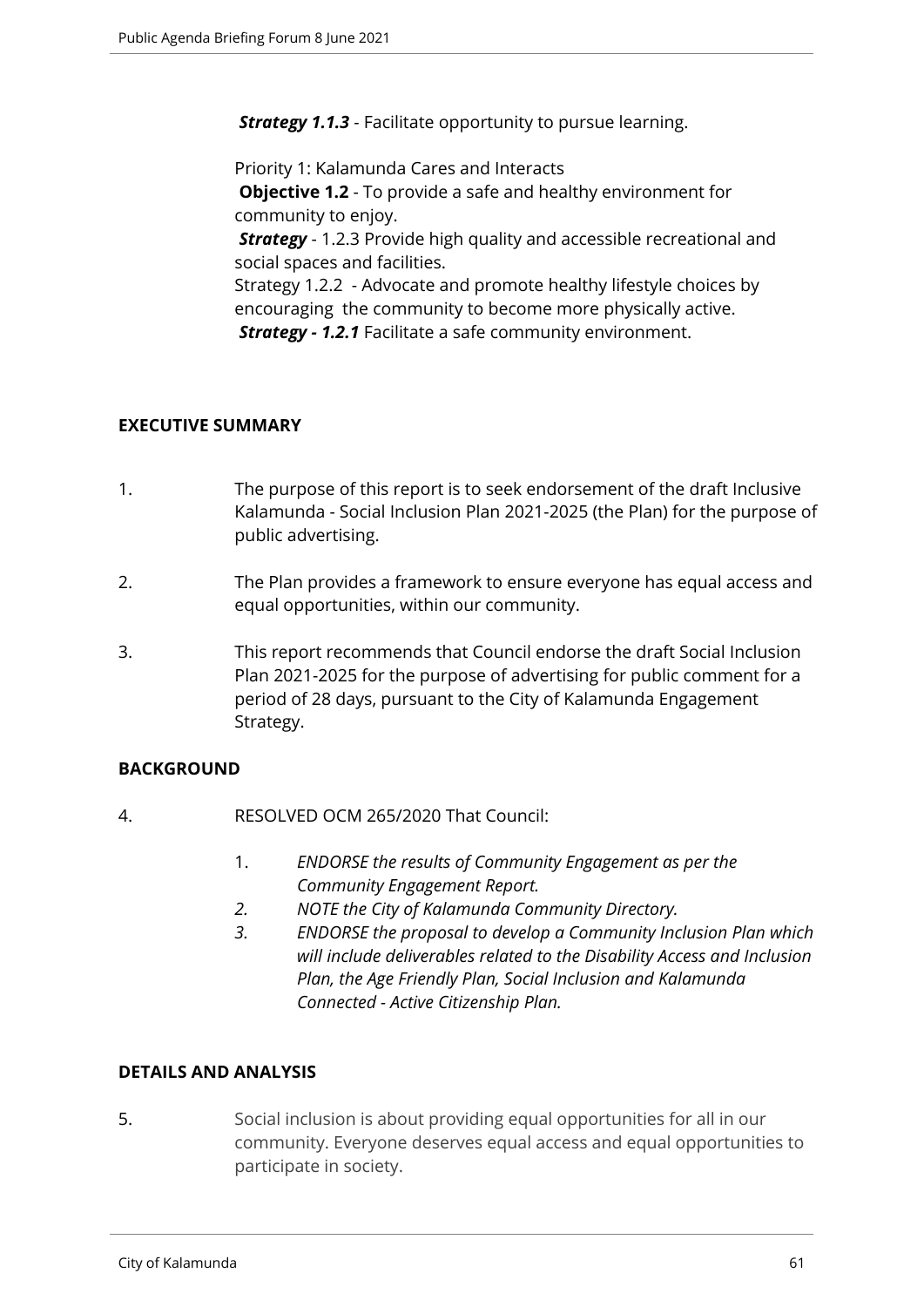6. The City currently has several Plans and Strategies in place, with objectives, strategies and actions that has a Social Inclusion focal points.

These Plans and Strategies are:

- a) Community Health and Wellbeing Plan (2018-2022)
- b) Community Safety Crime Prevention Plan (2020-2025)
- c) Youth Plan (2017 2022)
- d) Age Friendly Plan
- e) Disability Access and Inclusion Plan (2017 2022)
- f) Innovate reconciliation Action Plan (2019 2021)
- g) Kalamunda Advancing Strategic Community Plan 2017 2027
- h) Kalamunda Achieving Corporate Business Plan
- i) Kalamunda Connected Creating Active Citizens Plan (2018 2020
- 7. The Plan includes deliverables related to, the *Disability Access and Inclusion Plan 2017 – 2022* (DAIP) and the *Age Friendly Strategy & Action Plan, Social Inclusion and Kalamunda Connected – Active Citizenship Plan*.
- 8. The Plan is divided into seven key goals which currently align to the DAIP, Active Citizens Plan and Age Friendly. Beneath each goal is detailed guiding aims. These aims are broad statements of how the City will include, connect, educate and advocate for Community.
- 9. The City has identified four pillars of social inclusion which are

#### a) **Include**

This pillar encourages thinking about all community when designing and organising events, programs and activities.

# b) **Connect**

This pillar is about connecting community to local service providers who can assist. The City will create opportunities and support partnerships.

#### c) **Educate**

This pillar is about giving City staff and local community the right information about access and inclusion, ensuring events, programs and projects are welcoming to everyone in the community.

## d) **Advocate**.

This pillar is about the City's role in making sure the voices of our community are heard and listened to by other organisations and government departments and agencies who impact on the community's access and inclusion needs.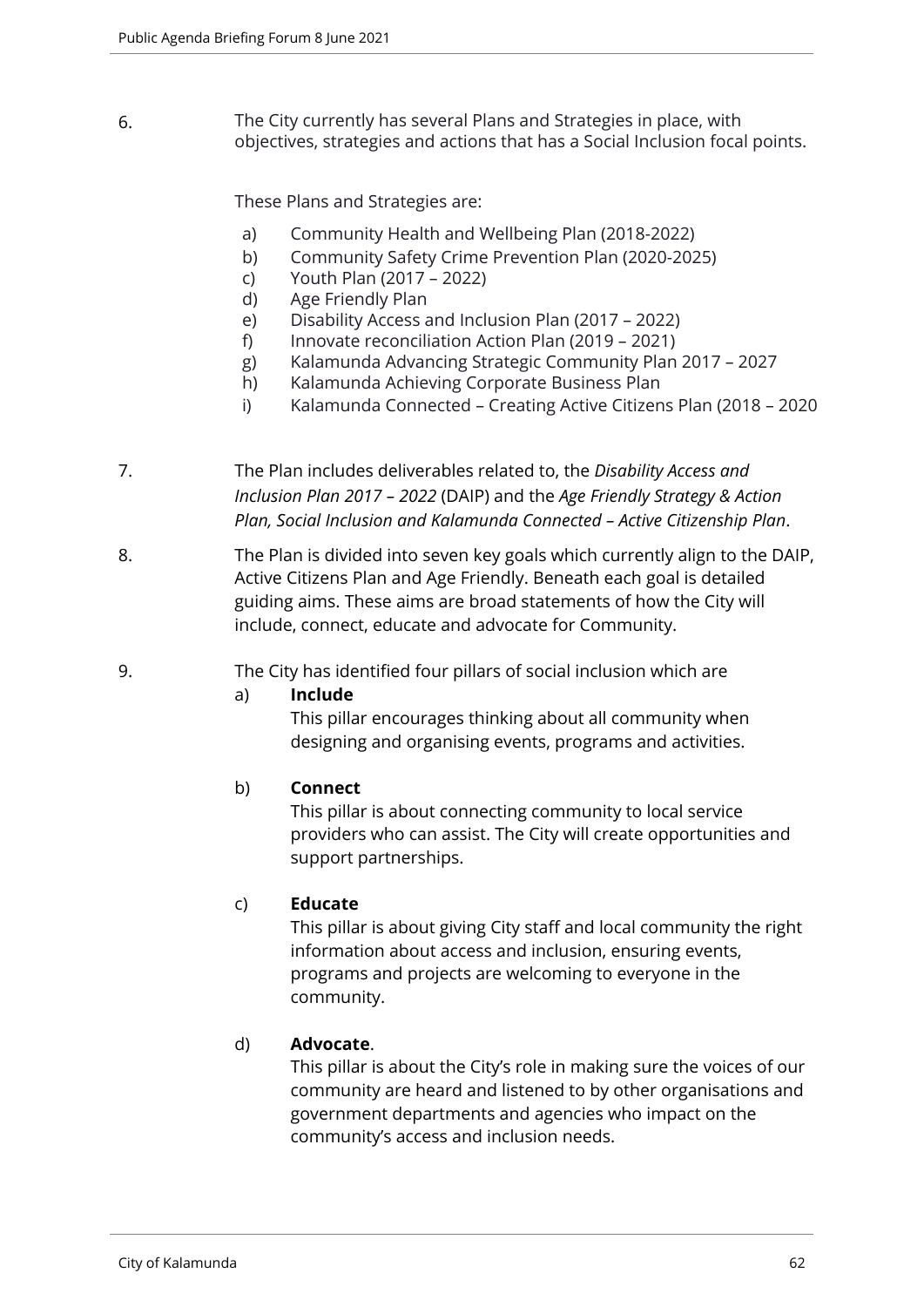10. These pillars have been established to lead the fundamental development of goals and aims to ensure the City contributes towards achieving social inclusion.

## **APPLICABLE LAW**

11. *Local Government Act 1995 Disability Services Act 1993 (Amended 2004) Equal Opportunity Act 1984 Australian Human Rights Commission Act 1986 (Cth) Disability Discrimination Act 1992 (Cth) Racial Discrimination Act 1975 (Cth) Sex Discrimination Act 1984 (Cth) Disability Discrimination Act 1992 (Cth) Age Discrimination Act 2004 (Cth)*

## **APPLICABLE POLICY**

12. Disability Access and Inclusion Plan (2017-2022)

## **STAKEHOLDER ENGAGEMENT**

13. The City has undertaken extensive engagement with non-government organisations, other local governments, and the community in regard to social inclusion. The types of engagement included surveys, social media platforms, community workshops and one on one conversations. From this feedback and visioning the City created the Plan.

# **FINANCIAL CONSIDERATIONS**

14. N/A

# **SUSTAINABILITY**

15. Enhanced social inclusion will provide an opportunity to connect with the wider community and create opportunities for greater participation in City initiatives, operations and employment.

> The development of the Plan has the potential to recognise the importance of improving the terms for individuals and groups to take part in society and more so in our community.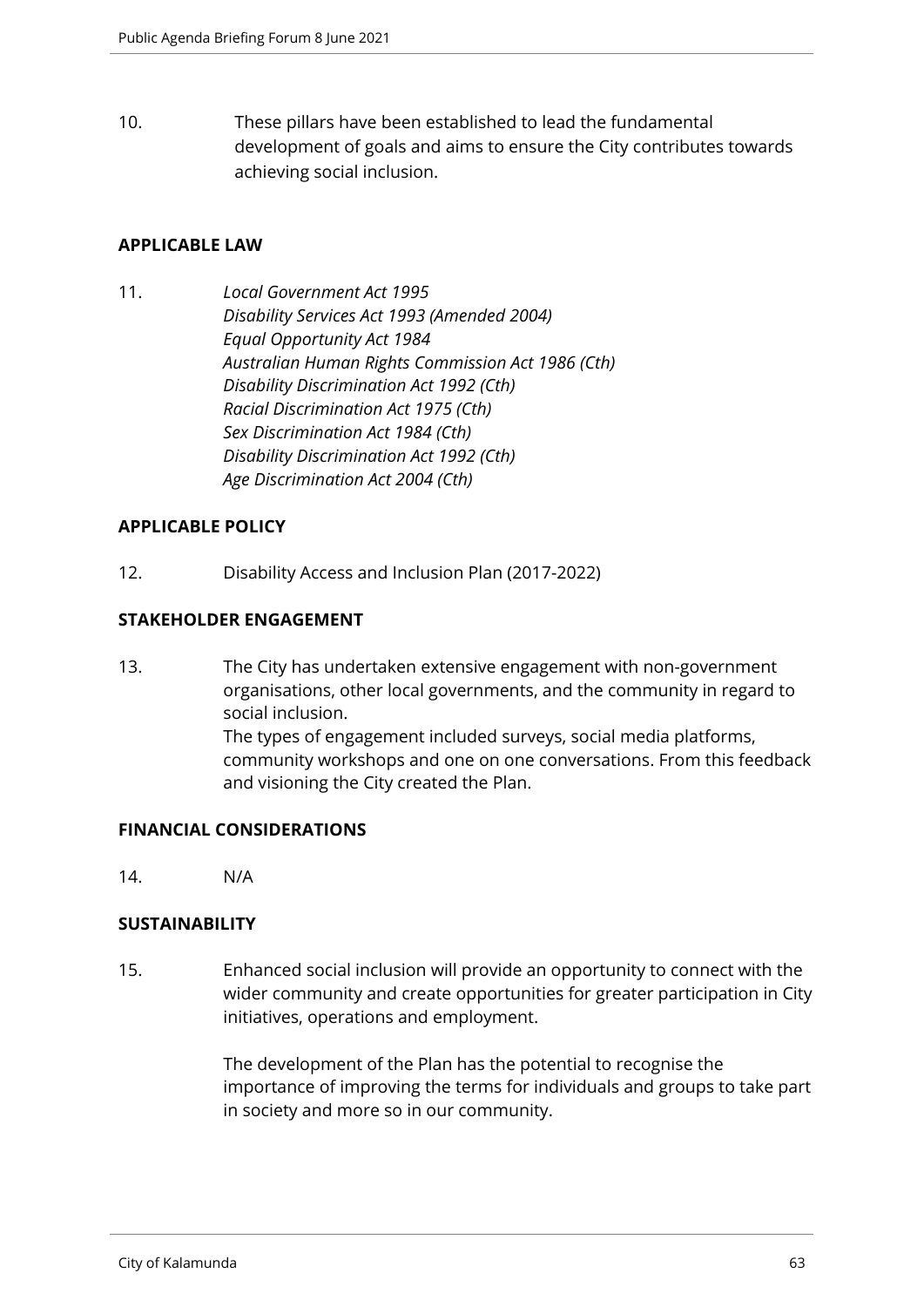#### **RISK MANAGEMENT**

16. **Risk**: Social Inclusion Plan not progressed.

| Consequence                                                                                                                                                                                                                      | Likelihood | <b>Rating</b> |
|----------------------------------------------------------------------------------------------------------------------------------------------------------------------------------------------------------------------------------|------------|---------------|
| Moderate                                                                                                                                                                                                                         | Unlikely   | Medium        |
| <b>Action/Strategy</b>                                                                                                                                                                                                           |            |               |
| Ensure clear understanding of the benefits of social inclusion, and how<br>a formalized plan at a Local Government level will assist.<br>Progress with advertising the draft Inclusive Kalamunda Plan seeking<br>public comment. |            |               |

## **CONCLUSION**

17. The development of the Plan will be a significant step forward in addressing and improving social inclusion in the City. The plan will be inclusive of all the members of the City's community. Strong community cohesion provides opportunity, promotes social harmony and ensures greater equality.

#### **Voting Requirements: Simple Majority**

#### **RECOMMENDATION**

That Council ENDORSE the draft Kalamunda- Social Inclusion Plan 2021-2025 for the purpose of public advertising.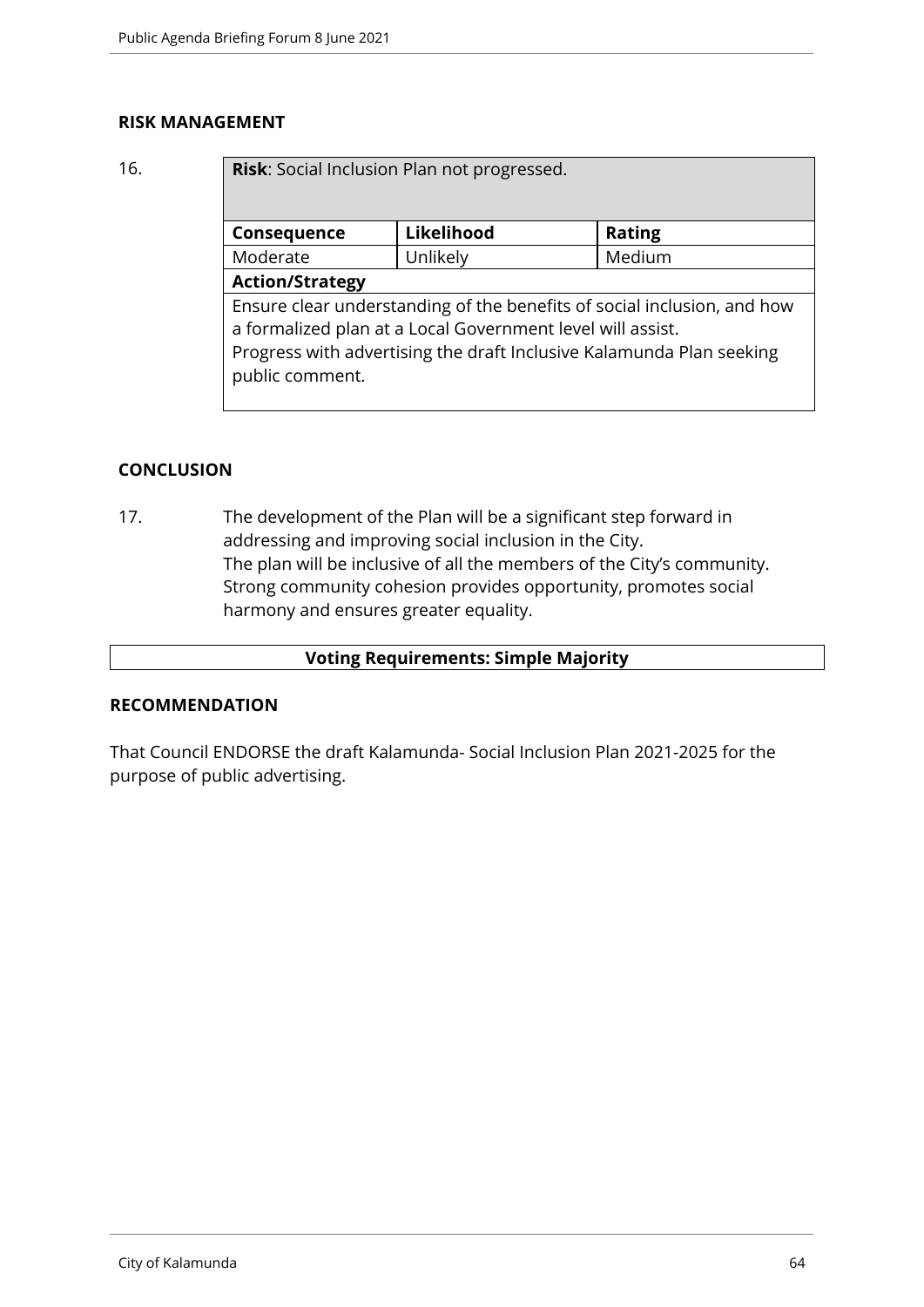# **10.4.3. Consideration of Tenders for the Supply and Implementation of a Customer Relationship Management System**

*Declaration of financial / conflict of interests to be recorded prior to dealing with each item.*

| Previous<br>ltems<br>Directorate<br><b>Business Unit</b><br>File Reference<br>Applicant<br>Owner | Chief Executive Officer's Office<br>Customer & Public Relations<br>4.0001004                                                                                                                                                              |
|--------------------------------------------------------------------------------------------------|-------------------------------------------------------------------------------------------------------------------------------------------------------------------------------------------------------------------------------------------|
| Attachments                                                                                      | The Customer Service Principals Achieved [10.4.3.1 -<br>1.<br>5 pages]                                                                                                                                                                    |
| Confidential<br>Attachment                                                                       | <b>Tender Evaluation Report</b><br>1.                                                                                                                                                                                                     |
|                                                                                                  | Reason for Confidentiality: Local Government Act 1995 (WA)<br>Section 5.23 (2) (c) - "a contract entered into, or which may be<br>entered into, by the local government and which relates to a<br>matter to be discussed at the meeting." |

# **TYPE OF REPORT**

|   | Advocacy    | When Council is advocating on behalf of the community to<br>another level of government/body/agency                                                                                                                                                                                                                                                                                                                                |
|---|-------------|------------------------------------------------------------------------------------------------------------------------------------------------------------------------------------------------------------------------------------------------------------------------------------------------------------------------------------------------------------------------------------------------------------------------------------|
| П | Executive   | When Council is undertaking its substantive role of direction<br>setting and oversight (eg accepting tenders, adopting plans<br>and budgets                                                                                                                                                                                                                                                                                        |
|   | Information | For Council to note                                                                                                                                                                                                                                                                                                                                                                                                                |
|   | Legislative | Includes adopting Local Laws, Town Planning Schemes and<br>Policies. When Council determines a matter that directly<br>impacts a person's rights and interests where the principles of<br>natural justice apply. Examples include town planning<br>applications, building licences, other permits or licences<br>issued under other Legislation or matters that could be<br>subject to appeal to the State Administrative Tribunal |

# **STRATEGIC PLANNING ALIGNMENT**

*Kalamunda Advancing Strategic Community Plan to 2027*

## **Priority 1: Kalamunda Cares and Interacts**

**Objective 1.1** - To be a community that advocates, facilities and provides quality lifestyles choices.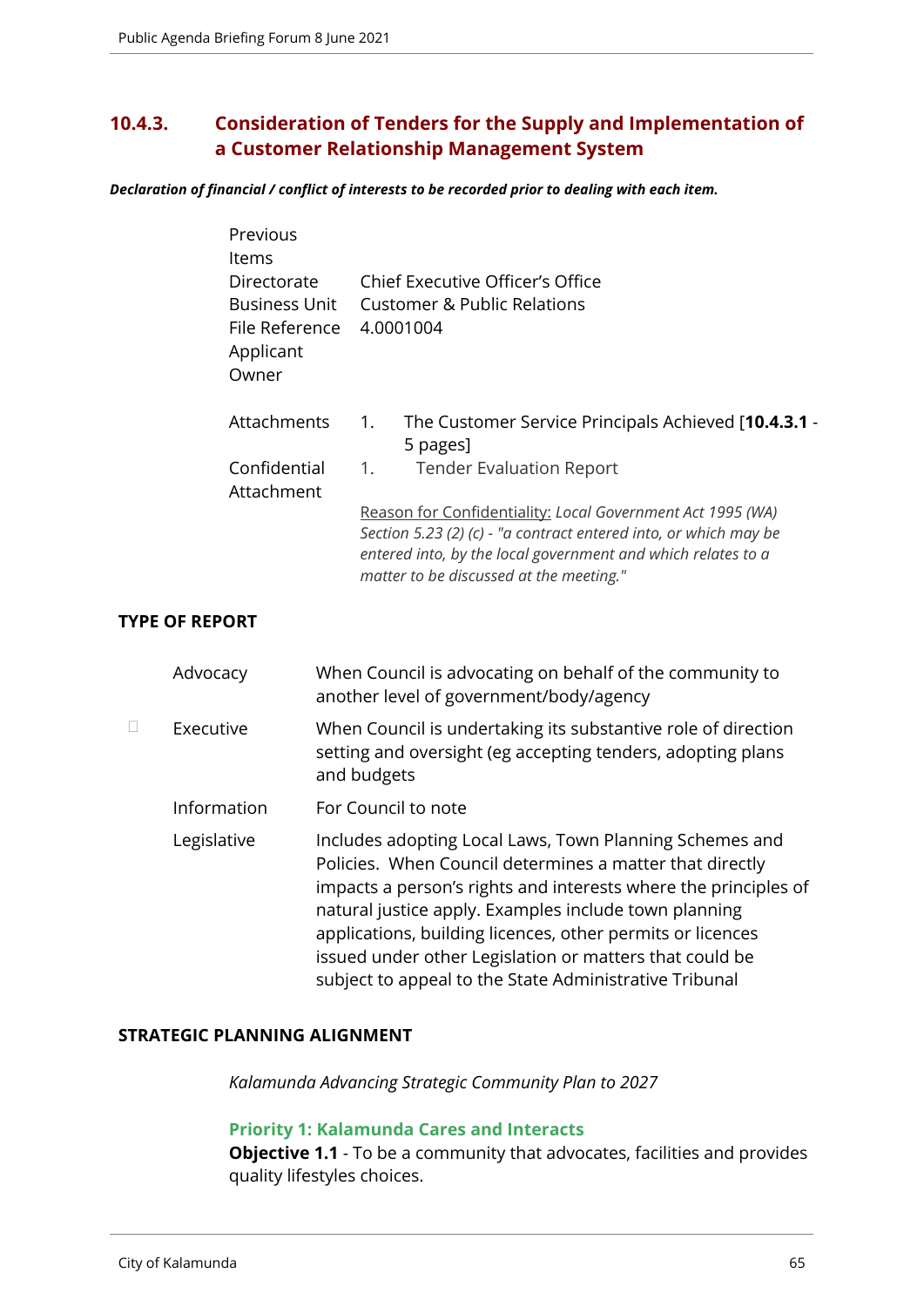*Strategy 1.1.1* - Facilitates the inclusion of the ageing population and people with disability to have access to information, facilities and services. *Strategy 1.1.2* - Empower, support and engage and with young people, families and our culturally diverse community.

#### **Priority 1: Kalamunda Cares and Interacts**

**Objective 1.3** - To support the active participation of local communities. *Strategy 1.3.1* - Support local communities to connect, grow and shape the future of Kalamunda.

# **Priority 3: Kalamunda Develops**

**Objective 3.2** - To connect community to quality amenities. *Strategy 3.2.1* - Optimal management of all assets.

## **Priority 4: Kalamunda Leads**

**Objective 4.1** - To provide leadership through transparent governance. **Strategy 4.1.1** - Provide good governance. **Strategy 4.1.2** - Build an effective and efficient service based organisation.

# **Priority 4: Kalamunda Leads**

**Objective 4.2** - To proactively engage and partner for the benefit of community.

*Strategy 4.2.1* - Actively engage with the community in innovative ways.

# **EXECUTIVE SUMMARY**

- 1. The purpose of this report is to consider the award of a tender for the supply and implementation of a Customer Relationship Management System (CRMS)
- 2. The City issued a Request for Tender seeking to engage a supplier for the Provision of a Customer Relationship Management System (RFT 2022).
- 3. It is recommended Council accept the lump sum tender from Telstra Corporation Limited ABN: 33 051 775 556. The total estimated value of this contract is \$1,182,485.

# **BACKGROUND**

4. The tender for a CRM seeks to transform the way in which the City of Kalamunda interacts with its customers, while dramatically improving the tools and processes for our staff that serve the residents of the City of Kalamunda.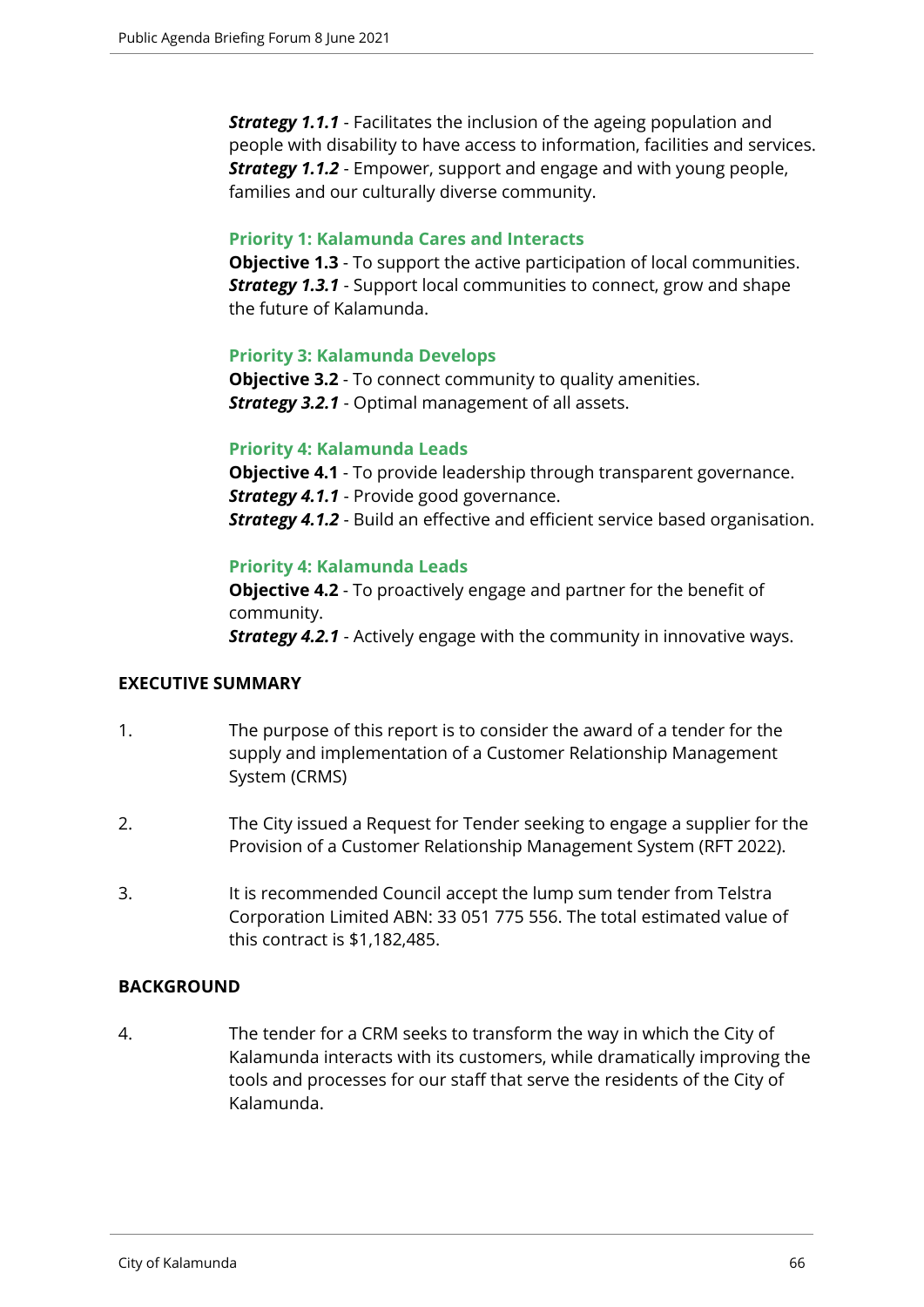- 5. Council adopted the Customer Service Strategy in November 2017. The Current strategy is due to be completed at the end of 2021. One of the key outcomes of the Customer Service Strategy is the implementation of a CRM.
- 6. The current SynergySoft Customer Requests system has limited functionality. Its limitations include:
	- a) No field interface, meaning that Customer Requests are either completed via hardcopy, or outside of the system in email.
	- b) No online portal, meaning that there is a poor feedback loop (through email or letter) back to the customer.
	- c) No workflow system to guide a Customer Request through a process, meaning that there can be significant variations in how a job is completed.
	- d) No single view of customer and poor search function for customer requests making it difficult to provide customers updates and to achieve first call resolution.
	- e) No calculation capability for how much each customer request costs the City of Kalamunda.
	- f) Reporting on Customer Requests currently doesn't show the full process.
	- g) Poor integration with other systems, meaning that there is significant duplication of effort.
	- h) Poor Knowledgebase and FAQ access for front line staff, meaning that simple jobs still go through a full Customer Request process, rather than being dealt with early.
- 7. There is a significant hidden cost to working with the current system, and its limited capabilities.
- 8. A Proof of Concept (PoC) project was implemented. . The 8-week mini project had City staff attend workshops, reviewing current processes against the default customer request types in the technology solution. These workshops enabled staff to demonstrate benefits realisation of a CRM. It allowed an end to end test of selected processes, to review how it would work in real world situations, from the Portal all the way through to the mobile app.

The Proof of Concept was successful, it showed that a system of that nature could digitise and dramatically improve the efficiency processes along with improving service to customers.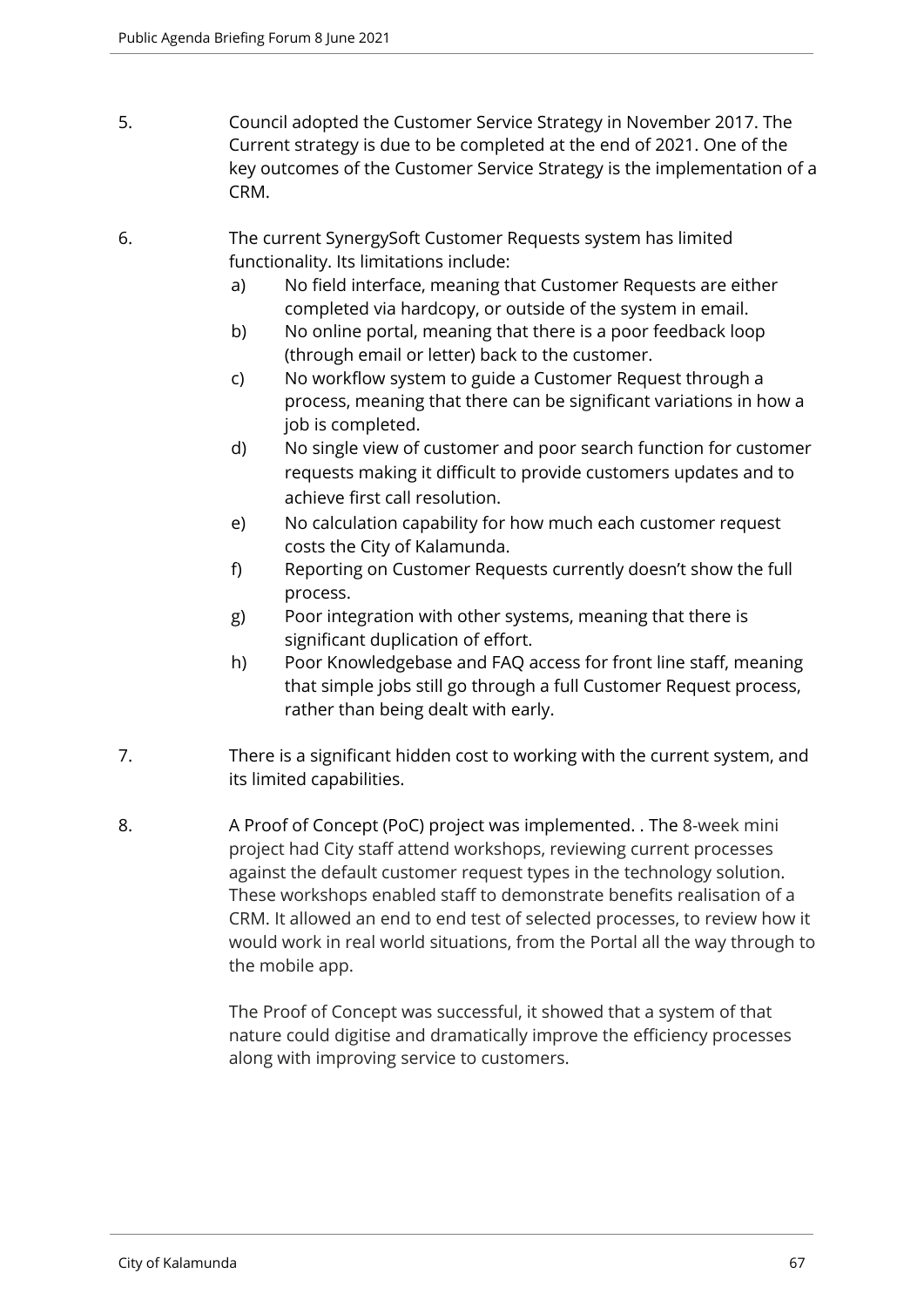- 9. Some findings from the Proof of Concept were: The field application would completely remove the requirement for paper records.
	- a) Improved location information to field officers, as the map shows exactly where the customer request relates to you.
	- b) Residents can raise a Request through a Customer Portal, allowing them greater control and reducing workload on administrative staff.
	- c) Improved interaction with residents, as the portal allows viewing of actions undertaken, and pushing of notifications.
	- d) The Knowledgebase and FAQ capabilities in Salesforce would centralise information for staff to access, allowing for improved responses to customer questions.
	- e) A significant reduction in duplicate cases, as the Map Capability shows residents where current projects and customer requests are active, while allowing them to follow Customer Requests that are active.
	- f) Improved customer request time to complete, as automatic routing of requests, which may reduce the number of staff required to be involved in each customer request.
	- g) Improved transparency on Customer Requests, as the Workflow capability allows for identifying where the greatest amount of time is taken, and what plant and resources were used.

# **DETAILS AND ANALYSIS**

- 10. The City issued RFT 2022 seeking to engage a suitably experienced supplier to provide a Customer Relationship Management System. Tenders closed on the 9 November 2020, with seven conforming tenders received by the closing date. A copy of the Tender evaluation report is provided as Attachment 1.
- 11. Tenders received by the closing date were from the following companies (in alphabetical order):
	- a) Deloitte Perth
	- b) Open Office Holdings Pty Ltd
	- c) Open Systems Technology Pty Ltd
	- d) TechnologyOne Limited
	- e) Telstra Corporation Limited
	- f) The Trustee for IT Vision
	- g) Transaction Services Group
	- h) Two21 Pty Ltd
- 12. An Evaluation Panel was convened of suitable qualified City Officers to assess the tenders received.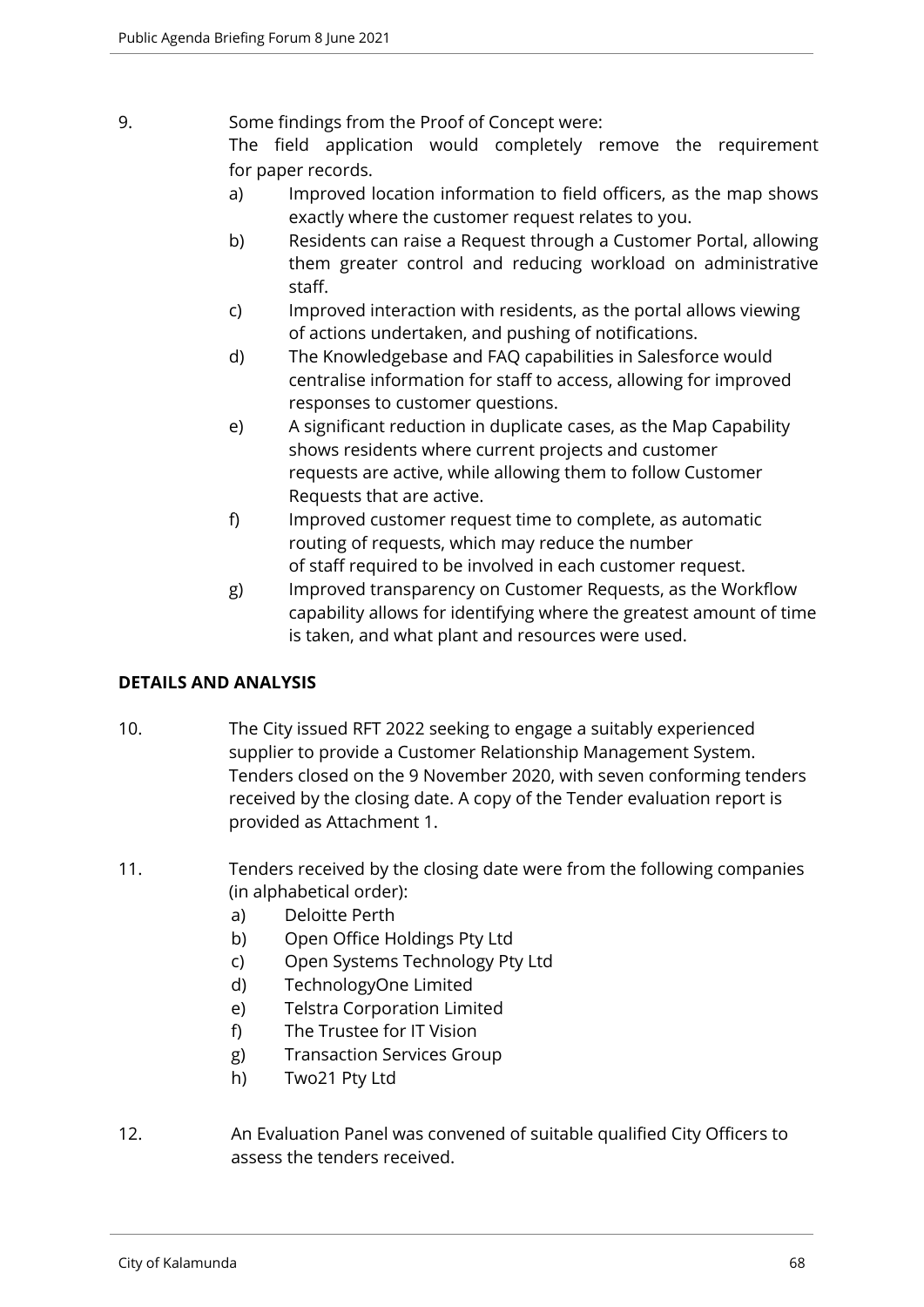13. Tenders were assessed in a staged process, initially a check for compliance to matters set out in the tender invitation was undertaken. Compliant tenders were then assessed against qualitative criteria (again set out in the tender invitation). The Qualitative Criteria and weighting were determined as follows:

| <b>Qualitative Criteria</b> | <b>Weighting</b> |
|-----------------------------|------------------|
| Relevant Experience         | 15%              |
| Key Personnel & Experience  | 15%              |
| <b>Tenderer's Resources</b> | 20%              |
| Demonstrated Understanding  | 50%              |

- 14. Compliant tenders which met or exceeded the qualitative pass mark of 60% were then assessed for price.
- 15. One tender (TechnologyOne Limited's tender) was identified as noncompliant, while one tender was found to be Partially Compliant only, with Transaction Services Group supplying a tender for only the optional part of the tender, Facilities Management System.
- 16. The six compliant tenderers were ranked as follows regarding the Qualitative Criteria:

| <b>Tenderer</b>              | <b>Score</b> | <b>Rank</b>   |
|------------------------------|--------------|---------------|
| Deloitte Perth               | 84.44%       |               |
| Two21 Pty Ltd                | 71.89%       | $\mathcal{P}$ |
| <b>Telstra Corporation</b>   | 61.83%       | ς             |
| The Trustee for IT Vision    | 61.33%       |               |
| Open Office Holdings Pty Ltd | 40.72%       | 5             |
| Open Systems Technology Pty  | 40.72%       | 5             |
| Ltd                          |              |               |

- 17. Four tenderers achieved the required minimum of 60% as a Qualitative Pass Mark (QPM). The remaining two tenderers below the required QPM were eliminated from further assessment.
- 18. A price assessment was then undertaken for the remaining four tenderers to determine the best value for money outcome for the City.
- 19. The Tender Evaluation Report is provided as Confidential Attachment 1 to this report.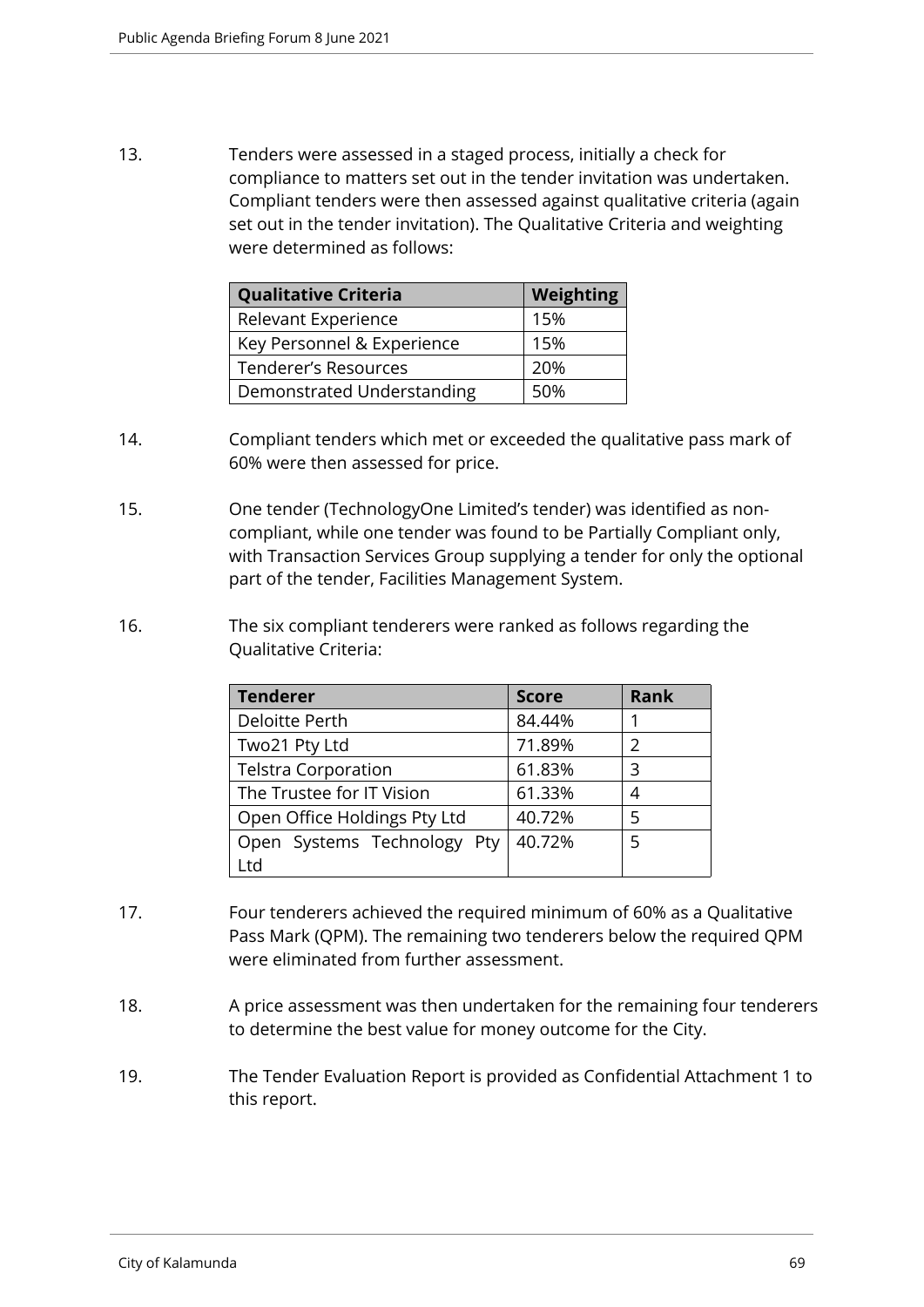- 20. The recommended tender best satisfied the City's requirements in terms of:
	- a) Meeting or exceeding the qualitative assessment benchmark
	- b) Proven capacity and capability to undertake the work
	- c) Satisfying reference checks from previous clients
	- d) Satisfying independent financial reference checks of the proposed contractor; and
	- e) Providing the best value for money outcome.
- 21. The Evaluation Panel has recommended Telstra Corporation's tender for Dynamics 365 CRM as the preferred Tender.
- 22. The basis of the contract is to engage the Contractor on a lump sum price to undertake the supply and implementation of a Customer Relationship Management System.
- 23. The contract is proposed to be for five years.

## **APPLICABLE LAW**

24. Section 3.57 of Local Government Act 1995. Part 4 of the Local Government (Functions and General) Regulations 1996.

#### **APPLICABLE POLICY**

25. Purchasing Instruction CEOI7 has been followed and complied with.

# **APPLICABLE STRATEGIES**

26. Customer Service Strategy 2017-2021. Please see attachment 2 for further information on the Customer Services Principals achieved.

# **STAKEHOLDER ENGAGEMENT**

27. Internal Stakeholders have been engaged with a full Proof of Concept. Officers have also reviewed community feedback and customer journeys to assess the CRM potential.

# **FINANCIAL CONSIDERATIONS**

- 28. The budget pricing of this tender is a total of \$1,252,633 over 5 years ex GST.
- 29. The proposed CRMS has a lump sum cost of \$575,424.67 for implementation services, and \$108,705 for software licences for the first year. Over five years, the cost will be \$1,182,485.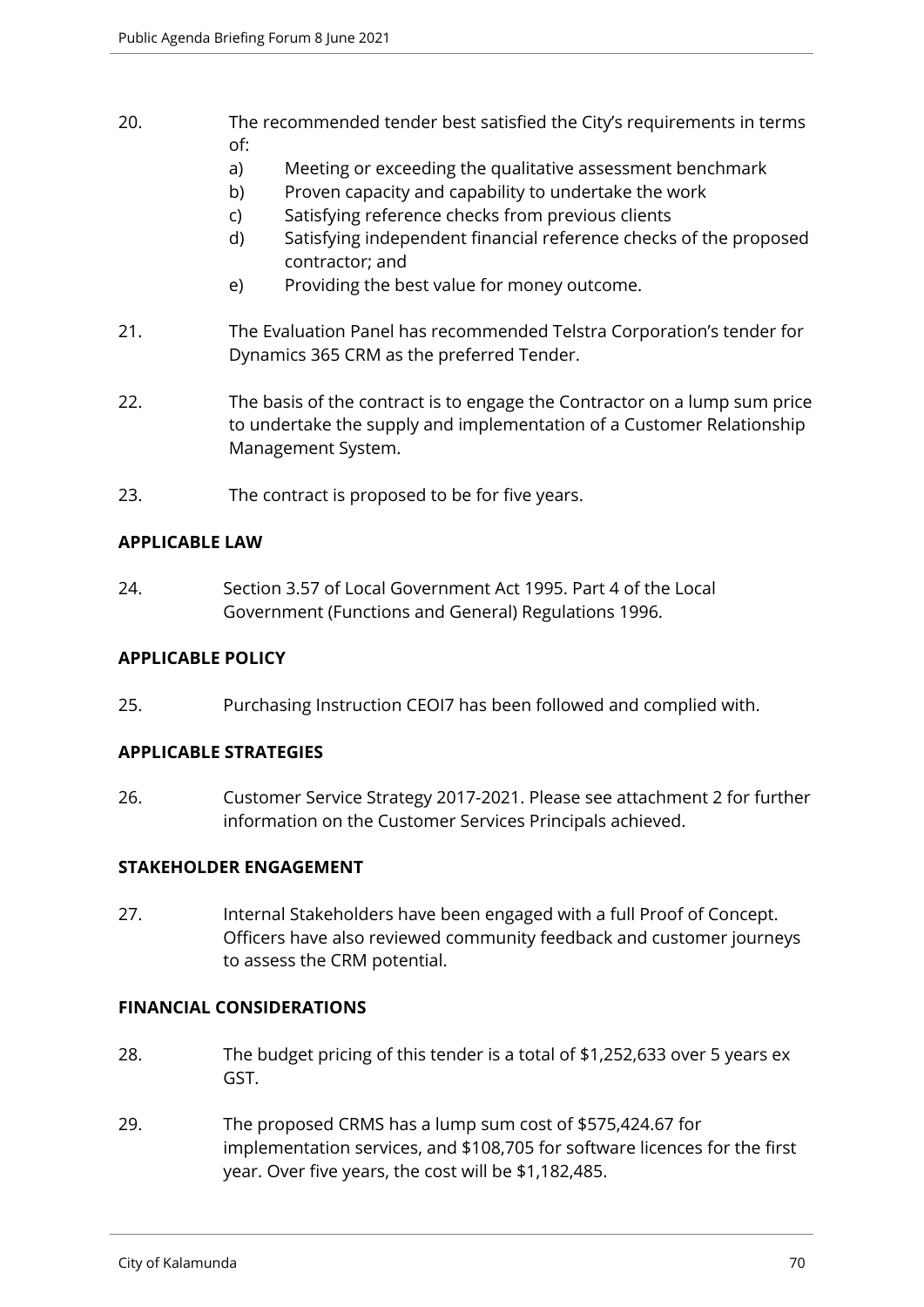- 30. Direct Savings from the implementation of a CRM are:
	- a) Consolidation of current software, where capability is covered by the proposed CRM, have the potential to create cost savings of up to \$221,559 per year from 2022/2023
	- b) Significant fuel savings from improved routing, and reduced return to base requirements
	- c) Annual reduction in casual costs of \$18,112
	- d) 20% reduction in printing, reducing costs by \$10,000 per year
	- e) Minor reduction in Photocopier Lease costs, of \$1,617 per year
	- f) Contractor cost reduction, estimated to be \$82,152 per year, to be reinvested into preventative maintenance.
- 31. It is estimated that indirect savings of \$320,586 will accrue from 2022/2023, through a reduction in manual scheduling, improved communication, and enhanced field work capabilities. Upon realisation of these savings, the City will review resourcing allocations.

# **SUSTAINABILITY**

- 32. The CRMS will significantly reduce printing, reducing the use of photocopiers and paper. Estimated to be a reduction of 4,200 pages per month, which is (according to Papercut's Environmental Impact calculations):
	- a) A reduction of 21.6kg of CO2 produced per month
	- b) A saving of a quarter of a tree per month
- 33. The CRM will improve data capture capabilities for a range of field work requirements such as vegetation surveys, and fire prevention actions.

# **RISK MANAGEMENT**

34. **Risk**: The Contractor does not undertake the works to the requirements of Cost or Scope.

| Likelihood |                                                              | Consequence | Rating |
|------------|--------------------------------------------------------------|-------------|--------|
|            | Moderate<br>Unlikely                                         |             | Low    |
|            | <b>Action/Strategy</b>                                       |             |        |
| a.         | Staged works, to ensure that the City of Kalamunda and the   |             |        |
|            | Contractor are in alignment.                                 |             |        |
| b.         | Clearly defined scope of works and benchmarks developed.     |             |        |
| c.         | Staff will be heavily involved in all aspects of the project |             |        |
|            |                                                              |             |        |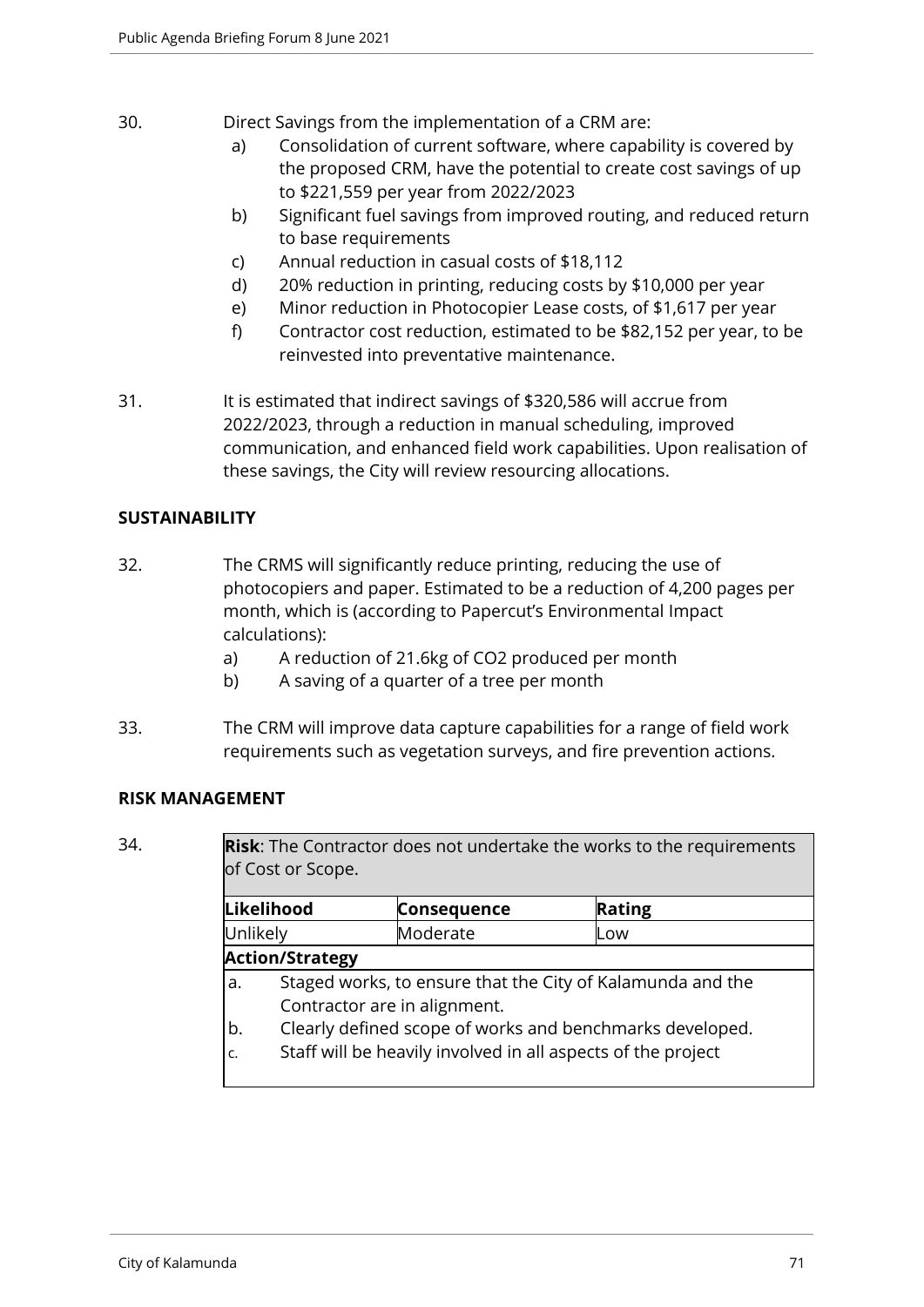35. **Risk**: The project does not achieve the benefits projected

| Likelihood                                                                                             |                                                                                                 | <b>Consequence</b> | Rating |
|--------------------------------------------------------------------------------------------------------|-------------------------------------------------------------------------------------------------|--------------------|--------|
| Unlikely                                                                                               |                                                                                                 | Significant        | Medium |
|                                                                                                        | <b>Action/Strategy</b>                                                                          |                    |        |
| a.                                                                                                     | At each stage of the project implementation, review capabilities<br>against the scoped benefits |                    |        |
| b.                                                                                                     | Follow Change Management processes, to ensure take up and                                       |                    |        |
|                                                                                                        | improvement in all areas<br>process                                                             |                    |        |
| Report to Executive on a monthly basis after implementation on<br>C.<br>benefits achieved              |                                                                                                 |                    |        |
| With any proposed expansion of licensing, ensure costs are<br>d.<br>measured against expected benefits |                                                                                                 |                    |        |

# **CONCLUSION**

36. The implementation of a CRMS will dramatically improve the City of Kalamunda's ability to provide customer service to the community, while also significantly improving efficiency in processes. In particular, it will positively impact:

- a) 24/7 submission of requests through the Customer Portal, with feedback loops for stages of the process.
- b) Field work, including information availability out in the field, inspection capabilities, scheduling and resourcing of field work, adding notes, documents, photos, and closing off jobs out in the field.
- c) Automation; of notifications, document generation, data capture and pushing, routing of works, telephone popups, contact capture.
- d) Stakeholder management; contact updating, contact linking, contact grouping. All of a customer's contact points viewable on one screen.
- e) Process efficiency improvement. Reducing double handling, increasing visibility of each step in a process, significantly reducing the workarounds required of staff, all information about a case in the one place.
- f) Integration; integration of current systems with the CRMS, improving existing systems and removing software that is made redundant by the CRM's capabilities.
- g) Expansion capability, using Microsoft's Power Platform to build onto the CRM, increasing capabilities and centralising information.
- h) Knowledge articles, that can be available internally or externally, that increase first call resolution, and improve capability for customer self service.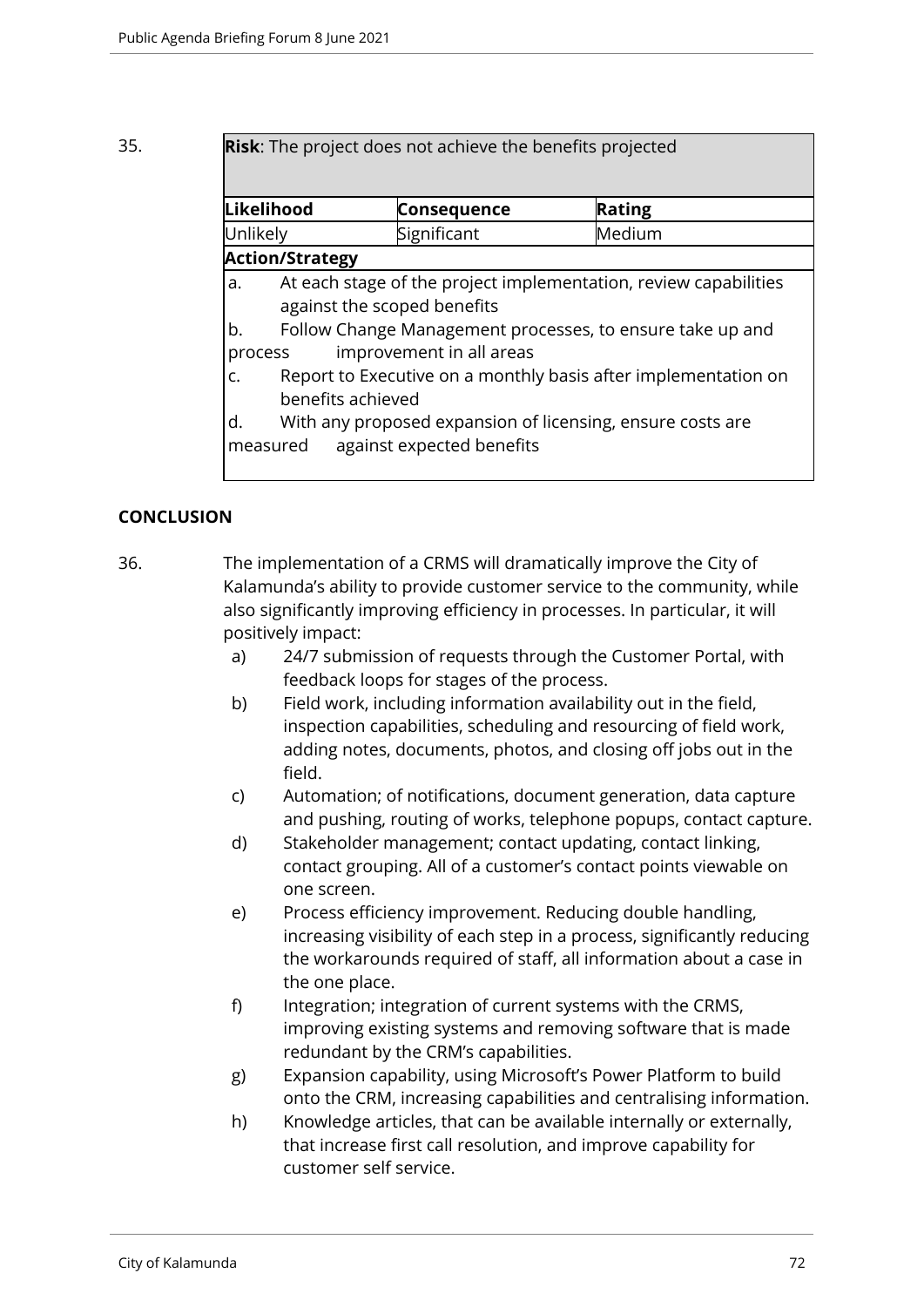- i) Chatbot capabilities will provide 24/7 coverage, while also providing another channel to our customer services team during work hours.
- 37. Telstra Corporate Limited are recommended as the preferred supplier.

## **Voting Requirements: Simple Majority**

#### **RECOMMENDATION**

That Council APPROVE the award of the Implementation of a Customer Relationship Management System (RFT 2022) contract to Telstra Corporation Limited ABN: 33 051 775 556 for the price of \$1,182,485 over 5 years (excluding GST), inclusive of implementation and negotiated licensing costs.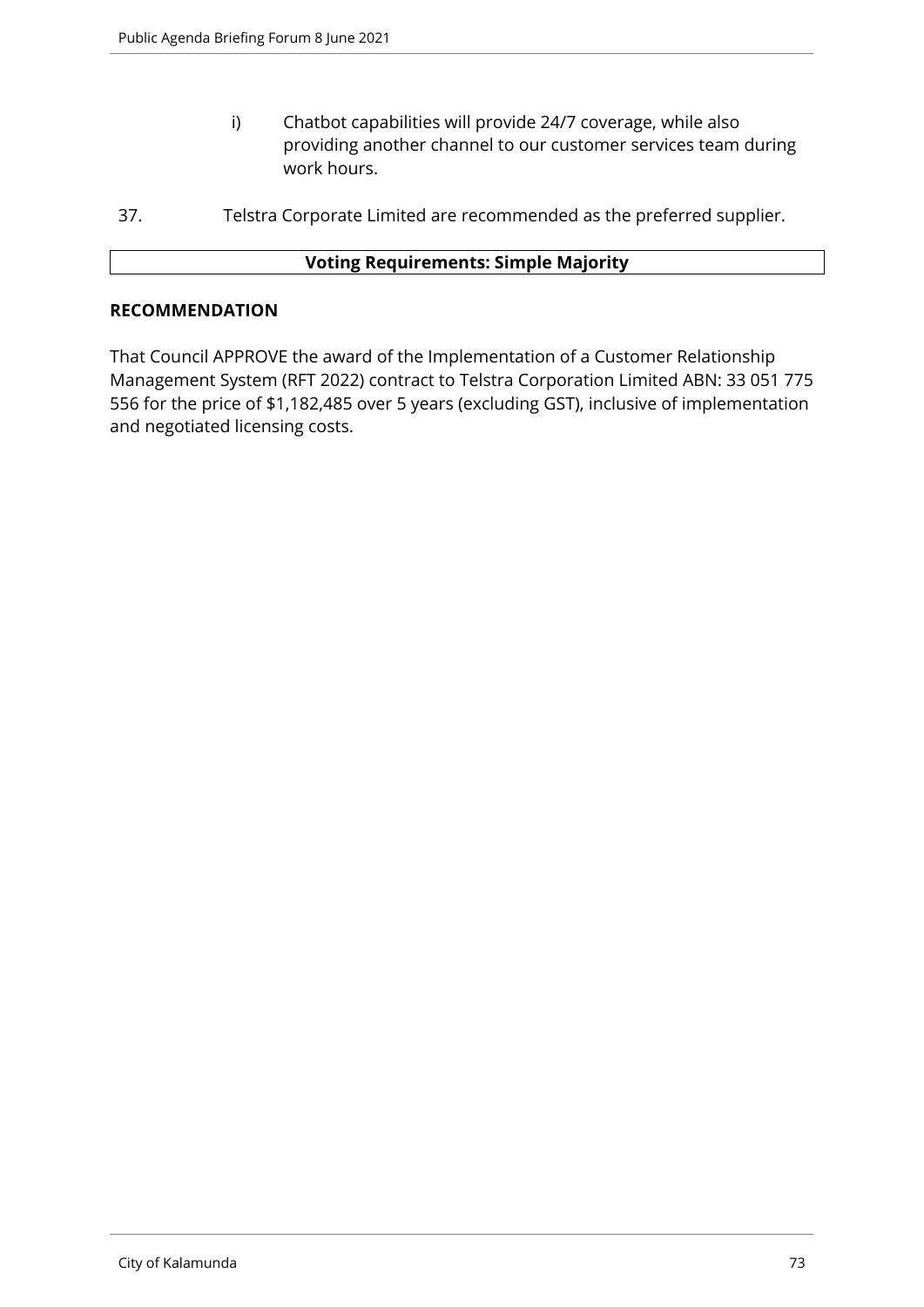# **10.4.4. Elected Members Training 2020-2021**

*Declaration of financial / conflict of interests to be recorded prior to dealing with each item.*

| Previous<br><b>Items</b>                                                    | OCM 151/2020 |                                                                                                                                                                                                |  |  |
|-----------------------------------------------------------------------------|--------------|------------------------------------------------------------------------------------------------------------------------------------------------------------------------------------------------|--|--|
| Directorate<br><b>Business Unit</b><br>File Reference<br>Applicant<br>Owner | N/A<br>N/A   | Office of the CEO<br>Governance                                                                                                                                                                |  |  |
| Attachments                                                                 | 1.<br>2.     | 2020 21 Elected Member Training and Development<br>Register [10.4.4.1 - 1 page]<br>Governance 3 - Elected Members Entitlements<br>Ttravel and Professional Development [10.4.4.2 - 7<br>pages] |  |  |

#### **TYPE OF REPORT**

|   | Advocacy    | When Council is advocating on behalf of the community to<br>another level of government/body/agency                                                                                                                                                                                                                                                                                                                                |
|---|-------------|------------------------------------------------------------------------------------------------------------------------------------------------------------------------------------------------------------------------------------------------------------------------------------------------------------------------------------------------------------------------------------------------------------------------------------|
|   | Executive   | When Council is undertaking is substantive role of direction<br>setting and oversight (eg accepting tenders, adopting plans<br>and budgets                                                                                                                                                                                                                                                                                         |
| П | Information | For Council to note                                                                                                                                                                                                                                                                                                                                                                                                                |
|   | Legislative | Includes adopting Local Laws, Town Planning Schemes and<br>Policies. When Council determines a matter that directly<br>impacts a person's rights and interests where the principles of<br>natural justice apply. Examples include town planning<br>applications, building licences, other permits or licences<br>issued under other Legislation or matters that could be<br>subject to appeal to the State Administrative Tribunal |

#### **STRATEGIC PLANNING ALIGNMENT**

*Kalamunda Advancing Strategic Community Plan to 2027*

## **Priority 4: Kalamunda Leads**

**Objective 4.1** - To provide leadership through transparent governance. **Strategy 4.1.2** - Build an effective and efficient service-based organisation.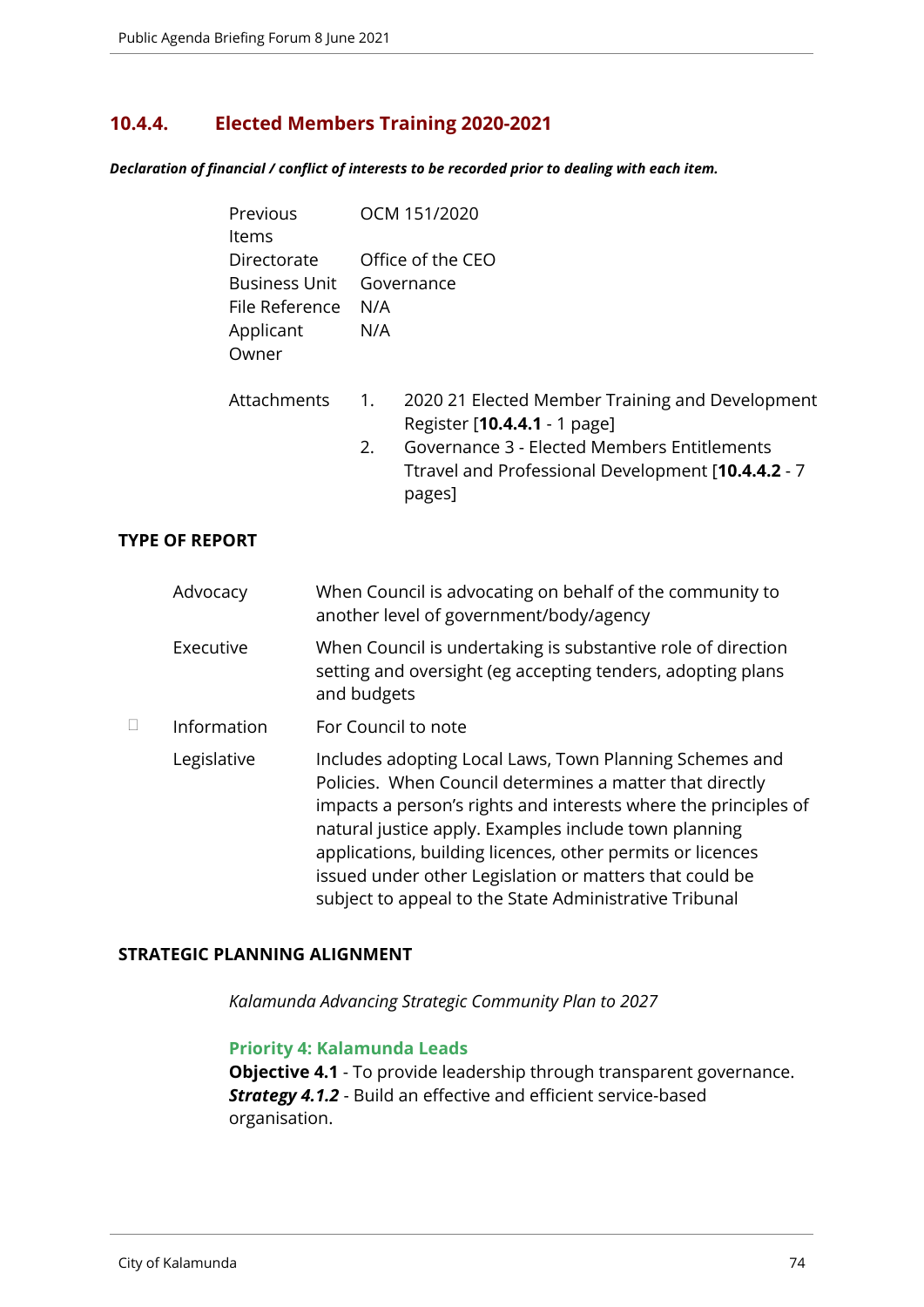## **EXECUTIVE SUMMARY**

- 1. For Council to receive a report on the training and development undertaken by elected members during the 2020-2021 financial year.
- 2. With the introduction of new provisions contained within the *Local Government Legislation Amendment Act 2019*, local governments must prepare a report for each financial year on the training completed by elected members in that financial year. The report must be placed on the City's website within one month after the end of the financial year in which the report relates.
- 3. This report highlights the training development undertaken by elected members during the 2020-2021 financial year, and details not only the mandatory training required under the *Local Government Act 1995* (Act), but also all other professional development events attended by elected members under Council's Policy Governance 3: Elected Members – Entitlements, Travel and Professional Development.
- 4. It is recommended that Council notes the training and development undertaken by Elected Members during the 2020-2021 financial year, as detailed in Attachment 1 and that it will be placed on the City's website on 31<sup>st</sup> July 2021 in accordance with the legislation.

## **BACKGROUND**

- 5. On 16 September 2019 and as part of the State Government's local government reform agenda, certain provisions of the *Local Government Legislation Amendment Act 2019* came into operation which implemented a range of reforms to the Act to deliver on the principles of improved governance, transparency and accountability.
- 6. Improvements included the need for universal training for elected members, a mandatory code of conduct, chief executive officer employment and performance management standards, a revised gifts framework, and improved reporting and transparency to the community.
- 7. Local government is a complex entity and makes significant decisions that affect the local government's continued sustainability and community outcomes. Like any board or management structure, it is imperative that elected members have the appropriate skills to be able to undertake their roles to the best of their ability. Such skills are enhanced through the training and development offered to elected members throughout their term of Office.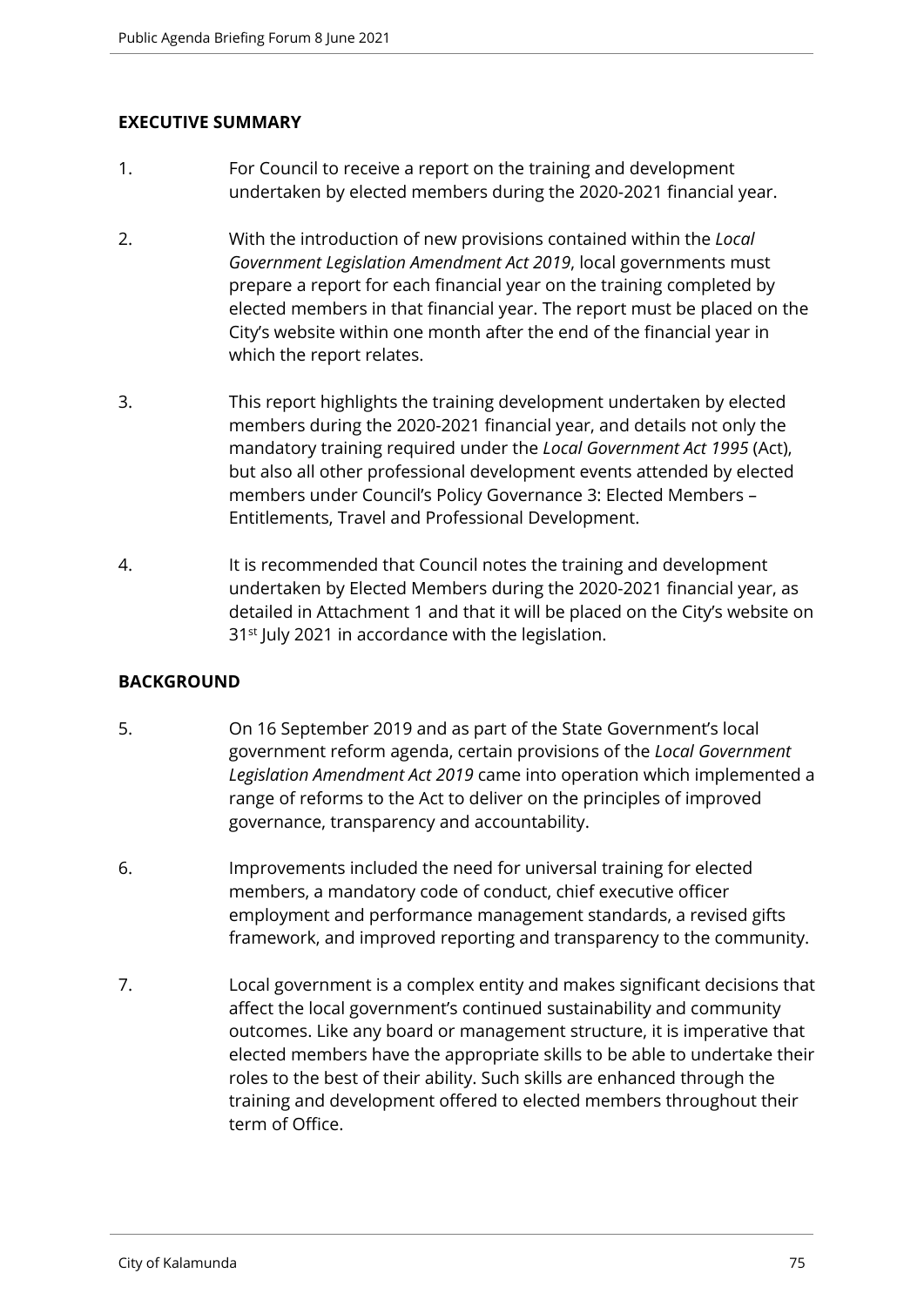8. The Minister for Local Government and the WA State Parliament recognise the need for elected members to undertake continual professional development in fulfilling their role of public office. The introduction of mandatory training requirements into the Act and the need for local governments to adopt a policy in relation to elected member continual professional development, support these views.

## **DETAILS AND ANALYSIS**

9. Mandatory training for elected members was introduced as a mechanism for improved reporting and transparency to the community.

> The Council Member Essentials training consists of the following five modules:

- Understanding Local Government.
- Serving on Council.
- Meeting Procedures.
- Conflicts of Interest.
- Understanding Financial Reports and Budgets.
- 10. The City, in conjunction with WALGA has provided the following dates for Councillors to do these modules if they hadn't already completed them previously.
	- Understanding Local Government 1 February 2020.
	- Conflicts of Interest 1 February 2020
	- Understanding Financial Reports and Budgets 6 June 2020
	- Meeting Procedures 15 August 2020
	- Serving on Council conducted over 2 Days 12 September 2020 & 10 October 2020
- 11. For the 2020-2021 financial year, the mandatory training undertaken by respective elected members, and the training and development undertaken by elected members under the provisions of Council Policy Governance 3: Elected Members – Entitlements, Travel and Professional Development is detailed in Attachment 2.
- 12. Due to the COVID-19 pandemic, certain modules of the Council Member Essentials training were not offered by WALGA and the City postponed these until they become available. Other training and development opportunities were also restricted. The City arranged with WALGA for those modules to be completed by October 2020.
- 13. It should also be noted that the mandatory training is only required to be completed within a period of twelve months (that is October 2020), by those elected members that were elected in the 2019 local government elections. Other elected members can undertake the mandatory training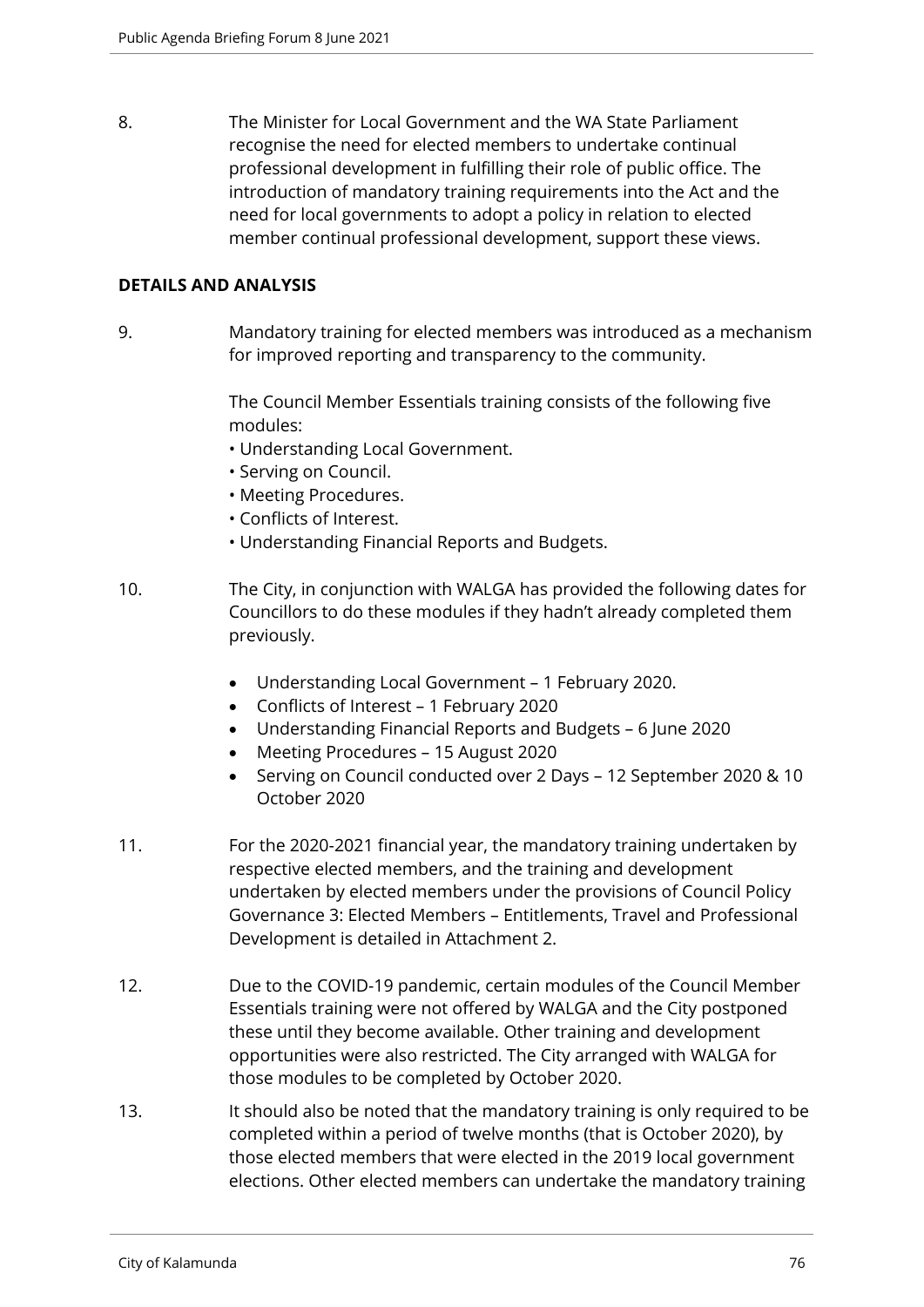if they so wish, but are not required to do so, until such time they may be re-elected at the 2021 local government elections. This date will also apply to gaining competency certificates in each unit.

14. The following Councillors were elected in October 2019 Cr Kathy Ritchie Cr Sue Bilich Cr Lisa Cooper Cr John Giardina Cr Janelle Sewell Cr Brooke O'Donnell Cr Mary Cannon

#### **APPLICABLE LAW**

15. *Legislation Local Government Act 1995. Local Government (Administration) Regulations 1996.* 

> Sections 5.126 and 5.127 of the Act were introduced around Elected Member training and reporting, as follows:

*"5.126. Training for council members*

*(1) Each council member must complete training in accordance with regulations.*

*(2) Regulations may —*

*(a) prescribe a course of training; and*

*(b) prescribe the period within which training must be completed; and (c) prescribe circumstances in which a council member is exempt from the requirement in subsection (1); and*

*(d) provide that contravention of subsection (1) is an offence and prescribe a fine not exceeding \$5 000 for the offence.*

*5.127. Report on training*

*(1) A local government must prepare a report for each financial year on the training completed by council members in the financial year.*

*(2) The CEO must publish the report on the local government's official website within 1 month after the end of the financial year to which the report relates."*

The *Local Government (Administration) Regulations 1996* prescribes the Council Member Essentials training as being the mandatory training (as per section 5.126(1) of the Act) that elected members must complete within their first 12 months of Office.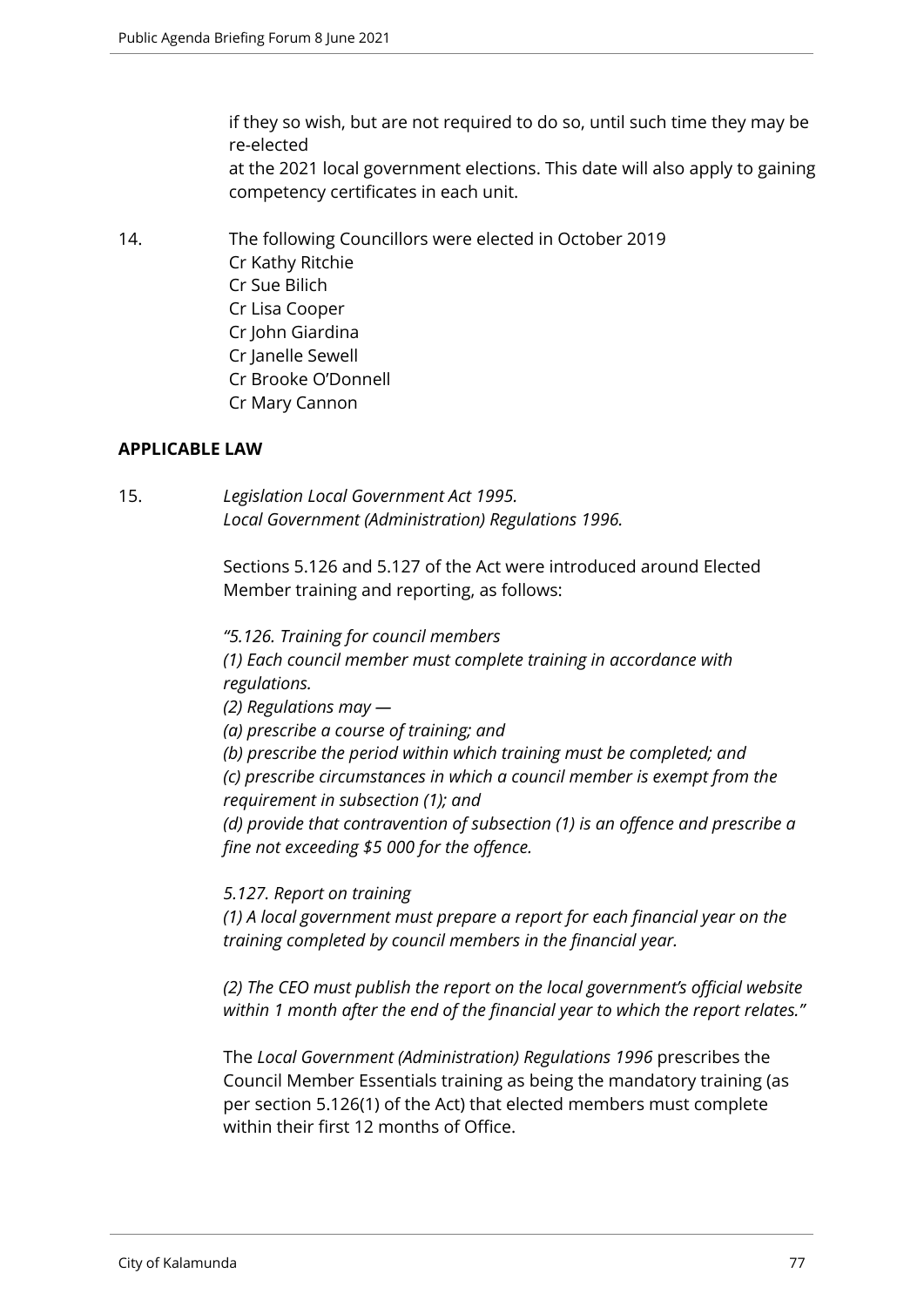## **APPLICABLE POLICY**

16. To enable elected members to develop and maintain skills and knowledge relevant to their role, the City also has a Council Policy - Governance 3: Elected Members – Entitlements, Travel and Professional Development that includes provisions around Elected Member professional development.

#### **STAKEHOLDER ENGAGEMENT**

17. Nil.

#### **FINANCIAL CONSIDERATIONS**

18. The costs associated with Elected Members training during 2020-2021 is outlined as follows:

| <b>Mandatory Training</b>      | \$14,000 |
|--------------------------------|----------|
| Conferences                    | \$0      |
| <b>Seminars / Training and</b> | \$0      |
| Development Events             |          |

#### **SUSTAINABILITY**

19. Nil.

#### **RISK MANAGEMENT**

| 20. | <b>Risk:</b> Noncompliance with legislative requirements.     |            |               |  |  |  |  |
|-----|---------------------------------------------------------------|------------|---------------|--|--|--|--|
|     | Consequence                                                   | Likelihood | <b>Rating</b> |  |  |  |  |
|     | Moderate                                                      | Unlikely   | Low           |  |  |  |  |
|     | <b>Action/Strategy</b>                                        |            |               |  |  |  |  |
|     | Ensure an elected members training program is established and |            |               |  |  |  |  |
|     | reported upon by 31 July each year.                           |            |               |  |  |  |  |

#### **CONCLUSION**

- 21. Despite the delay in course availability due to the COVID-19 pandemic, significant progress has been made in meeting the training and professional development requirements.
- 22. Three Units of the Council Members Essentials Course were provided to Elected Members in the 2019-2020 financial year. The remaining two Units were provided in the 2020-2021 financial year.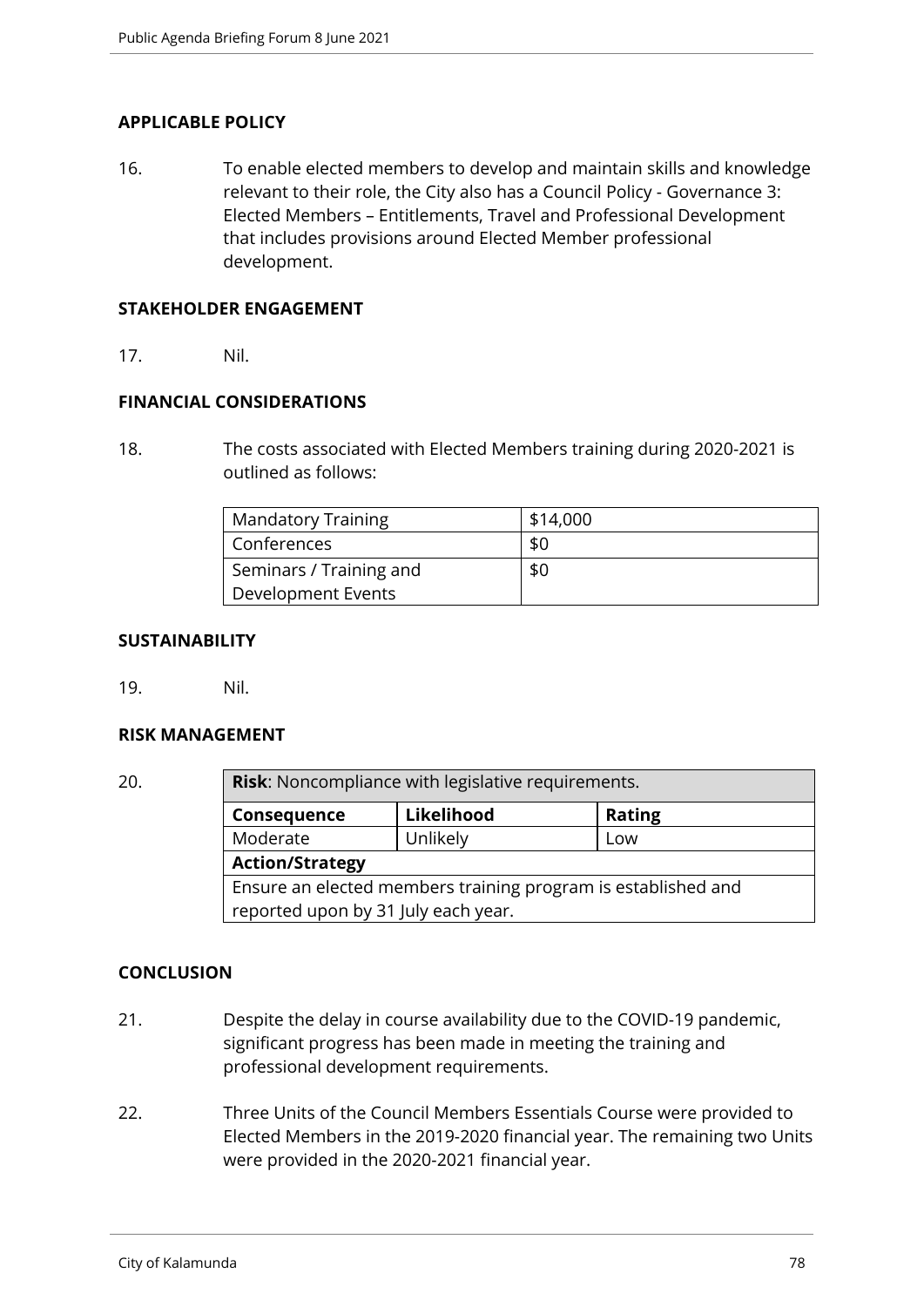23. It should also be noted that elected members may also be undertaking their own personal and professional development outside of the City's training and development offered by the City.

## **Voting Requirements: Simple Majority**

#### **RECOMMENDATION**

That Council:

- 1. NOTE the training and development undertaken by Elected Members during the 2020-2021 financial year shown as Attachment 1.
- 2. NOTE the 2020-2021 Elected Member Training and Development Schedule, as detailed in Attachment 1 will be placed on the City of Kalamunda's website.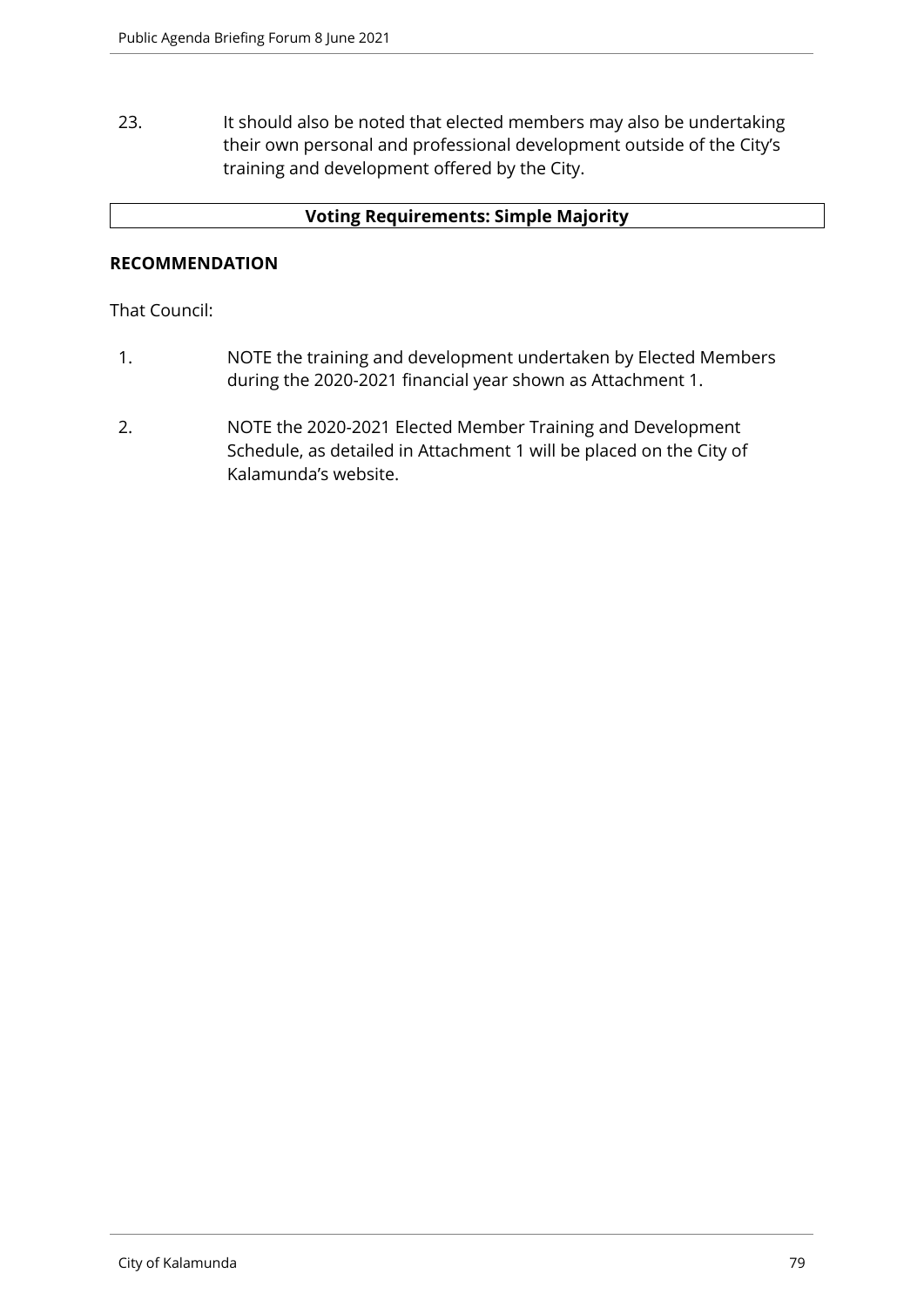# **11. Closure**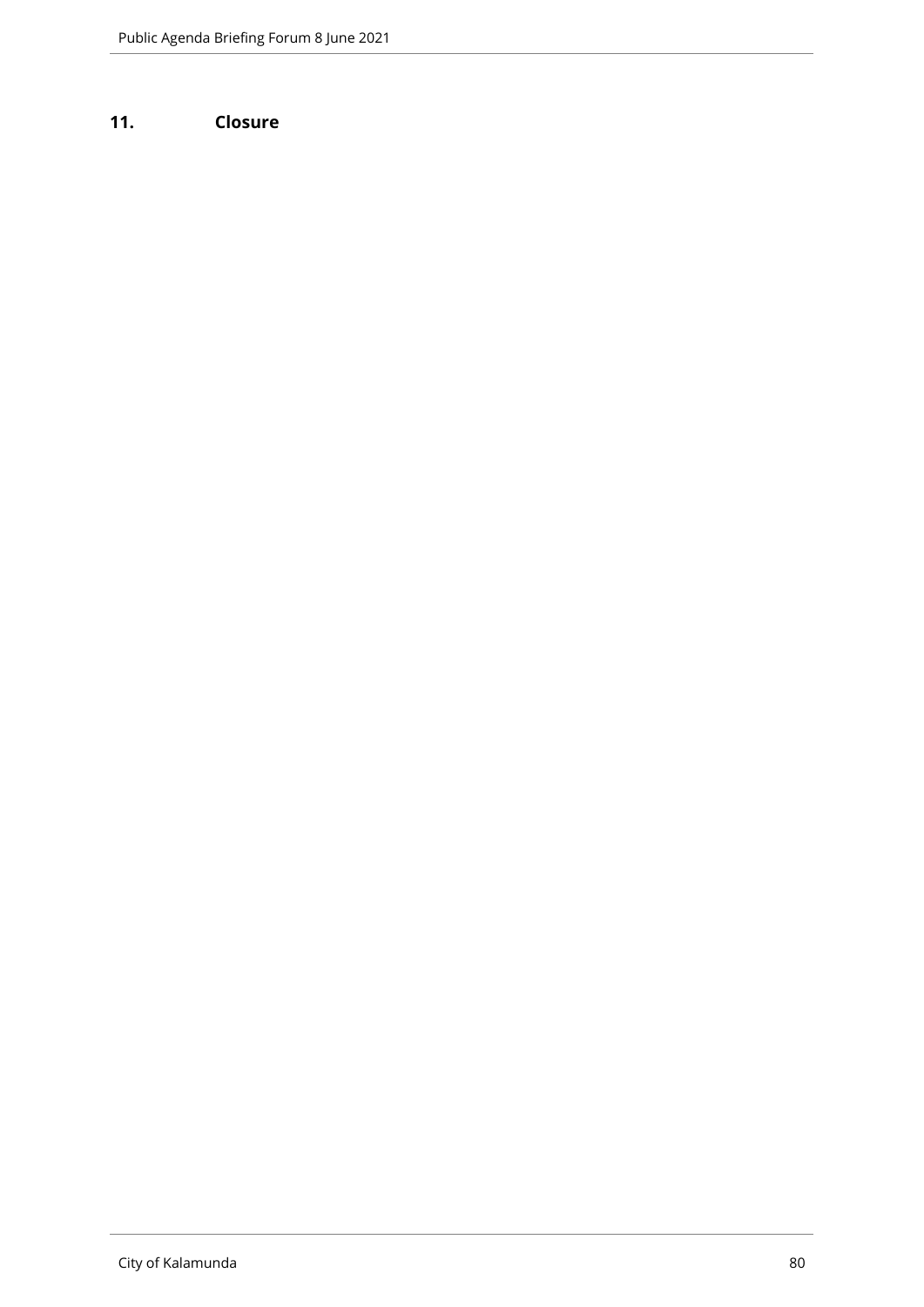# **12. Public Information**

## **PROCEDURES FOR PUBLIC AGENDA BRIEFING FORUMS**

The following procedures will apply to all Public Agenda Briefing Forums conducted by the City of Kalamunda:

- a. Public Agenda Briefing Forums will be open to the public matters of a confidential nature will not be presented. The guide in determining those matters of a confidential nature shall be in accordance with the *Local Government Act 1995* (WA).
- b. Dates and times for Public Agenda Briefing Forums will be set more than one (1) week in advance where practicable, and appropriate notice given to the public.
- c. The Chief Executive Officer will ensure timely written notice and an agenda for each Public Agenda Briefing Forum will be provided to all Elected Members, members of the public and external advisors (where appropriate).
- d. Ordinarily, the Mayor is to be the Presiding Member at Public Agenda Briefing Forums. However, should Elected Members wish to rotate the role of Presiding Member for a particular meeting, those Elected Members present may select, by consensus, a Presiding Member for the relevant Public Agenda Briefing Forum from amongst themselves to preside at that Public Agenda Briefing Forum.
- e. Relevant employees of the City of Kalamunda will be available to make presentation or respond to questions on matters listed on the agenda for the Public Agenda Briefing Forum.
- f. All Elected Members will be given a fair and equal opportunity to participate in the Public Agenda Briefing Forum.
- g. The Presiding Member will ensure time is made available to allow for all matters of relevance to be covered.
- h. Elected Members, employees and relevant consultants shall disclose their interests on any matters listed for the Public Agenda Briefing Forum. When disclosing an interest, the following is required:
	- i. Interests are to be disclosed in accordance with the provisions of the *Local Government Act 1995,* the *Local Government (Rules of Conduct) Regulations 2007* and the City's *Code of Conduct*.
	- ii. Elected Members disclosing a financial interest will not participate in that part of the forum relating to the matter to which their interest applies and shall depart the room.
	- iii. Employees with a financial interest in a matter may also consider it appropriate to depart the room when the matter is being considered, however there is no legislative requirement to do so.
- i. Minutes shall be kept of all Public Agenda Briefing Forums. As no decisions are made at a Public Agenda Briefing Forum, the minutes need only be a general record of the items covered but shall record any disclosure of interests as declared by individuals. A copy of the minutes is to be attached to the following Ordinary Council Meeting for Council of the preceding forum.
- j. At any Public Agenda Briefing Forum, Elected Members may foreshadow a request to the Chief Executive Officer for the Chief Executive Officer to prepare a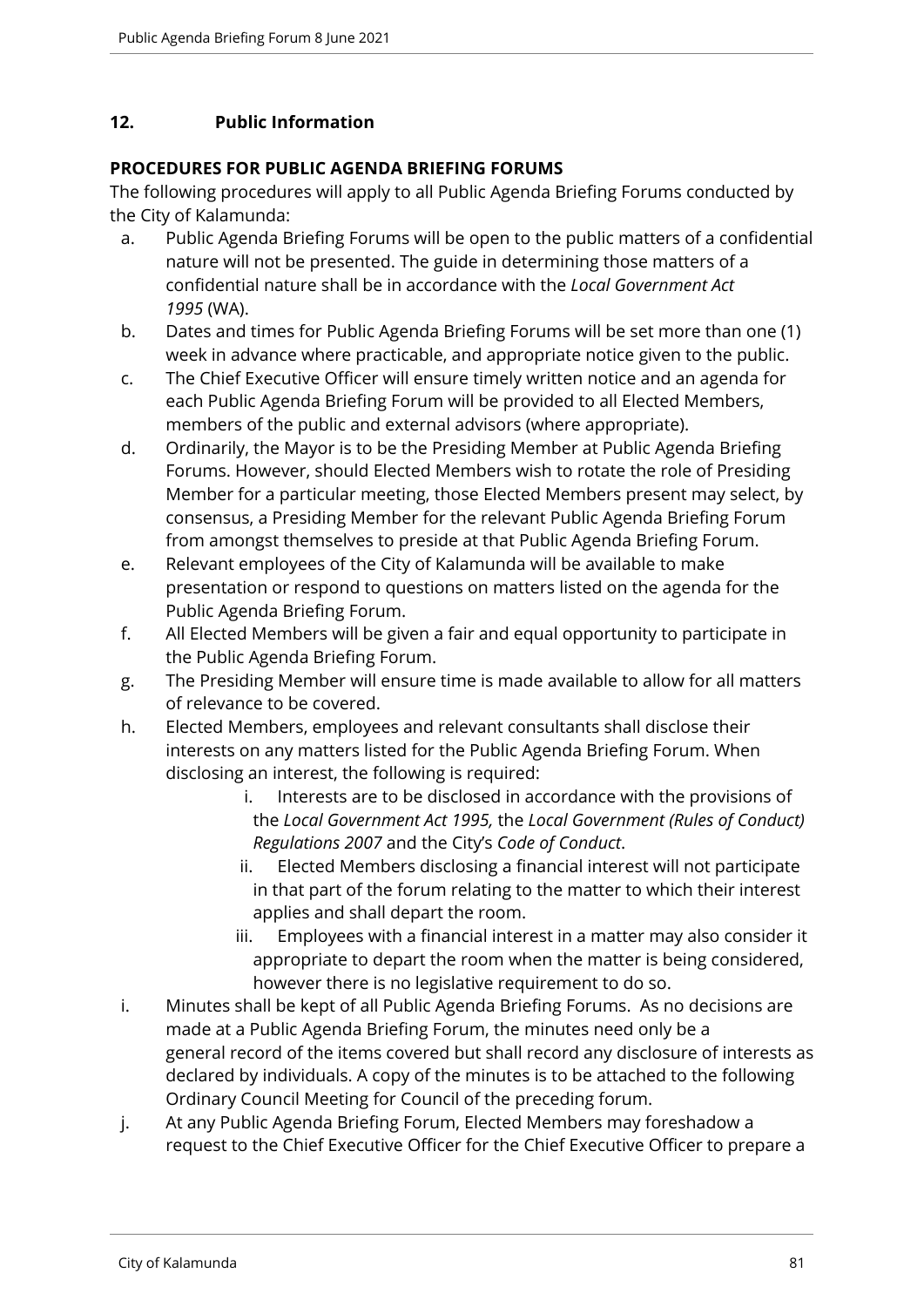report on a matter they feel is appropriate to be raised and which is to be presented at a future Public Agenda Briefing Forum.

k. Requests of this nature may not be accepted by the Chief Executive Officer at forums, but instead, Elected Members wishing to formalise such a foreshadowed request, shall submit a Notice of Motion to that effect to the Chief Executive Officer in accordance with the *City's Standing Orders Local Law 2015* (**City's Standing Orders**).

# **PROCEDURES FOR PUBLIC QUESTION TIME**

# **Questions Asked Verbally**

Members of the public are invited to ask questions at Public Agenda Briefing Forums.

- a. Questions asked at a Public Agenda Briefing Forum must relate to a matter contained on the agenda.
- b. A register will be provided for those persons wanting to ask questions to enter their name. Persons will be requested to come forward in the order in which they are registered, and to give their name and full address.
- c. Public question time will be limited to two (2) minutes per member of the public, with a limit of two (2) verbal questions per member of the public.
- d. Statements are not to precede the asking of a question during public question time. Statements should be made during public submissions.
- e. Members of the public are encouraged to keep their questions brief to enable others who desire to ask a question to have the opportunity.
- f. Public question time will be allocated a minimum of 30 minutes. Public question time is declared closed following the expiration of the allocated 30 minute time period, or earlier if there are no further questions.
- g. The Presiding Member may extend public question time in intervals of 10 minutes, but the total time allocated for public question time is not to exceed 50 minutes in total.
- h. Questions are to be directed to the Presiding Member and shall be asked politely, in good faith, and are not to be framed in such a way as to reflect adversely or to be defamatory to any particular Elected Member or City of Kalamunda employee.
- i. The Presiding Member shall decide whether to:
	- i. accept or reject any question and his/her decision shall be final;
	- ii. nominate a City of Kalamunda employee to respond to the question (who make take such question on notice in which case, provision of a response shall be in accordance with the City's Standing Orders); or
	- iii. take a question on notice (in which case, a written response will be provided as soon as possible and included in the agenda of the next Ordinary Council Meeting).
- j. Where an Elected Member is of the opinion that a member of the public is:
	- i. asking a question at a Public Agenda Briefing Forum that is not relevant to a matter listed on the agenda; or
	- ii. making a statement during public question time,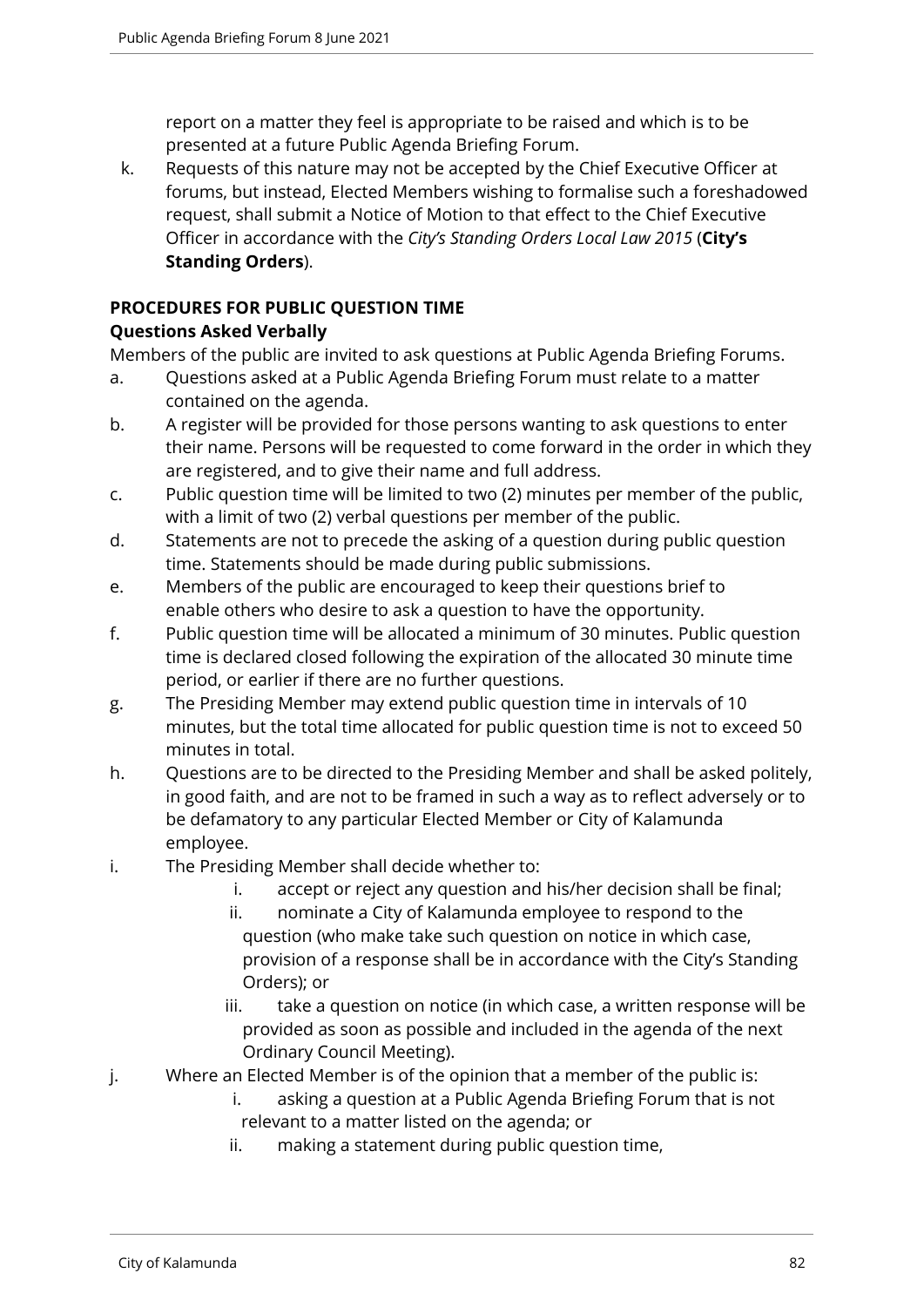they may bring it to the attention of the Presiding Member who will make a ruling.

- k. Questions and any responses will be summarised and included in the minutes of the meeting.
- l. It is not intended that question time should be used as a means to obtain information that would not otherwise be made available if the information was sought from the City's records under Section 5.94 of the *Local Government Act 1995* (WA) (**LG Act**) or the *Freedom of Information Act 1992* (**FOI Act**).
- m. Where the response to a question(s) would require a substantial commitment of the City's resources, the Chief Executive Officer will determine that it is an unreasonable impost upon the City of Kalamunda and may refuse to provide it. The Chief Executive Officer will advise the member of the public that the information may be sought in accordance with the FOI Act.

# **PROCEDURES FOR PUBLIC STATEMENT TIME**

- a. Members of the public are invited to make statements at Briefing Forums.
- b. Statements made at a Briefing Forum must relate to a matter contained in the agenda.
- c. A register will be provided for those persons wanting to make a statement to enter their name. Persons will be requested to come forward in the order in which they are registered, and to give their name and full address.
- d. Public Statement Time will be limited to two (2) minutes per member of the public.
- e. Members of the public are encouraged to keep their statements brief to enable everyone who desires to make a statement to have the opportunity to do so.
- f. Public Statement Time will be allocated a maximum time of ten (10) minutes. Public Statement Time Is declared closed following the ten (10) minute allocated time period, or earlier if there are no further statements.
- g. Statements are to be directed to the Presiding member and are to be made politely in good faith and are not to be framed in such a way as to reflect adversely or be defamatory on a particular Elected Member or City of Kalamunda employee.
- h. Where an Elected Member is of the opinion that a member of the public is make a statement at a Briefing Forum that is not relevant to a matter listed on the agenda, they may bring it to the attention of the Presiding Member who will make a ruling.
- i. A member of the public attending a Briefing Forum may present a written statement rather than make the statement verbally if he or she so wishes.
- j. Statements will be summarising and included in the notes of the Briefing Forum.

# **Questions in Writing**

- a. Questions must relate to a matter contained in the Agenda Briefing Forum agenda.
- b. The City will accept a maximum of five written questions per member of the public. To ensure equality and consistency, each part of a multi-part question will be treated as a question in its own right.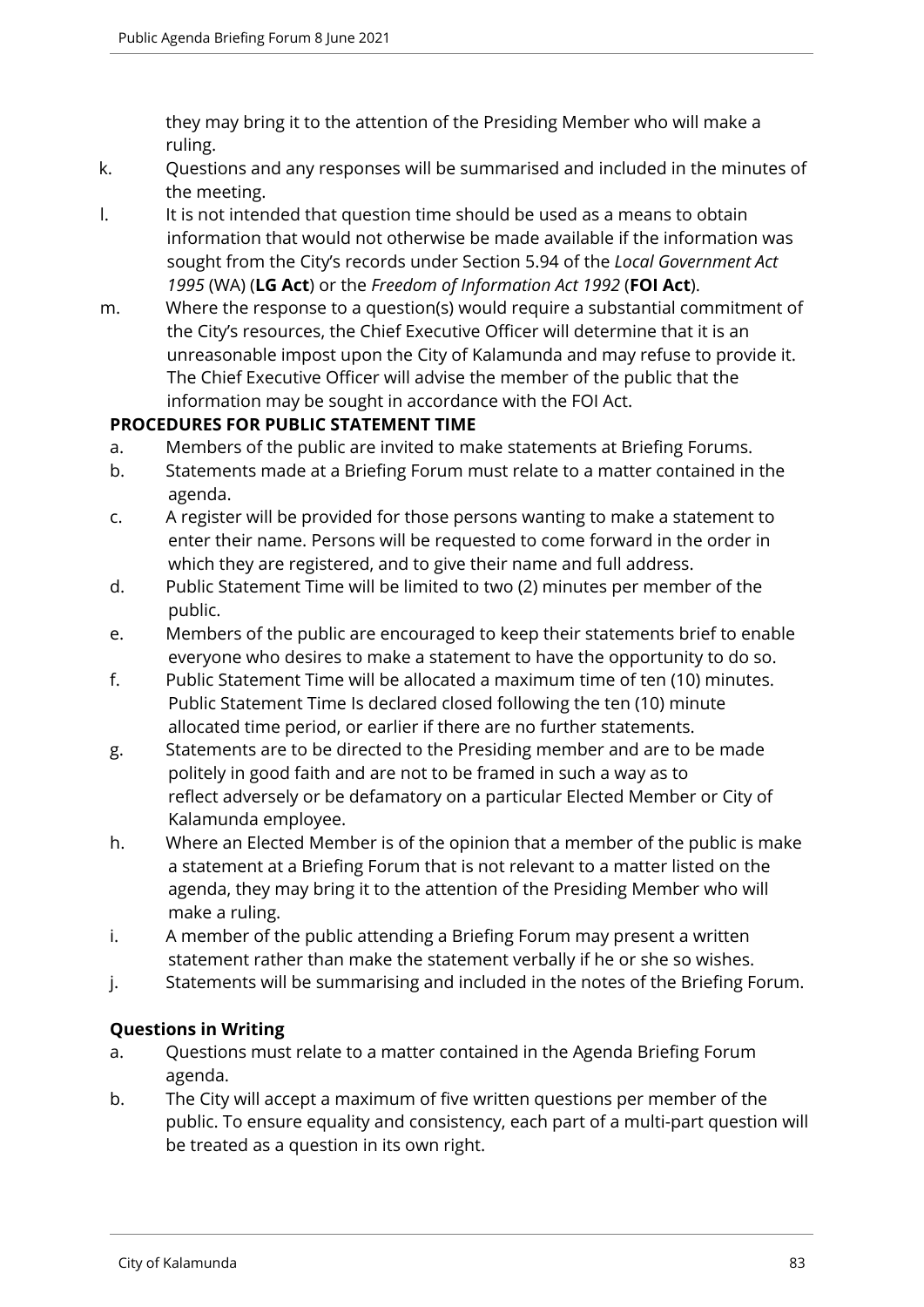- c. Questions lodged by the close of business on the working day immediately prior to the scheduled Agenda Briefing Forum will be responded to, where possible, at the Agenda Briefing Forum. These questions, and their responses, will be distributed to Elected Members and made available to the public in written form at the meeting.
- d. The Presiding Member shall decide to accept or reject any written question and his/her decision shall be final. Where there is any concern about a question being offensive, defamatory or the like, the Presiding Member will make a determination in relation to the question. Questions determined as offensive, defamatory or the like will not be published. Where the Presiding Member rules questions to be out of order, an announcement to this effect will be made at the meeting, including the reason(s) for the decision.
- e. The Presiding Member may rule questions out of order where they are substantially the same as questions previously submitted and responded to.
- f. Written questions unable to be responded to at the Public Agenda Briefing Forum will be taken on notice. In this case, a written response will be provided as soon as possible and included on the agenda of the next Ordinary Council Meeting.
- g. A person who submits written questions may also ask questions at a Public Agenda Briefing Forum and questions asked verbally may be different to those submitted in writing.
- h. Questions and any response will be summarised and included in the minutes of the meeting.
- i. It is not intended that question time should be used as a means to obtain information that would not be made available if it was sought from the City's records under Section 5.94 of LG Act or the FOI Act.
- j. Where the response to a question(s) would require a substantial commitment of the City's resources, the Chief Executive Officer will determine that it is an unreasonable impost upon the City and may refuse to provide it. The Chief Executive Officer will advise the member of the public that the information may be sought in accordance with the FOI Act.

# **Questions of Clarification**

Members of the public may ask questions of clarification at Public Agenda Briefing Forums.

- a. Questions of clarification asked at a Public Agenda Briefing Forum must relate to a matter contained on the agenda.
- b. Questions of clarification will be limited to two (2) minutes per member of the public, with a limit of two (2) verbal questions per member of the public.
- c. The period at which members of the public may ask questions of clarification must follow the presentation of reports.
- d. Statements are not to precede the asking of a question of clarification. Statements should be made during public submissions.
- e. The period for questions of clarification will be allocated a minimum of 15 minutes. This time is declared closed following the expiration of the allocated 15 minute time period, or earlier if there are no further questions. The Presiding